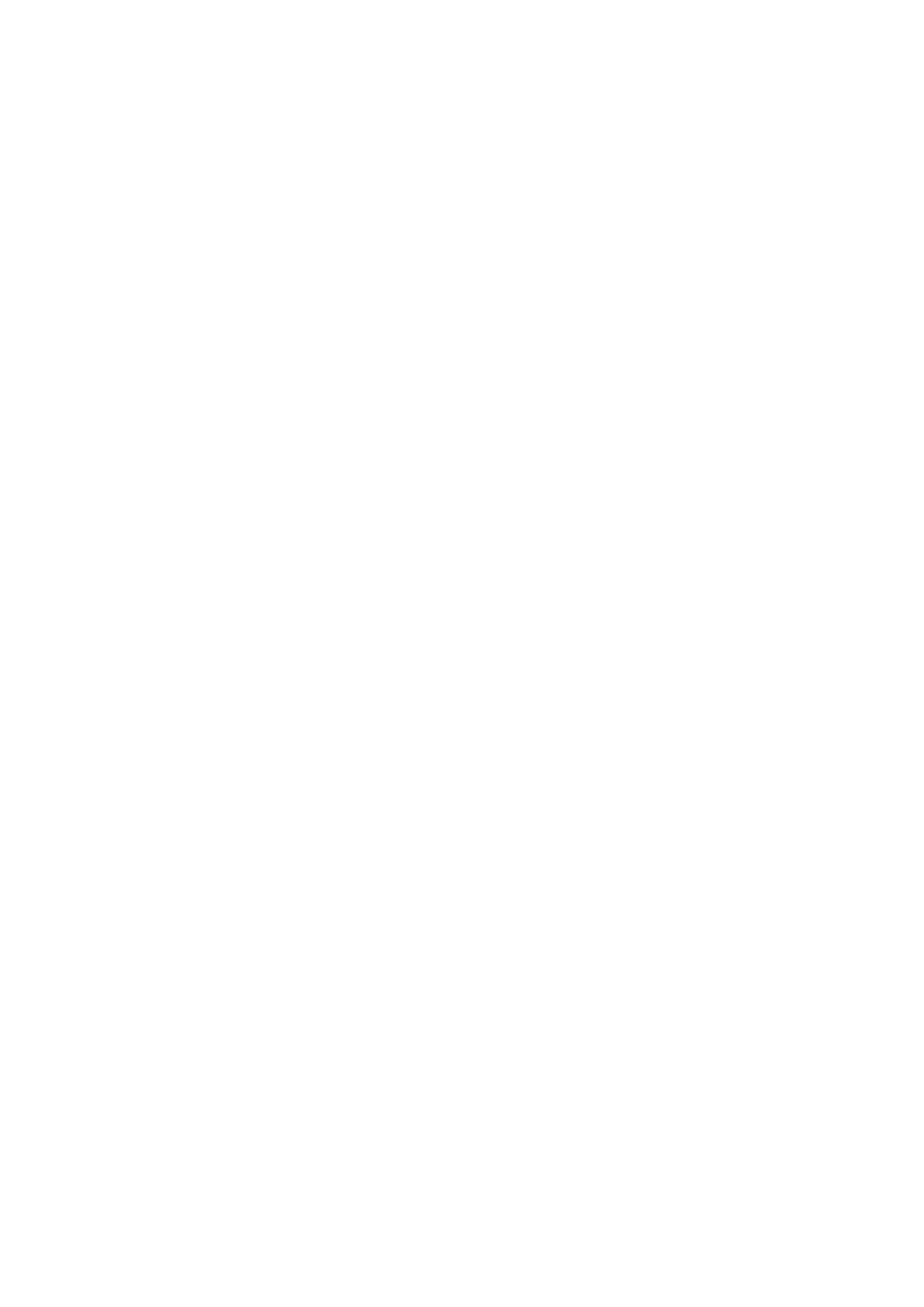

## **USE OF SOCIAL MEDIA CONTENT IN BROADCASTING:**

PUBLIC AND BROADCASTER **PERSPECTIVES** 

## **JULY 2017**

**BROADCASTING STANDARDS AUTHORITY TE MANA WHANONGA KAIPĀHO LEVEL 2 | 119 GHUZNEE STREET WELLINGTON 6011 | NEW ZEALAND T: (04) 382 9508 | FREEPHONE: 0800 366 996 F: (04) 382 9543 | E: info**@**bsa.govt.nz**

**www.bsa.govt.nz**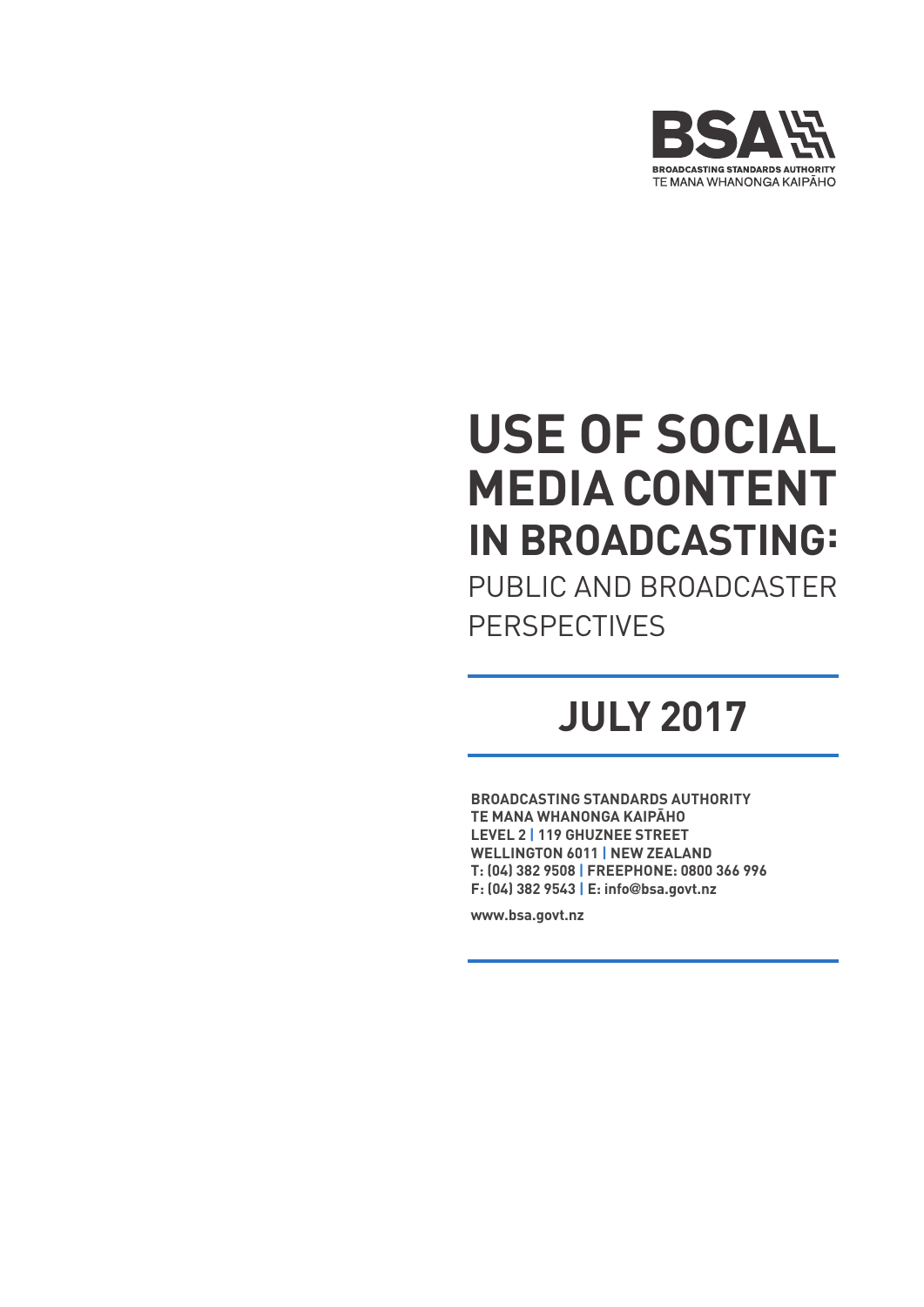## **CONTENTS**

| 1 | Aims and methodology of this research                  |
|---|--------------------------------------------------------|
|   |                                                        |
|   |                                                        |
|   | The relevance of the research for the Authority 8      |
|   | Research methodology and structure of this report8     |
|   |                                                        |
|   |                                                        |
|   | Empirical research: broadcaster questionnaire  9       |
|   |                                                        |
| 2 | Understanding social media users  10                   |
|   | Who are social media users and what do they post       |
|   | A Typology of Social Media Users 10                    |
|   | User motivations: a uses and gratifications approach14 |
|   | The social norms around capturing                      |
|   |                                                        |
|   |                                                        |
|   | Generational differences around capture  16            |
|   | Implications: capturing practices and                  |
|   | Publication: social norms and expectations  16         |
|   |                                                        |
|   |                                                        |
|   |                                                        |
|   |                                                        |
|   |                                                        |
|   | Contextual integrity and networked privacy 27          |
|   | Re-publication and expectations of broadcasters  29    |
|   | Audience attitudes about mainstream media 29           |
|   | Sourcing content: a moral, not legal, issue 30         |
|   |                                                        |
|   |                                                        |
|   |                                                        |
|   |                                                        |
|   |                                                        |
|   | Recognising Privacy as Networked 42                    |

| 3                                                                                                              |                                                       |  |
|----------------------------------------------------------------------------------------------------------------|-------------------------------------------------------|--|
|                                                                                                                | <b>Broadcasting practice often involves careful</b>   |  |
|                                                                                                                |                                                       |  |
|                                                                                                                | Training and support for staff: getting the           |  |
|                                                                                                                |                                                       |  |
|                                                                                                                | Republishing information that is in the               |  |
|                                                                                                                |                                                       |  |
|                                                                                                                | Sourcing information from a non-public social         |  |
|                                                                                                                |                                                       |  |
|                                                                                                                | Less of a legal double standard than people           |  |
|                                                                                                                | Both individuals and broadcasters see a double        |  |
|                                                                                                                | Individuals have a greater exposure to liability than |  |
|                                                                                                                | The common law applies equally to individuals         |  |
|                                                                                                                | The privacy tort and breach of confidence  63         |  |
| The Harmful Digital Communications Act ("HDCA") 66<br>The Privacy Act applies to some actions of individuals68 |                                                       |  |
|                                                                                                                |                                                       |  |
| 4                                                                                                              | <b>Conclusions and recommendations  71</b>            |  |
| 5                                                                                                              | <b>Appendix: Colmar Brunton: Privacy and</b>          |  |

**6 About the researchers [................................109](#page-110-0)**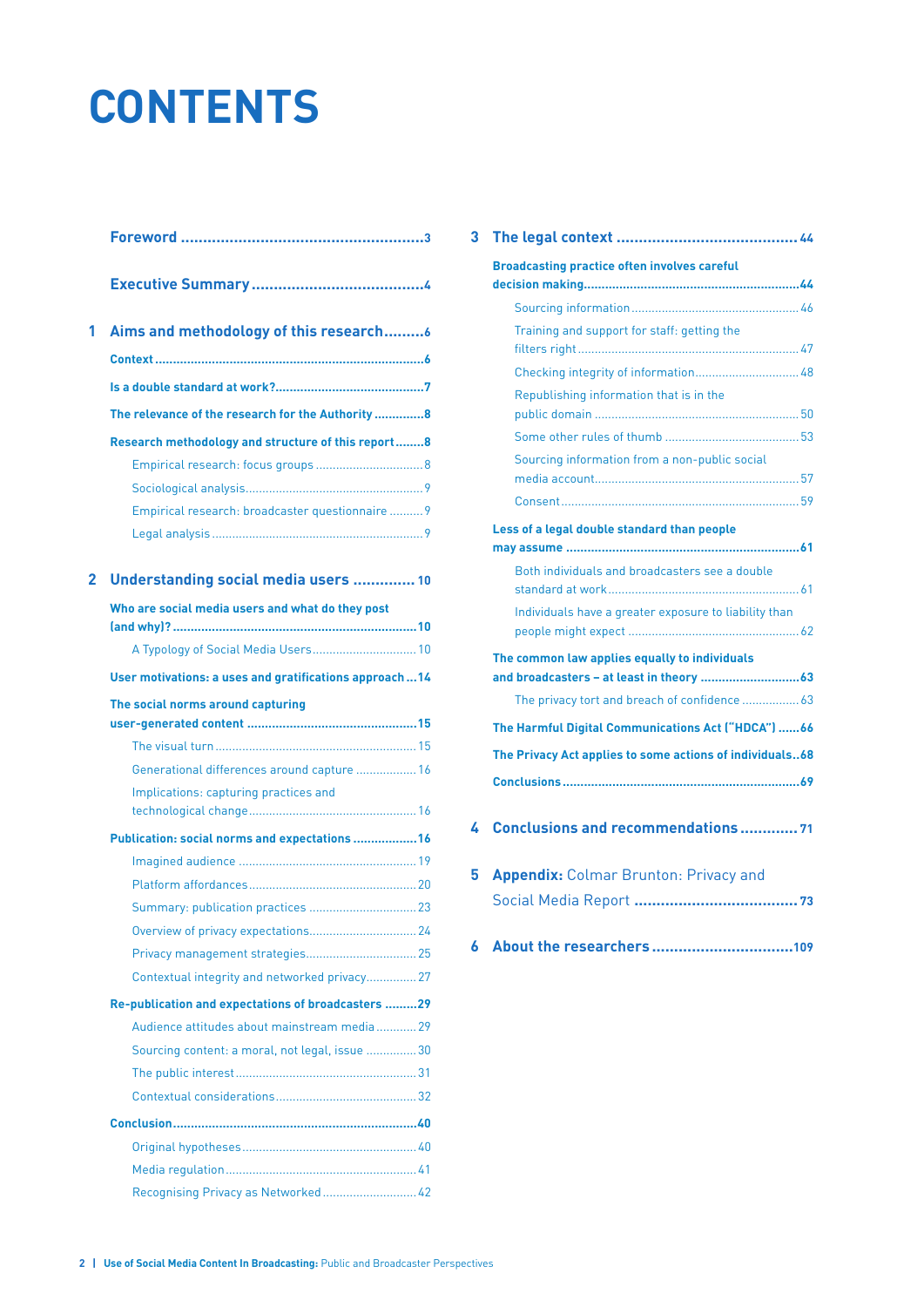## <span id="page-4-0"></span>**FOREWORD**

The impact of social media on our society has been significant and its influence on contemporary culture, and particularly the media industry, continues to evolve. In our role the BSA must keep pace with rapid changes in technology, the rise of social media platforms, developing social dynamics, and the shifting legal landscape.

In the broadcasting context, we are seeing an increasing number of complaints that raise issues about the use of social media content in broadcasting. In particular, we have considered privacy complaints regarding the republication, by mainstream broadcasters, of content created and shared on social media platforms by 'prosumers' (those who are producers and consumers of social media content).

We became concerned that there may be a double standard at play – are broadcasters held to a higher standard by the public when it comes to republishing social media content? If so, is this justified given a strong public culture to capture and share information? Should we develop guidelines to assist broadcasters when dealing with social media content?

As part of the Broadcasting Standards Authority's role, we undertake research to inform and guide the development of the broadcasting standards system. Given our concerns, and the absence of research on the questions raised, we commissioned research on community attitudes and broadcaster expectations on the use of social media content in broadcasting. We hoped the research would help us start a conversation about these issues.

This research was carried out, and this report prepared, by Dr Kathleen Kuehn, Victoria University of Wellington, and Katrine Evans, Hayman Lawyers, with focus groups made up of members of the public conducted by Colmar Brunton.

Clear findings emerged from the research. Despite a strong sharing culture by members of the public, New Zealanders hold broadcasters to a higher standard than they apply to themselves regarding use of social media content. In particular, the research highlights that the public do not consider that broadcasters can take any social media content and use it in the broadcasting context. The public share information on social media expecting that it will remain in the context in which they published it. They do however also acknowledge that in some cases public interest will justify the republication of social media content, for example for the purpose of disseminating information in emergency situations. Issues of consent and privacy are core concerns that need to be addressed. Based on these findings, we see an opportunity to work with broadcasters to develop guidance about how and when to republish social media content that might affect personal rights of individuals.

We believe this research will assist the Authority and guide its future decision-making. We hope it will also be of use to a wider range of organisations beyond the broadcasting sector that also grapple with issues related to social media. We see this as an opportunity to ignite a conversation in which many people can take part.

On behalf of the Authority members, we would like to thank in particular Kathleen and Katrine, as well as Colmar Brunton, for conducting this research. We also thank the broadcasters who contributed to the report, and particularly wish to thank the members of the public who participated in the focus groups, for giving us their time and thoughtful opinions.

**Peter Radich,** Chair July 2017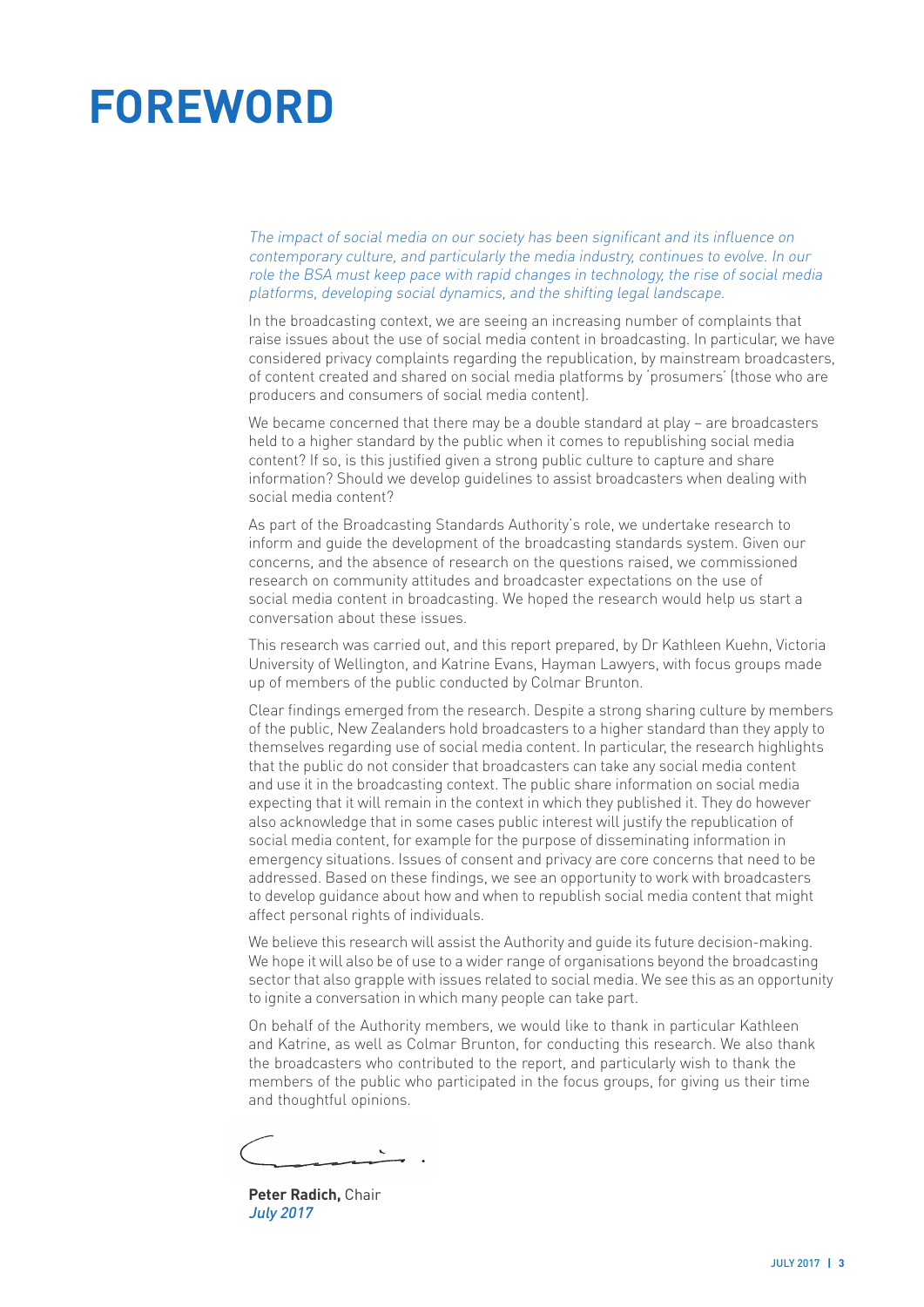## <span id="page-5-0"></span>**EXECUTIVE SUMMARY**

In common with other media regulators, the Broadcasting Standards Authority ('the Authority') is increasingly faced with deciding privacy complaints about republication of content that individuals have created and shared on social media platforms. Common examples include republishing photographs or video of crime or accident victims, radio hosts reading out tweets or commenting on Instagram messages, or replaying footage or accounts about public figures.

The Authority commissioned us to explore:

- what privacy standards members of the public expect of themselves and others when they act as 'prosumers' (both producers and consumers of content) on social media platforms; and
- whether those standards differ from how broadcasters are expected to behave.

We conducted both empirical and desktop research, from the perspectives of our two distinct disciplines: sociology and law. The Authority commissioned Colmar Brunton to run focus groups with the public and worked with us to design the discussion questions and format. We also sent a questionnaire to broadcasters, asking about their policies and practices around sourcing and republishing social media content.

Until now, little has been known about the attitudes and behaviours of social media prosumers in relation to content regulation in New Zealand. This study aims to help to fill the gap.

**Findings** Our main findings are:

- Members of the public expect broadcasters to observe stricter privacy standards than they apply to themselves or to other prosumers of social media content. They see this as appropriate, because broadcasters can publish information very widely, and what they publish is highly credible. Broadcasters therefore have greater potential to cause harm than individuals do.
- However, there is an increasing level of potential legal liability for individual publishers who breach the privacy of others, for instance in the area of harmful digital communications. Prosumers are still relatively unaware of this. While it is true that broadcasters can cause serious or different harm by republishing social media content and that this justifies regulation, individuals can also cause very significant harm to others by what they choose to capture and publish on social media.
- The reasons why people behave the way they do on social media are complex and evolving. In particular, individuals seek out different platforms to fulfil different gratifications. Platform affordances (for instance technical features) can have a major impact on expectations of privacy.
- The expansion of content sharing features through social media means that communication is becoming much more visual than before. Many users capture content with the intent to publish. Photos are used not only to connect with friends and family and share experiences, but to share knowledge or help to build a broader network. Publishing what we see is an increasingly ubiquitous and often unconscious social norm.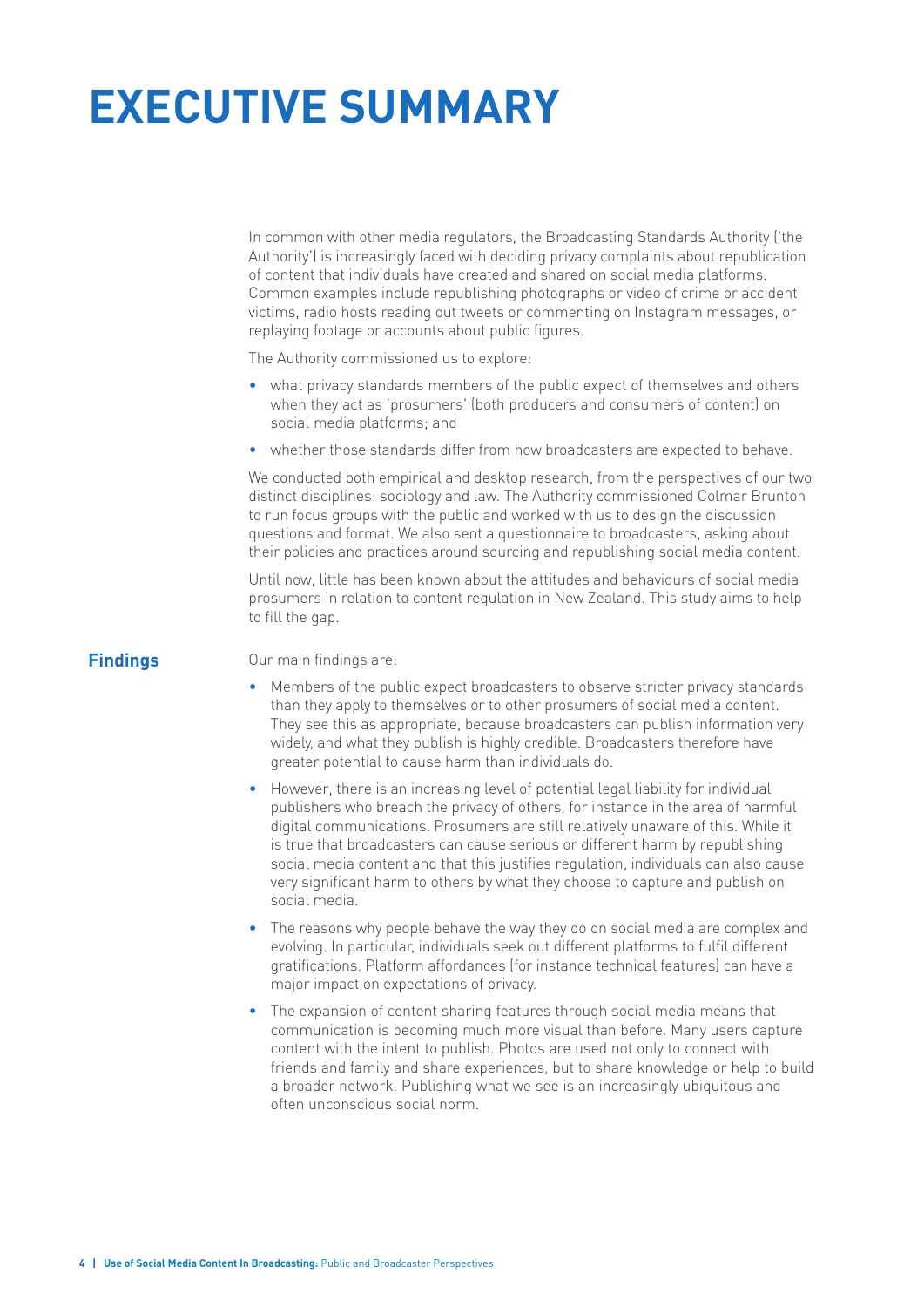- There are some generational differences around capture of content for social media use. In particular, younger people tend to communicate with or through photos rather using photos as a record of an event.
- However, younger people do not care less about privacy, though older people persist in thinking that they do. Users of all ages are concerned about lack of control over personal information online, and are sometimes cynical or fatalistic about the chances of protecting themselves. But many users, especially younger users, demonstrate a strong knowledge of, and willingness to use, privacy protective techniques.
- Individuals often imagine an audience for what they publish, and attempt to calibrate their content accordingly. However, people often underestimate how broad the actual audience might be. This means that they do not necessarily appreciate the effect on privacy that their content might have. They share information expecting it to remain within the context in which they are publishing it, but the complexity of the environment makes this difficult: each item of information reaches or involves others in the social network. Rather than expecting to maintain contextual integrity, it is better to recognise that privacy protection needs to be networked: all actors have a part to play.

#### **Guidance for broadcasters**

- Newsworthiness is the principal filter that broadcasters employ when deciding whether to source, solicit or republish information created by members of the public. Broadcasters also recognise the need to protect privacy and employ various techniques to try to do so.
	- There appears to be a particular need for guidance for broadcasters about the ability to republish information that individuals have shared on publicly accessible social media pages, or footage of events captured in public places. Contrary to common assumptions, there is no carte blanche to republish such material.
	- The starting presumption with information that is publicly accessible is that expectations of privacy will be low, and that rights of freedom of expression will easily permit republication. However, this presumption can be offset by considering the context in which the information was shared on the social media platform and the audience for which it was intended. Taking information out of its original context can significantly affect its impact and the message that it conveys, and can therefore create new and different intrusions into privacy. Intellectual property considerations and the practicability of gaining informed consent may also play a part.
	- Where individuals have taken steps to protect their information against wider public access, such as by using privacy settings, the presumption is reversed. Broadcasters should not access or reuse that information unless there is a genuine and legitimate public interest that is strong enough to offset the high expectations of privacy involved.

As the technical features and social dynamics on social media platforms continue to change, privacy norms and perceived violations evolve, as well. We hope that this report provides some insights that are useful to the Authority when considering privacy complaints that come before it. We also hope that it provides a platform for broadcasters and the Authority to develop guidance about how and when to republish social media material that might affect personal privacy, in an increasingly convergent media environment.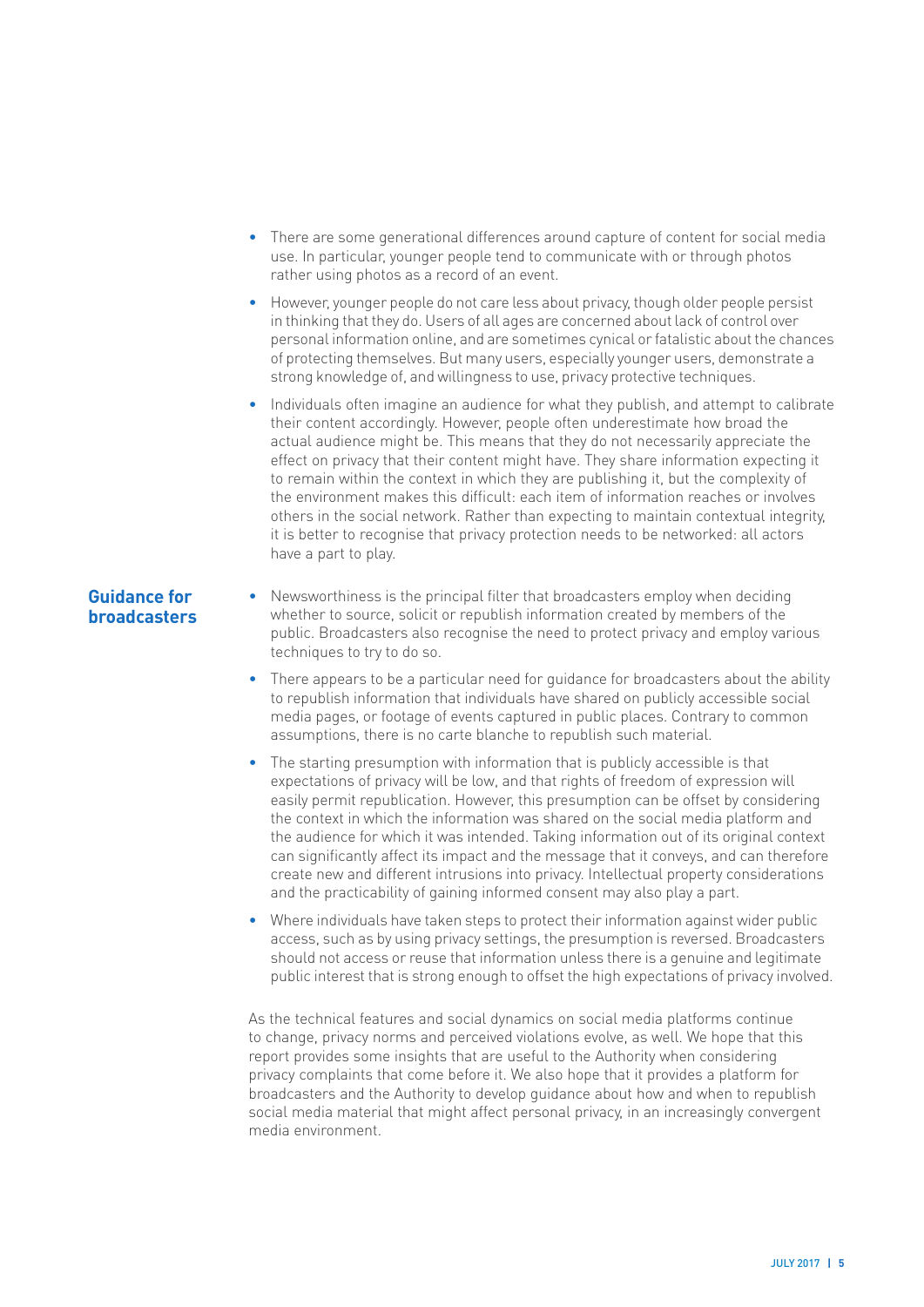## <span id="page-7-0"></span>**1. AIMS AND METHODOLOGY OF THIS RESEARCH**

The Broadcasting Standards Authority ('the Authority') has commissioned us to conduct research into public and broadcaster attitudes about privacy in social media content and then apply our insights to its work in interpreting the broadcasting standards.

In particular, we have focused on whether the privacy standards that people expect of themselves and others as prosumers (producers and consumers) of social media content differ from the privacy standards that are expected of traditional broadcasters. If so, we ask how this might affect the types of complaints coming before the BSA and the way in which the current broadcasting standards apply to them.

We started with two hypotheses:

**H1: The public holds broadcasters to higher privacy standards than the public applies to individuals/other platforms when it comes to content collection and publication.** 

#### **H2: Individuals may believe that they or others should be able to record material or publish it online even when that intrudes into privacy, but may believe that broadcasters should not be able to republish that material.**

Until now, little has been known about prosumer attitudes and behaviours in relation to content regulation in New Zealand. This is a shortcoming in policy discussions on the issue, and this study aims to help to fill the gap.

We have approached our research questions with the benefit of our two distinct disciplines: Kathleen as an academic sociologist with particular expertise in digital media, and Katrine as a specialist privacy lawyer with a long-standing interest in media law issues. We undertook empirical research through discussions with broadcasters and through use of focus groups with members of the public. The Authority engaged Colmar Brunton to select and run the focus groups, and

'Do the privacy standards that people expect of themselves and others as prosumers (producers and consumers) of social media content differ from the privacy standards that are expected of traditional broadcasters?'

the Authority staff discussed the structure and questions for the focus group discussions with us. We have then analysed the results, and applied what we have learned to the legal context in which both individuals and broadcasters operate.

We were engaged to create this report as a resource that the Authority can use when considering decisions under the existing privacy standards, and that broadcasters will find useful for their decision-making processes. The Authority and broadcasters may wish to draw upon this report as they develop new standards and appropriate guidelines applicable to the ever changing media landscape.

**Context** In 'Exploring Digital Convergence'**<sup>1</sup>** the Minister of Broadcasting, Amy Adams, set out a range of new opportunities and challenges presented by technological convergence. A key aspect of that paper was the significance of recent changes in how audiences consume media content. Many of the newest sites through which content is now accessed are themselves sites of convergence. For instance, Facebook not only enables various modes of communication (voice and text) but hosts user-generated photo or video uploading, national emergency broadcasts, a news feed service and most recently its 'Facebook Live' real-time video streaming service.

> The issue is not simply one of technology: it has major social and cultural effects. The interactive features of digital platforms enable new types of audience participation as individuals become prosumers of content. Participatory culture – one reliant upon user-

**1** 'Exploring Digital Convergence: issues for policy and legislation', Ministry of Culture and Heritage et al (Wellington, 2015) at http://convergencediscussion.nz/wpcontent/uploads/2015/08/Exploring-Digital-Convergence-Issues-for-Policy-and-Legislation-2015-08-27.pdf.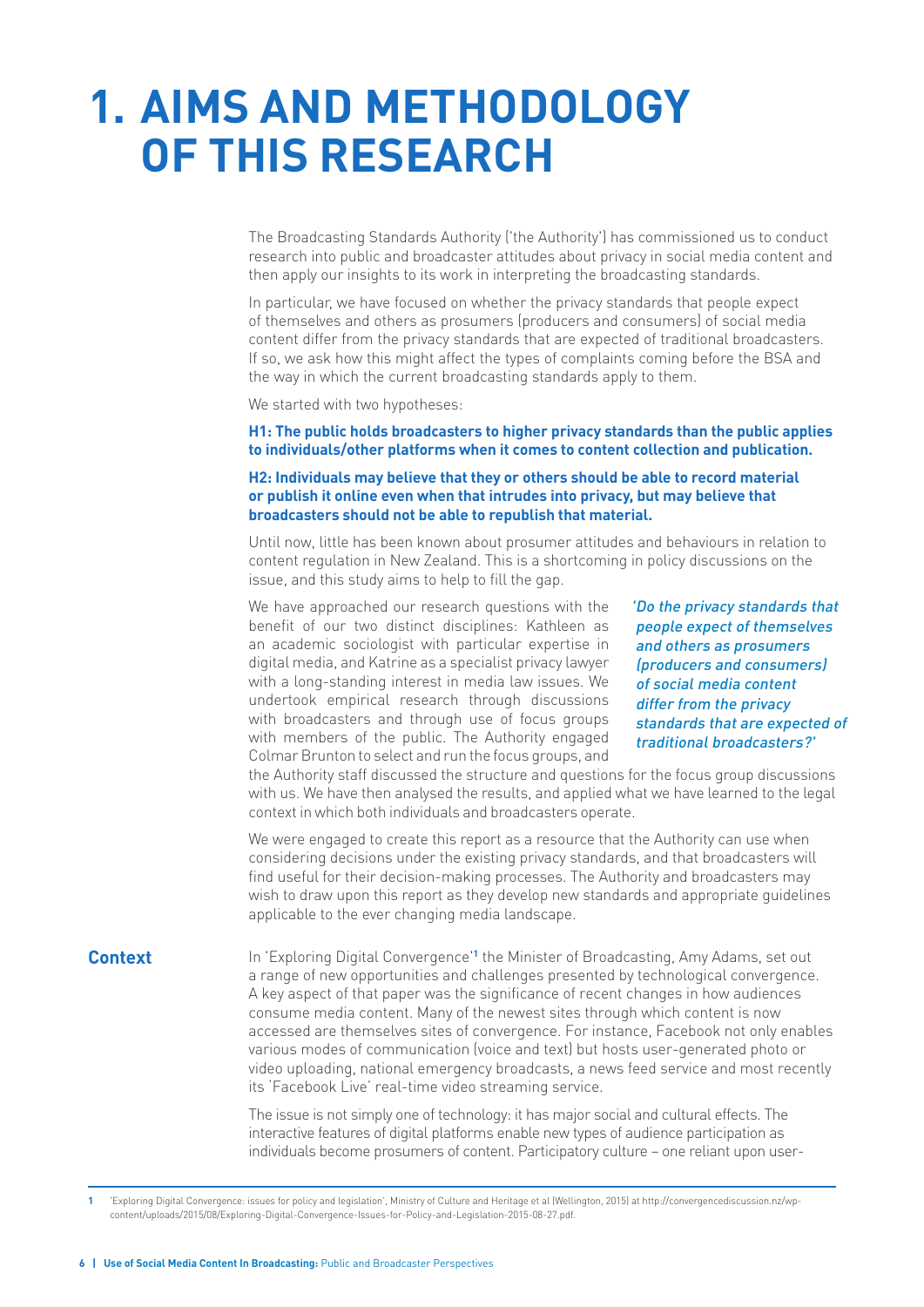<span id="page-8-0"></span>generated content – now makes up a major part of the media landscape. As distribution platforms are no longer a barrier between producers and consumers, anyone with the tools and digital literacy can now create, modify and upload media content to the web.

orides a<br>
an draw<br>
holiday<br>
holiday<br>
actions of<br>
the footage<br>
the media<br>
1 about<br>
2 clearly<br> **1** about<br>
2 clearly<br> **1** about<br>
2 clearly<br> **1** about<br> **1** about<br> **1** about<br> **1** about<br> **1** and **now create,**<br> **1**<br> **1** and<br> **1**<br> Information sourced and published by individuals on social media channels provides a rich stream of news, opinion and comment on which traditional broadcasters can draw for material. It ranges from the relatively innocuous (such as amusing videos of holiday mishaps or children's antics) to dramatic footage of natural disasters and the reactions of people caught up in them. It also includes highly confronting material such as the footage recorded on Facebook Live of the Nice terrorist attack, murders recorded in real time by witnesses (or even, most recently, by perpetrators), war scenes, and information about local victims of crime or suicide. Events at the more serious end of the scale are clearly newsworthy, but broadcasters can face some hard choices about what, if anything, to show – particularly when unedited information is still circulating freely online.

When broadcasters re-use material from social media, the effects on individuals who feature in that material also vary widely. Some individuals welcome the wider publicity of their material or their involvement in events. For others, use of social media material by broadcasters

#### '...anyone with the tools and digital literacy can now create, modify and upload media content to the web.'

can come as an unwelcome surprise and can be highly distressing. For instance, family members of people who suddenly attract headlines may experience a degree of exposure to public view that they did not anticipate when they initially posted material about themselves online for their network of family and friends to see.

Dealing with the media at the same time as going through trauma has always been hard, but reuse of social media can provide even wider opportunities for attention and comment. This includes negative comment about people's behaviour and even ongoing harassment on those people's own social media accounts.

'When broadcasters re-use material from social media, the effects on individuals who feature in that material also vary widely.'

#### **Is a double standard at work?**

Freedom of expression and freedom of the media are fundamental principles underpinning our relevant laws and the operation of our democracy. However, within that framework, broadcasters are subject to relatively strict content regulation, including being governed by broadcasting standards as well as by general statutes and common law. This content regulation includes specific obligations to protect the privacy of the individual, and imposes some legitimate limits on the right to freedom of expression.**<sup>2</sup>**

This type and level of regulation is different from the law to which individual publishers or the online platforms that they use are subject, even when airing or circulating the same material. However, as we note later, it is perhaps not as different as we sometimes assume.

'Freedom of expression and freedom of the media are fundamental principles underpinning our relevant laws and the operation of our democracy.'

Whether the economic realities of convergence

should dismantle the longstanding content requirements imposed on broadcasters by regulators is an important and urgent point of debate, especially as the lines between 'offline' and 'online' media, or who counts as a 'broadcaster,' continue to blur. 'Scarcity of the airwaves' justifications for regulation may be less applicable in today's technological environment, but debates about the special role of traditional media and the impact of their actions remain. While some change is occurring, empirical research shows that New Zealand audiences continue to consume traditional media with more frequency and for longer periods of time than other media.**<sup>3</sup>**

**<sup>2</sup>** In New Zealand, see the Broadcasting Act 1989, particularly section 4(1)(c), and the Broadcasting Codes of Practice produced by the Broadcasting Standards Authority in consultation with media organisations.

**<sup>3</sup>** 'Where are the Audiences?' (2016). New Zealand On Air. Accessed 18 May 2017: http://www.nzonair.govt.nz/research/all-research/where-are-the-audiences-2016.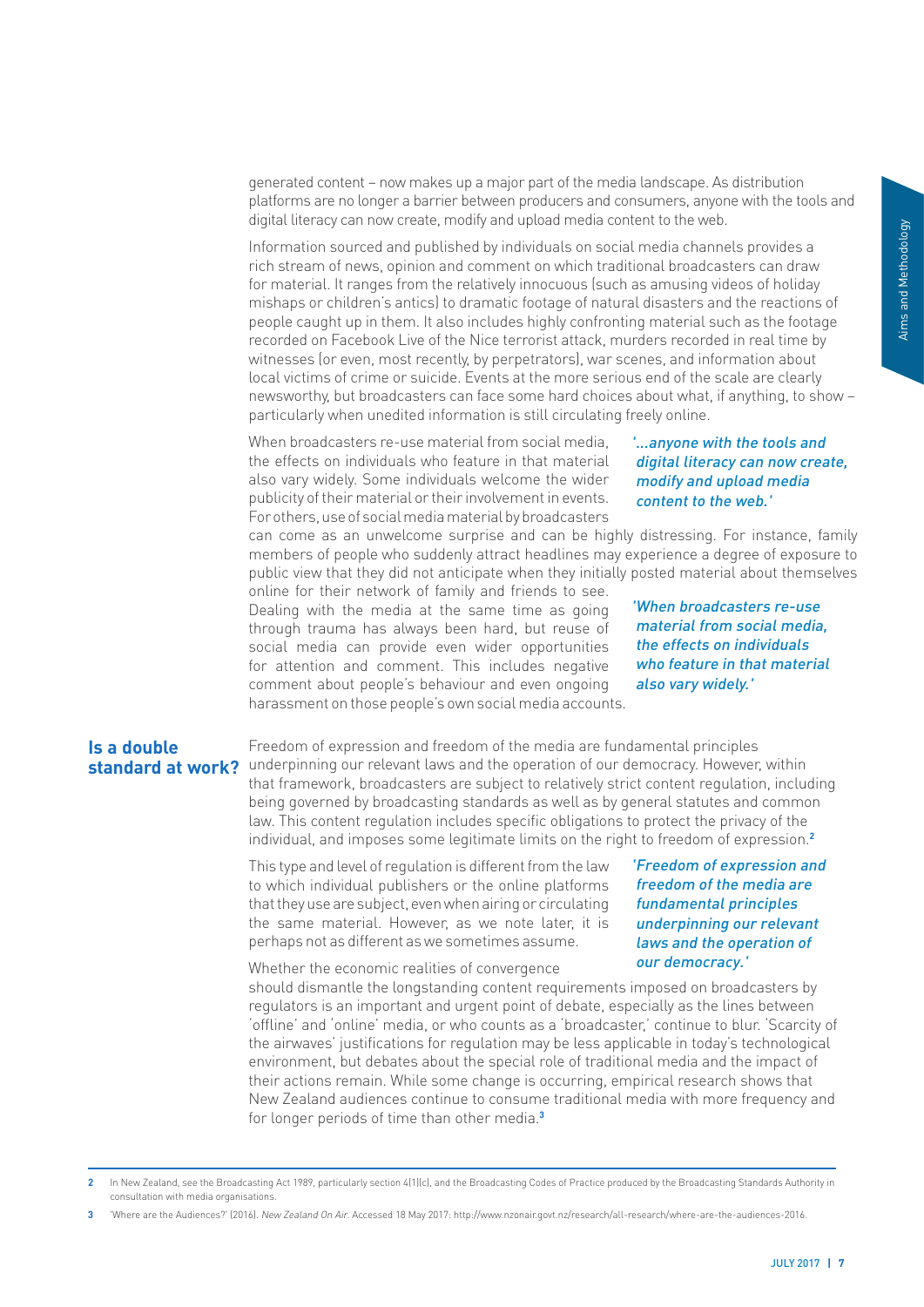<span id="page-9-0"></span>Resolving that debate is beyond the scope of this paper. Instead, our research set out to pull together information that may help with one element of the discussion. Essentially, our question was whether the frameworks that individual people use to decide whether to capture and then publish information about themselves and others on social media and the law that governs them is radically out of step with what broadcasters can do with that social media content, and if so whether people think that is justified.

We have been conscious of the need not to fall into the trap of treating 'online media' as its own monolithic entity. Instead, the research accounts for how different 'cultures of participation' across various online distribution platforms and networks inform audience attitudes about content standards. Just as the Authority distinguishes content regulation across radio, free-to-air TV and pay TV, it is also worth granting 'online media' their own set of distinctions as understood and experienced by those who use them. Online cultures of participation can then be compared with the cultures surrounding traditional broadcast outlets, enabling a clearer picture of where the differences actually lie.

#### **The relevance of the research for the Authority**

In terms of its core functions, the opportunities and challenges presented by technological convergence mean the Authority is likely to receive an increasing number of complaints about breaches of privacy that arise from broadcasters sourcing or republishing material from social networking sites. Other standards, such as fairness, accuracy and balance, may also be affected.

The Authority will determine those complaints under the broadcasting standards that exist at any given time. Those standards have recently been revised and republished**<sup>4</sup>** but the Authority and broadcasters review the codes regularly.**<sup>5</sup>** In addition, the pending law reforms may provide the opportunity to supplement the Codebook with new guidelines for use in the social media context. However, in the immediate term, we have focused more on identifying the issues that arise for decision under the existing standards, and how those standards can be interpreted to deal with problems relating to social media content.

We hope that the research will also be useful for broadcasters themselves, and to policy makers and other stakeholders who have to manage similar issues.

#### **Research methodology and structure of this report**

#### **Empirical research: focus groups**

The concept for this research was framed by the Authority. We also had some assistance from Authority staff in framing research questions and scenarios to ensure that they reflect situations that arise when broadcasting standards are considered.

The Authority engaged Colmar Brunton to work with us to set up focus groups with members of the public. The purpose of the focus groups was to establish what social norms and expectations individual social media users bring to their decisions to both capture and publish content online. Authority staff also provided input in the project's overall framing, methodology and focus group questions. Many of these decisions considered the study's relevance to other agencies concerned with acceptable standards of the republication of social media content in New Zealand society.

The discussion was wide-ranging. It often focused on people's decisions about capturing and publishing information about themselves, which gave us insights into how prosumers perceive their audience and what their expectations of privacy in the content of their communications might be. We were also particularly interested in how people make decisions about posting and viewing content involving other individuals and whether they perceived any legal or ethical obligations with what they were doing. We briefly explored the expectations that they have of broadcasters in the sourcing and republishing of social media content.

**4** The new Codebook came into effect on 1 April 2016 after a broad consultation process.

**<sup>5</sup>** Broadcasting Standards Authority Statement of Performance Expectations for the year ending June 2017, p. 10.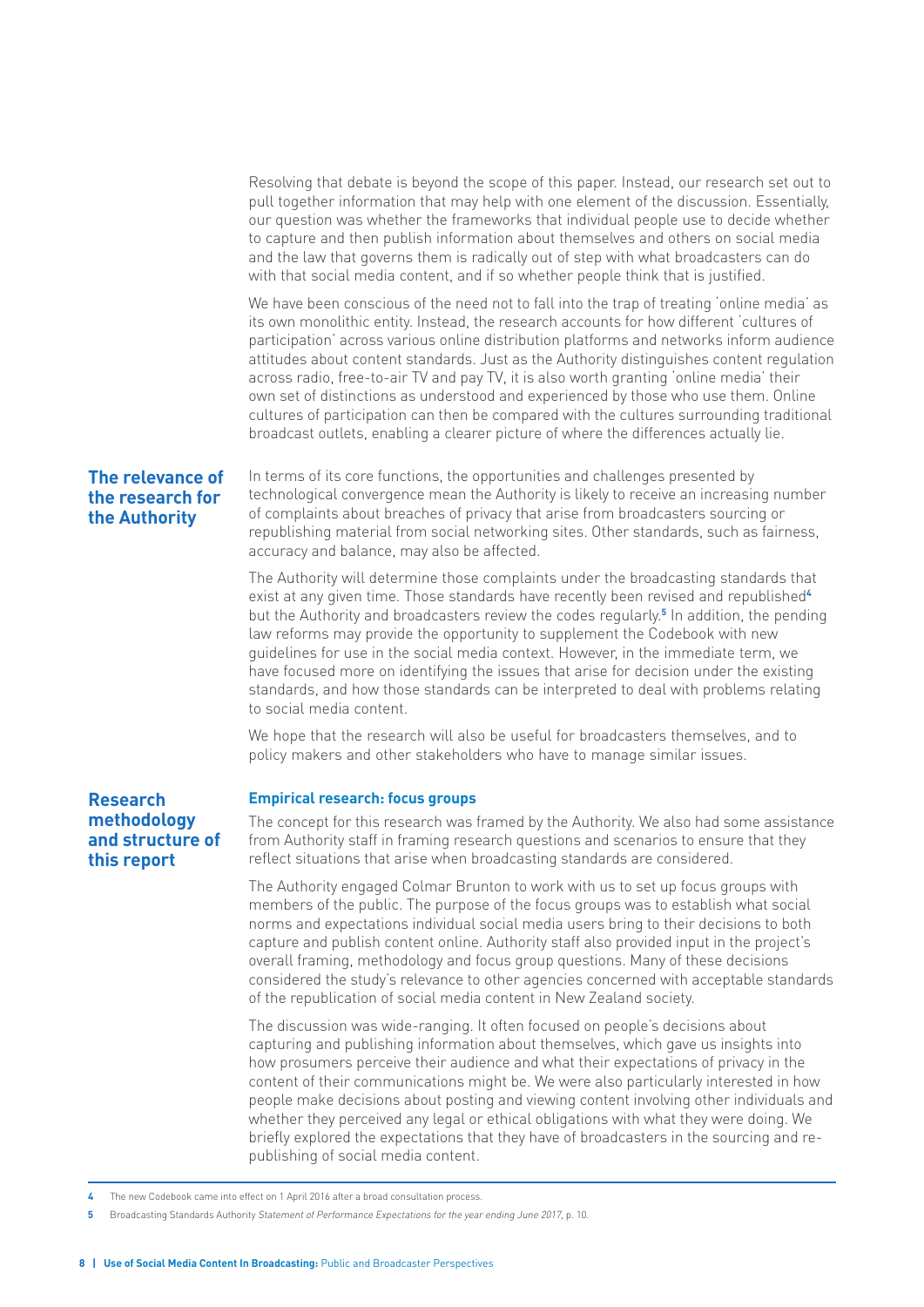<span id="page-10-0"></span>As part of the focus groups, we used four content-specific case studies (some real, and some hypothetical) to drive the discussion around processes and practices of capturing, publishing and republishing social media content. We designed the case studies to reflect some key aspects of the Authority's privacy principles, including intrusions into solitude and seclusion, public figures and events in public places, publishing information about identifiable people, and the extent of legitimate public interest.

The case studies were:

- 1. **Grief or Trauma:** Filming of tragedy, such as accident scenes.
- 2. **Sexual content/humiliation/reputation:** for instance a couple visible from the street having sex in their office building.
- 3. **Public figures behaving badly:** Photos of a sports star drunk and acting disruptively in a public place or private party.
- 4. **Photographs taken from social media sites:** Members of the public who become the subject of news stories.

#### **Sociological analysis**

Kathleen considered the results of the focus group discussions in depth, and in the context of the academic literature on social media participation and behaviours. Her analysis is set out as part 2 of this report.

#### **Empirical research: broadcaster questionnaire**

We had hoped to have a separate focus group with broadcasters, but it was not possible to organise this within the timeframe of the focus group part of the research. Instead, we sent out a general questionnaire to broadcasters and asked for either written responses or oral discussions.

St.<br>
In the become<br>
St.<br>
In the become<br>
St.<br>
It is ... Her possible<br>
stead, we<br>
sponses wiss on<br>
ormation re likely<br>
r more<br>
er, with<br>
so ... They<br>
show<br>
sperience<br>
e.<br>
attributed<br>
wherence<br>
e.<br>
attributed<br>
wherence<br>
e.<br>
a We did not receive enough responses to be able to perform any statistical analysis on the results, but several broadcasters provided us with detailed and valuable information about how they work and how they make decisions. Since broadcasters are more likely to republish visual information from social media, the questionnaire was rather more relevant to television or online channels that display video than to radio. However, with increasing moves to multimedia channels, traditional radio broadcasters are also encountering many of these issues and several radio broadcasters participated. They were particularly able to assist with the broader aspects of the research, such as how they source information and make decisions about publication, whether they experience difficulties with the current legal standards, and where they most need guidance.

Broadcasters' answers were confidential to us. We have drawn on them in a non-attributed way in this report, but have not shared them with the Authority or with other stakeholders.

#### **Legal analysis**

Katrine then considered the material submitted by the broadcasters, and applied it as part of an analysis of the legal environment that applies to individuals and to broadcasters. That analysis of law and broadcasting practice is set out as part 3 of this report. It also draws on the experience of other media regulators that face similar issues regarding collection and reuse of social media content, including the New Zealand Press Council and equivalent regulators overseas. While the regulatory frameworks will differ, and each body has to work within its own jurisdiction, it is useful for the Authority to take into account how other regulators approach the topic.

The final part of the report pulls together some general points that the research suggests broadcasters and the Authority could usefully continue to consider as this field develops.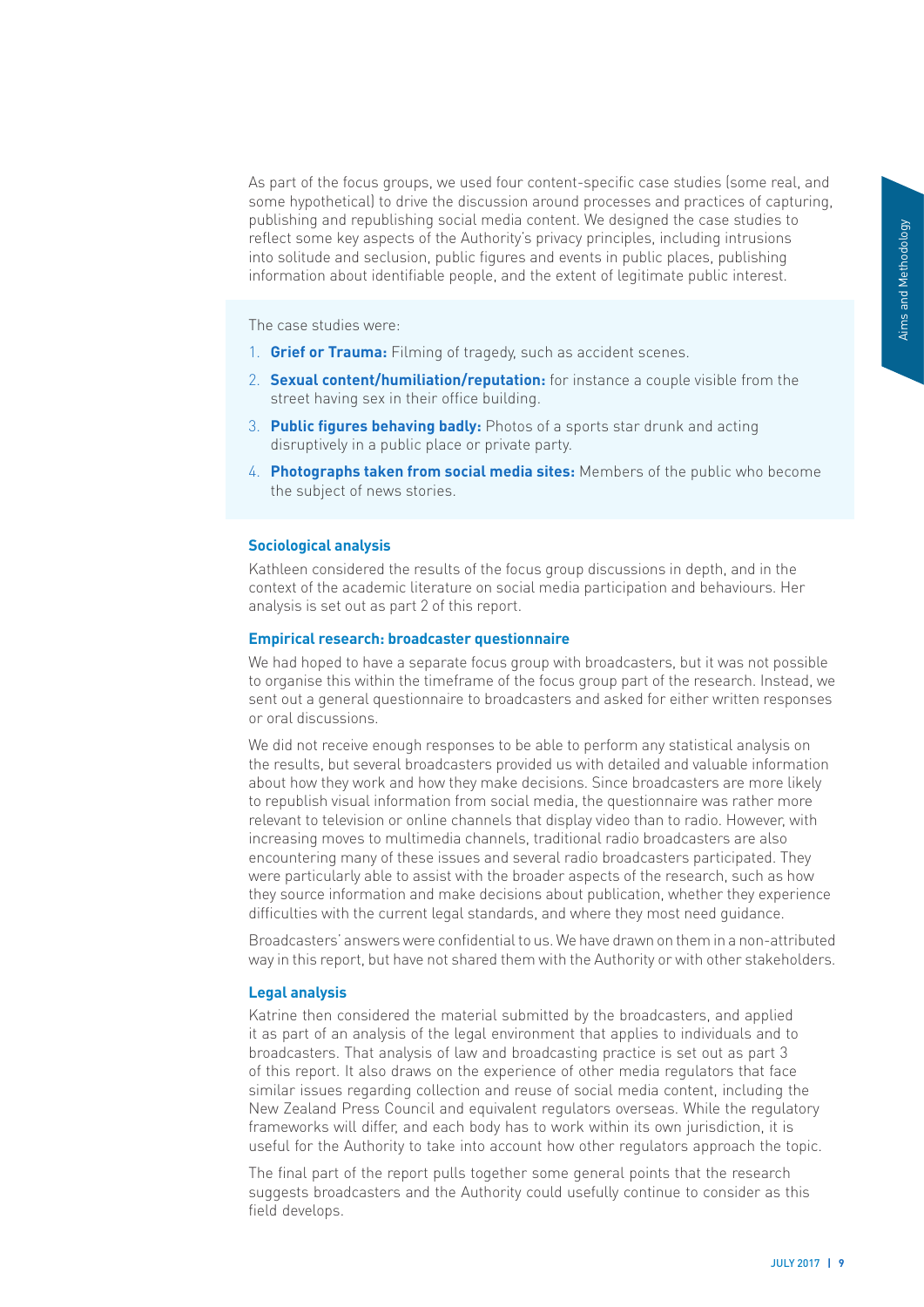## <span id="page-11-0"></span>**2. UNDERSTANDING SOCIAL MEDIA USERS**

The Authority engaged Colmar Brunton to organise, facilitate and report on a series of focus groups with members of the public. Colmar Brunton's detailed report is contained in the Appendix to this report.

This section of our report uses the Colmar Brunton analysis as a starting point, but then adds to it and offers some different perspectives in places. Our analysis is based on attendance at the focus groups, on review of the transcripts of conversations and the participant diaries, and on the academic literature that is relevant to the discussions.

'Social media was defined as any platform that enables individuals to create and share content or to participate in online social networking activities.'

The majority of our findings are consistent with Colmar Brunton's analysis. However, we contend that more work must be done to establish correlations between Colmar Brunton's user typology, behavioural territories and privacy attitudes and behaviours. While the identified territories map onto existing research, the conclusions drawn about these territories' relationship to privacy attitudes would require significantly more empirical work to support those claims. That being said, the Colmar Brunton report remains a useful tool for understanding how focus group participants make sense of their social media activities, and their beliefs about broadcasters' republication of social media content.

Our discussion defined social media as any platform that enables individuals to create and share content or to participate in online social networking activities. 'Active' social media users were defined as having some familiarity with one or more social media platforms, including (but not limited to) Facebook, Instagram, Snapchat, Twitter, and YouTube.

#### **Who are social media users and what do they post (and why)?**

#### **A Typology of Social Media Users**

From our focus groups, Colmar Brunton constructed a matrix of social media behavioural profiles. The matrix is based on two different coordinates:**<sup>6</sup>**

- Level of engagement:
	- a. Active 'prosumers' (producers and consumers of content)
	- b. Passive 'consumers' of content
- Direction of engagement:
	- a. A strong 'self-focus' (intrinsically motivated)
	- b. An outward focus on 'others' (extrinsically motivated).

**<sup>6</sup>** See Colmar Brunton Report, p. 83.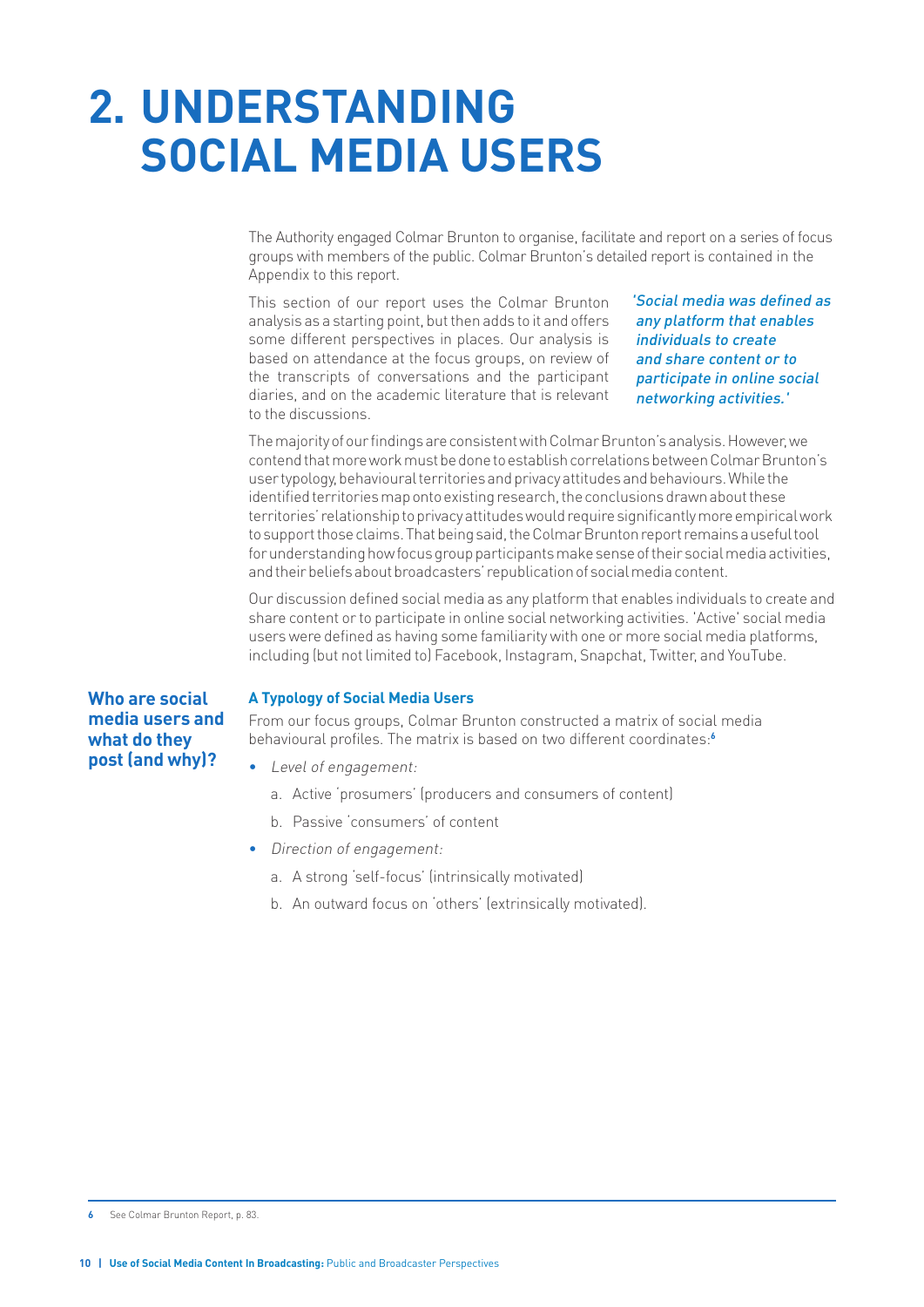The matrix identifies six behavioural 'territories' to describe different types of social media users and their attitudes toward privacy.



- 1. **Entertainers** (high-level prosumers with outward focus on others)
	- Primarily use social media to fulfil hedonic gratifications**<sup>7</sup>**
	- Few privacy concerns

"I shared a picture of a Christmas tree made out of cats or whatever and people think 'whoa'... It was pretty funny, and anyway, I shared it with my friend and she was just like, 'oh my gosh – that is me. I've just got so many cats'."

#### Younger, Active, Hawke's Bay

"Because people who are reading it are going to feel uplifted hopefully, and it's something they can share and enjoy and feel happy about."

#### Older, Less Active, Auckland

- 2. **Caring Connectors** (high-level prosumers with outward focus on others)
	- Primarily use social media for social interaction and connection
	- Strong privacy concerns

"I think it's just a good way of keeping in touch, knowing about other people's thoughts and feelings and what interests them and seeing family and friends' photos and keep track of their activities and feel like you know the ones that aren't in Christchurch, I'm still part of their life etc."

#### Older, Active, Christchurch

"I don't feel bad if I haven't called a friend for a year and then we catch up because we sort of know what's been going on."

Older, Active, Wellington

**7** My interpretation of the findings departs from the Colmar Brunton report here as entertainers exhibit qualities beyond mere 'entertainment' to include habitual, empowerment and social interactive gratifications, as well.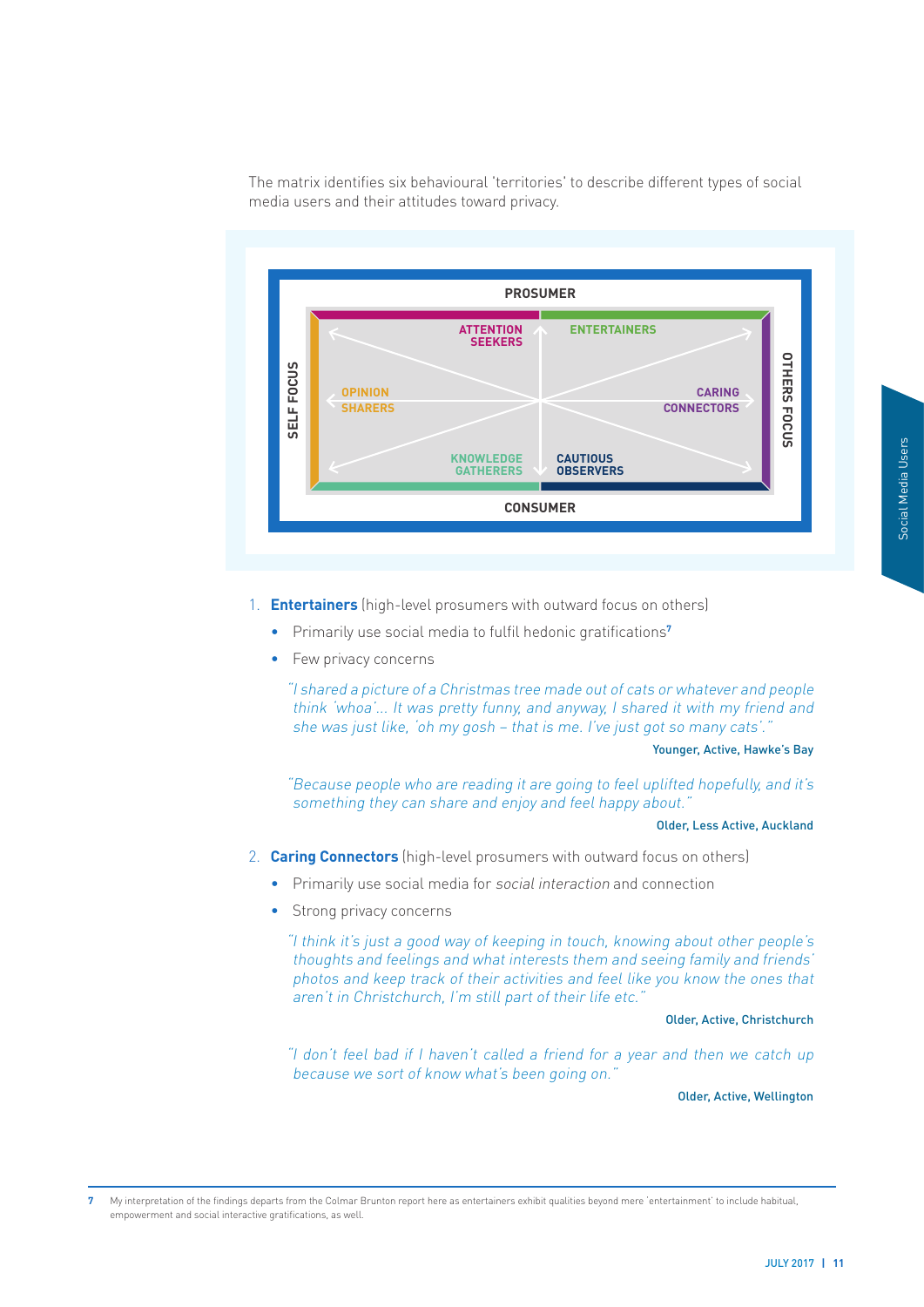- 3. **Cautious Observers** (low-level content producers who consume with outward focus on others)
	- Primarily use to consume content for *cognitive*, *informational purposes* (for instance motivated by desire to keep up with others' lives without sharing their own)
	- Strong privacy concerns

"I'm on social media quite a bit, but people that I know don't possibly know that I'm on social media. More lurking as it were, rather than posting stuff out there."

Younger, Less Active, Wellington

- 4. **Knowledge Gatherers** (low-level content producers who primarily consume content for the self)
	- Primarily use for cognitive or informational purposes to self-empower or fulfil personal needs
	- Privacy attitudes not identified

"I had by nature been an information junkie since the year dot and the thing about social media is that it feeds that information junkie society, with all sorts of information offered."

#### Older, Active, Wellington

- 5. **Opinion Sharers** (high-level, self-focused prosumers)
	- Primarily use for purposes of *debate, self-expression* (personal identity) and empowermen<sup>t</sup>
	- Privacy attitudes not identified

"During the elections, you know when you share something it's a bit passionately political or something… if they don't agree with you politically, they might get a bit angry."

#### Younger, Active, Hawke's Bay

- 6. **Attention Seekers** (high-level prosumers with strong self focus)
	- Primary emphasis on personal identity and social interaction.
	- Few privacy concerns

"… to portray that I've achieved something and then I want to share that with the world. A little bit of 'look at me."

#### Older, Active, Wellington

Typologies are by no means exhaustive. Users often engage in multiple roles across and between social media platforms depending on their motivation and goals. The Colmar Brunton typology loosely maps onto existing classifications of social media users, but its attempt to assign privacy attitudes to these classifications threatens to invalidate the matrix. The typology identifies engagement level and directional focus as its coordinates, but the resulting categories also interpret these correlations in terms of uses and gratifications (see below) and privacy attitudes.

The result is a restrictive matrix of behavioural 'territories' that do not necessarily represent the complex ways people use different social media platforms to satisfy a wide range of needs.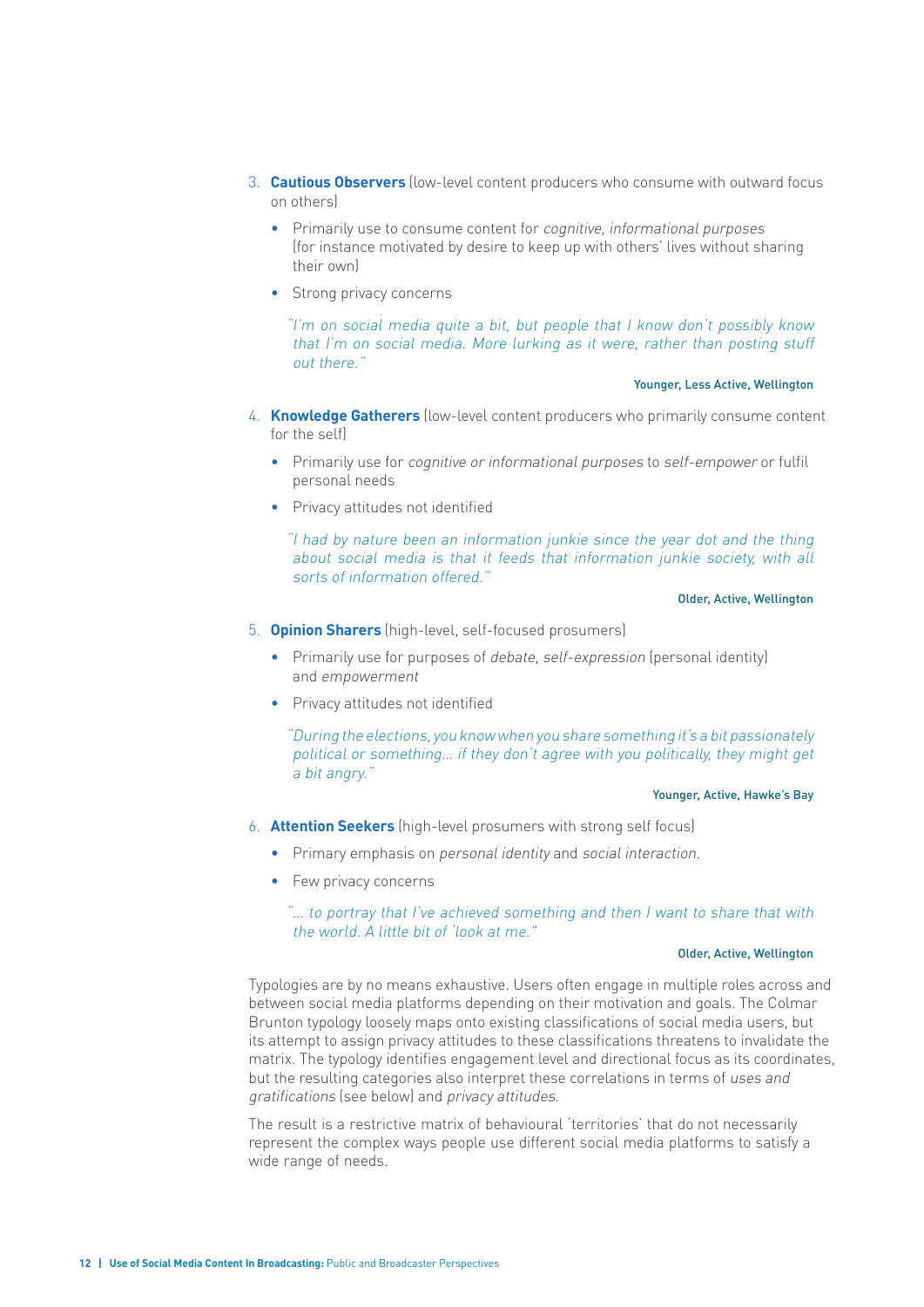The matrix also makes claims about how each behavioural territory regards privacy. Yet scholarly research has long shown that there are discrepancies between privacy attitudes and actual privacy behaviours. Many people tend to self-report being concerned about privacy and engaging in privacy-protective behaviours but in experimental settings, willingly reveal private or personal information.**<sup>8</sup>** Research specific to social media has found no correlation between one's stated privacy concerns and their online information sharing practices.**<sup>9</sup>**

In other words, people don't always do what they say they do. There is a discrepancy between people's attitudes about privacy and actual information sharing practices. The Colmar Brunton typology's correlation between privacy attitudes and social media usage requires more empirical research to substantiate.

A review of the focus group data reveals that many of the participants fit all terrains across any given day, but aim to maintain the same level of privacy across each depending on other variables (eg, the platform used to publish content; or the imagined audience one is publishing content for). The typology imposes specific motivations onto the various behavioural territories, even though uses and gratifications vary according to context, need and platform.

For example, 'Entertainers' might primarily utilise social media for hedonic purposes, but even 'entertainment' serves habitual and interactive functions that would be difficult to prioritise though a qualitative study. Likewise, 'Knowledge Gatherers' may be motivated by cognitive gratifications, but this gratification-seeking is often social in nature. Neither Entertainers nor Knowledge Gatherers reported such drastically different approaches to privacy, either.

The framework's six territories are useful if privacy claims are eliminated and if the typology is understood on a continuum rather than mutually exclusive user types. Alternatively, participants might be more reliably categorised alongside existing typologies that offer a slightly more fluid approach to understanding social media use.

Frame and times onto<br>
Interpresses,<br>
Dependence of the control of the sense of the sense of the sense of the sense of the sense of the sense of the sense of the sense of the sense of the sense of the sense of the sense of For example, a study of over 5,000 social media users across four major Norwegian social networking sites identifies five distinct social media user types based on a matrix of participation level (intensity of use) and participation objectives (mode of use; direction).**10** This typology maps closely onto our findings, yet is much more flexible in its categorisation:

- 1. **Sporadics** (low-level; information-seekers; check status/messages)
- 2. **Lurkers** (low-level; less for info and socialising/connection-seeking than entertainment)
- 3. **Socialisers** (active users; social connection and relationship maintenance is the priority)
- 4. **Debaters** (active; used to engage, produce content; discussions and self-expression)
- 5. **Actives** (active in all aspects/modes of participation; heavy producers/ content sharers).**<sup>11</sup>**

**<sup>8</sup>** See Hargittai & Marwick, 2016.

**<sup>9</sup>** Acquisti & Gross, 2006; Dwyer, Hiltz, & Passerini, 2007; Hargittai & Marwick, 2016.

**<sup>10</sup>** Brandtzæg & Heim, 2011.

<sup>11</sup> Li & Bernoff's (2008) typology similarly finds six kinds of social media users: inactives, spectators, joiners, collectors, critics and creators. Social media user typologies map closely onto earlier studies about internet users, which included: lurkers (observers of others' participation), socialisers (those who engage with others), personal connectors and transactional community members.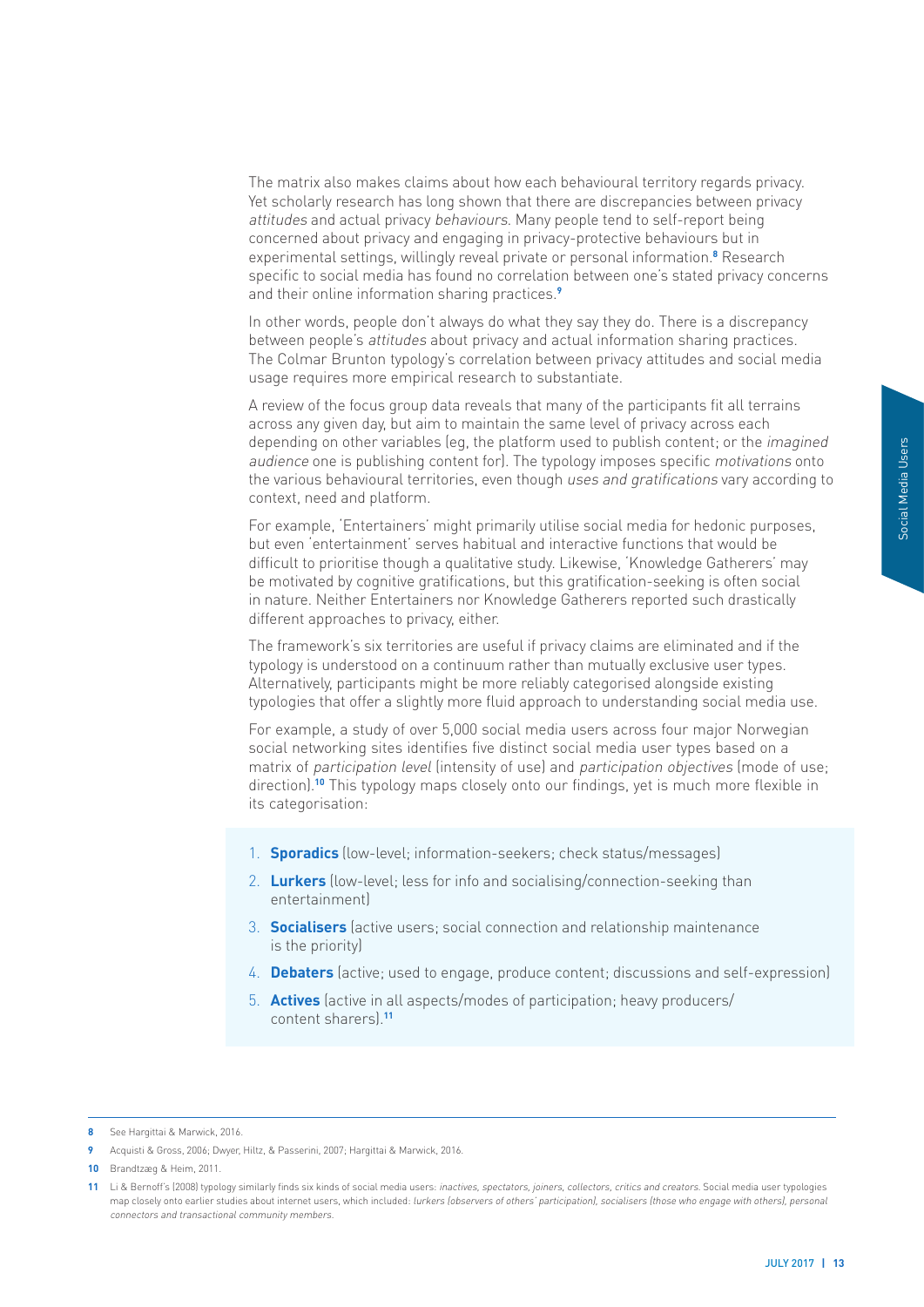#### <span id="page-15-0"></span>**User motivations: a uses and gratifications approach**

Social media is, by definition, social. Yet user motivations vary as individuals seek out different platforms to fulfil different gratifications. The theory of 'uses and gratifications' (U&G) is one of the primary ways media scholars theorise social media usage.

Uses and gratifications theory is based on the belief that media audiences actively select or engage with media content to satisfy particular needs.**12** It takes a user-centric view of media consumption and creation. A U&G approach isn't about what media do to people but how and why individuals select or use certain types of media. It assumes audiences are aware of the

'Uses and gratifications theory is based on the belief that media audiences actively select or engage with media content to satisfy particular needs.'

interests and motives, and that these expectations drive choices and need gratification.**<sup>13</sup>** While little research has been conducted on Aotearoa New Zealand social media users, our findings are consistent with international research findings on American, European and Asian audiences.

The gratifications associated with social media usage fulfil social and individual, intrinsic and extrinsic, needs. Research suggests that intrinsic (personal enjoyment) are a stronger predictor of social media usage than extrinsic (usefulness) motivations, which our findings also support.**14** A summary review of U&G scholarship suggests social media usage fulfils the following dominant gratifications:**<sup>15</sup>**

- 1. **Cognitive:** information acquisition; learning or knowledge fulfilment; satisfying curiosity; a form of surveillance to derive information about others.
- 2. **Hedonic / entertainment:** aesthetic or joyful experience; laughs/humour; escapism; relaxation; diversion.
- 3. **Habitual:** passing the time.
- 4. **Social interaction:** companionship; relationship maintenance; social interaction; inclusion; strengthening interpersonal communication.
- 5. **Personal identity:** self-expression; self-fulfilment; recognition; forging connections with others; value formation.
- 6. **Remuneration:** future rewards; payment; job prospects; economic incentives.
- 7. **Empowerment:** ability to exert influence or power over others, including accountability from organisations/companies, etc.

Most studies identify social connection and relationship maintenance as the dominant predictor of social media use. Yet cultural variations, platform affordances and individual psychological characteristics**16** can also influence motivations for social media use.**<sup>17</sup>**

**<sup>12</sup>** Katz, Blumler & Gurevitch, 1973.

**<sup>13</sup>** Alhabash, Chiang & Huang, 2014.

**<sup>14</sup>** Lin and Lu, 2011. Pre-internet media gratifications can be generally summarised by content (information, entertainment) and process (passing time, escapism) (Stafford, Stafford and Schkade, 2004). Social gratifications now make up a third dimension that is internet-specific and distinguishes motivations from 'old media' gratification.

<sup>15</sup> Need fulfilment is not static but varies according to user, platform and immediate or long-term needs. The technical features of some platforms, for example, create and fulfil different needs than others. See: Alhabash, Chiant & Huang, 2014 citing Lenuge, 2009; Courtois et al. 2009; Duffy 2015; Ha et al; Kuehn & Corrigan, 2013; Papachrissi & Mendelson, 2011; Park, Keep & Valenzuela, 2009; Papacharissi 2007; Kuehn 2013; Wang & Fasenmaeir 2003.

**<sup>16</sup>** At least one study argues that risk takers have a greater tendency towards self-expression, entertainment and information sharing than risk avoiders, who were comparatively motivated by entertainment, socialisation and self-expression.

**<sup>17</sup>** A study of Taiwanese Facebook users found entertainment to be the highest motivating factor driving Facebook use (Alabash et al).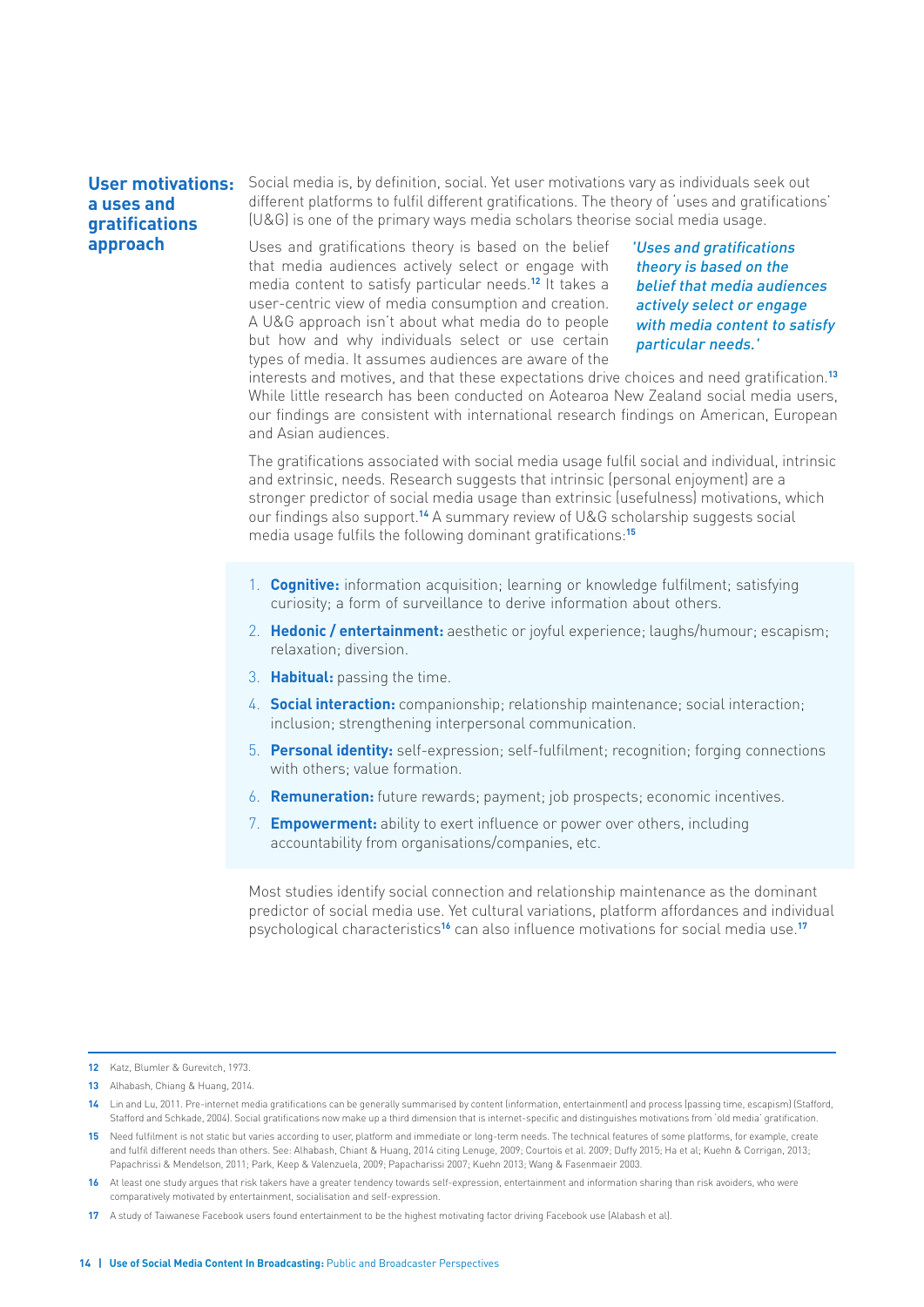<span id="page-16-0"></span>While all seven gratifications were referenced at some point across the focus groups, using social media to stay in touch with family and friends, for relationship maintenance or to strengthen and expand one's existing social network seems to be the primary motivation reported by our participants. Participant diaries, which documented examples of content each person had recently posted, also support these findings.**<sup>18</sup>**

#### **The visual turn**

**The social norms around capturing user-generated content**

Social media's diversification of content sharing options means communication is becoming much more visual than before. Our findings support recent research about the 'visual turn'.**19** The rise of online photo sharing has largely facilitated this turn as the practice of capturing content is increasingly motivated by its potential for publication. Many users capture with the intent to publish.

Two distinct processes define consumer photography/videography: photo making (capture) and photo sharing (publication).**20** The process of photo making (capture) preserves an event or object in time; photo sharing (publication) builds community by engaging one's social network. Focus group participants generally distinguished 'capture' from publication; they do not necessarily publish everything they capture, nor do they only capture with the intent to publish.

However, recent research suggests that decisions about what to capture are increasingly motivated by the decision to publish. Focus group discussions supported this trend and most of the conversations initiated about capture were seamlessly conflated with discussions around publication. This is evident in the following example, where one group explains how someone capturing a video of a private moment between strangers already anticipates the response from its publication:

- R2: "Why is there a person taking the video and everyone else be okay with that?"
- Q "Why do you think?"
- R3: "They thought it was funny."
- R6: "They want the likes."
- R4: "Attention."
- R2: "They think it's funny."

#### Active, Younger, Auckland

UPS<br>
UPS ISSNED TO THE MANUSIMPLE ISLAMS TO THE MANUSIPM CONTROLL THE MANUSIPM CONTROLL THE MANUSIPM CONTROLL THE MANUSIPM CONTROLL THE VIDEO IN<br>
THE MANUSIPM CONTROLL AND CONTROLL AND CONTROLL AND CONTROLL AND CONTROLL AN In the above example, participants assume that the reason for taking the video (capturing it) can be explained by the videographer's motivation to obtain the social gratifications ('likes', 'attention') derived from its online publication. Capturing and sharing, therefore, are mutually bound practices: social media users now increasingly capture with a pre-determined intent to publish. The potential gratifications are conceived in advance and can inform the decision to take a picture or record a video in the first place. For whom social media users intend to publish content is also relevant here, but the question of audiences will be addressed later in this report.

18 Importantly, the qualitative nature of focus group design means we did not attempt to quantify user motivations to a statistical level or construct correlations between attitudes, behaviours and use at an individual level. Future behavioural research might look at the correlation between other behavioural predictors on self-expression and information-sharing activities. Such studies might inform the extent to which certain behavioural characteristics (such as risk taking) might positively predict those most likely to post controversial videos.

**19** The visual trend cuts across personal and professional avenues as ordinary people, public figures and businesses circulate images for a wide range of social, cultural and economic purposes. See: Oeldorf-Hirsh & Sundar 2016.

**20** Miller & Edwards, 2007; Oeldorf-Hirsh & Sundar, 2016.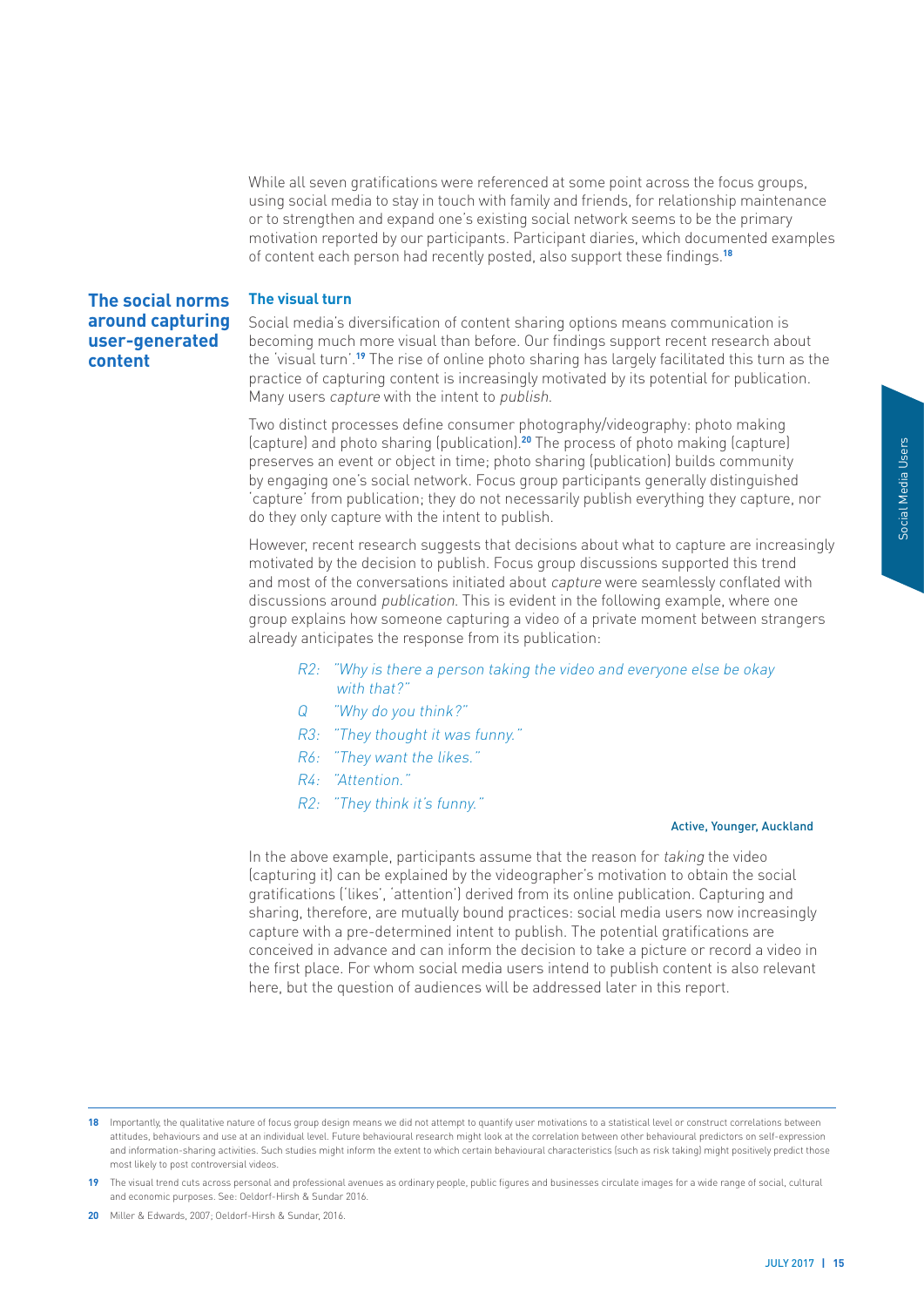#### <span id="page-17-0"></span>**Generational differences around capture**

Our participants reported many of the same uses and gratifications for capturing photos and videos, but some generational differences emerged. Older participants restricted capture to historically 'traditional' subject matter – significant moments, milestones or special events. Young people do the same but also reported a wider range of photo and content-sharing practices. There is also a perception from older participants that younger people live life 'through a lens':

#### "We live through our eyes for the moment and [younger generations] live through their camera."

#### Older, Less Active, Hawke's Bay

Younger users reportedly agreed with the belief that capturing and posting photos/videos is an increasingly ubiquitous, habitual and often unconscious social norm:

- R2: "It's just what happens now. It is just what you do."
- R3: "It is definitely just what happens now…"
- R2: "It is the norm."

#### Younger, Active, Hawke's Bay

The habitual readiness to capture informs online communication's visual turn. Many young people now communicate with and through photos rather than about them.

#### **Implications: capturing practices and technological change**

Technological change introduces new uses and gratifications that in turn shape technology's use. Social media has enhanced photography's social function. The decision to capture and then share content is part of the social ritual of community building and friendship, just not one bound by time and space. Social gratifications likely motivate capture even when content may be deemed 'inappropriate', 'controversial' or potentially violates the privacy of others. As photos also play a role in identity and self-presentation, individuals use pictures to influence others' perception of themselves. The potential gratifications that content sharing fulfils thus partly informs the decision to capture content in the first place.**21** The motivations for capturing content are increasingly tied to its publication.

#### **Publication: social norms and expectations**

Like other modes of social media communication, sharing captured photos is primarily conducted for social purposes: social connection, relationship-building and maintenance. Other motivations for online photo-sharing include affection; attention-seeking; disclosure; habit; information-sharing and social influence.**<sup>22</sup>**

A more recent study finds photo sharing on social media is used to showcase one's experiences and seek out those of others; to connect with others; and reach out to a broader network as a form of knowledge sharing or information exchange.**23** These findings correspond to how our participants summarised their photo sharing practices:

"I don't tend to write posts on sites like Facebook, instead I prefer to post pictures and videos. I will generally post a picture or video if I thinks it's either a good snapshot of me, or me with my friends, or if it was just something I liked that I thought other people would like, too."

Younger, Active Auckland

21 The way social media platforms present shared content also influences photo-sharing practices; for example, social media is increasingly viewed as a space to share recent photos to create distant closeness, visual co-presence or some other social motivations and less about documentation or memory preservation. As social media norms continue to shift in the direction of being social 'in the moment', the considerations and motivations that underlie decisions about what to publish/share will also change.

**22** Malik, et al.

**<sup>23</sup>** Oeldorf-Hirsch & Sundar, 2016.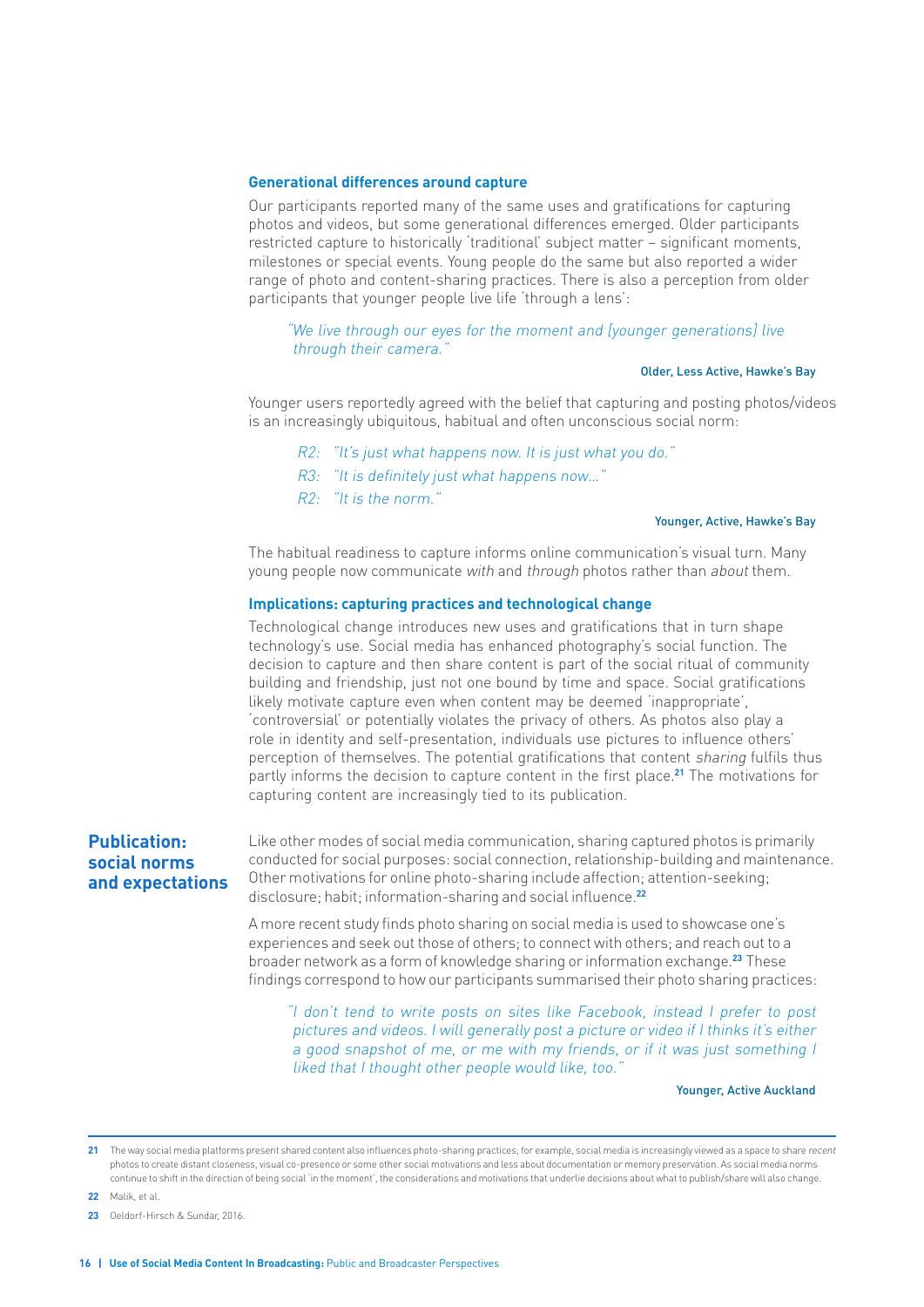Social Media Users

The close relationship between capture and publish is not unique to the digital age but is altering this relationship with some significance. In pre-digital times, sharing one's 'home' photos/videos served a social function, namely building bonds and sense of community. Photos were a means of sharing stories about the photos with others physically co-present.**<sup>24</sup>**

'sharing captured photos is primarily conducted for social purposes: social connection, relationship-building and maintenance.'

In the digital age, we can share in the absence of others. Innovations in digital and mobile photography enable 'distant closeness' – the ability to inform others about our lives without the need for direct interaction;**25** mobile photo-sharing facilitates 'intimate visual co-presence' – a shared visual context that individuals are jointly aware of even when physically apart.**26** Digital technologies have altered photography's storytelling function: we now tell stories with images rather than about them.**27** A young user discusses how she communicates with images through Snapchat in a way that exemplifies this shift:

#### "I use it as communication with my friends, like I would take a picture of the drink bottle and I would just write – are you coming to Zumba tonight?"

#### Younger, Active, Hawke's Bay

In this example, photo sharing is not about the image itself but as a means of social engagement through the image. To communicate through pictures requires their more frequent or habitual capture. Communication's visual

turn therefore partly explains the 'readiness' to capture, as discussed by both older and younger participants. Being 'always on' and 'in the moment' facilitate distant closeness and visual co-presence more seamlessly. Sharing photos over social platforms like Snapchat or

# France of the<br>
Transfer of the<br>
Transfer of social<br>
their more<br> **not about the<br>
s a means**<br> **not through**<br>
articipants<br>
articipants<br>
and to do it<br>
they post<br>
e which<br>
stechurch<br>
more<br>
and to do it<br>
stechurch<br>
more<br>
and to 'photo sharing is not about the image itself but as a means of social engagement through the image.'

Facebook Messenger enables people to experience daily life together. Other participants reported posting pictures or content as a 'conversation starter' that others might relate to, or will spark social engagement with a wider network.**28** This applied to both older and younger users:

"Well it's a way for me to keep in touch 'cause I'm from Holland originally, I've got still friends that I went to school with over there and we share photos and our lives basically through Facebook. When you're busy it's a bit hard to do it through Skype because you haven't got time to sit down all the time. They post things and I can see what's going on in their lives and they can see mine which is a really nice way to go."

#### Older, Less Active, Christchurch

Rather than cataloguing personal memories, online photo sharing provides a more efficient way for people to share personal experiences with a broader network and to co-construct group memories with others. Online photo sharing also enables users to expand their networks beyond existing ties to an informal or wider audience. It is not just about closing distance but establishing new networks in the process.

- **25** Van House, 2006.
- **26** Ito, p. 3.

**<sup>24</sup>** Much like its historical antecedents, consumer photography and 'home videos' were a way to document life, create and stimulate memories, to organise and understand the world. Traditional subject matter featured 'special' moments (birthdays, family gatherings, holidays) with friends and family — rarely strangers or those unknown by the photographer. As markers of cultural membership, they transmitted information about the self to others, helping establish a sense of community 'around shared events, contexts, and ideals' (Oeldorf-Hirsh & Sundar, p. 626. See also: Clalfen, 1987).

**<sup>27</sup>** Makela et al; Kurvinen; Kindberg et al cited in Miller & Edwards, p. 2.

**<sup>28</sup>** Importantly, mainstream media share this goal of social engagement and similar aims to be perceived as socially 'relevant'.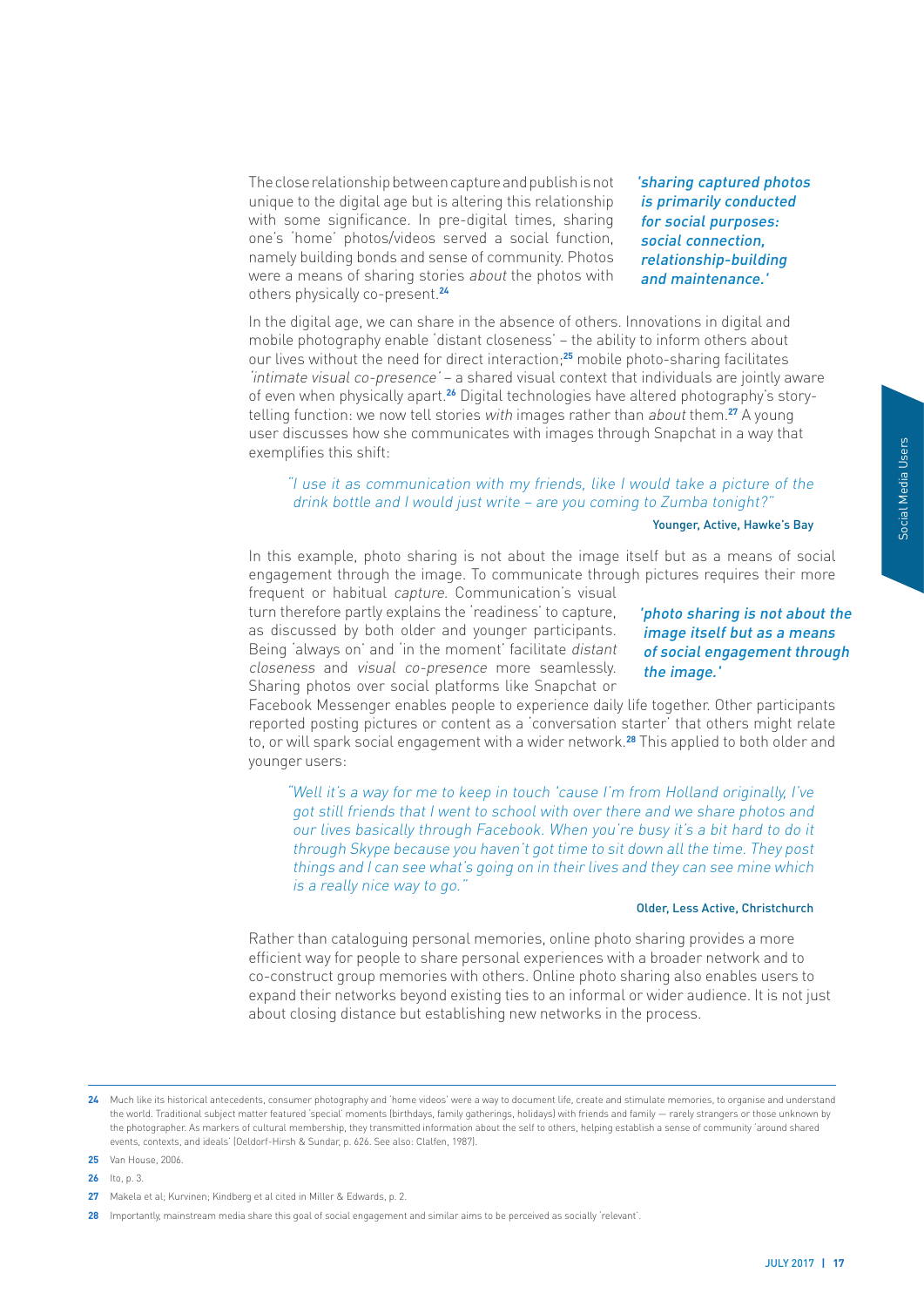But our participants do not always capture the content they publish. So what kind of content do the participants share?

#### **Content identified by participants as acceptable or 'appropriate' to publish includes:**

- Awareness-raising issues, news
- Credible, reliable, valid information
- Inoffensive entertainment, humour
- Achievements, milestones (birthdays, graduation, engagement)
- Social events, celebrations (holidays, good times)
- Photos of scenic locations, leisure activities
- Deals, promotions, contests.

#### **Content identified as unacceptable / inappropriate to publish:**

- Untrue, unfounded (gossip)
- Demeaning, harmful to others (humiliates, bullies)
- Cruel to others (including animals)
- Offensive, obscene
- Puts things like work or relationships in jeopardy
- Overly personal.

Our participants indicated that publication decisions are informed by shared social norms of appropriateness. For many, publishing practices are developed over time; they are a learned behaviour informed by trial and error, interpersonal communication, or other social and cultural processes.**29** Having learned from past mistakes, participants often self-censor to avoid embarrassment or conflict.**30** Few claimed to capture and publish content about strangers, although social desirability may have played a part in this response.

- Q: "Is there a difference between posting stuff that involves you and your friends maybe? Or strangers? Does it matter?"
- R3: "Yeah. I don't think I would ever [do that]. Like I post a lot myself and put up photos of myself. I don't think I have ever actually taken someone else's. Even if I take a photo of a group, I never post it online because I know if I put tags on, people might not like it...
- R4: "I'm probably a bit different, like I don't mind. With all that privacy of strangers and stuff, I would never post a picture of just someone I didn't know. Like, it might be a bit mean, but if my friend was doing something stupid I would obviously post it. But I would never post something of a friend [who] I don't really know that well..."

#### Younger, Active, Auckland

**29** See Colmar Brunton Report, p. 81. Consistent with existing research, our participants learned to make more conscientious publication decisions after learning from past mistakes. In this sense, regret is a functional emotion. Negative experiences serve to remind people of past errors that in turn, prevent mistakes in the future.

**<sup>30</sup>** For comparative findings, see Hargittai & Marwick, 2016. See also: Sleeper et al. (2013); Vitak, Blasiola, Patil & Litt, 2015; Makela et al; Kurvinen; Kindberg et al cited in Miller & Edwards, p. 2.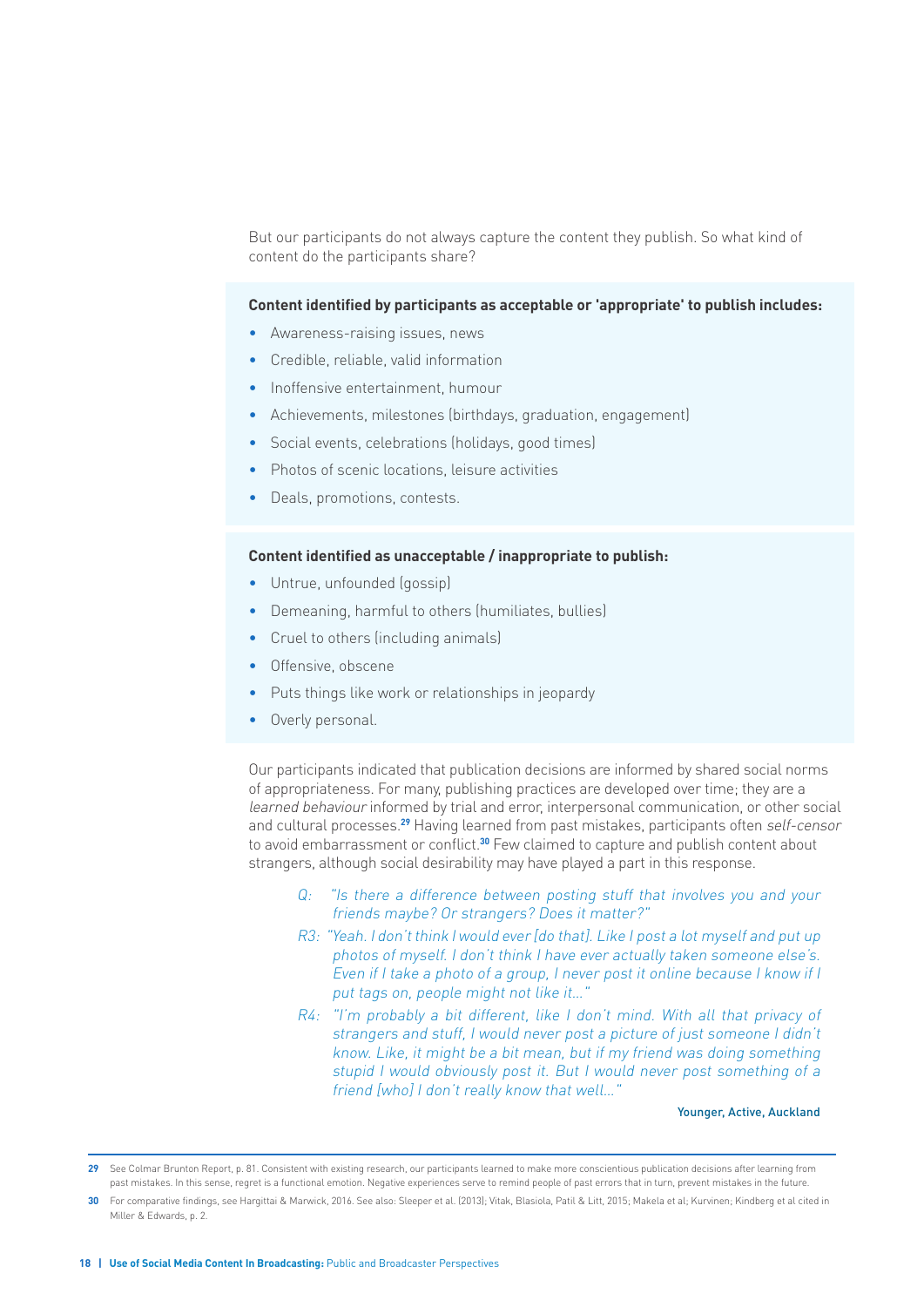<span id="page-20-0"></span>When deciding what to publish, users make strategic decisions about content, audience and platform. Depending on the gratification sought, publication decisions are informed by not just the imagined audience but the platform affordances that will best reach this audience.

#### **Imagined audience**

When posting content, social media users often envision an 'imagined audience' for the consumption of that content. An imagined audience may be general/abstract or targeted and quite specific.

"I considered the people who were going to see this and maybe like or comment on this."

Older, Less Active, Auckland

"I share things that I think people who I'm friends with would find interesting, or maybe controversial."

#### Older, Active, Wellington

The audience one imagines might also be a smaller group of acquaintances who'd find a shared experience 'relatable':

"I think you think of people when you…you know…I shared a wine [post] with a bunch of the girls in Blenheim and obviously, wine and them makes sense. I think they thought it was funny. And then they can also think back to a really bad party, that was quite a good one."

#### Younger, Active, Hawke's Bay

The imagined audience helps users navigate the 'context collapse' social media engenders.

Social media are environments comprised of individuals from various life spheres that might not normally overlap (eg, extended family, employers, friends, church groups). These different social contexts are also governed by their own interpersonal and behavioural norms, and have different expectations of content appropriateness and relevance. **<sup>31</sup>** Imagining an audience for each status update or shared photograph informs decisions about what kind of content to publish. It assists in maximising the content's utility for others and thus achieving the gratifications sought.**32** Audience considerations work to

Auckland<br>
esting,<br>
ellington<br>
ho'd find a<br>
J with a<br>
sense. I<br>
a really<br>
wke's Bay<br>
engenders.<br>
hat to publish,<br>
egic decisions<br>
dience and<br>
ing on the<br>
th, publication<br>
rmed by not<br>
audience but<br>
dances that<br>
is audience. 'When deciding what to publish, users make strategic decisions about content, audience and platform. Depending on the gratification sought, publication decisions are informed by not just the imagined audience but the platform affordances that will best reach this audience.'

secure validation and approval from the 'right' people or, conversely, to mitigate negative judgement from others.

"I've got a friend who constantly posts kind of meme type things about marijuana and I think they're hilarious but I will never comment or repost them because of my boss might see that and think what's this guy on? You don't know if they're watching and what they may think of you."

Younger, Active, Auckland

**31** Litt, Eden, and Eszter Hargittai."The imagined audience on social network sites." Social Media+ Society 2.1 (2016). See also: Arkin, 1981; Burgoon et al., 1989; Farnham & Churchill, 2011; Litt & Hargittai, 2016; Nissenbaum, 2009.

**32** Hampton, Goulet, Marlow, & Rainie, 2012; Marwick & boyd, 2011; Quinn, 2014.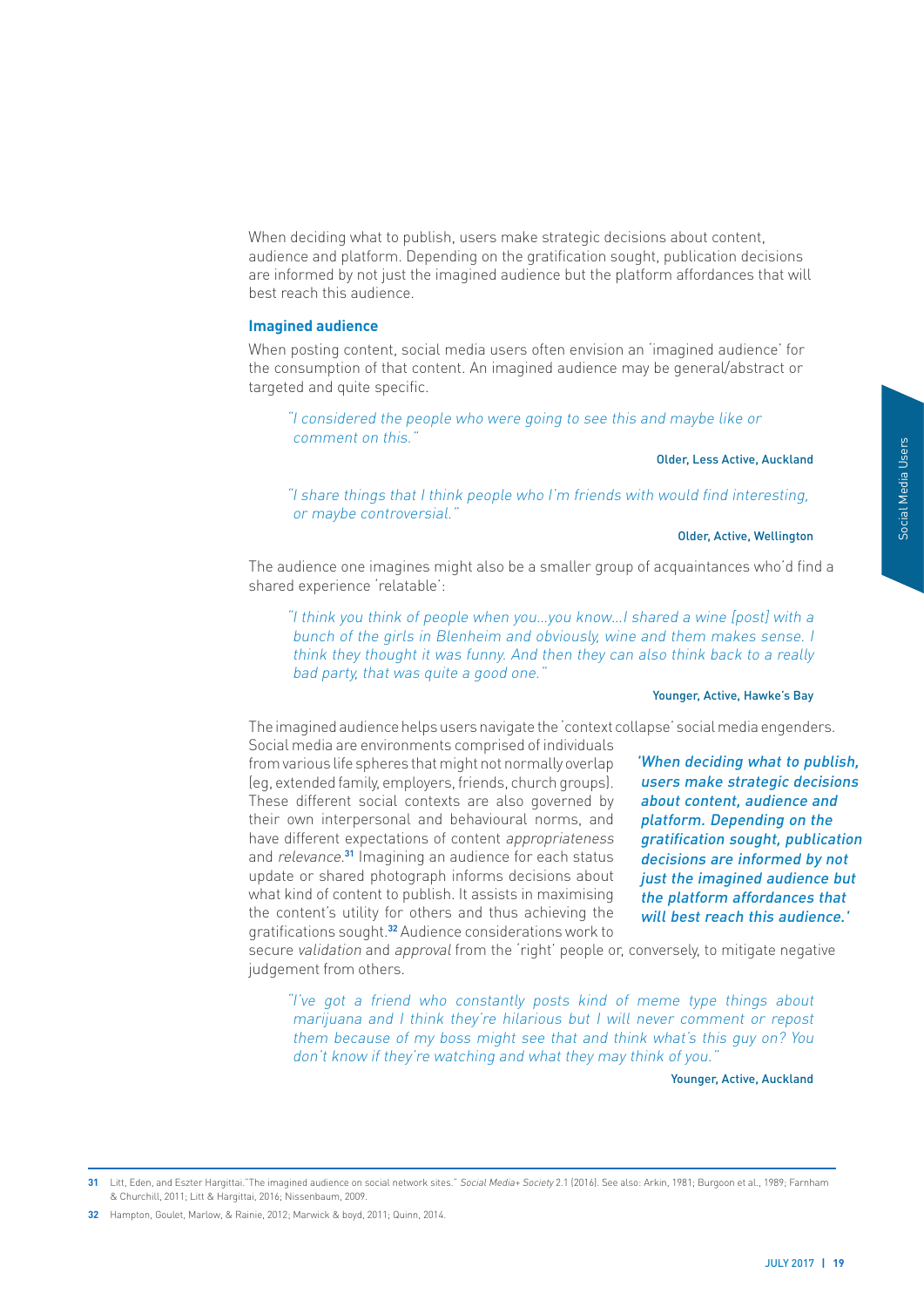<span id="page-21-0"></span>Imagined and actual audiences do not always align. Social media users might imagine a specific subaudience when publishing content, which may lead them to make disclosures that are irrelevant or inappropriate to the rest of the wider network (or even those outside their network).**33** As one study found, social media users tend to imagine sub-audiences as 'people who would 'Importantly, participants gave no indication that they considered broadcast media to be part of the audience they imagined when publishing content.'

likely be the least judgemental such as friends and family, and people who they thought would like or agree with their posts, perhaps neglecting those who may be less forgiving'.**<sup>34</sup>**

This finding has implications for our own study. If people typically post for friends and family, how do others from within or outside their network perceive their published content if they come across it? Much like our study, participants did not discuss their imagined audiences to include law enforcement, enemies, strangers or the mainstream media – who may have been part of the participants' actual audience at some point. If users do not have such audiences at the fore when they share, this could explain why they do not alter their content or engage in privacy behaviours for potential but unimagined groups.**<sup>35</sup>**

Our participants reported audience considerations as a key part of what informs their publication decisions, which is also consistent with their photo-sharing practices. Importantly, however, they gave no indication that they considered broadcast media to be part of the audience they imagined when publishing content.**<sup>36</sup>**

Again, understanding who users envision as their audience when publishing content helps explain the kind of content social media users publish and why. It is also useful for understanding how privacy is managed and what happens when these processes break down. If we want to understand publication decisions, we need to have a better idea about who everyday people are thinking about when they share content on social network sites. The imagined audience often differs site to site.

'If we want to understand publication decisions, we need to have a better idea about who everyday people are thinking about when they share content on social network sites.'

#### **Platform affordances**

Publication practices vary by social media platform.**37** The technical features of a platform ('platform affordances') influence participation norms and thus the site's overarching culture of participation. Participation norms have direct implications for content sharing practices, social engagement and privacy.

Platform affordances are integral to our participants' decision-making processes around content publication. Individual site cultures foster different sharing practices and engender different attitudes towards 'appropriateness'. There are certain kinds of publication practices that a user engages on Snapchat but not Facebook or Twitter, for instance.

**<sup>33</sup>** Litt & Hargittai, 2016.

**<sup>34</sup>** Litt & Hargittai, 2016.

**<sup>35</sup>** Litt & Hargittai, 2016, p. 9. Mainstream media have long used concept of the imagined audience in their work in broadcasting decisions and employ a range of strategies to reach those audiences. Following the recommendations of social media researchers, this also does not let users off the hook. There is potential for further research on how we can get social media users to think more critically about their audiences.

**<sup>36</sup>** This conclusion is drawn largely from the absence of participants' identification of broadcasters as a possible audience

**<sup>37</sup>** See Colmar Brunton Report for a full explanation of site differences, pp. 88-90.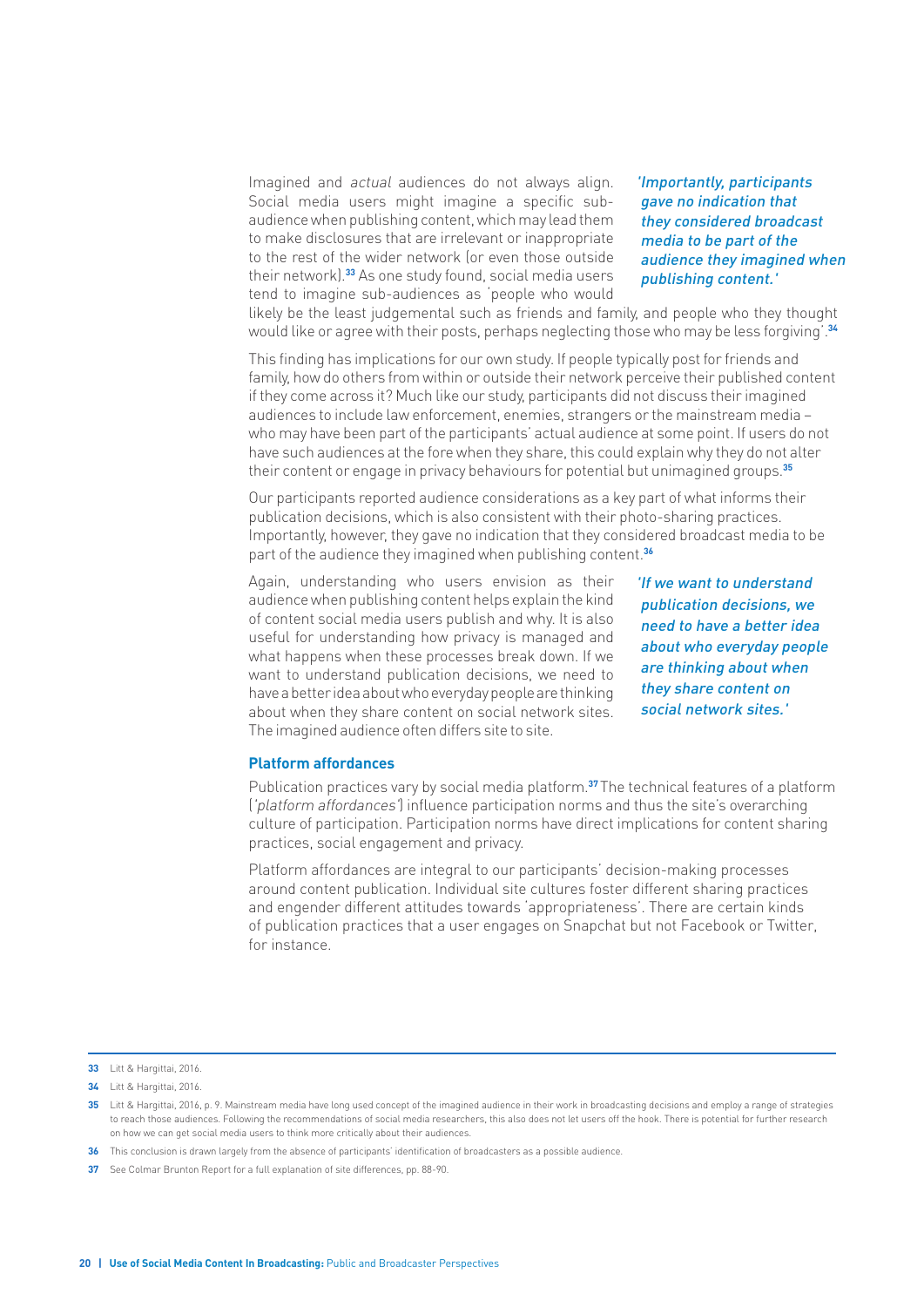Social Media Users

**Facebook:** Identified as the most ubiquitously used social media platform (which corresponds to national statistics on social media usage),**38** our participants saw Facebook's platform affordances to construct a different set of social expectations than others. Its technical affordances, for instance, enhance its perceived credibility and accountability. Facebook users are more of a known entity; the platform does not allow anonymous accounts. For many, this provides a sense of greater accountability for not only the content posted, but the user who published it:

"I don't know about you guys, but in my opinion, if something was said on Facebook and the same thing was said on Tumblr, I would probably believe it more on Facebook… Probably because of the widespread use of Facebook, there are so many people that use it… there's more accountability to users on Facebook whereas Tumblr you are kind of hidden behind an anonymous [account profile]…"

#### Younger, Active, Hawke's Bay

Technical features like 'Timeline', 'Memories' and 'Photo Albums' encourage the documentation of personal or shared memories, which can be later viewed or recalled. As a result, Facebook is more like a visual diary than 'ephemeral' content-sharing platforms like Snapchat, where shared content disappears after a limited time. Meanwhile, interactive features like Comments, Reactions, or Messenger encourage the publication of personal and informative content that will engage others.

Perceptions of privacy also differ. Facebook enables users to customise content and profile visibility, unlike other platforms that offer either/or settings only (eg, Instagram or Twitter). Some participants perceived these affordances as giving users more control over privacy than other platforms:

"I think with Facebook you kind of have a lot of control and if something goes up and you are not happy with it you can take it down. And I think because you are in control of your account, unless someone tags you in something which you can then untag if you are really unhappy with it and you are kind of in control of it a little bit more than some other [platforms]."

#### Younger, Active, Hawke's Bay

Others felt Facebook offered little control or privacy, were uncertain about who could access content (via friends of friends or screen shots) or where the content ends up.

Whe's Bay<br>the<br>recalled.<br>The recalled.<br>The recalled.<br>The courage<br>end and stagram<br>precontrol<br>goes up<br>you are<br>control<br>whe's Bay<br>occuld<br>ds up.<br> $\frac{1}{2}$  you've<br>did that<br>liked it<br>prift like<br>whow<br>if they<br>if they<br>ping to<br>ellingto "Privacy settings are different on each… If you're a friend of a friend and you've liked something, then that comes up forever. I'm forever going 'how did that get on my page?' And then I realise because some friend of a friend liked it and then it's on my page and it's quite obscene and offensive and I don't like it. Because you don't know what other people's private settings are. You know what your privacy settings are, but you don't know what theirs are. So if they liked a picture of you, you're not necessarily convinced that it's not going to go everywhere"

#### Older, Active, Wellington

The perceived credibility, permanence and potential privacy of Facebook content also means user profiles are more carefully curated than on other platforms.

"Like if you message someone a selfie on FB it's probably a really good selfie, but on Snapchat it's just like whatever...'

#### Younger, Active, Hawke's Bay

**38** Media Trends 2016: How New Zealanders Consume Newspapers, Magazines, TV, Radio & Digital Content. Nielsen (June 2016). Accessed 18 May 2017: http://www. nielsen.com/content/dam/nielsenglobal/nz/docs/reports/2016/nielsen-media-trends-report-2016.pdf.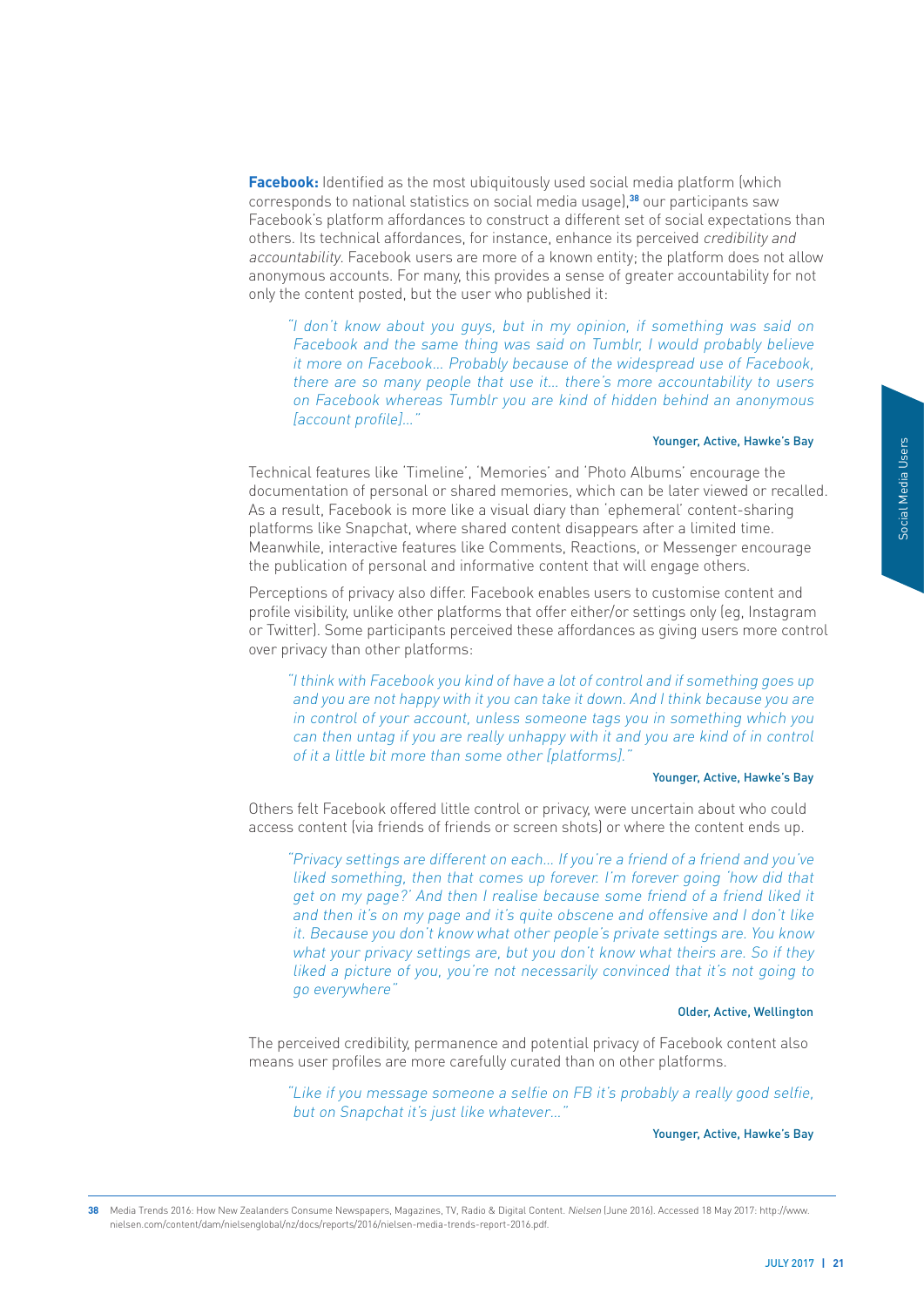Research on University-aged Facebook users has shown that negative, inappropriate or deviant presentations of the self are relatively uncommon on the platform because their networks are known and likely to hold users' behaviour to account.**39** Content published to Facebook is therefore more considered in terms of how it reflects on one's self-image.

**Snapchat:** Unlike Facebook, Snapchat is an example of 'ephemeral social media', where content auto-deletes after a short period of time.**40** Recent research demonstrates that Snapchat's platform affordances construct a vehicle primarily for entertainment or 'fun',**<sup>41</sup>** which puts less emphasis on Facebook users' attention to credibility, accountability and self-image. These studies show that users tend to share mundane experiences with close ties and associate Snapchat with a more 'positive mood' than texting, email and Facebook (but not face to face communication).**42** Snapchat users report paying closer attention to Snapchat content than archived content, and do not see it as a tool for sharing or viewing photos but spontaneous experiences with trusted social ties.**43** In fact, in one study they report a higher level of closeness with the people they Snapchat with than face-to-face, email, Facebook, Twitter, and Instagram interactions.**<sup>44</sup>**

Our participants largely echoed these findings. They described Snapchat as a tool for capturing and sharing life 'in the moment', not as an archive, visual diary or memory recall. It is also a space for sharing quotidian moments with close ties. Participants described Snapchat as 'harmless fun'.

- R5: "…it's just for friends… it's not like I Snapchat anyone I don't know it doesn't really lend itself to that. Or following people you don't know because…"
- R6: "Except celebrities and you can't promote yourself on Snapchat unless you just put your name...
- R2: "I think I maybe have like four people on Snapchat and at least two of them are family."

#### Younger, Less Active, Wellington

"Like some people treat their Facebook quite seriously, but no one really has a serious Snapchat I quess."

#### Younger, Active, Hawke's Bay

Snapchat's technical features contribute to participatory norms that prioritise entertainment and humour over more tightly crafted modes of self-presentation (eg, photo editing features encourage playfulness or otherwise 'embarrassing' selfies). In addition to automatic photo deletion and the ability to individually filter recipients encourages less curated content, the absence of a 'like' button means validation or approval are not at the fore. Snapchat is instead the platform where capturing and sending less socially acceptable content is a more acceptable participation norm.

"[Snapchat is for]…kind of the naughty pictures that you know will disappear after 10 seconds… like this guy has got a really big bum. Not that I've done that, but you know… But you feel a little bit better knowing that the picture is going to disappear."

#### Younger, Active, Hawke's Bay

- **43** Bayer et al, 2016.
- **44** Bayer et al, 2016.

**<sup>39</sup>** See Hum et al., 2011; Zhao et al., 2008.

**<sup>40</sup>** Joseph B. Bayer, Nicole B. Ellison, Sarita Y. Schoenebeck & Emily B. Falk (2015): Sharing the small moments: ephemeral social interaction on Snapchat, Information, Communication & Society.

**<sup>41</sup>** Katz & Crocker, 2015; Roesner, Gill, & Kohno, 2014; Utz, Muscanell, & Khalid, 2015.

**<sup>42</sup>** Bayer et al; Piwek, L., & Joinson, A. (2016)."What do they snapchat about?" Patterns of use in time-limited instant messaging service. Computers in Human Behavior, 54, 358-367.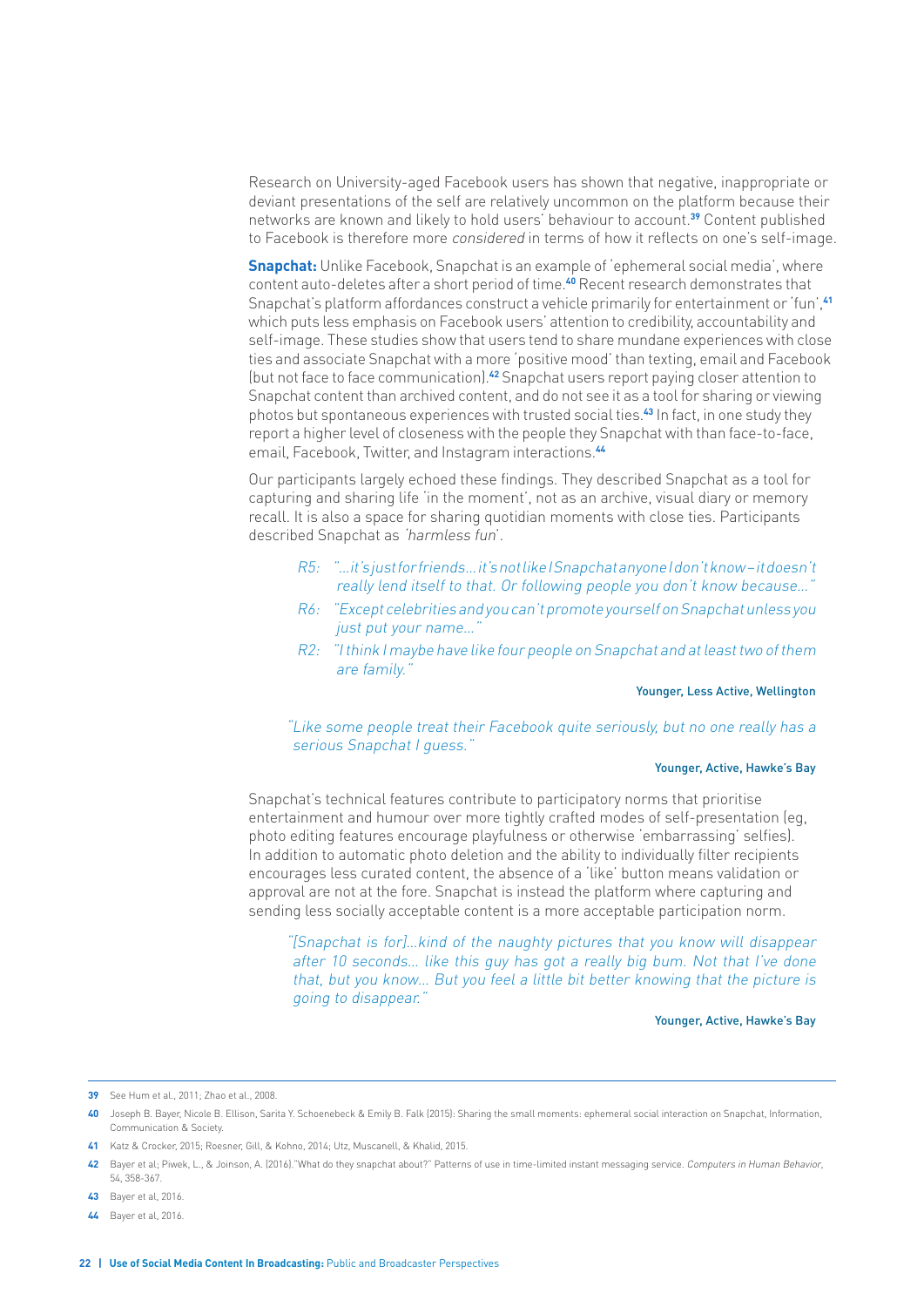<span id="page-24-0"></span>"Well, people can't judge you on Snapchat. That's the beauty of it. If you go for a job, they'll look up your Facebook profile or whatever because that's there So if you put heaps of stuff on Facebook of… cats… people will judge you based on that. But on Snapchat the photo just deletes itself and the photo is gone."

#### Younger, Active, Hawke's Bay

Accountability, permanence and privacy expectations are less of a concern than sites like Facebook, where platform affordances and audiences are constructed much differently. While participants acknowledge screenshotting Snaps is always possible, it is also generally understood that such practices signal a violation of the platform's social norms.**45** There is a general perception that the short-lived content remains between friends and will not be publicly shared. The comparatively closed network means content sharing is based more on interpersonal trust than sites like Facebook.

#### **Summary: publication practices**

The above discussion of imagined audiences and platform affordances demonstrate how publication behaviours on one platform are not necessarily acceptable on another. Different platforms encourage different behavioural norms and expectations around privacy. These norms and expectations in turn, influence the kind of content a user decides to publish.**46** Any attempt to regulate publication or republication practices will want to consider differences in platform contexts and practices.

People alter the way they communicate with others based on context and audience.**47** Levels of disclosure define human relationships: what we choose to share with our romantic partners constructs a very different relationship than what we share with colleagues or family. Privacy, therefore, is fundamental to relationships as it provides the necessary context for love, friendship and trust.**<sup>48</sup>**

'Privacy, therefore, is fundamental to relationships as it provides the necessary context for love, friendship and trust.'

matrate<br>
n another.<br>
around<br>
a user<br>
titices will<br> **a** suser<br> **is lationships<br>
necessary**<br> **riendship**<br>
in a<br>
manal and<br>
manal and<br>
manal and<br>
manal and<br>
manal Media Users<br>
examtly<br>
prople is<br>
levant to<br>
In<br>
In ns also<br>
ma Managing privacy – and thus relationships – has become increasingly difficult in a world where technology's ever-changing features make the regulation of personal and private boundaries more challenging.**49** Context collapse intensifies this challenge, as individuals have more relations to manage within the same space. This is particularly true of sites like Facebook, where the privacy settings of one person can unintentionally (or unknowingly) violate the privacy of another. Imagining an audience before posting content is therefore one way of reducing the cognitive load of managing so many people's expectations in one space.**50** 'It serves as a guide for what is appropriate and relevant to share when an actual audience is unknown or not physically present.' **<sup>51</sup>**

Yet different social media platforms construct different privacy environments. In addition to the publishing motivations already discussed, privacy considerations also play a significant role in how one uses social media.

- **47** Goffman, 1959.
- **48** Charles Fried & Robert Gerstein.
- **49** Marwick & boyd, 2011; Marwick & boyd, 2014; Vitak et al., 2012.
- **50** Dunbar, Litt & Hargittai, 2015.
- **51** Litt & Hargittai, 2015, p. 1.

<sup>45</sup> Nearly all focus group members who used Snapchat discussed screenshotting as a privacy issue. This sentiment deviates from a recent study on adult Snapchat users in the US that found screenshotting practices are not generally viewed as a violation of the sender's trust or privacy but a common and expected Snapchatting practice. See: Roesner F., Gill B.T., Kohno T. (2014); Sex, Lies, or Kittens? Investigating the Use of Snapchat's Self-Destructing Messages. In: Christin N., Safavi-Naini R. (eds) Financial Cryptography and Data Security. FC 2014. Lecture Notes in Computer Science, vol 8437. Springer, Berlin, Heidelberg.

**<sup>46</sup>** Conversely, Instagram is a comparatively archivable photo sharing site used to showcase aspects of one's identity or personal brand. Many users have profiles that display just a narrowly focused version of the self rather than a broader portrayal common to Facebook, while a smaller user base also means less pressure to navigate context collapse. Instagram's technical features are limited compared to Facebook's, but direct messaging, comment replies and 'likes' induce social interaction around content. Content is largely organised and searchable by hashtags, but only if accounts are public.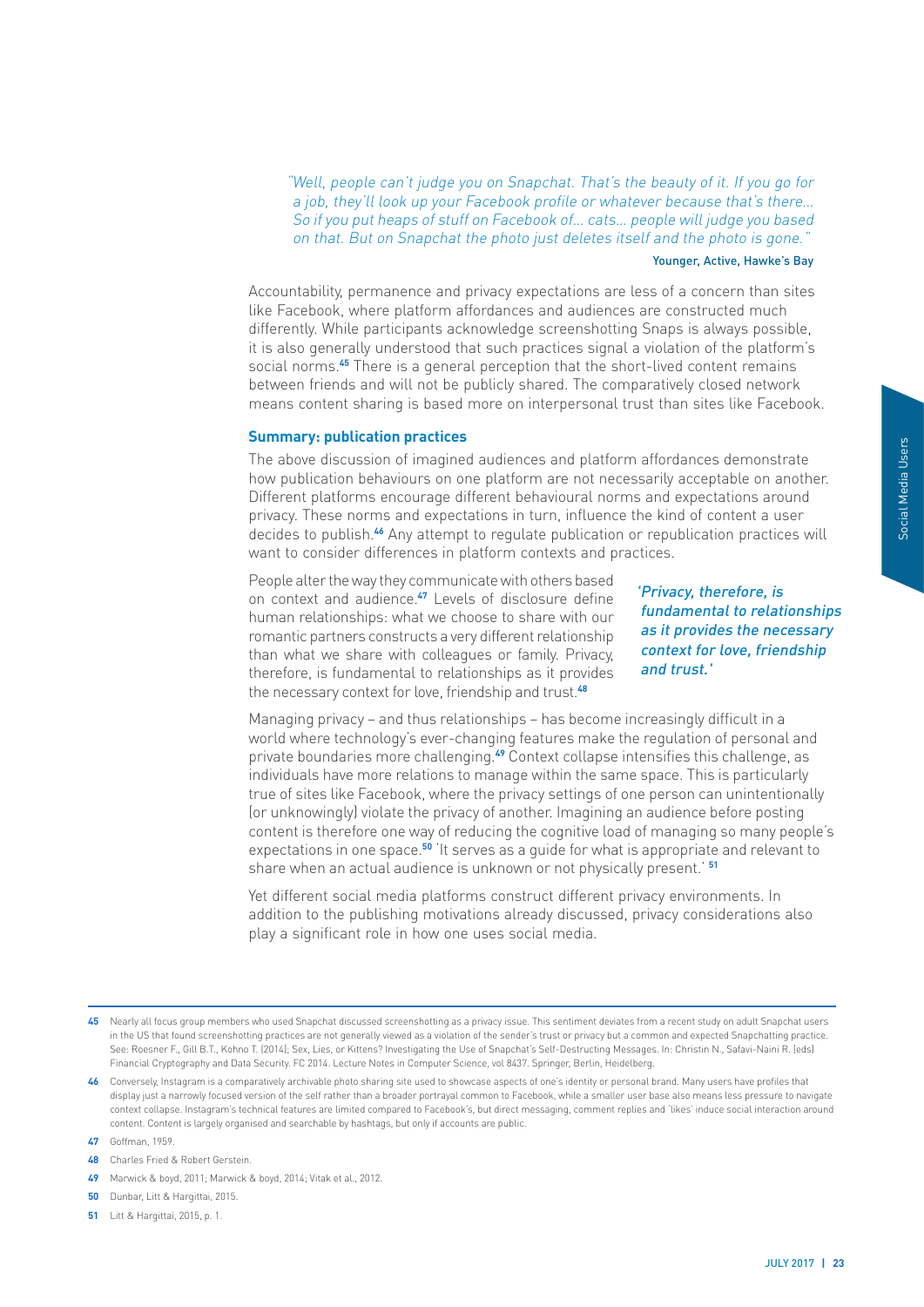#### <span id="page-25-0"></span>**Overview of privacy expectations**

Attitudes and beliefs about privacy are complicated and conflicted. Participants were quite cynical about privacy and their ability to manage it. They saw total privacy as technically impossible, but believed it was one's personal responsibility to manage their own privacy nonetheless. Participants were aware of potential privacy risks that social media present, and most had personally experienced some privacy violation on social media or knew someone who had.**52** They identified concrete strategies for managing privacy but had less clear ideas

'Different platforms encourage different behavioural norms and expectations around privacy.

People alter the way they communicate with others based on context and audience.'

about the technical and legal limits of privacy management. Their discussions about who can access content, who owns it and the legal terrain of privacy issues were at times largely speculative, if not uninformed.

This high level of privacy awareness but low-level technical and legal literacy around privacy maps onto existing research of social media users. Social media users in this study exhibit an acute awareness of digital privacy issues and engage in a range of privacy management strategies, but they do not necessarily exhibit a sophisticated understanding of privacy's technical or legal dimensions.

However, this does not mean social media users don't care about privacy. They do. What they perceive is a lack of control over the online environment, which is different from 'not caring'. Our findings confirm existing research that find most people understand and care about the potential risks associated with online information disclosure.**<sup>53</sup>**

Participants were quite cynical about the potential to be private in the age of social media. On the one hand, there is a general sense that privacy no longer exists in the digital age. Some participants expressed suspicion around institutional spying by the SIS, Five Eyes or 'Big Brother', while others acknowledged their own complicity in a surveillance culture.

#### "Big brother isn't watching, we are telling big brother everything…"

"Everyone's got one of these. And with one of these, everything you do is recordable. So watch yourself… walking down the street, if you're walking funny, somebody will record you. Or whatever you're wearing, somebody will record you and somebody will post it on social media."

#### Older, Less Active, Hawke's Bay

There is a general sense that anything published online becomes 'public domain' and is therefore"fair game". This refers both to content access (who can view published content) and ownership (who has rights to it). The general sense is that once content is published, it is permanently accessible – regardless of the privacy settings or strategies put in place.

"So I came home drunk 5 o'clock Sunday morning, did the old drunk tweet. Luckily it was nothing… but if you do something, expect it to be spread far and wide… That's completely in the public domain. That's freehold now if somebody wants to do something with it."

Older, Active, Wellington

**52** see Colmar Brunton Report, p. 11.

**53** Hargettai & Marwick.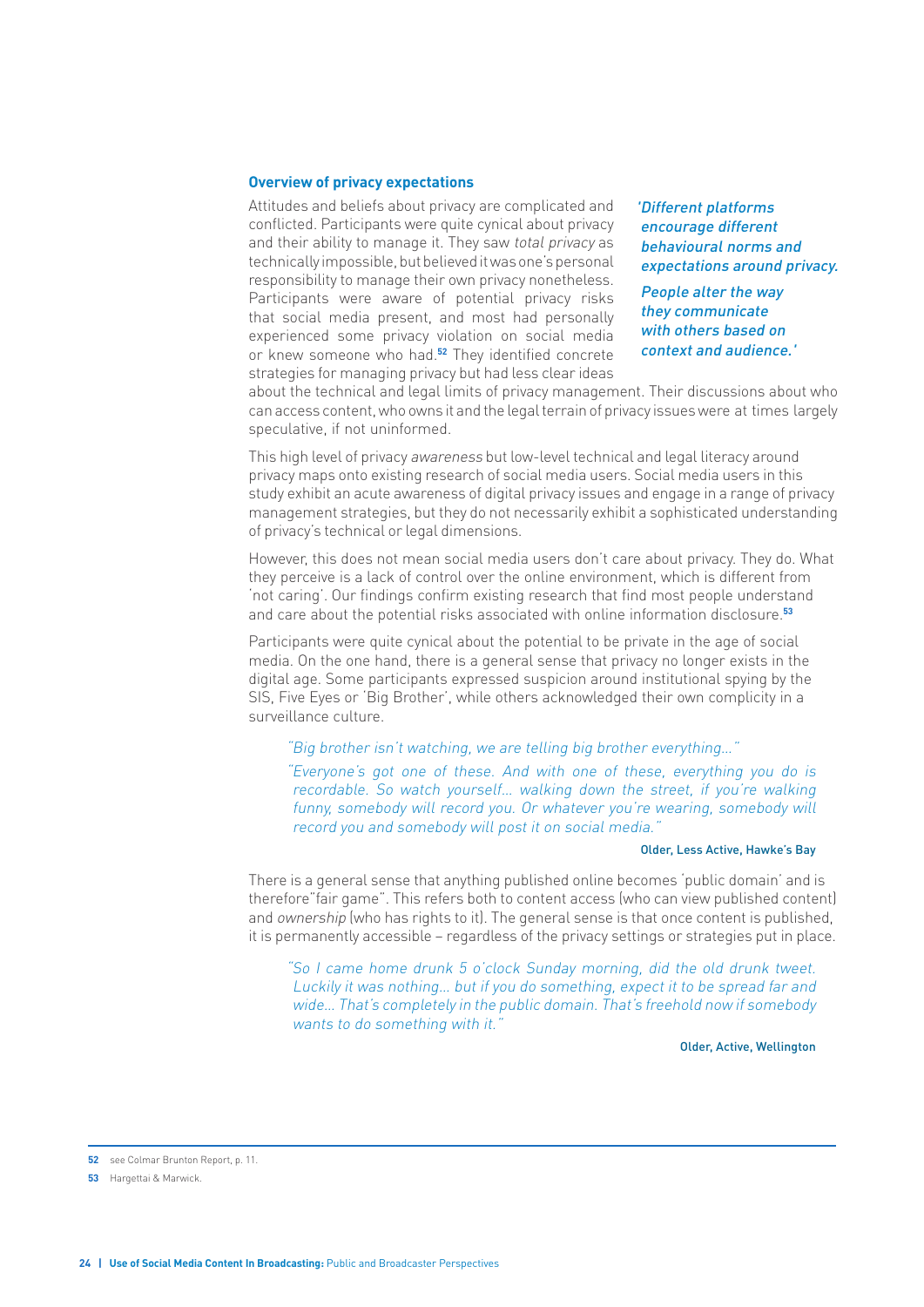<span id="page-26-0"></span>In this context, privacy expectations are viewed as one's 'personal responsibility'. There is a strong belief that it is up to the individual to engage the technical affordances of social media's privacy settings and self-censor as necessary.

"You know you are not putting yourself in those positions where you go 'OMG, like far out, I have put that up there, how do I get it back?' You know you haven't got that stress because you are already making a conscious decision before you post something…"

Younger, Less Active, Christchurch

"If I'm not careful enough in what I put up there then it serves me right."

Older, Active, Wellington

"If you post it publicly, you are throwing [privacy] out the window."

#### Younger, Active, Hawke's Bay

We is Bay<br>
Ved<br>
mlike<br>
mareable,<br>
mareable,<br>
protections<br>
ince by<br>
increase of the same of the same<br>
for<br>
found;<br>
since a boyd.<br>
Figure 2017 | 25<br>
JULY 2017 | 25 The overarching view of privacy amongst the social media users we interviewed might be summarised in terms of control. Users implicitly understand that unlike other modes of communication, digital communication is easily replicable, shareable, searchable, archivable and thus 'permanent'. Even where users put privacy protections in place, they acknowledged extraneous and unanticipated factors can compromise these efforts: be it ever-changing and difficult to understand privacy settings, confusing technical features, the opaque practices of institutions (eg, surveillance by the state, marketers, law enforcement, employers), or the behaviours of others.

#### **Privacy management strategies**

Participants identified a range of technical, formal and creative strategies to manage privacy online. These findings map onto similar studies that identify strategies for limiting access to content and personal information.**<sup>54</sup>**

#### **Technical strategies:**

- Routinely updating privacy settings;
- Culling followers / deleting friends no longer in contact with;
- Setting up oneself as 'unsearchable' so one's user profile cannot be easily found:
- Restricting visibility to select audiences (via privacy settings, using private messaging) or manually filtering content;
- Setting 'tagging' restrictions and approvals.

**<sup>54</sup>** Strategies not mentioned by our participants but that appear in other privacy research include the use of 'social steganography' which is the practice of cryptic writing so that only targeted audiences understand; or 'subtweeting' / 'vaguebooking', which is the practice of encoding drama in a passive aggressive way. Marwick & boyd, 2014; Vitak et al, 2015.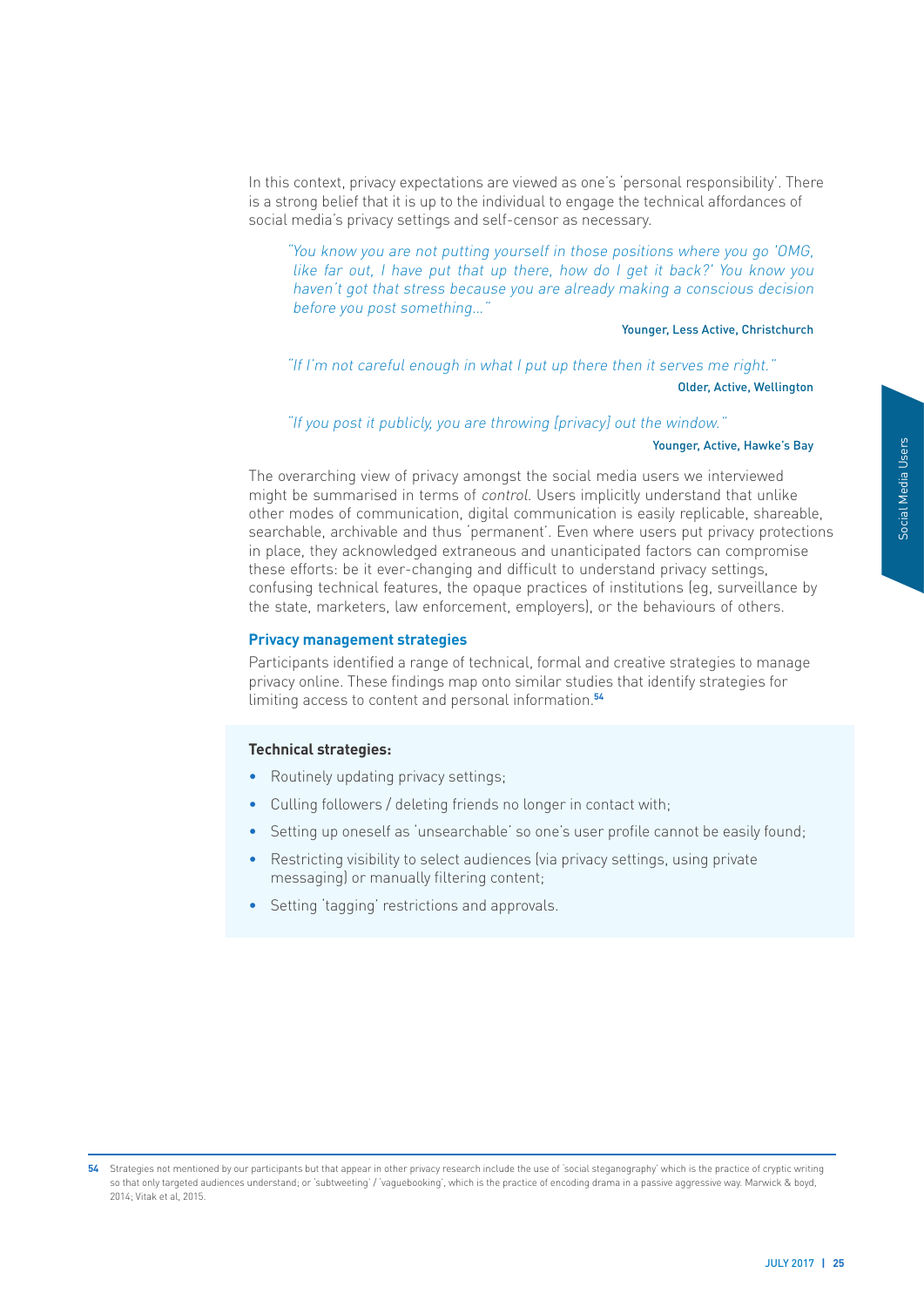#### **Formal strategies:**

- Establishing agreements with friends/family about capture, tagging or publishing practices;
- Using a previous name (eg, maiden name);
- Deleting posted content;
- Constrained usage / self-censorship.

#### **Creative strategies:**

- Posting photos after a holiday to offset burglaries;
- Using alternative image for photo (eg, a jandal).

Many of these same privacy management strategies and concerns were reported by both older and younger groups alike, which confirms existing privacy research that finds little

variation between the privacy concerns of adults and younger people.**55** When speaking about generational differences, our focus groups reproduced the persistent myth that younger people do not care as much about privacy as adults. In fact, some studies have found that younger users actually engage in greater privacyprotective behaviours on social media and mobile app environments than older cohorts.**<sup>56</sup>**

'Protecting the privacy of others is an extension of existing privacy management strategies, and sometimes involves a more formal negotiation of contentsharing permissions.'

While participants believed privacy maintenance is a matter of personal responsibility, they felt an obligation to preserve the privacy of others as well. Participants had no trouble identifying personal experiences where someone published content that violated their privacy or the privacy of others. These social considerations are important because it demonstrates that participants recognise privacy on social media is fundamentally networked and thus lies outside individual control.

#### "You don't know what other people's privacy settings are."

#### Older, Active, Wellington

#### "You don't know who your friends are going to share [content with]."

#### Older, Less Active, Hawke's Bay

Protecting the privacy of others is an extension of existing privacy management strategies, and sometimes involves a more formal negotiation of content-sharing permissions. Some participants reported striking spoken agreements with friends and family around publication processes (eg, not posting or tagging others in photos), particularly of children or other vulnerable groups. Others had informal or unspoken agreements with members of their network and negotiated publication practices on an individual basis.

**55** Hoofnagle, King, Li, & Turow, 2010; Madden, Lenhart, Cortesi, & Gasser, 2013; Marwick & boyd, 2014.

**<sup>56</sup>** See: Blank, Bolsover, & Dubois, 2014; Madden et al., 2013; Madden & Rainie, 2015; Jones, Johnson-Yale, Millermaier & Perez, 2009. The perceived benefits of online self-disclosure for younger people is, however, theorised to be different from older users, which partly explains why younger generations are more likely to share more personal information over social media. This does not mean that younger people do not care about privacy but rather that informational disclosure may not be a useful metric for understanding privacy concerns – at least not one that can be universally applied (see Harggitai & Marwick, 2016).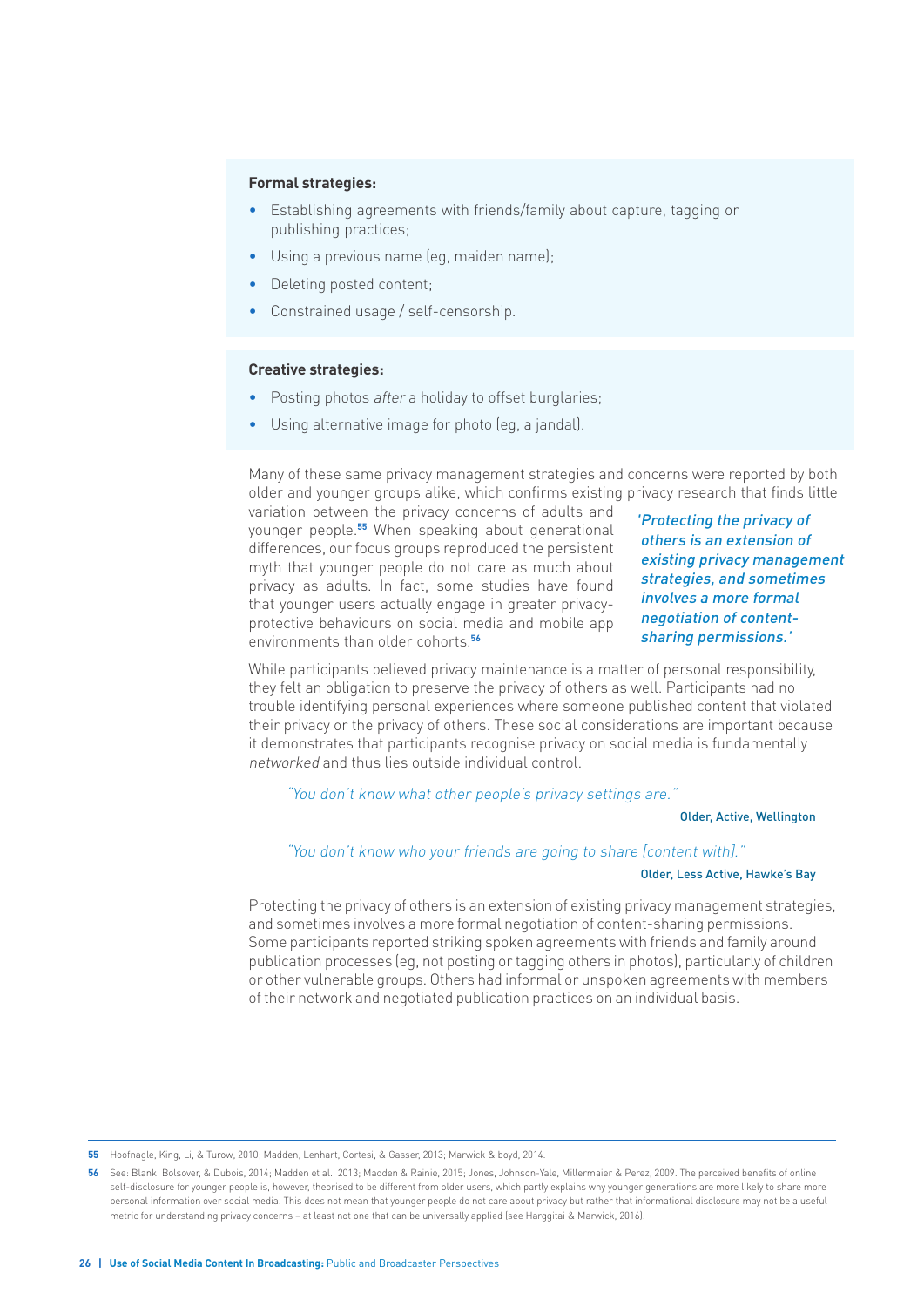<span id="page-28-0"></span>"It depends on what sort of friendship you're at or whatever. Like if me and my work colleagues went to Wellington for a concert or whatever, we would all have to agree that it goes up on a page because it's about all of us. But if it was just me and my friend... well obviously we share all the photos of everything that we do together because we are best friends or whatever. Then she shares my stuff and I share photos…"

"Like you know the relationship that you have with that person, so you kind of know whether they are okay with it or not."

#### Younger, Active, Hawke's Bay

Protecting others' privacy is a social expectation motivated in part by empathy but perhaps more so by the understanding that participants themselves are equally vulnerable to the actions of others. Participants expressed following basic social rules and moral standards when it comes to publishing content that involves informal ties or strangers, not just those close to them, with several stating they would never publish photos of strangers or casual acquaintances.**<sup>57</sup>**

#### **Contextual integrity and networked privacy**

Deciding what to publish involves an evaluation of not just the content's appropriateness but its appropriate distribution or flow. Some of the social expectations guiding these norms are learned over time. Privacy scholar Helen Nissenbaum identifies these as the informational norms of 'contextual integrity'.**58** Informational norms are characterised by two types: social norms around the appropriateness of content and the distribution of information.

Further and to publish<br>
at to publish<br>
evaluation<br>
ne content's<br>
mess but its<br>
distribution<br>
price,<br>
or aled?)<sup>59</sup><br>
privacy is<br>
privacy is<br>
contexts,<br>
at contexts,<br>
at contexts,<br>
at contexts,<br>
at contexts,<br>
at contexts,<br>
a 'Deciding what to publish involves an evaluation of not just the content's appropriateness but its appropriate distribution or flow.'

Norms of appropriateness dictate what information about someone is 'appropriate, or fitting, to reveal in a particular context' (eg, is it allowed or expected to be revealed?)**<sup>59</sup>** and 'the movement, or transfer of information from one party to another or others' (ie, does the distribution of information transgress contextual norms of information flow?).**<sup>60</sup>**

Nissenbaum sees contextual integrity as the 'benchmark of privacy' because privacy is only maintained when both types of norms are upheld.

"Contextual integrity ties adequate protection for privacy to norms of specific contexts, demanding that information gathering and dissemination be appropriate to that context and obey the governing norms of distribution within it… public surveillance violates a right to privacy because it violates contextual integrity."**<sup>61</sup>**

All contexts are governed by informational norms – what we share, or expect to be reshared. In many cases, 'appropriating information from one situation and inserting it in another can constitute a violation.'**62** Our participants had no shortage of examples of how this has played out, and the strategies they listed indicated that both content and distribution factor into their privacy management practices.

**62** Nissenbaum, p. 122.

**<sup>57</sup>** It is likely that social desirability played some role in the discussion of publishing content featuring strangers, as participants often discussed memes, viral videos or instances of social media content featuring strangers – that is, that nobody wanted to be seen to step outside the socially accepted behaviour. It seems unlikely that no participant has ever captured, published or shared content of someone they did not know.

**<sup>58</sup>** Nissenbaum, H (2004). Privacy as contextual integrity. Washington Law Review, 79, 101-139.

**<sup>59</sup>** Nissenbaum, p. 120.

**<sup>60</sup>** Nissenbaum, p. 122.

**<sup>61</sup>** Nissenbaum, p. 101. Advocates of public surveillance justify it on the grounds of personal freedoms including speech rights, action and the pursuit of wealth. The reigning defence in cases of public surveillance is the common legal standard of whether it occurred despite the individual's presumed 'reasonable expectation of privacy'. Two conditions that test this principle are whether the person involved demonstrated an expectation of privacy, and whether that expectation of privacy would be deemed reasonable by society (Nissenbaum citing US ruling by Justice John Harlan, p. 117).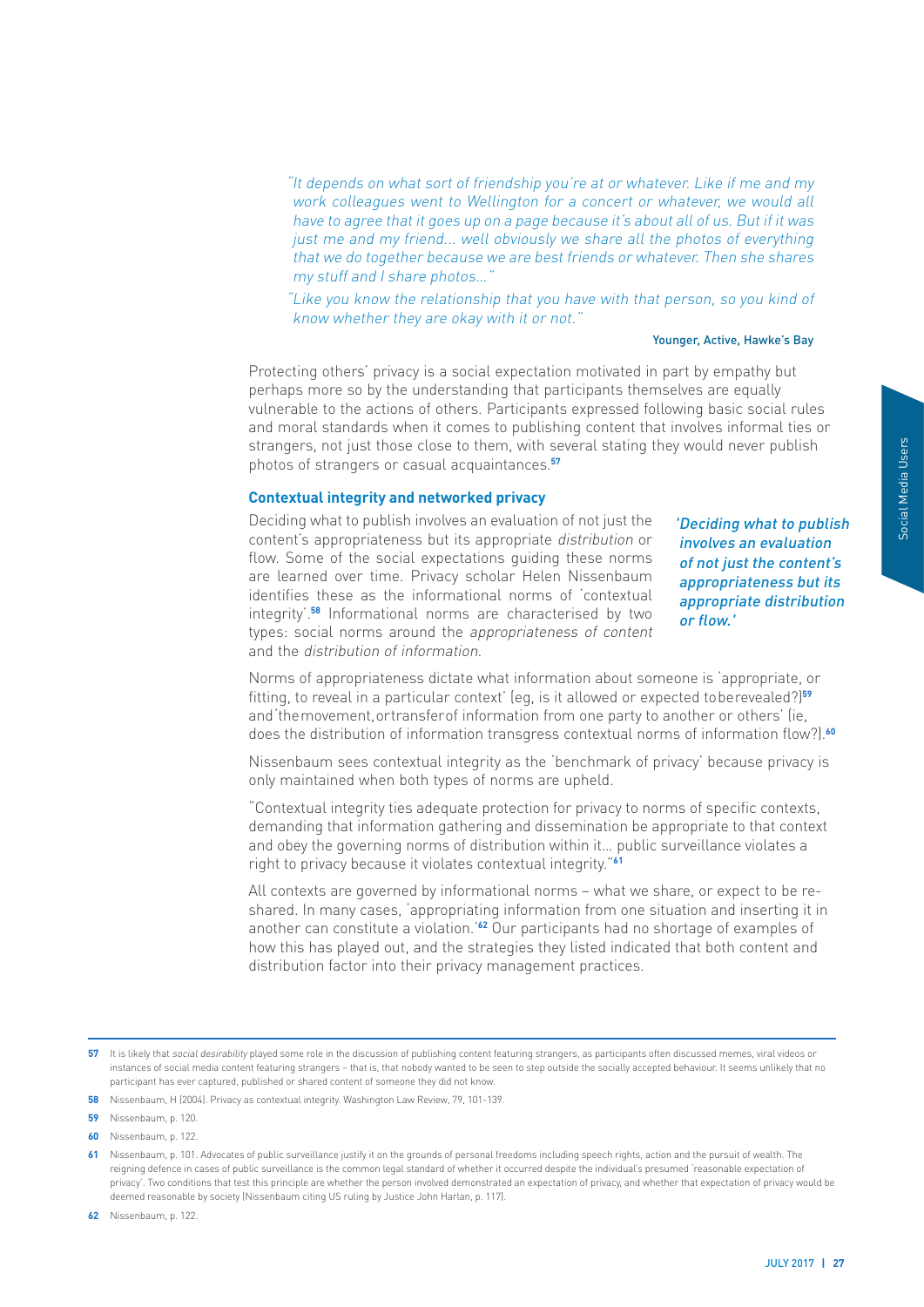One critique of viewing contextual integrity as privacy's benchmark is that while the flow of someone's personal information to another context may be how a privacy violation is experienced, it assumes that individuals are always fully aware 'of the social context in which privacy disclosures take place.'**63** But on social media 'information is intrinsically intertwined; photographs contain multiple subjects, messages have senders and recipients, and people share information that implicates others.'**<sup>64</sup>**

This complexity speaks to the nature of 'networked privacy,' which is a way of thinking about privacy that acknowledges 'individuals exist in social contexts where others can and do violate their privacy.'**65** If privacy cannot be protected individually or technically, it 'must be negotiated socially'.**66** This explains why, despite participants' claims about privacy as a personal responsibility, they still readily acknowledged that any number of technical, social and contextual complexities can undermine even the strictest self-regulation.

'All contexts are governed by informational norms – what we share, or expect to be re-shared. In many cases, appropriating information from one situation and inserting it in another can constitute a violation.'

Our participants supported one study's research claim that "[p]rivacy in social media cannot be entirely maintained and established by individuals, as it is not wholly dependent on individual choices or control over data."**67** For example, a user can be made visible even if they 'protect' themselves through available technical measures. Participants spoke extensively of the way affordances like Facebook's 'tagging recommendations' can make a person visible even in photos they opted not to be tagged in, or the way certain privacy settings can make users visible outside one's immediate network. They identified violations that involved a lapse in info-sharing etiquette, such as being tagged in inappropriate or unflattering photos, sharing photos without permission or taking content out of context.**<sup>68</sup>**

"[On] a night out with my friends, you know they're all drunk and I don't drink, and they're taking photos and I was taking photos, and then they posted up on Facebook the next morning, and I'm worried about people at my church, like thinking that I'm drinking, I'm like 'can you not tag me in the pictures, don't tag me', …I'm a Sunday school teacher at church, so I don't want, you know, people to think that I'm going to teach these kids you know, teaching these kids about how to live good, clean lives and I'm out at night drinking and partying."

#### Older, Less Active, Auckland

As this story demonstrates, the social contexts in which information is created and shared "are co-constructed by those present and shaped by the affordances of the social technology in play".**69** This makes applying blanket rules to social media particularly difficult. Context and social norms are intertwined in a complex way with networked privacy.

**65** Harggitai & Marwick, p. 3737.

**<sup>63</sup>** Marwick & boyd.

**<sup>64</sup>** Marwick & boyd, p. 1064.

**<sup>66</sup>** Marwick & boyd, p. 1061.

**<sup>67</sup>** Marwick & boyd, p. 1062.

<sup>68</sup> Our participants mainly reported privacy violations as conflict or embarrassment relating to or caused by one's social circle (eg, family, friends, romantic partners) as opposed to institutions (eg, law enforcement, government, technology companies, marketers or mainstream media).

**<sup>69</sup>** Marwick & boyd, p. 1062.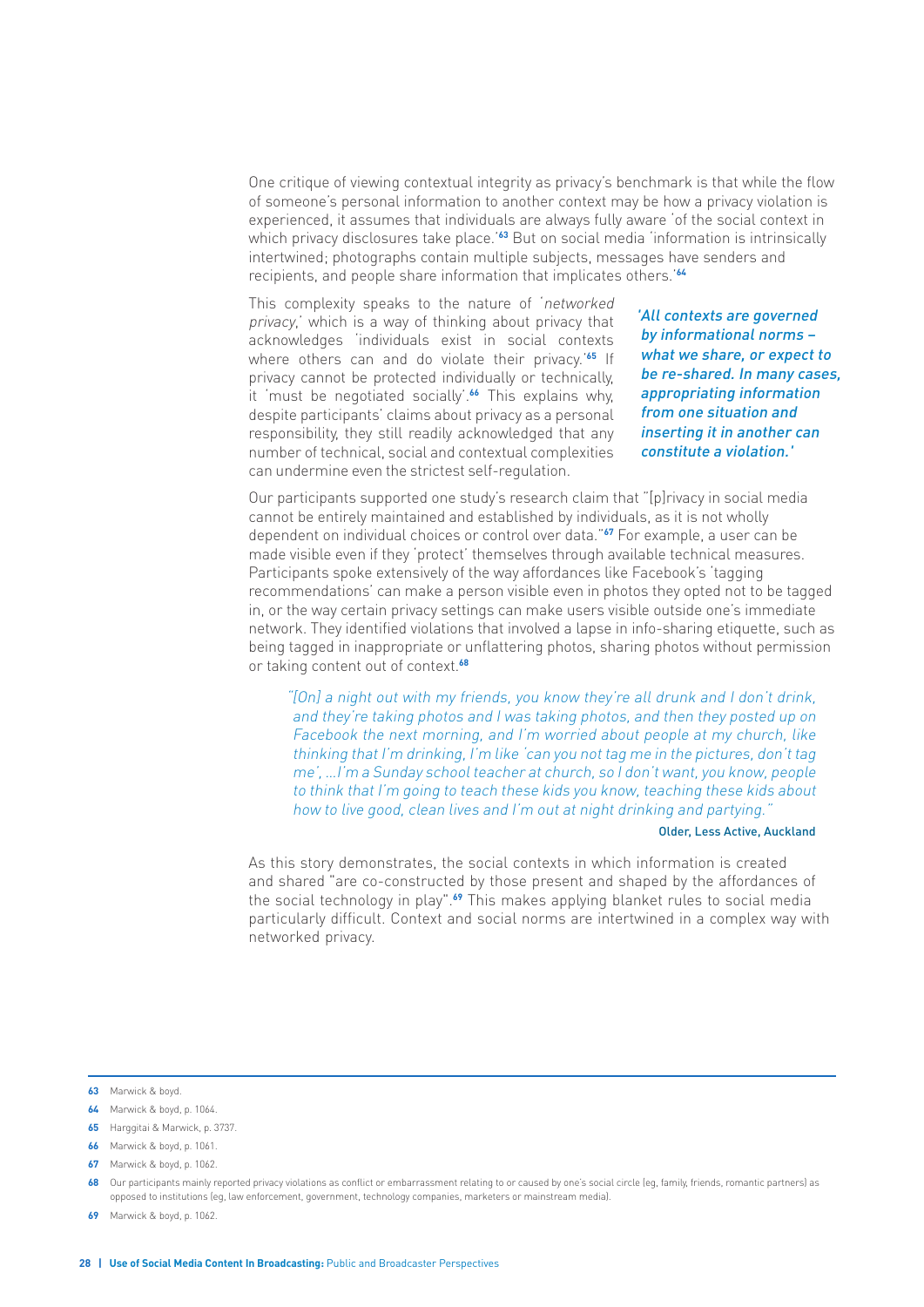<span id="page-30-0"></span>Unlike Nissenbaum's theory of contextual integrity, networked privacy does not assume that people have all the information they need about social contexts when sharing information about others, or even that there are fixed boundaries around particular contexts to be known. Networked privacy demonstrates that social contexts are fluid and shift from platform to platform, user to user; they are co-constructed by user interactions and platform affordances. Because context is not stable, therefore, it may not always be the case that because contextual integrity is lost, a privacy violation necessarily occurred. Individuals may interpret contexts differently; some actors may have more control over the context than others or in ways others can't anticipate (eg, mainstream media; marketers; settings). Contexts can also be destabilized and collapse in unexpected ways (via technical errors; breakups; revenge, etc). Even content meeting informational norms of appropriateness can, as one participant explained,"break up relationships [or] create awkward situations" in certain contexts.**<sup>70</sup>**

So while participants acknowledged using a range of strategies to manage privacy online, they recognised this is not always enough. Participants thereby recognise the networked nature of privacy. What these discussions illuminate, and as other research has shown, is that in a networked environment no actor can assert total control over the privacy context.**<sup>71</sup>**

'Participants... expect mainstream media to maintain a professional orientation and report newsworthy stories that serve the public interest.'

Recognising privacy as networked usefully explains why social media users actively try to preserve privacy while believing privacy cannot be totally controlled. This awareness also highlights privacy's individual and social dimensions, which suggests that legislation centred on the protections of individuals or property rights may no longer be enough to safeguard a networked public: a social response may be required.

#### **Re-publication and expectations of broadcasters**

#### **Audience attitudes about mainstream media**

**Example 2018**<br> **Example 2018**<br> **Example 2018**<br> **Example 2019**<br> **Example 2019**<br> **Example 2019**<br> **Example 2019**<br> **Example 2019**<br> **Example 2019**<br> **Example 2019**<br> **Example 2019**<br> **Example 2019**<br> **Example 2019**<br> **Example 2019** Participants generally upheld normative expectations of news media. They expect mainstream media to maintain a professional orientation and report newsworthy stories that serve the public interest. Mainstream news media's 'purpose' is to 'inform', 'be a reputable source of information', 'to report the facts' and abide by content standards of decency and appropriateness. Participants expected media to act ethically and in the public's interest, regardless of whether they were within their legal rights to re-publish social media content.

While some participants saw the re-publication of social media content as 'lazy' or unprofessional, the groups generally understood sourcing this content as a necessary means of competing in a changing media landscape. They recognised that terrestrial broadcasters face new competitive pressures from social media firms entering the news arena.

Many of our participants perceived the economic imperatives to remain profitable as a reason for what they saw as a decline in the quality and ethics of reporting. They discussed re-publishing social media content to cut costs (eg, time efficiencies, sourcing stories, obtaining quotes or visuals) and increase audience share. As the Colmar Brunton Report found, some participants "suspect the commercial realities of remaining profitable means the focus shifts to maximising audience reach (or generate hits) and the corresponding lift in advertising revenue". **<sup>72</sup>**

**71** Marwick & boyd (2014).

**<sup>70</sup>** For example, one woman's daughter posted a group photo with male friends that caused relational conflict with the men's wives because of the other women featured in the photo. In another case, members of one's social network became upset after learning they had not been invited to a wedding only after someone who had been invited posted the wedding announcement on Facebook.

**<sup>72</sup>** Colmar Brunton report, p. 27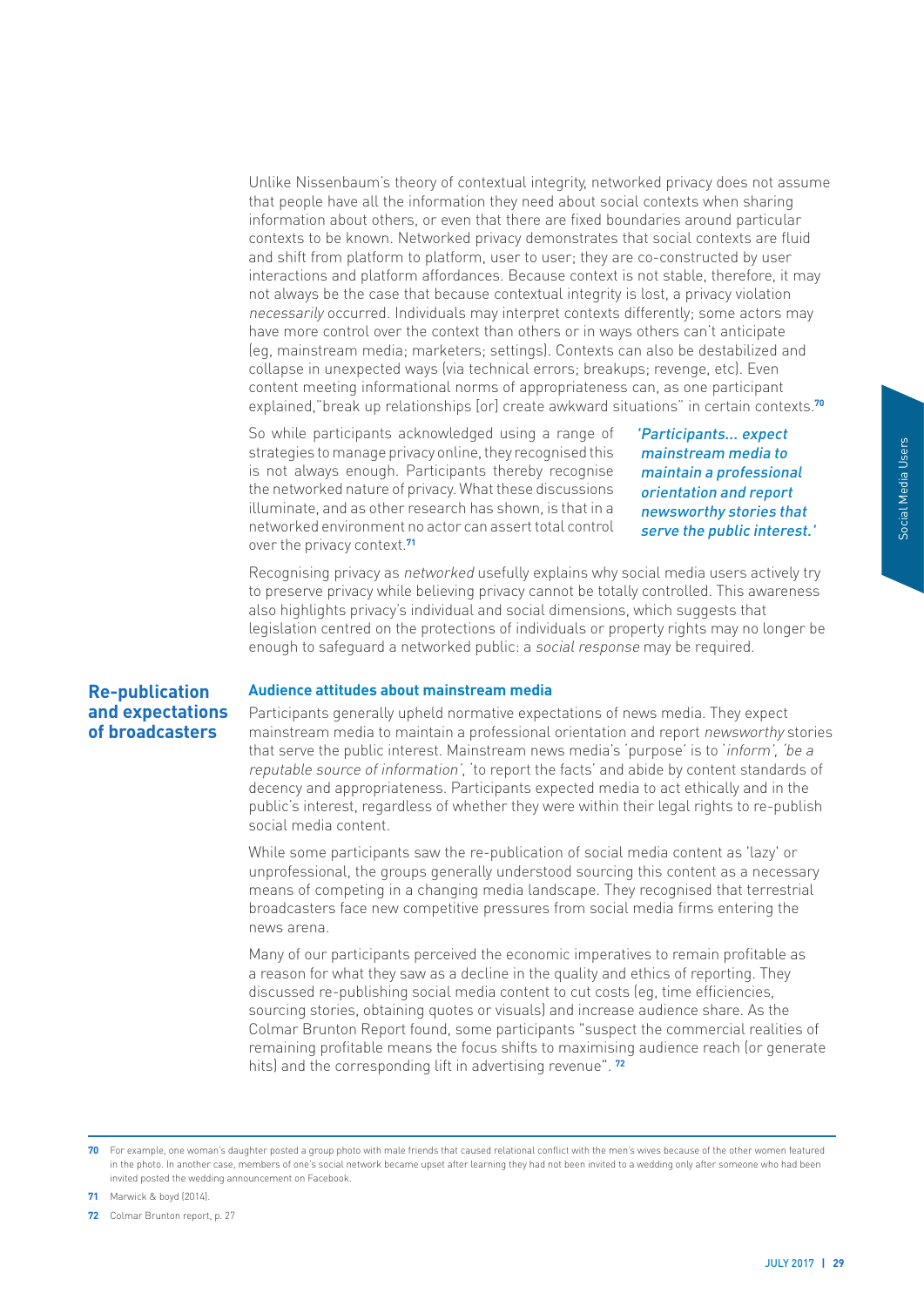<span id="page-31-0"></span>"I feel like the rush to be the first one to pick something or have the most updated you know, with the photo and stuff, means that they will just take whatever they can and just pump it out..."

#### Younger, Less Active, Christchurch

"…people watch it because they find it entertaining, so it is selling news." Younger, Active, Hawke's Bay

"I think [media] would do anything for a story."

#### Older, Less Active, Hawke's Bay

Others attributed the importance of timeliness to media reporting and the competition presented by social media's real-time affordances as a reason for re-publishing social media content. In this sense, it becomes a matter of staying relevant. For some, this is merely a 'sign of the times':

"And news is like a giant competition. All the news channels are fighting to get stories first, so not getting permission could speed up your thing faster and get the images from the internet is faster…"

#### Younger, Less Active, Wellington

"Yeah, but that's modern news media isn't it? They want to get the news straight away."

#### Older, Active, Wellington

"People say they are lazy if they pick it up from social media, but I just think it's the modern way. The speed that we expect media these days. Like as soon as the earthquake struck, I'm on twitter #eqnz – you want it there and then. You don't want to wait until the 6 o'clock news the next night. I just think that they are having to adapt. I don't think badly of them because of that."

#### Older, Active, Wellington

"I kind of think, if it's out there and it's relevant then they should share it anyway. Because they can't compete otherwise."

#### Older, Active, Wellington

#### **Sourcing content: a moral, not legal, issue**

While participants might understand the wider economic context that mainstream media faces, they still generally believed that broadcasters had an ethical – although not necessarily legal – responsibility to obtain the appropriate level of consent for republishing social media content.

Some believed consent should be mandatory, although they debated if consent should be obtained from the individual who captured the content, the person who published it, the individual(s) featured in it or the platform owners (eg, Facebook, Snapchat). No consensus was reached on the issue of from whom consent should be obtained. However, most agreed that the media had an ethical obligation to at least try and obtain permission, and at the very least to make the subjects of re-published content unidentifiable (eg, via blurred out faces, name suppression).

'I just think it's the modern way. The speed that we expect [to receive] media these days. I just think that [broadcasters] are having to adapt. I don't think badly of them because of that.'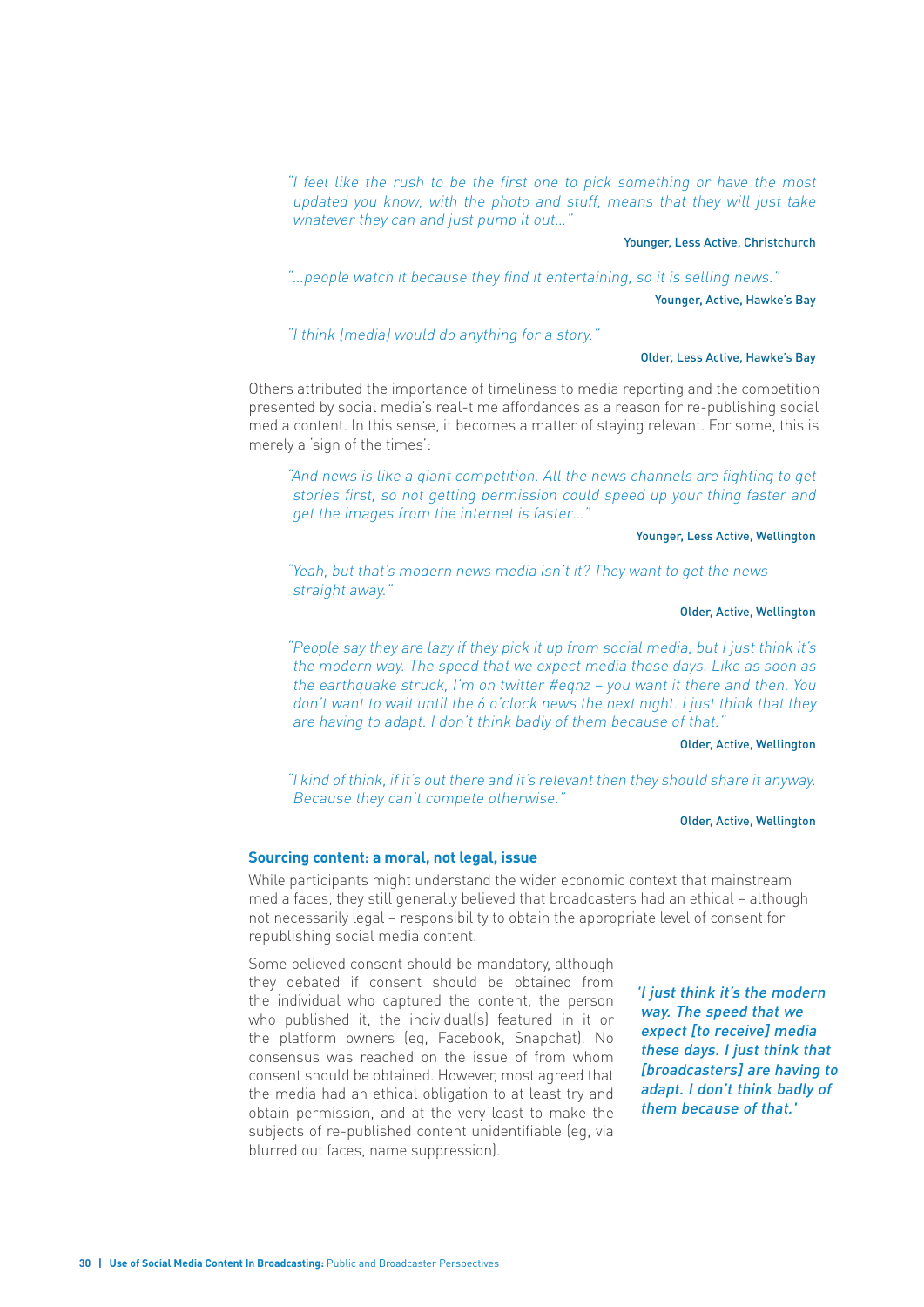<span id="page-32-0"></span>The difference between *legal rights and moral/ethical responsibilities* was a reoccurring theme in our discussions about broadcasters' re-publication and sourcing practices. The reigning agreement seemed to be that just because broadcasters are within their legal right to publish publicly accessible social media content, doesn't mean they necessarily should.

While they assumed laws are already in place that govern republication and/or sourcing issues, no single participant had any clear knowledge of what these laws might be. Some assumed that existing privacy laws are 'probably outdated' and in need of review, while others stated that anything that fell within existing broadcasting standards is legitimate to re-publish. Much like their knowledge of privacy laws, participants were also not clear on current broadcasting standards. Members in all groups expressed (if not admitted) a lack of knowledge around the legal parameters of privacy and broadcaster rights.

Most participants concluded that even in instances where re-publishing content may be legal, if it fails to meet the 'public interest' standard then it is likely neither moral nor ethical, and thus not worthy of republication.

#### **The public interest**

Participants frequently referenced the concept of 'public interest' as a litmus test for whether republishing social media content was appropriate.**73** For some, the wider public interest may take priority over other people's privacy. However, participants had different interpretations of what 'public interest' means.

On the one end are those who defined public interest as content interesting to the public.

"…to say public interest, I think really what we're talking about is public salaciousness or similar… you know it's like, 'hey guess what happened, guess why John Key resigned', or similar."

#### Older, Active, Christchurch

This interpretation follows what scholars refer to as a 'consumer' or 'market model' approach to the public interest.**74** A consumer model views the media's responsibility as giving audiences (the 'consuming public') what they want.

The main goal of broadcasters, then, is to capture audience share by supplying the most desirable – but not necessarily informative – programming.

The second interpretation of 'public interest' is based on a public sphere or democratic model of understanding that invokes a range of normative expectations about media's wider social role. This view is centered on a belief that the media's primary commitment is to audiences,

# Sest for<br>
der public<br>
different<br>
the public.<br>
public<br> *l*, guess<br>
stchurch<br>
model'<br>
sibility as<br>
g the most<br> **l** views the<br> **lility as giving**<br> **nsuming**<br>
want.'<br>
erent from<br>
stemedia<br>
r of the<br>
stchurch<br>
should<br>
stchurch<br> 'A consumer model views the media's responsibility as giving audiences (the "consuming public") what they want.'

not advertisers. As what people enjoy as consumers is often significantly different from what they say is important to them as citizens, this model of understanding sees the media as a purveyor of information that will 'benefit society' on some level:

"…public interest to me is when I'm told something, that as a member of the public, I'd benefit from or enhances my life or similar."

#### Older, Active, Christchurch

"I think public interest can be what benefits the public, what the public should know about, need to know about."

Older, Active, Christchurch

**<sup>73</sup>** See Colmar Brunton Report, pp. 35-36.

**<sup>74</sup>** See: Curran, J. (2011). Media and democracy. (London: Routledge). Taylor & Francis.; Hirst, M., Phelan, S. & Rupar, V. (2012). Scooped: Journalism, politics and power in New Zealand. [Auckland: AUT Media/JMAD]. Schultz, J. (1998). Reviving the fourth estate: Democracy, accountability and the media. [Cambridge: Cambridge .<br>University Press).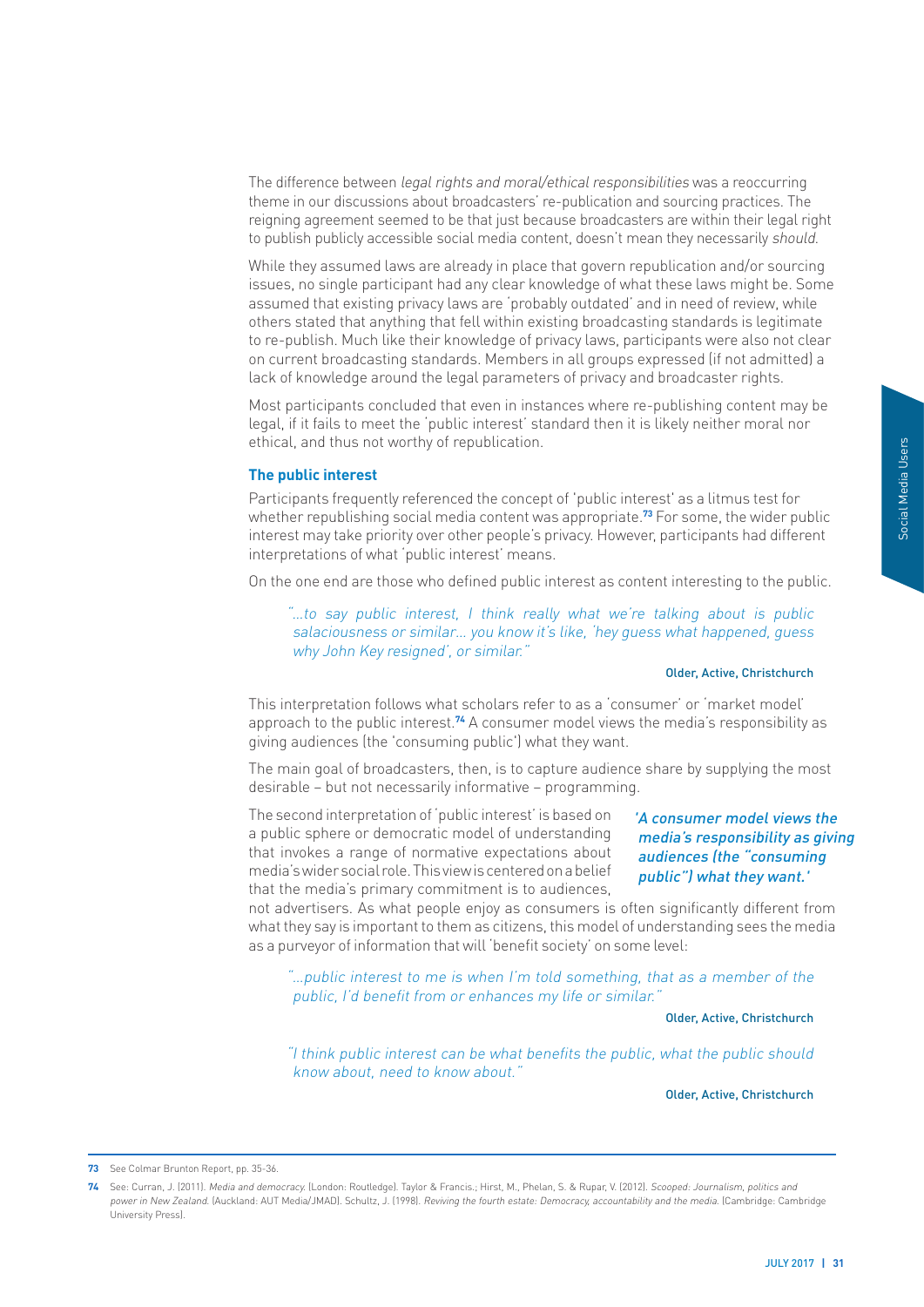<span id="page-33-0"></span>To summarise, the commercial model identifies audience ratings as the primary indicator of meeting the public interest, while the public sphere model approach prioritises an informed citizenry. Credibility and reputation are often tied to this perspective:

#### "I feel like [the news] is more reputable sort of source of information where the general public comes to be informed."

#### Younger, Less Active, Wellington

Arguments favouring the public interest point of view often arise in response to moral panics about offensive or inappropriate content, such as that made available by the internet. From this perspective, regulating broadcasters is justified because it ensures at least some space to access higher standards of discourse and entertainment.

#### **Contextual considerations**

Participants' beliefs about broadcasters' re-publication of social media content were neither unanimous nor concrete. They generally believed re-publishing social media content is 'fair game' if that content is publicly accessible, posted to a public platform, happened in a public place or is a matter of 'public interest'. In most cases, participants held the view that privacy remains one's personal responsibility, so any republication of a private act caught online shouldn't have been put up or actioned in the first place.

"If you post something publicly, that's like, I see it the same as just walking down the street and just shouting it out, like if it's fully public. So then the news can report on what you say down the street."

Younger, Active, Hawke's Bay

"I suppose if it's put out in the public arena, put out on a public forum then they have the right to report on it."

#### Older, Less Active, Hawke's Bay

"If it was like an ISIS thing and ISIS has put a video up on whatever YouTube or whatever... the News would grab that because it's public knowledge.'

#### Younger, Active, Hawke's Bay

"They just need to learn that there are eyes everywhere… there are people with cameras everywhere."

#### Younger, Less Active, Wellington

However, participants had difficulty defining clear distinctions between 'public'. and 'private'. They also acknowledged that contextual considerations and the networked

nature of privacy made personal responsibility for privacy in all situations incredibly complex. Context was key for most participants. Every group acknowledged there are 'grey areas' when it comes to deciding what constitutes public or private information, and whether information is shareable:

"I suppose if it's put out in the public arena, put out on a public forum then they have the right to report on it."

"I think it's very hard to draw or write one solid rule for everything. I think it really does depend on the situation."

#### Younger, Active, Hawke's Bay

The discussion of 'grey areas' and contextual considerations become clearer when participants were asked to evaluate re-publication practices via case-specific 'scenarios'. These scenarios included the republication of: 1) A public figure behaving badly; 2) a recording of consensual sex in a publicly visible place; 3) the republication of one's personal social media photos or profile pictures; 4) a scenario of grief or trauma.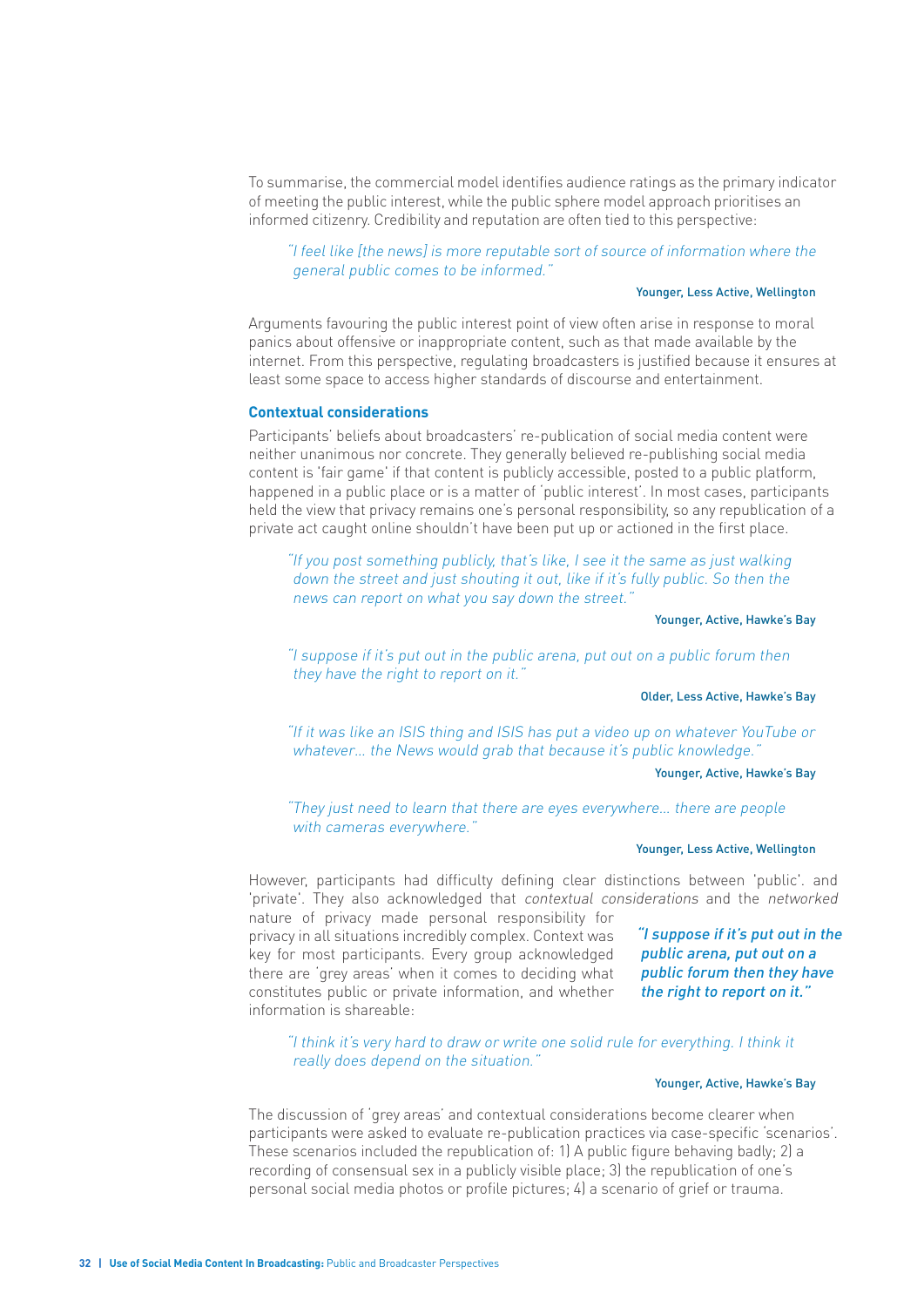#### Public figures behaving badly

According to our participants, public figures (eg, celebrities, politicians or other high profile people) have fewer rights to privacy than everyday citizens. Moreover, public figures should expect less privacy and a higher level of scrutiny because of their status.

This expectation stems from the belief that public figures are subject to contractual or 'legal' codes of conduct that require them to 'forgo [their] right to a certain amount of privacy'. Participants believed public figures 'know the rules before going into it', receive 'media training' about appropriate public behaviour and 'should know better'.

Others believed public figures are subject to fewer privacy protections because as role models, they set examples to younger generations and should thus be held accountable for their actions. Several groups discussed celebrities (namely, sports figures) as representatives of New Zealand (with frequent reference to the Aaron Smith airport public bathroom debacle, news of which had only recently broken). Overall, participants construct a much different and much more extensive imagined audience for public figures than they do for themselves.

"Yeah, we do operate under different morality in a way because you are representing your team, country more or whatever it is. Is that right? No. You've ended up where you are and you now have a sort of different set of rules that you have to [follow]…"

#### Older, Active, Wellington

"He knows that he is publicly well known so he does have a standard to uphold… You should consider your organisation's reputation as well as your own when you are going public and doing things."

#### Younger, Less Active, Wellington

For some, this extends to public figures' associations (eg, family and friends), even if it's not 'fair'. One participant gave the example of John Key's son as someone for whom public scrutiny 'should be expected'.

Still, these comments don't mean the participants believe that the private moments of public figures or their associates should be captured and published, just that they should expect it or 'should have known' that they might be. This doesn't make it moral or illegal, but just 'the way it goes'.

- R3: "If he's like, oh, I can get away with this and nobody is going to see then he obviously doesn't live in this century. Because there are people with cameras everywhere."
- R2: "It's not right, but it happens. That's basically the way it goes."

#### Younger, Less Active, Wellington

Matter Collinson<br>
Matter Collinson<br>
Here Collinson<br>
Fig. 3<br> **Social Media Users**<br> **Collington**<br> **Collington**<br> **Collington**<br> **Collington**<br> **Social Media Users School**<br> **Collington**<br> **Social Unedia**<br> **Collington**<br> **Collingto** As savvy media consumers, the participants recognised this kind of scenario as following the script of a celebrity scandal or 'gossip'. The participants were sometimes less critical of the social media user who initially captured and published the 'bad' behaviour than the media's power to propel yet another non-event into a scandal. Participants recognise that the media would republish this content from social media only because it featured a public figure, will serve as a 'juicy' story and feed the media's commercial imperatives:

"It's just the media trying to get more viewership basically. It's just like Stuff using click tiles, they are just trying to get more views which is rubbish."

Younger, Less Active, Wellington

"It's such a waste of media time and resource."

Older, Active, Wellington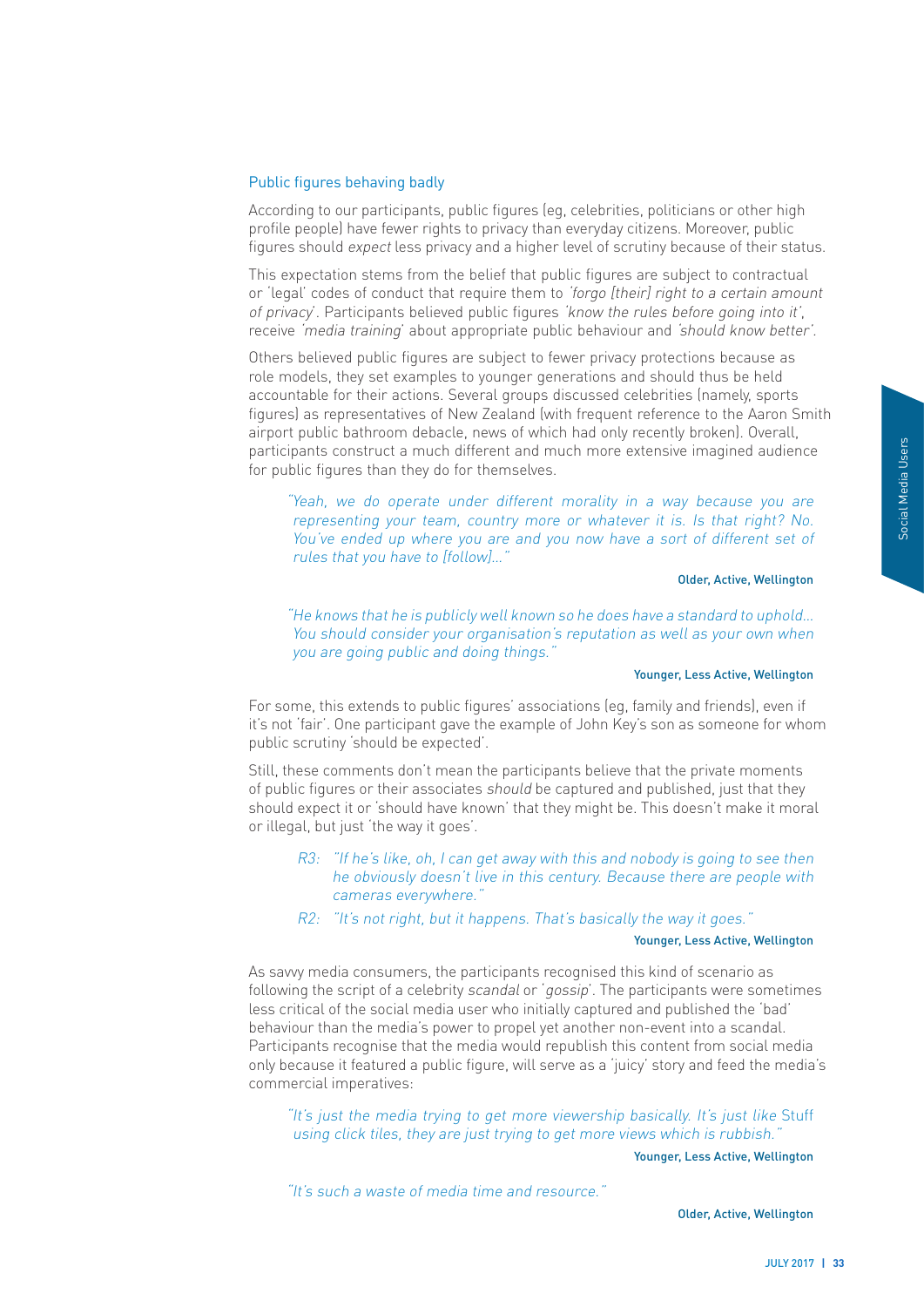Participants also criticised republication as a tool for public shaming. Both mainstream and social media were discussed in terms of their 'excessive' and 'over the top' coverage becoming a tool for moral policing:

"He got a trial by the media about it pretty much… it's effectively slander." Younger, Less Active, Wellington

"Yeah, it's sort of death by social media isn't it, and I think that's unfair."

Older, Active, Wellington

"Now we don't have the policemen to do that so we use the social media [to enforce] our morals."

#### Older, Less Active, Hawke's Bay

Participants were more willing to accept republication if the activity occurred in a 'public' (as opposed to 'private') place, and if the recording served as necessary 'evidence' of disruptive, harmful or dangerous behaviour. But in most cases, evaluating the 'public' nature of the place served more as a litmus test for whether the recording was legal as opposed to moral/ethical or a public interest issue. Participants also generally agreed that while audiences might be interested in the content (the consumer model of public interest), it is not necessarily in the public's interest to know (democratic model). The scenario might serve the latter if the public figure crossed a legal, moral or ethical boundary, or if the captured content might serve as a 'deterrent' to similar behaviour. Merely being drunk in public was not enough to warrant broadcast and a 'waste of time' for most participants.

#### Sexual content / office tape

The responses in this scenario match closely to the public figure scenario. Much like the latter, individual responsibility dominated the discussion. Participants believed the couple shared in the responsibility for having sex in view of others and, by default, for the media scandal that followed. Many comments echoed those attributed to public figures; namely, that they 'should have expected' or 'should have known' something like this could happen, particularly because they were viewable from a public place.

"They should have known that there would be something like that."

#### Younger, Active, Hawke's Bay

"They must have known they could have been seen. They should have known…" Younger, Less Active, Wellington

Some understood the impulse to record a sexual act in public view, although only one participant admitted he would have captured it on video for the purpose of showing others.

- R3: "If I saw that over there, I would get out my phone and start videoing it."
- R1: "Oh my god has anyone else seen this you'd tell people oh my goodness."
- R3: "Yeah, I'd take it on my phone."
- R1: "Nah, I don't know if I would record it, but somebody else probably would."

Younger, Active, Hawke's Bay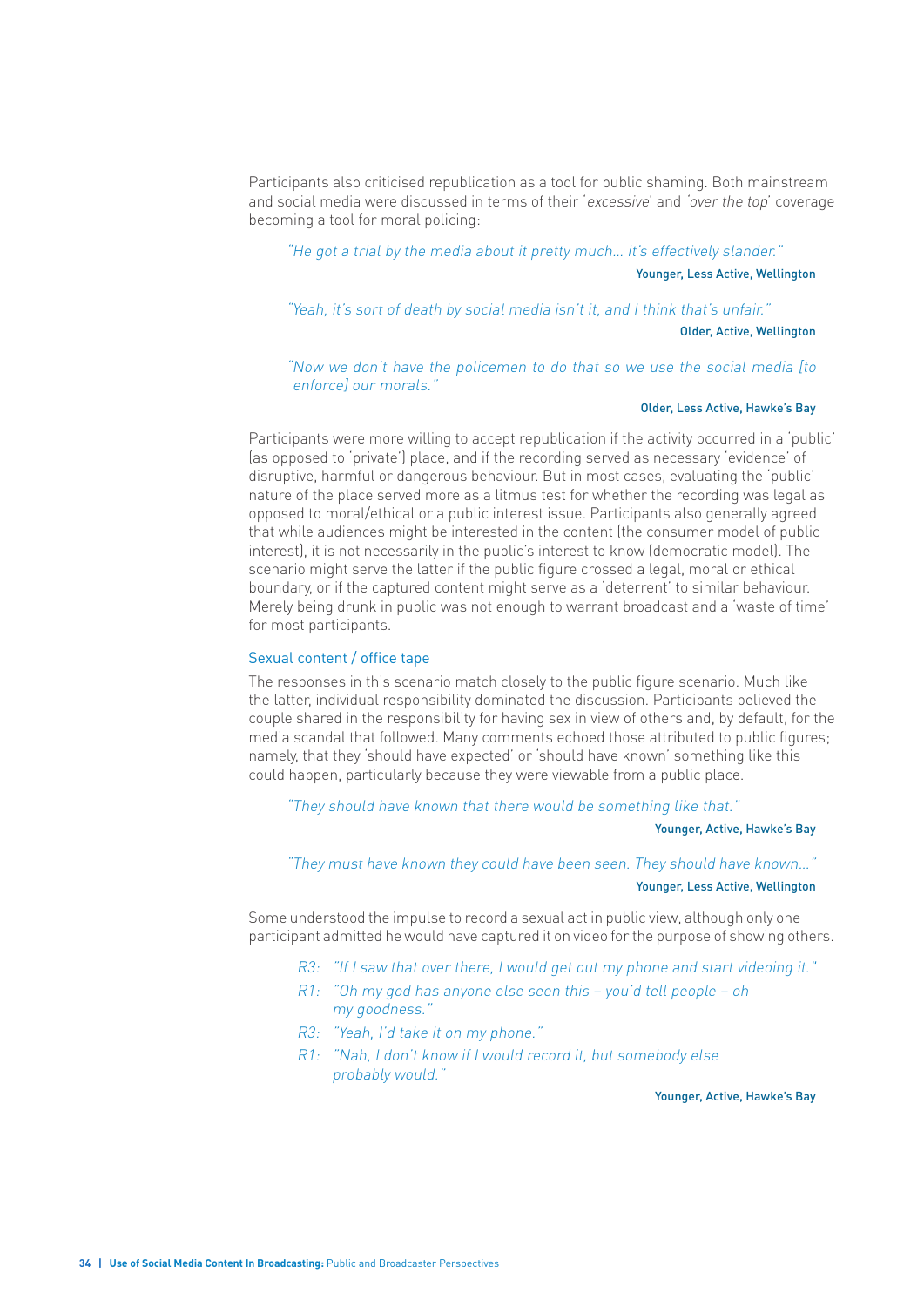Participants discussed the scenario as an example of another media scandal. They acknowledged that individuals who captured the original footage may not have anticipated its republication. They imagined the original intent as a

humorous moment experienced between friends, and captured for sharing with friends not present (much like the discussion above). They blamed mainstream media for 'exploding it up' and exceeding these original intentions.

In 'an ideal world', respondents believed that the couple should have been held accountable for their actions, but that it wasn't mainstream media's job to ensure that happened. Unlike the public figures example, the assumption here seems to be that mainstream news is not the place for moral shaming - social media will do the job just as well.

'In an ideal world, respondents believed that the individuals involved should have been held accountable for their actions, but it isn't mainstream media's job to ensure that happens. Mainstream news is not the place for moral shaming – social media will do the job just as well.'

- R2: "Don't broadcast it."
- R4: "Just don't broadcast it."
- R1: "Actually say true news."
- R3: "They have to also take responsibility because they shouldn't have done it at work, do you know what I mean."
- R2: "I agree."

#### Younger, Active, Hawke's Bay

Again, as savvy media consumers, participants perceived this scenario as a sensationalised, non-newsworthy event scandalised for revenue-generating purposes. Participants took a largely cynical view; they did not see it as acceptable, but expected and accepted:

Social Material Science<br>
Understandand<br>
Understandand<br>
Social Media Users of their<br>
at's not<br>
ellington<br>
around<br>
ellington<br>
around<br>
ellington<br>
We's Bay<br>
We's Bay<br>
We's Bay<br>
We's Bay<br>
JULY 2017 | 35 "I think news stations should be taking more the line of public interest, factual situation and things like that that are in the public interest. Rather than these people had sex in an office, let's take the mickey out of them. That's not their job – there are satire websites and satire shows for that purpose. That's not the news sources purpose."

#### Younger, Less Active, Wellington

"Media will often publish things like that to create a sensation and talk around it… Well they do it all the time."

Older, Active, Wellington

- R3: "They're just trying to get money."
- R2: "It's not news."
- R3: "It's not news, but…"
- R4: "It's gossip."

#### Younger, Active, Hawke's Bay

- R5: "The news was that it was so public."
- R4: "That's what happened and it went viral around the world… So news was reporting about that more than the actual event, wasn't it?...'
- R1: "That's a very clever way of publishing it really, isn't it? We are just reporting that this has gone viral…"

Older, Less Active, Hawke's Bay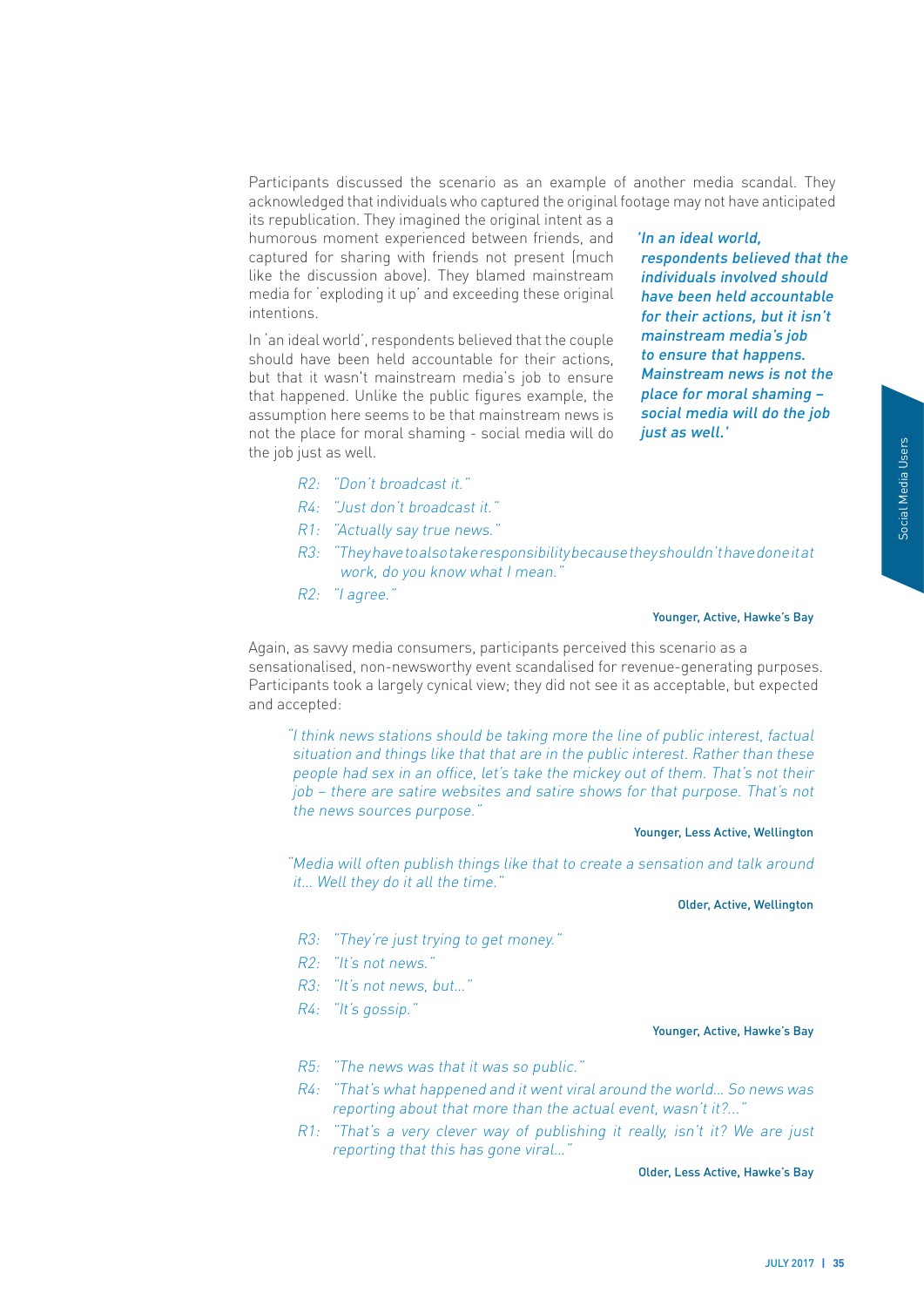Participants noted that if the event was truly newsworthy, it could have been reported without republishing the actual footage:

- R1: "They didn't need to show what they were doing, it was obvious in the video."
- R2: "But it gets more people watching the news."
- R5: "That's true, and that's what it's all about."

#### Younger, Active, Hawke's Bay

Participants' evaluations of whether mainstream media's republication of the sex recording violated the subjects' privacy, however, were confounded by several contextual factors. These 'grey areas' made it difficult to take a clear stance on whether republication of the tape is acceptable. As one participant summarised:

"In a situation like this, you are always going to be on the that fence. There's a pro and a con to everything, privacy or not."

#### Younger, Active, Hawke's Bay

#### **The contextual factors included:75**

- Confusion around the legalities of filming sex that occurs in public;
- Uncertainty over laws governing the recording of a sex act at all:
- The nature of the workplace as public or private;
- Uncertainty over privacy laws about recording and/or publishing activities of strangers taken in a public place;
- The degree to which the couple had a 'reasonable expectation of privacy';
- The potential to be recorded by security cameras;
- The public visibility of a private act:
- Possible personnel policies that would make the act unacceptable.

It seemed as though participants were looking for justifications for what made the act 'wrong' - or illegal - in order to determine whether or not republication violated the privacy of the individuals involved. The fact is that too many contextual 'grey areas' undermined the participants' ability to come to a concrete decision about broadcasters' rights to republish the footage. Moreover, the personal, reputational and professional damage the event caused to those involved added yet another dimension to weigh up, and informed the participants' inability to draw consensus on the issue.

The way participants spoke about the scenarios and contextual ambiguities of public and private are a clear example of how context is a fluid and unstable construct. As we saw, the various contextual considerations held different meanings for different people based on their own capture and publication practices, social norms, their perceived sense of agency, moral stance, and so on.

**<sup>75</sup>** A study on the international news media's coverage of the Christchurch sex romp scandal, on which this scenario is based, found the media to focus on these grey areas, as well. See: Kuehn, K. M. (2016). An 'Office Sex Romp' and the Economic Motivations of Mediated Voyeurism. In H. Mandell and M. Chen (Eds.) Scandal in a Digital Age, pp. 119-130. (London: Palgrave MacMillan).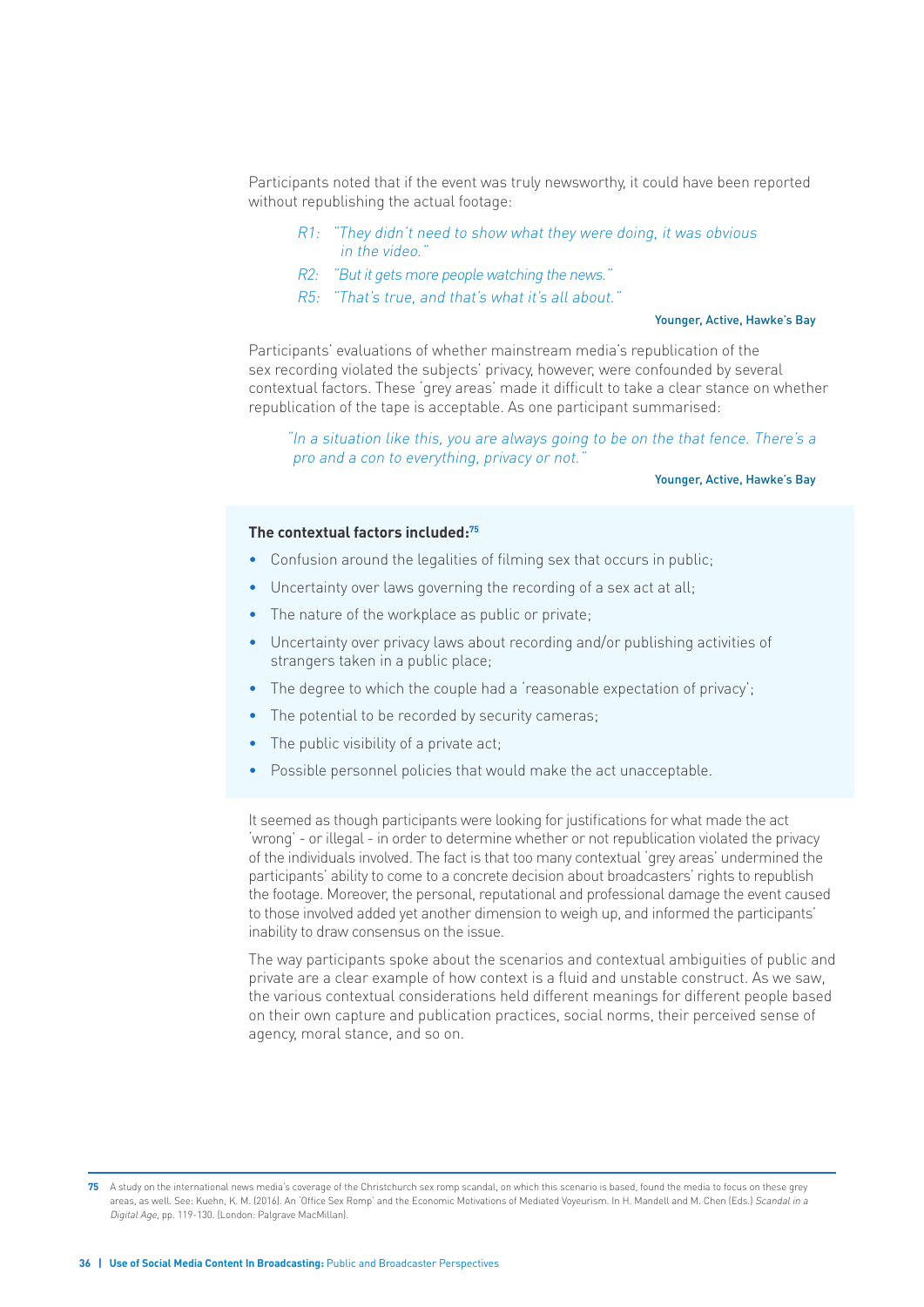Perhaps the only concrete conclusion to draw here is that participants believed republication was legal but not moral, ethical or appropriate. But those opposed to its republication were not necessarily opposed to its capture. Instead, most felt that the tape's wider publicity took things too far.

# Photos appropriated for use

This scenario evaluated rights to privacy around mainstream media's republication of photographs taken from social media. Participants were comparatively less divided on this issue than other scenarios, and a range of contextual considerations informed opinions on its appropriateness. Privacy settings and ownership rights were the two most common considerations discussed.

Participants generally felt that private photos were off limits for republication. Private photos constituted those that a social media user protected from public view behind the platform's privacy settings. Some saw taking private photos as a"massive breach of privacy"; others "stealing". The user clearly intended for those photos to remain private to his or her social network and not for public view. Personal responsibility here is also key: it is the individual user's responsibility to manage settings to prevent photos from circulating.

Participants generally felt it more acceptable to republish publicly available photos, such as a Facebook user's profile picture. While their public accessibility makes them 'fair game' for republication and technically legal, participants felt that consent from the photo owner would be a 'courtesy' or matter of 'politeness' before rebroadcasting.

"It really does depend on what [privacy settings] that person chose. In saying that, even if they were shared publicly, I think the media outlet should have made their best attempts to try and get the person's consent first even though they didn't necessarily have to with the current rules as they stand."

#### Younger, Less Active, Wellington

"If I posted it on Facebook, fair game. Dumb. If you don't want it used, simply pull it."

# Older, Active, Wellington

"I think the vibe around the table is that if you post it public, it's fair game, but my personal opinion is yes, it is fair game but morally it's not."

#### Younger, Active, Hawke's Bay

Participants felt mainstream media should attempt to obtain consent before republishing photos of ordinary citizens, but again debated from whom permission should be sought: the subject of the photo, the photo owner or possibly the platform itself (most were biased towards the photo subject(s)). Overall the discussion pointed to a lack of clarity over photo rights on social media.

**Example 12**<br> **Example 12**<br> **Social Media Users of the Control of the Control of the Control of the Control of Contraction<br>
<b>Examply**<br> **Examply**<br> **Ellington**<br> **Social Media Users Say**<br> **Social Media Users Say**<br> **Social Med** In some cases, the public interest overrides the need to obtain permission, such as in emergency situations where consent is not practical (eg, missing person story, criminal cases). Depending on the context, consent for photos would be expected from a legal guardian or family members before use. Participants did not expect permission to be obtained from public figures.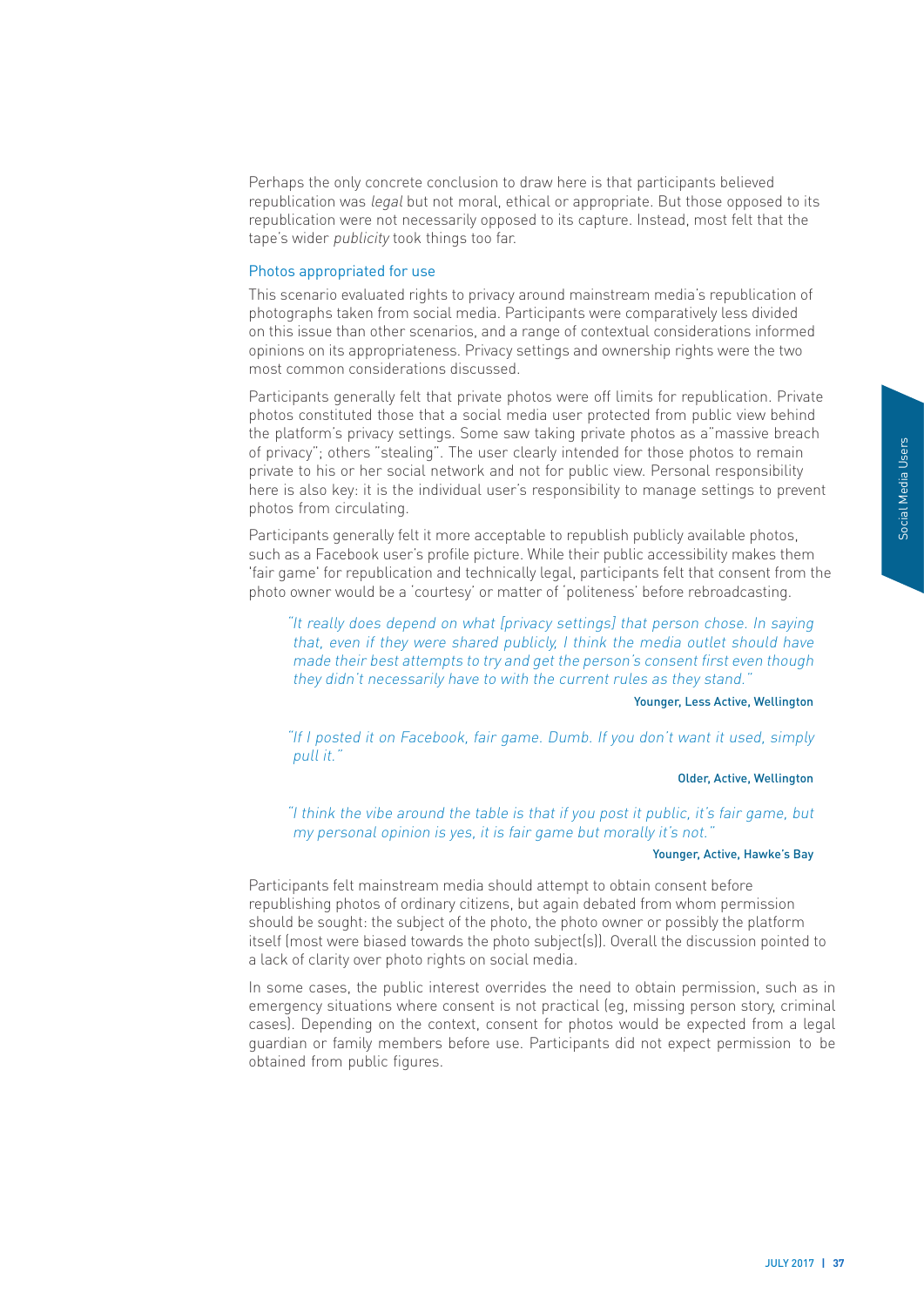An exception to the 'fair game' argument is the use of photos for commercial purposes or when contextual integrity is violated. Speaking to the informational norm of content appropriateness, participants argued that taking a photo's content out of context or using an 'incriminating' or 'inappropriate' photo that might bias audiences against the subject is an inappropriate republication practice. Photos should be 'neutral' or 'non-biased' and selected to fit their purpose (eg, not for humiliating or embarrassing the subject).

A second consideration is the informational norm of distribution or flow. Participants suggested that when a public or private photo is re-purposed outside its original intended use it would be perceived as a privacy violation.

'An exception to the 'fair game' argument is the use of photos for commercial purposes or when contextual integrity is violated...

...participants argued that taking a photo's content out of context or using an 'incriminating' or 'inappropriate' photo that might bias audiences against the subject is an inappropriate republication practice.'

"I was kind of thinking that when you put up your picture up on Facebook on your profile page, you're not considering that it is going to be used in another context and that's what's happening when it's used in [media]… so you are kind of putting it up there for fun or people are doing their pouty, sexy faces and stuff like that and then, bam. It's been used in a story about… You're not thinking about it though when you're putting it up there. So you're unhappy when it's used in a completely different context."

#### Older, Less Active, Hawke's Bay

These moments complicate 'self-responsibility' claims, as participants are forced to acknowledge that even controlled, self-determined and harmless decisions can end up violating one's privacy (NB: This is also a good example of where networked privacy picks up on the shortcomings of contextual integrity as a benchmark for privacy). It also highlights the implications of publicity. It is one thing to be in public, and something else entirely to be made public or publicised. However, ensuring that the contextual integrity of a photo is preserved can serve as a useful measure for broadcasters when evaluating a public photo's republication in the media.

## Grief & Trauma

The grief/trauma scenario evoked the most negative response from participants who almost unanimously agreed that the capture, publication and re-publication of such content is likely to be inappropriate in most contexts. Few saw a public interest value in a video of a grief/trauma situation in and of the footage itself.

Participants' cynical attitude towards media again informed much of their expressions. They described republication as 'disrespectful' and for 'shock value' only, since reporting could happen in absence of the footage:

"I feel like the media shouldn't have to use the content if even the police were saying to the bystanders don't take the photos… it can be deemed as disturbing content… Like TV doesn't have to take a photo or show the pictures of the actual crash."

Younger, Less Active, Wellington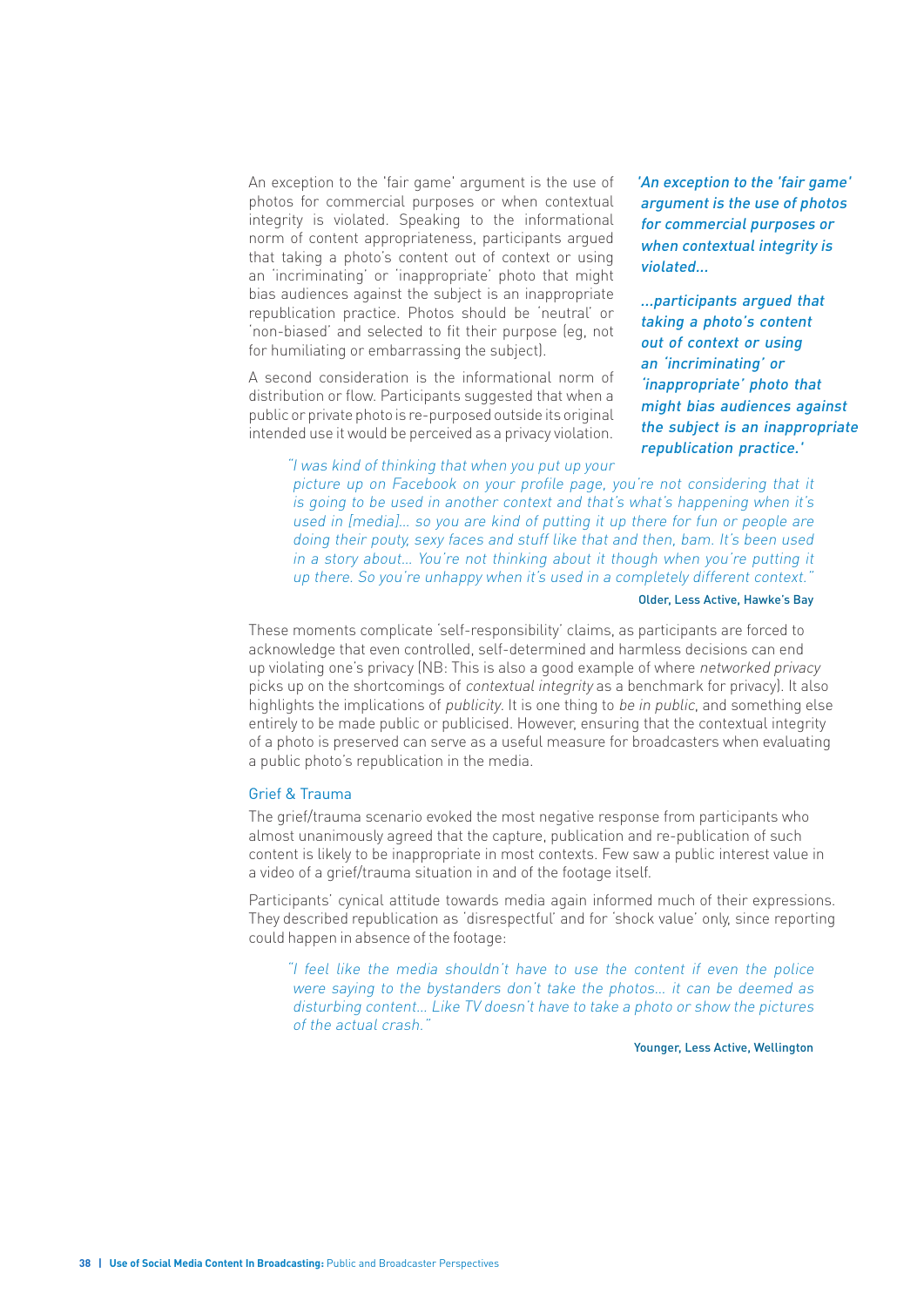Empathy for the victim and the victim's friends/family, processual considerations (eg, next of kin notifications, minimising trauma) and basic human decency all informed reasons for rejecting the republication of an accident scene. As per the scenario's reference to filming someone dying in a car accident, participants generally considered the victim's lack of control over the situation a key consideration. The victim's lack of agency, control and choice are the primary points of distinction from the other scenarios.

- R3: "They don't have a choice."
- R2: "They don't have a choice and he's dying. Who would want to be filmed while they were dying?"

#### Younger, Active, Hawke's Bay

Some believed those who captured the footage should be held legally accountable for stripping victims of this choice:

'Another consideration is the informational norm of distribution or flow. Participants suggested that when a public or private photo is re-purposed outside its original intended use it would be perceived as a privacy violation.

JULY 2017 **| 39** Social Media Users The grief/trauma scenario evoked the most negative response from participants who almost unanimously agreed that the capture, publication and re-publication of such content is likely to be inappropriate in most contexts.'

"It's voyeurism and it's sick, actually… and I believe that a person that is in extreme pain or dying should actually have dignity of dying in private, rather than it being out there and people actually profiting out of it one way or another, whether it's emotionally or you know monetary whatever. If they end up dying, then they'll prosecute a whole heap of those photographers and stuff."

## Older, Less Active, Christchurch

Most agreed that if textual or verbal descriptions sufficed, there remained no need for photos or video content of a physical scene:

- R5: "We don't need to see the photos."
- R1: "And even if it was blocking the road, we don't need to see the physical scene."
- R2: "Just talk about it."

#### Younger, Active, Hawke's Bay

- R3: "There are much more tactful ways that the media can present the fact. It's unnecessary, it's disrespectful...'
- R5: "…what they should do is just describe it through voice, not through video."

#### Younger, Less Active, Wellington

In terms of legality, some believed the public setting of filming on a public road legitimised capture and republication from a legal, but not moral or ethical, perspective.

"So because it's in a public place, unfortunately we don't have any control over it. So I guess it's a moral thing rather than a legal thing…"

Younger, Active, Hawke's Bay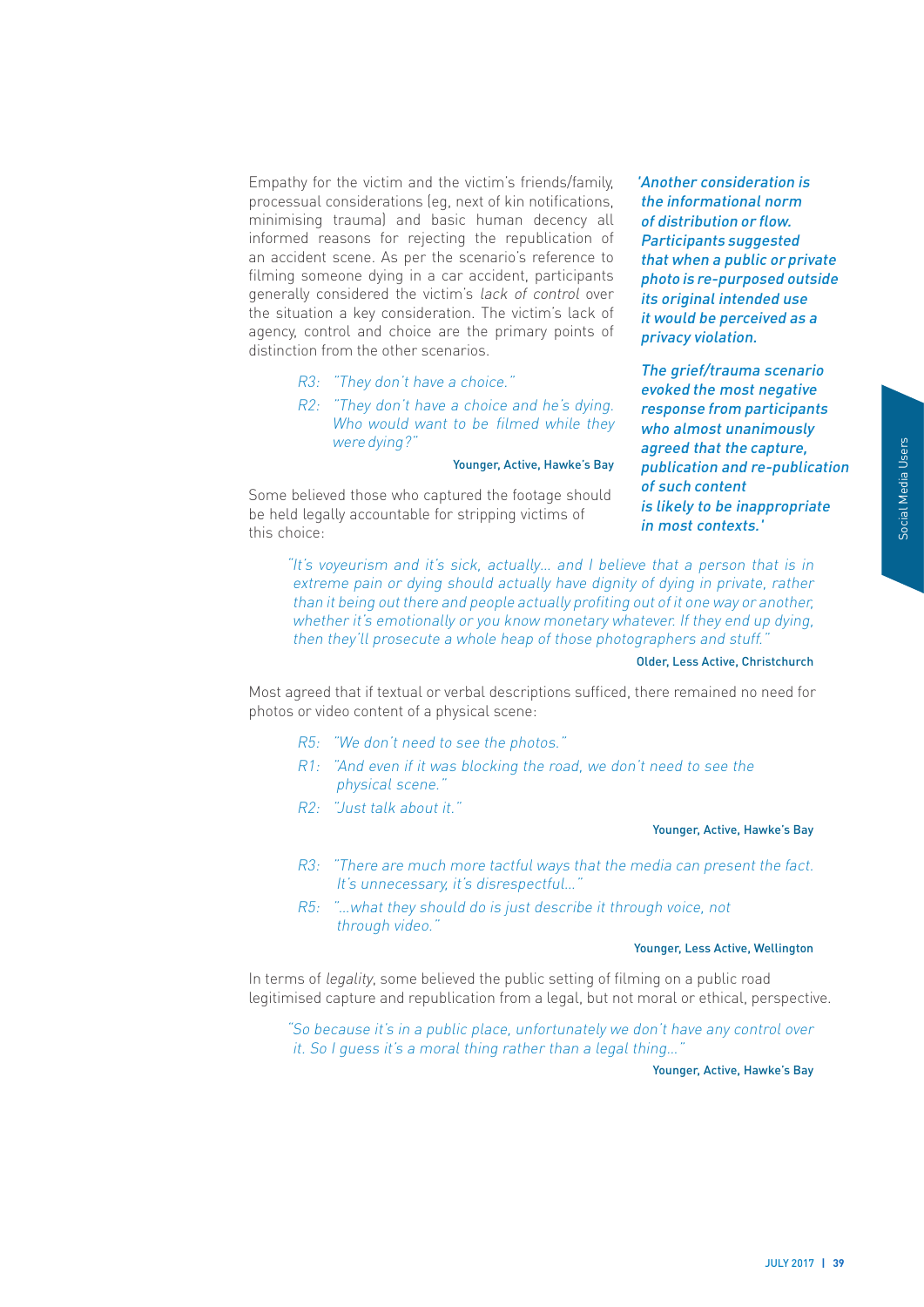Some contextual considerations applied. If the capture intended to serve as a source of documentation of how things unfolded, as a means of assisting emergency services (eg, location-finding) or some other form of evidence, then capture — but not necessarily republication — may be justified. In these cases, the intent involved when capturing and republishing held considerable weight in determining appropriateness. If capturing to illustrate questionable conduct of police or emergency services or to raise a larger social or political issue (eg, to highlight racial tensions, police violence, animal rights) than participants agreed that the issue — not the footage itself — needs to be the purpose or focal point of the media's coverage.

# **Conclusion Original hypotheses**

Our study began with the following two hypotheses, which have respectively been confirmed and partially confirmed by the research.

**H1: The public holds broadcasters to higher privacy standards than the public applies to individuals/other platforms when it comes to content collection and publication.** 

The research demonstrates this hypothesis as: Confirmed.

"I would hold them to a higher level because they can touch more people than we can with what they say..."

Older, Less Active, Hawke's Bay

"Mainstream media should follow some type of code of conduct and they are professionals that should be held to a higher standard than the average Joe Bloggs with his smartphone... Yeah, their reach is way higher, way further so they should be more responsible with it..."

#### Younger, Active, Auckland

**H2: Individuals may believe that they or others should be able to record material or publish it online even when that intrudes into privacy, but may believe that broadcasters should not be able to republish that material.**

The research demonstrates this hypothesis as: Partially confirmed.

Participants reported being concerned about privacy and used a wide range of strategies to manage personal information online. They reported taking formal and informal steps to protect the privacy of others, particularly children and other vulnerable groups. While social desirability may have played a part in their responses, participants reported that they actively and consciously tried not to violate the privacy of others, including strangers. They exhibited regret when they did.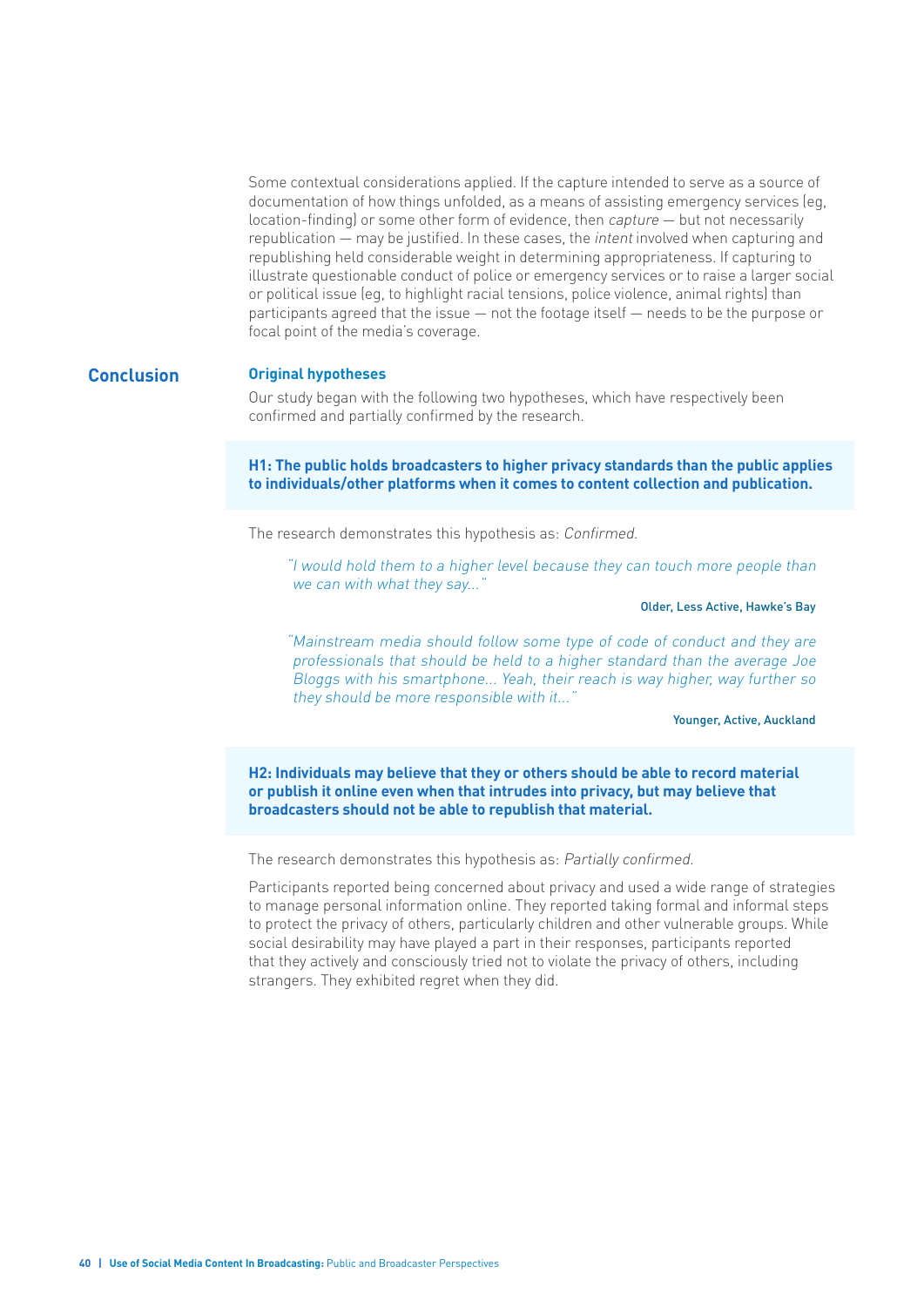However, while they did not necessarily report having more 'rights' to publish privacyinvasive content, participants recognised that the networked nature of privacy means different rules apply across different networks and context. What might violate someone's privacy if republished by mainstream media might not be deemed as privacy-invasive when shared amongst personal networks (and, possibly, vice versa). Informational norms are negotiated differently between networked publics as opposed to 'the public'.

Given the scenarios presented, participants believed mainstream media should not republish social media content unless in the public's interest to do so.

#### **Media regulation**

Mainstream and social media hold the power to exact shame and punishment that is symbolic and permanent, which is why they matter. But unlike social media, mainstream media have access to other fields of power – the state (eg, law enforcement, government) and judiciary – which invests them with more power than ordinary prosumers holding the same footage. So while some participants wrote off the media's republication of social media content as 'old news' by the time it reached broadcast, this view fails to consider mainstream media's power to contextualise content beyond its original presentation.

Taking the 'office sex romp' scenario as an example, we see how mainstream media used its powers of access and investigation to aggressively expand the story beyond its original context, intensifying the privacy invasion, coverage and its reach for those involved.**<sup>76</sup>**

ordination<br>
olding the<br>
social<br>
onsider<br>
ation.<br>
andia used<br>
that that<br>
d, most<br>
intent that<br>
d, most<br>
intense of<br>
al,<br>
tions<br>
aread,<br>
ed, to<br>
ed, to<br>
sures,<br>
my that<br>
whe's Bay<br>
my that<br>
whe's Bay<br>
ma witnesses<br>
ermanned, Users are cognisant of social media content's economic value, particularly content that elevates a story into a scandal. While many believed New Zealand media operated with a comparatively higher level of integrity than media in other places in the world, most of the participants exhibited a general sense of apathy or cynicism towards mainstream news. Most also had a generalised belief that commercial media prioritise profit over public interest and will resort to sensationalism and scandal even at the expense of people's privacy.

Acknowledging that most of what the media do is legal but not ethical or moral, participants expressed the hope for a clearer set of technical and legal regulations that will better protect people's privacy. Although generally confident of their need, participants were not totally sure how broadcasting standards should be defined to consider the complicated contextual considerations of contemporary privacy issues.

"The media need to have some regulations and codes of conduct. Not only that but we should know what they are."

Older, Less Active, Hawke's Bay

**<sup>76</sup>** This included digging up contextual information absent in the original video via routine journalist norms. Seeking interviews, identifying acquaintances and witnesses revealed details about the man's marital status and children, while follow-up stories later reported the woman's move to England, ensuring the story's permanence with her overseas."Christchurch Sex Romp Woman Leaves New Zealand", TVNZ, March 31, 2015, accessed September 7, 2015: https://www.tvnz.co.nz/one-news/new zealand/christchurch-sex-romp-woman-leaves-new-zealand-6273746.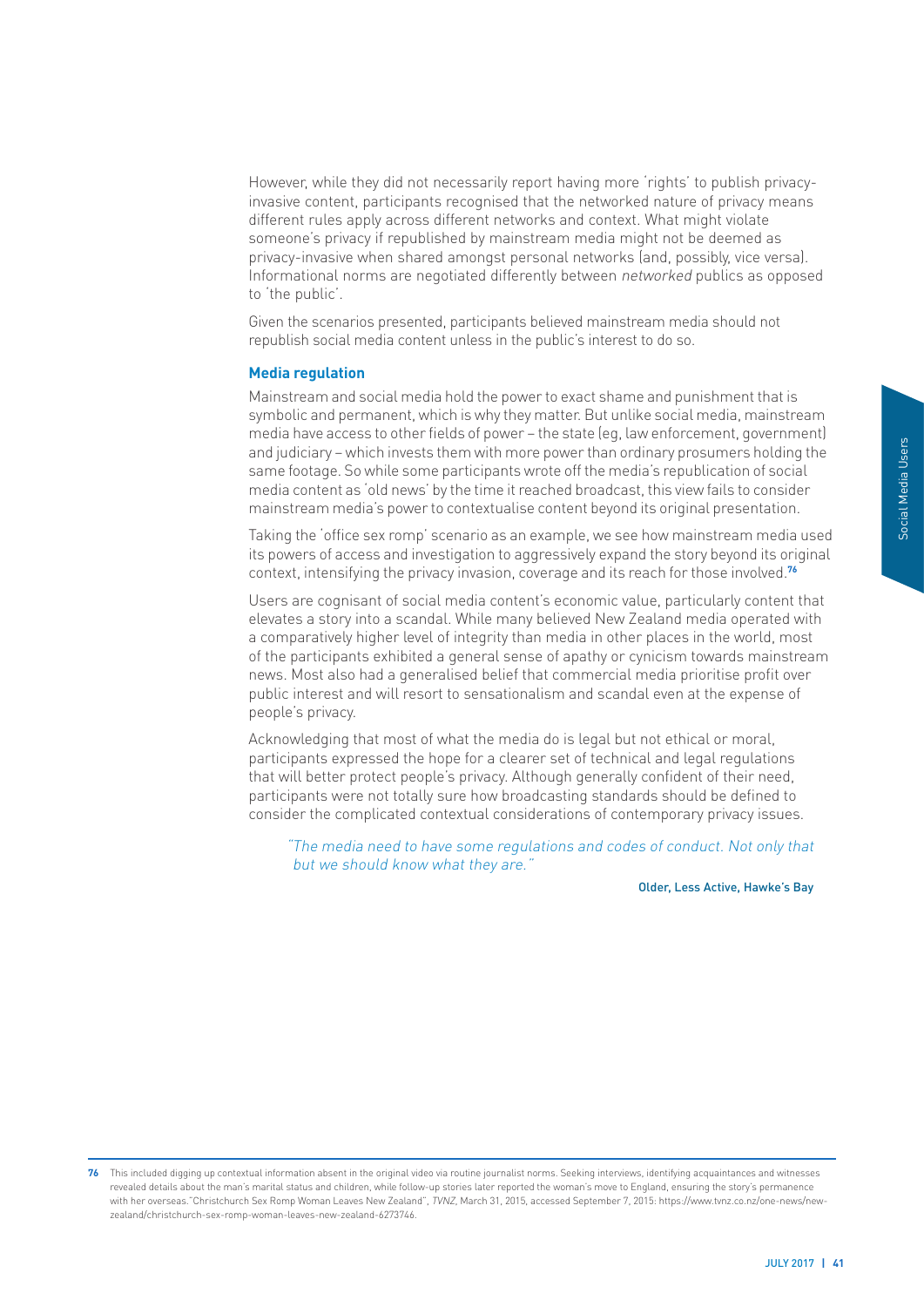### **However, some of the suggestions made by participants included:**

- Requiring consent from the content producers and/or subjects featured in social media content the broadcaster wishes to republish;
- Attributing sources to all content, particularly where consent is not obtained;
- De-identification of subjects featured in republished content;
- Pre-broadcast warnings for disturbing or offensive content;
- A public information campaign that explains BSA standards, what they are and how they are made;
- A public information campaign about existing legal parameters around privacy and the ethics of social media capturing practices;
- Content deemed 'offensive' or 'inappropriate' should not be shown unless it is contextualised as a public interest story.**77** The public interest test affirms the story's use value (utility) over its exchange value (shock value; sensationalism). Or, simply, 'does the good outweigh the harm?'
- Requiring the media to re-evaluate a story's"newsworthiness" in terms of a democratic model of the public interest, not that the content is newsworthy merely because it has gone viral in the first place. Speaking to this last point, a participant said:

"You would want [the news] to show a video of racism and then talk objectively about why it is bad or whatever. You wouldn't want the news to not show that sort of thing."

Younger, Active, Hawke's Bay

#### **Recognising Privacy as Networked**

Nissenbaum's informational norms of contextual integrity may be a useful rule of measure for republication decisions. Does the republication stand up to the informational norms of content appropriateness and appropriations of distribution and flow? If at least one of these norms is violated, then it is likely the republication will be experienced as a privacy violation.

Taking a networked view of privacy should also inform future technical and legal policies if we accept that social media constructs a networked public, and that neither individual choices nor technical affordances are enough to protect privacy in this context. Recognising privacy as networked acknowledges that an individual conceptualisation of privacy no longer speaks to the realities of the digital age; it must consider privacy's networked and contextual components.

'Acknowledging that most of what the media do is legal but not ethical or moral, participants expressed the hope for a clearer set of technical and legal regulations that will better protect people's privacy.'

**<sup>77</sup>** For example, several participants raised the issue of news media's capture and publication of heavily intoxicated young people at the Melbourne Cup. In this case, participants felt that broadcasting the pictures for the sake of spectacle alone is not acceptable. However, if contextualised as a story about drinking issues or some broader social problem then the photos are appropriate to the public interest.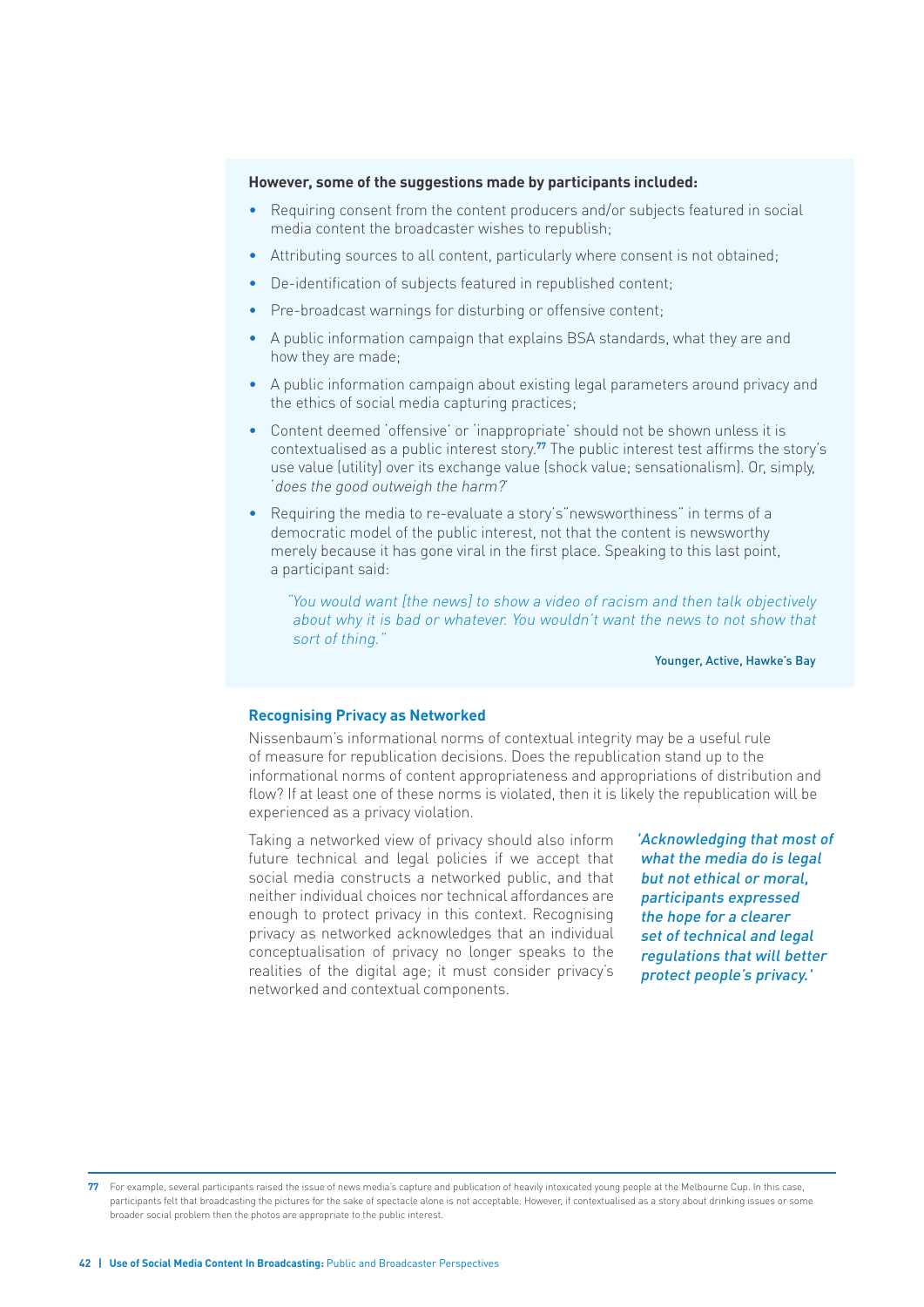This approach retains the importance of individual responsibility, yet is more flexible to the contextual realities of contemporary privacy management.

A more human and ethical approach to privacy should, by extension, inform broadcasters' approach to republication. Journalism's very existence hinges on perceptions of credibility; balancing matters of privacy over the public's 'need to know' informs this credibility.

The tendency to republish social media content for self-serving purposes (ie, profit, competition) at times overrides or undermines this balance.**78** In some scenarios, it might be that the public's need to know is valid but then undermined by how the story is conveyed (eg, as sensational or 'gotcha' journalism). Borrowing from the ethics-based 'communitarian' approach 'Recognising privacy as networked acknowledges that an individual conceptualisation of privacy no longer speaks to the realities of the digital age; it must consider privacy's networked and contextual components.

A more human and ethical approach to privacy should, by extension, inform broadcasters' approach to republication.'

to journalism, broadcasters might prioritise not only ethical and moral (over legal) considerations in republication decisions that recognises privacy in social rather than individual terms. Such an approach to journalism is one that reflects precisely the concerns of our participants.

"[A communitarian approach is one] in which the focus is on the community's good as a whole rather than on the individual rights of each citizen [and] urges journalists to consider morality as holistic, inseparable from considerations of the individual role, and to place at the centre of their approaches to journalism a basic human decency: no harm to innocents, telling the truth, honouring promises, generosity, gratitude, and making reparations for wrong action."**<sup>79</sup>**

over legal)<br>ather than<br>e concerns<br>munity's<br>flurges<br>tions of<br>malism<br>concerns<br>citizenry<br>In the<br>citizenry<br>In the<br>those of<br>rraalists]<br>JULY 2017 | 43<br>JULY 2017 | 43 This perspective has a levelling effect on journalists who become part of the citizenry they serve, which speaks to social media's decentralised structure, anyway. In the digital age, journalists too are part of 'networked publics',**80** potentially even those of our participants. Recognising this connection might hopefully "permeate [journalists] understanding of, and empathy for, people and their concerns for privacy."**<sup>81</sup>**

**79** G. Richardson & R. S. Fullerton (2016). Media's role in the Rob Ford 'Crack Tape' Scandal. In H. Mandell & G. M. Chen (eds.), Scandal in a Digital Age (pp. 145-160). London: Palgrave-McMillan, p. 153.

**80** Again, networked publics are the spaces and audiences bound together through technological networks, and unlike 'the public' are not bound by time or geographical space. The potential audience is unknown and unknowable, making it difficult to always know to whom one is presenting the self when publishing content online.

**81** Richardson & Fullerton, p. 153.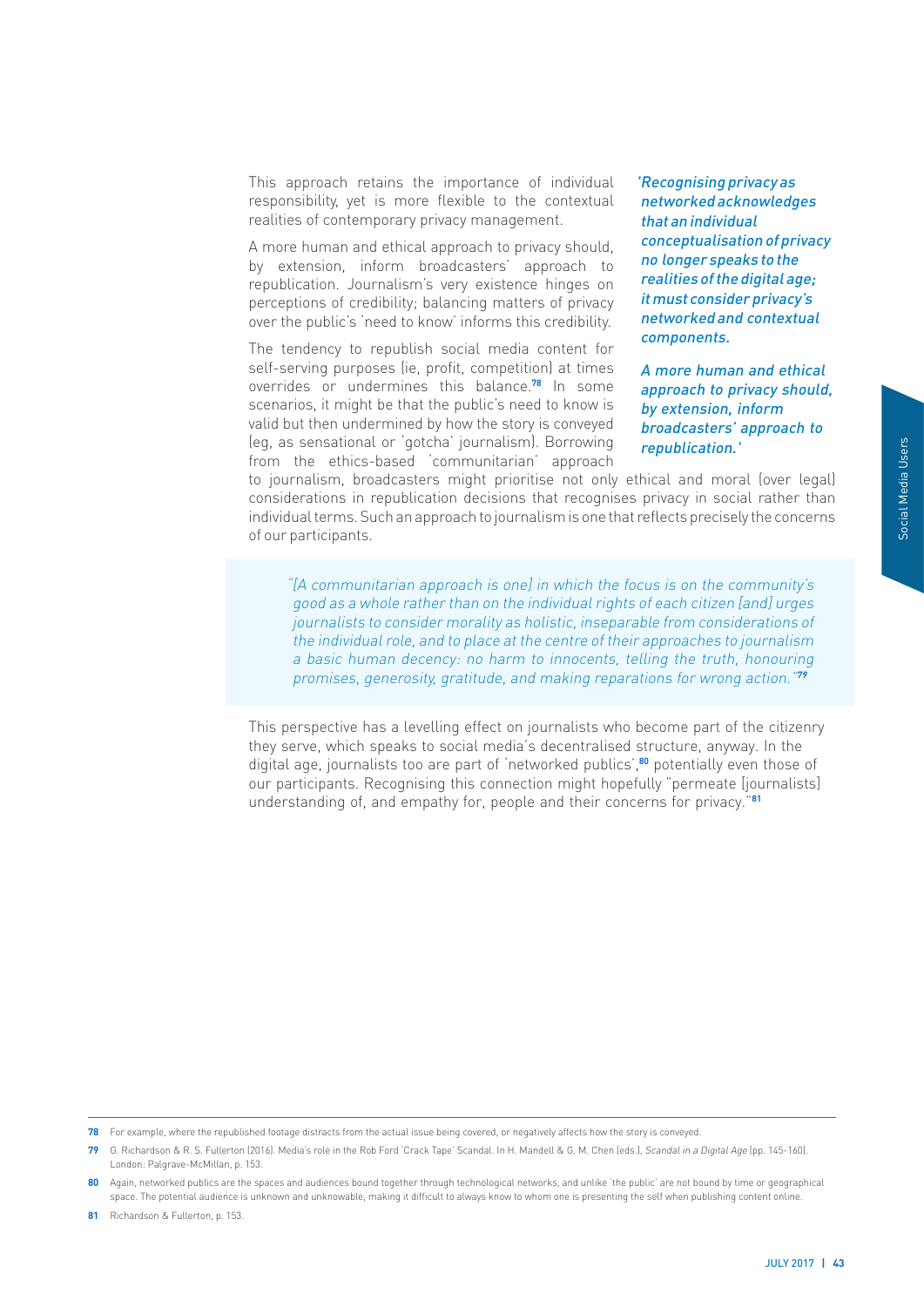# **3. THE LEGAL CONTEXT**

This section of our report has three main themes:

- First, what are the actual practices of broadcasters when deciding whether to collect and republish personal information sourced from social media?
- Secondly, what do existing broadcast standards say about how broadcasters should handle social media content, and is there additional useful guidance from comparable regulatory or ethical schemes elsewhere?
- Finally, does the law in fact hold individuals to a lesser standard than broadcasters?

We are conscious that the lines between broadcasting, on demand, online and print are becoming increasingly blurred and that piecemeal models of media regulation and gaps in coverage are a product of the convergence environment. For example, the BSA currently only regulates 'broadcasters' as narrowly defined by the Broadcasting Act.**82** Television, radio and online programmes that have previously been broadcast are covered. Certain on demand programmes (that have not previously been broadcast) are expected to come within the BSA's remit under proposed law reforms.**83** Specific broadcasters' online news and current affairs publications on the other hand are currently subject to oversight by the Press Council, which operates on a self-regulatory model.**84** Online content from other broadcasters is regulated only by the general law.

This research project cannot resolve issues relating to scope and form of media regulation; these are a matter for more detailed policy considerations and, ultimately, for law reform. We note though that some of our broadcasters expressed concern and a little confusion about the different rules that apply to them, particularly those who are relatively new to multi-media environments or who are contemplating entering that field.

The Authority already liaises closely both with the Press Council and with its overseas counterparts. We support continued close liaison, to enable discussion of this fast moving field of practice. Strong consistency between the BSA and the Press Council is also desirable in a convergent environment, at least to the extent that each body considers it appropriate given their different jurisdictions. Even if the complaint or decision making processes are different, creating or maintaining a common view of how to manage areas such as reuse of social media content will reduce compliance costs for broadcasters, and lead to better outcomes for the public. When it comes to managing privacy harms that arise from social media content, liaising with the Privacy Commissioner's office and with NetSafe will also be of assistance.

# **Broadcasting practice often involves careful decision making**

As the analysis in part 2 of this report makes plain, some of the focus group discussions illustrated a strongly cynical view that, driven by financial considerations, broadcasters and other journalists frequently fail to meet expected privacy standards. At the theoretical level our participants accepted that broadcasters face commercial realities and that reuse of social media content was a natural and common part of managing the business of delivering news in a fast-paced environment. However when it came to discussing actual examples they often became more critical of what they perceived as the media's part in reporting on and amplifying aspects of those stories, to the detriment of personal privacy.

**<sup>82</sup>** Broadcasting Act section 2, definitions of 'broadcaster' and 'broadcasting'.

**<sup>83</sup>** See media release by Broadcasting Minister Amy Adams, 22 August 2016.

**<sup>84</sup>** The Press Council can consider online content from the major national broadcasters: TVNZ, MediaWorks, SKY Network Television, Māori Television, NZME Radio and Radio New Zealand.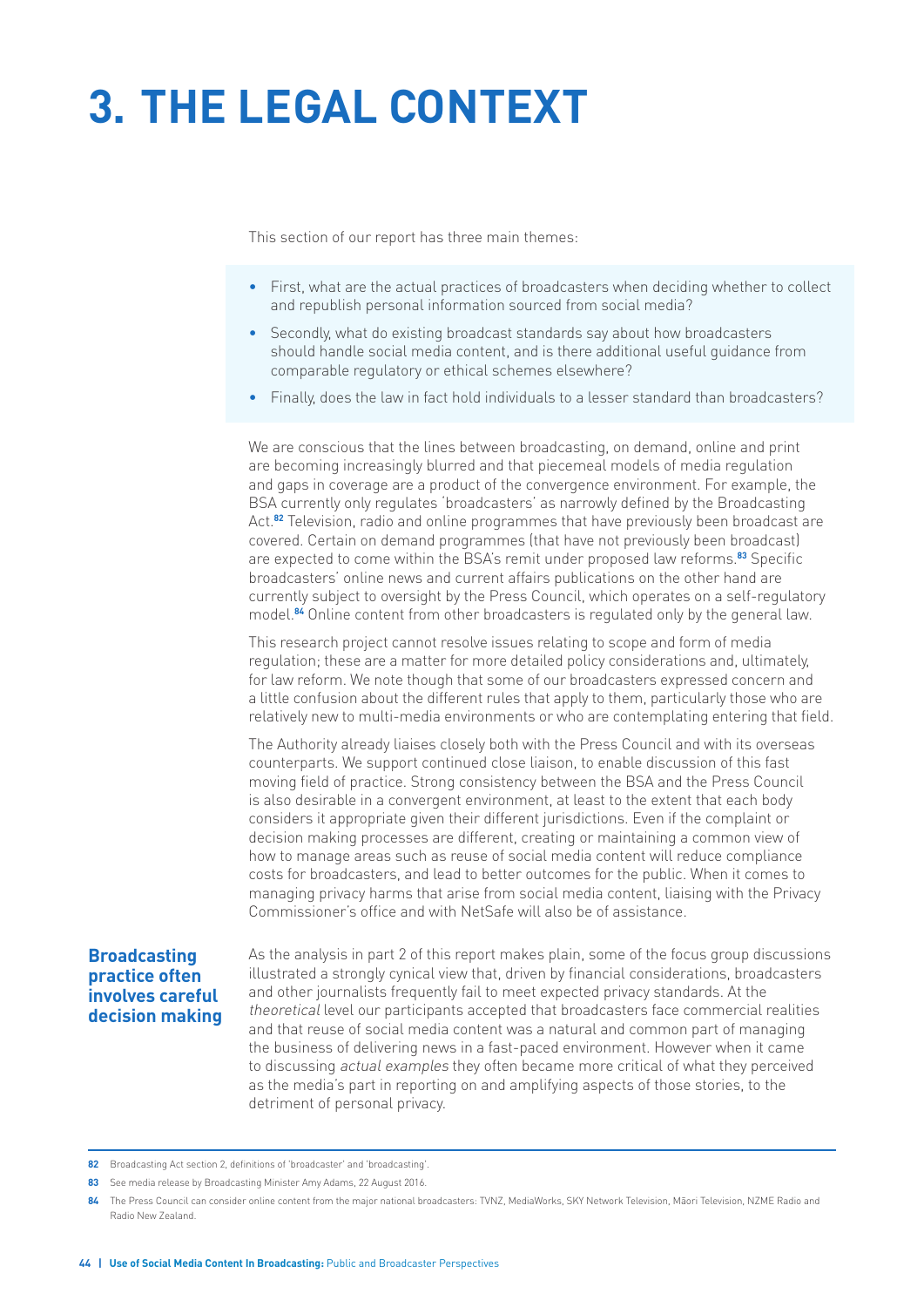We wanted to discover whether these assumptions had any basis in reality. We therefore asked broadcasters to explain how they make decisions to collect and publish what can broadly be termed user-generated content ("UGC"), some of which is sourced from social media.**85** Given the privacy focus of the research, we were particularly interested in material containing personal information. We focused mostly on video and still images, but other uses of social media content occasionally feature in broadcast material and in complaints (for instance reading out and discussing Twitter or Facebook posts as part of a radio show) and are therefore also relevant to the study.

We received only a limited number of responses, and so cannot provide a comprehensive view of broadcasting practice in New Zealand in this area. There will be a range of reasons why some broadcasters chose not to respond including lack of time, perceived irrelevance or existence of higher priorities – it certainly does not suggest that there must be gaps or flaws in those organisations' practices.

The responses that we did receive were invariably helpful and thoughtful (including those who told us that they do not use social media content), and a handful were detailed. We have therefore been able to use those responses to make some general points about how broadcasters consider privacy when engaging with issues about repurposed UGC.

The responses were confidential to us: we undertook that we would not attribute comments to particular broadcasters and we have not shared the responses with the Authority though some of the broadcasters may have done so. Since our sample was small, we have also not named the broadcasters that we approached or who responded, since to do so could serve to attribute comments to individual organisations.

Importantly, the broadcasters that responded to us mirrored the context-based principles that our focus group participants saw as important, including:

- having newsworthiness as the primary consideration when deciding whether to collect and republish and keeping public interest in mind throughout the process;
- deciding not to publish graphic or highly intrusive images unless they are an essential element of the story;
- issuing warnings about broadcast content:
- pixilating or otherwise de-identifying individuals to protect privacy where appropriate;
- taking active steps to verify accuracy of content;
- Figures to the Context of Context of Context of Context of Context of Context of Context of Context of Context of Context of Context of Context of Context of Context of Context of Context of Context of Context of Context o • taking steps to get consent either from the author or the subject of the information where practicable (though practicability is a real issue, particularly in the timeframes available for news);
- being cautious about accessing information from non-public sources.

Actual broadcaster practices may therefore go part way towards refuting assumptions made by our focus groups, or at least allaying their concerns.

**85** We are aware that there are different possible definitions of UGC, and that some researchers prefer to restrict the term to video and photo content, to avoid it becoming too broad. It is an awkward label, but it is in reasonably general use (including by several of our broadcaster respondents). In the absence of a concise term that is clearer, we have adopted it here.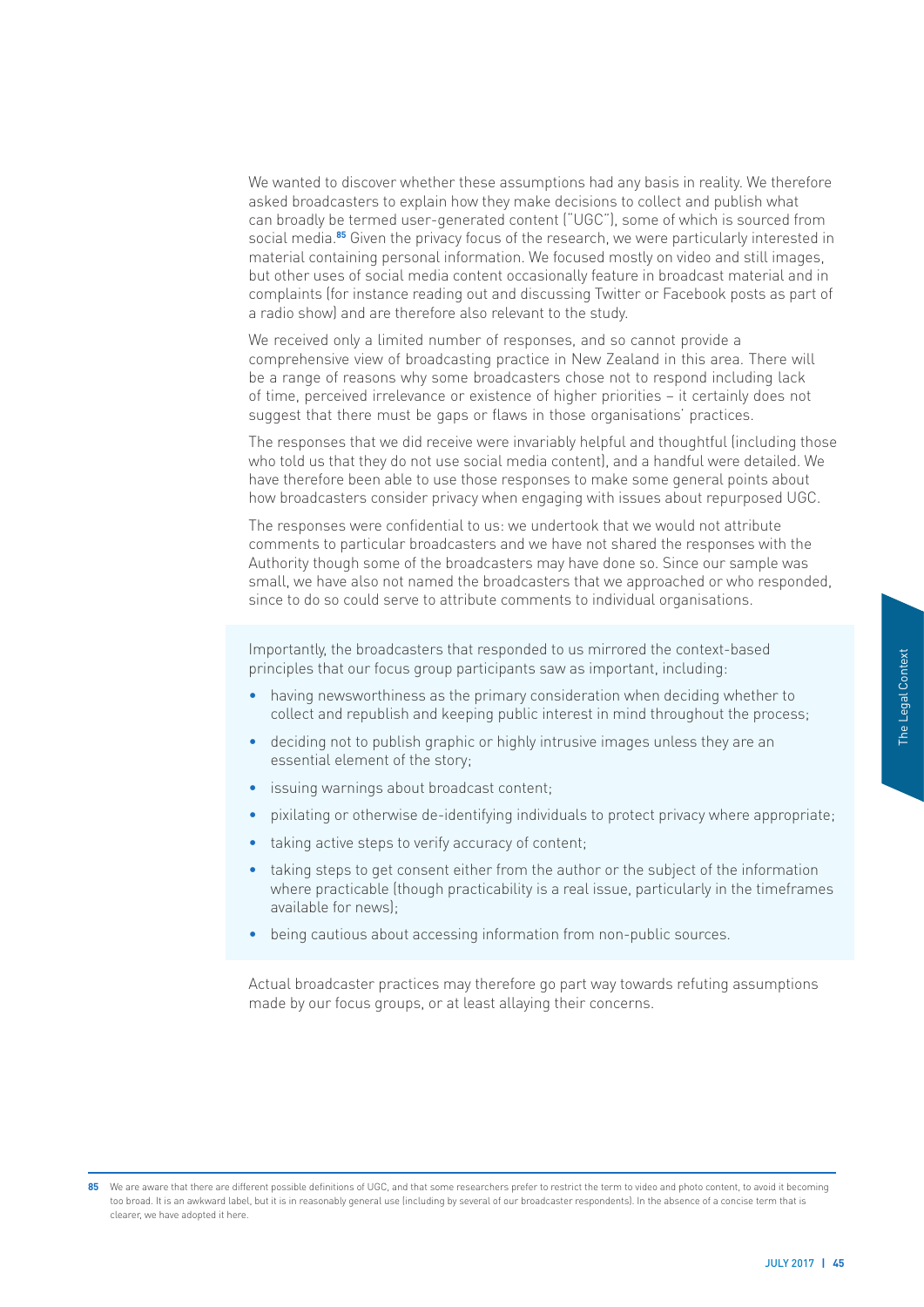At the same time, it is evident that – as with all journalistic content – a significant degree of judgement is involved. Our focus groups also illustrated a range of views about how to handle personal information. Broadcasters are therefore unlikely to make what people might perceive as the 'correct' judgements all the time, and complaints are likely to become more frequent. Some broadcasters suggested to us that they would welcome additional guidance from the Authority on what was acceptable.

'All broadcasters stressed that newsworthiness is the starting point - and the key criterion - for sourcing information from social media, as from elsewhere.'

#### **Sourcing information**

All broadcasters stressed that newsworthiness is the starting point – and the key criterion – for sourcing information from social media, as from elsewhere.

There are different avenues for acquiring that content. Broadcasters may:

- ask the public to send in their own content, for instance in relation to particular events (some of which they may also have posted to their own social networks);
- search social media sites for material to support an existing story;
- scan trending stories to see what is potentially newsworthy.

The last technique does not in itself create privacy problems. Trend information is available to anyone with the software or ability to acquire it. It is only when the broadcaster more actively acquires content that privacy issues tend to arise: either by setting up a system allowing or encouraging submission of content, or mining social media for information that is then followed up or broadcast.

However, of course, trending information on social media is not, by definition, all 'newsworthy' either (at least in the democratic sense of the term). It shows what a social media provider's algorithms define as a topic that people are viewing, sharing and commenting on. At best it shows what people are interested in. However, there is a distinct step from that to saying that something is of legitimate public concern. Trending news is also susceptible to manipulation and error.**86** It is a potential lead, nothing more, and needs to be approached with the same degree of scepticism and checked as thoroughly as any other lead.

#### Receiving content from the public

Broadcasters told us that they (as with print journalists) prefer to source images and other information for themselves, or to use information supplied by news agencies. The material is captured in a way that fits the needs and the ethos of the broadcaster from the start, and it avoids many of the problems that they otherwise face with verifying whether second-hand information is correct.

However, in the modern 24-hour news, current affairs and entertainment industry, it is not always possible to be on the spot as events unfold. Seeking information, including images or footage, from people who are on the scene is therefore useful, at least as a stopgap measure. '...in the modern 24-hour news, current affairs and entertainment industry, it is not always possible to be on the spot as events unfold. Seeking information, including images or footage, from people who are on the scene is therefore useful, at least as a stopgap measure.'

Submitting non-personal information (such as photographs of floods or other natural events) is common and raises no privacy issues.

**<sup>86</sup>** See for instance a relatively recent article in Slate (a Washington Post-linked organisation) about difficulties with Facebook's trending news algorithms: http://www. slate.com/articles/technology/future\_tense/2016/08/how\_facebook\_s\_trending\_news\_feature\_went\_from\_messy\_to\_disastrous.html.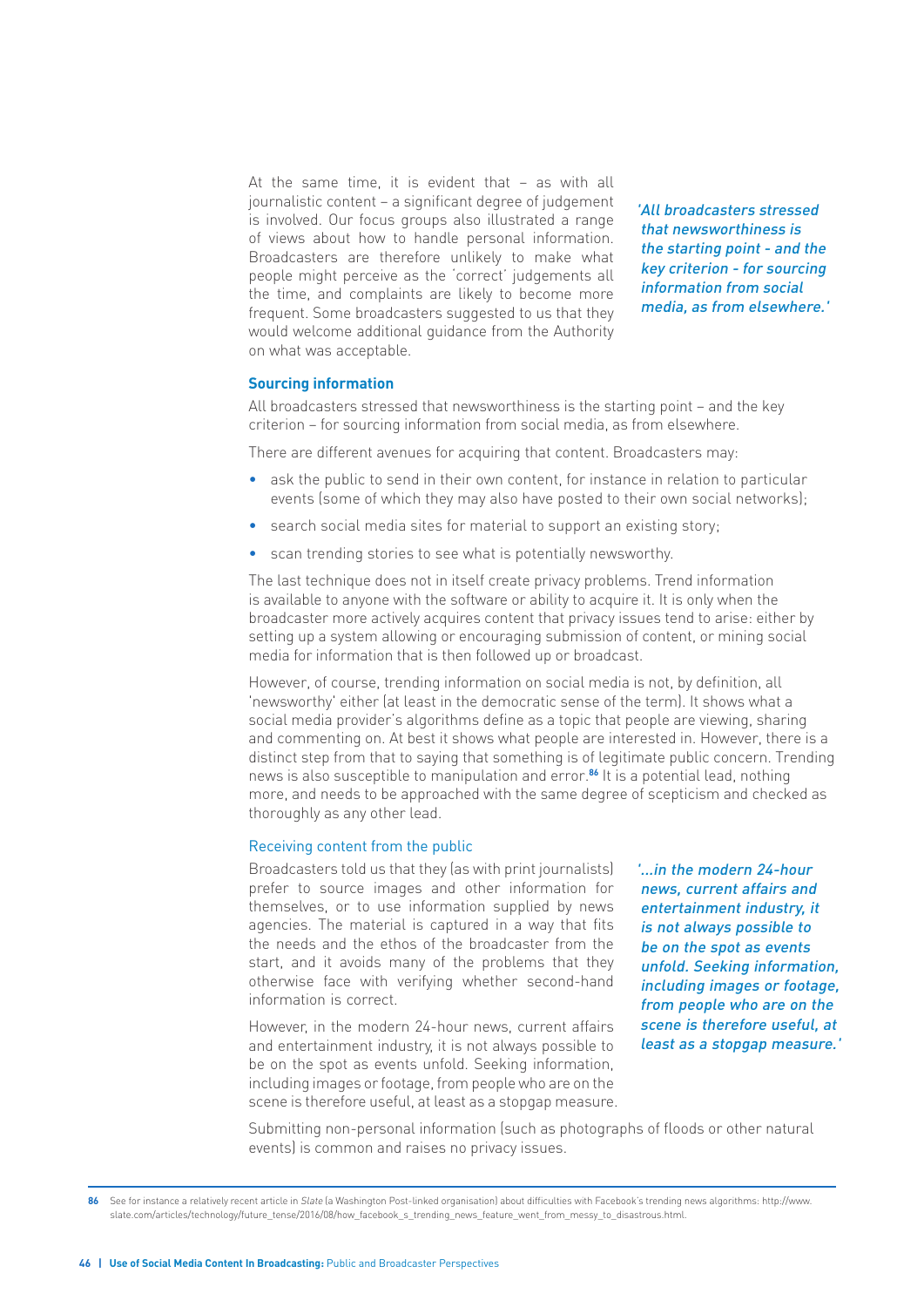"…if there's a particular incident of interest, we may place a call to action at the end of an online story asking our audience to send in material they have recorded (eg, with big weather events). That content may or may not then be used in a broadcast."

It is only where the information may also involve people (eg, CCTV or cellphone footage of an incident) that privacy considerations come into play.

Broadcasters will generally require people that submit UGC to agree to terms and conditions, including that the broadcaster can decide whether and how to publish it, and that the submitter warrants that the information does not breach the rights of others. As part of our broader research, we found different models for these terms and conditions on broadcaster websites.**<sup>87</sup>**

Broadcasters have obvious practical and risk-management reasons to control content that the public submits to them, such as managing copyright issues. From a privacy perspective, requiring in-time agreement to clearly written terms and conditions (not simply terms and conditions at the bottom of a website page) is also useful to send a clear message about what broadcasters will find valuable and may consider republishing. It is an opportunity to underpin some of the messages that our focus groups had, for instance about the need to respect situations where people are particularly vulnerable.

For instance, terms and conditions could discourage people from sending footage of situations involving grief or trauma unless they think is a particularly strong reason for the wider public to know.

## **Training and support for staff: getting the filters right**

A couple of our responders commented that as well as having written policies that staff are required to follow, they provide training and support to their journalists who are seeking or operating with UGC.

This makes sense and is good practice. While the ultimate editorial decision lies with senior editors, properly trained staff can help to filter out material that will not pass the test, can be selective about what they search for, or will know to escalate questions for legal or senior editorial consideration. Informed filtering reduces unnecessary 'noise', reduces the effort required to get material to air or online, reduces risk, and speeds the process up.

The training that we were told about largely focuses on the different factors that will help to determine whether the material is suitable for use. With the exception of intellectual property questions, they are no different from the factors that apply to material that the broadcaster creates itself:

"Does the item create a negative impression? Were any participants properly informed of the nature of their participation – and provided with a fair and reasonable opportunity to comment? How was the content/footage obtained? Has it been edited? Is the broadcast of the content/footage justified in the public interest? Do we have the right to use it?"

o are<br>
ies with<br>
o are<br>
ies with<br>
the pass<br>
questions<br>
sary<br>
k, and<br>
at will help<br>
tellectual<br>
l that the<br>
properly<br>
fair and<br>
tained?<br>
In the<br>
properly<br>
fair and<br>
tained?<br>
in the<br>
multiple is terms<br>
require users to<br>
for 87 Note that these terms and conditions will cover not only use of content on broadcast channels but also (and in practice principally) on the broadcasters' online channels. See for instance SKY Television's general terms and conditions at https://www.sky.co.nz/terms-of-use: though they are generally not relevant to UGC. NewsHub's terms of use more explicitly cover such content: http://cdn.mediaworks.co.nz/mediaworks/Content/Documents/MediaworksTermsOfAccess.pdf?v=0. They also require users to indemnify the network against liability if the UGC breaches the conditions. TVNZ 1 has a button for"tell us your story", that provides an easy mechanism for submission of content. Users have to verify that they have met the terms and conditions (a short, accessible, plain English list, which is linked from the submission pane): see https://www.tvnz.co.nz/one-news/sendusyourstory/termsandconditions. Māori TV has a specific section of its terms of access for when users send in content: http:// www.maoritelevision.com/terms-access. The terms of use on the RNZ website does not appear to cover UGC at all and there is no separate privacy policy, but there may be in-time messages for anyone submitting content or posting comments.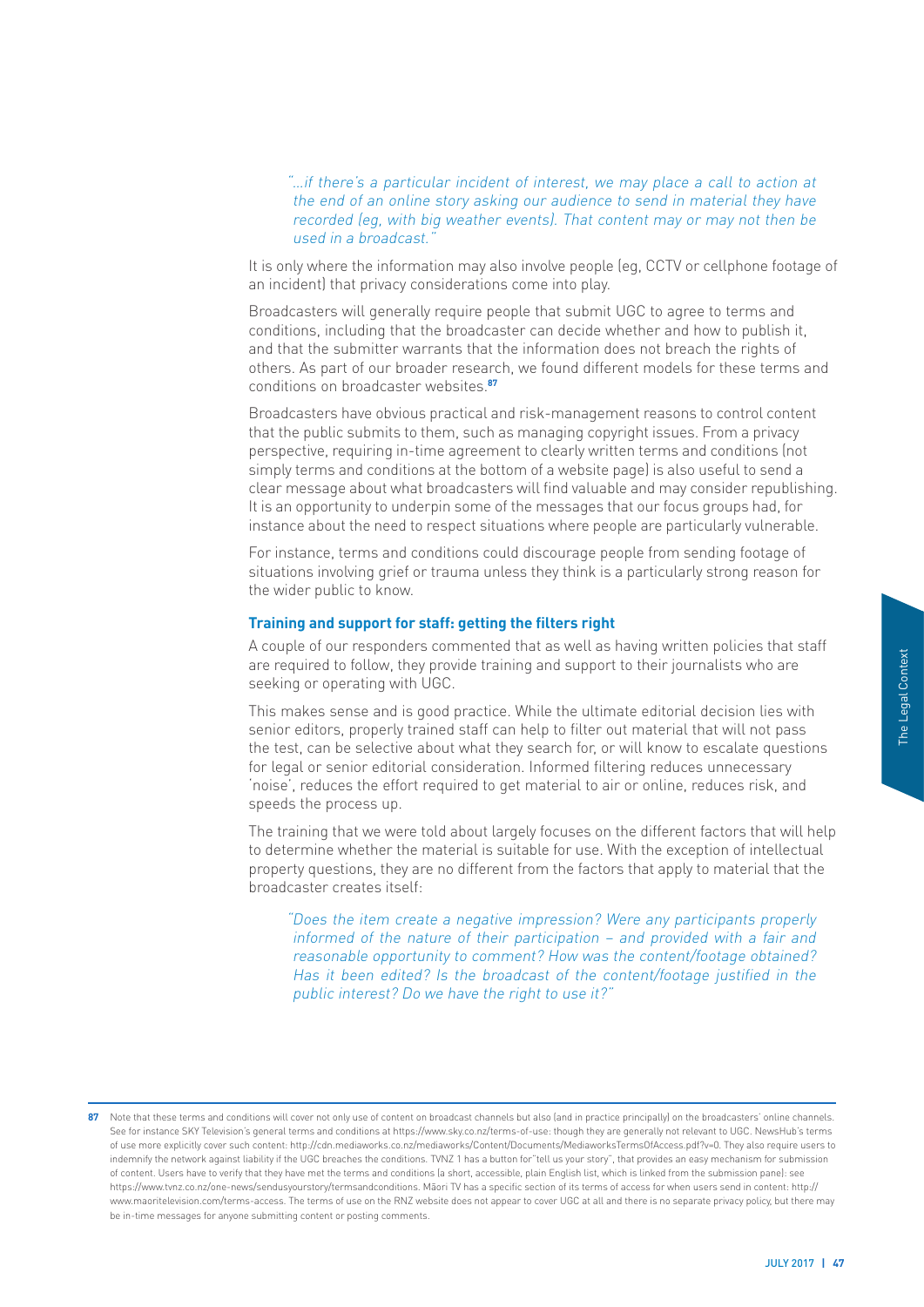As well as the legal questions, it also helps to make sure that the material fits the ethos of the station and is appropriate for the audience:

"…there is a social media expert who manages our pages. …we have a strict social media policy that reflects our brand values, decency and what is of interest to our audience."

#### **Checking integrity of information**

The accuracy and balance standards are most obviously engaged when information is incorrect, but using inaccurate information about individuals raises other risks too including in defamation and breach of privacy. While a defamation action can be defeated by demonstrating that the defamatory statement was true, or that an opinion was founded on true facts, a claim for breach of privacy (including under the broadcasting standards) covers both true and false information. This recognises that collecting or publishing true information can be a serious intrusion into a person's private life and can cause as much damage as a false publication.

The other way in which integrity of information might affect the operation of the privacy standards for broadcasting is that it is harder to claim that there is legitimate public interest in publishing inaccurate information.

Publishers need to take particular care with negative information about individuals. Research consistently suggests that negative information is memorable and persistent in a way that positive information is not.**88** The more credibility the purveyor of that information has, the greater the potential for lasting damage. And in the internet era, the chances of 'today's news being tomorrow's fish and chip paper' are diminishing.

Issues of accidental inaccuracy and deliberate "fake news" are as old as news coverage itself. However, the problem may have never been larger due to the everincreasing volume of self-produced content; the ease with which it can be shared and edited; and the prevalence of organised production and distribution of inaccurate information, whether for commercial or attention-seeking purposes (eg, click bait), for political purposes (eg, seeding misinformation to influence elections) or for other reasons (including criminal purposes).

Members of the public who share social media content may find it hard to distinguish between legitimate and fake content. Our willingness to believe information that is served up to us is influenced by many factors including perception bias (a tendency to believe information that confirms our existing views); the echo chamber created by social media platform algorithms that show us more of what we have demonstrated an interest in before; and whether content has been shared by trusted contacts (despite the fact that those contacts may not have checked the information either). Some guidance materials and smart tools are starting to emerge to help people distinguish legitimate from non-legitimate material (one simple and potentially useful example is running a Google image search). Digital literacy programmes such as that supported by UNESCO (with the backing of mainstream media) will also assist.**<sup>89</sup>**

'Publishers need to take particular care with negative information about individuals. Research consistently suggests that negative information is memorable and persistent in a way that positive information is not. The more credibility the purveyor of that information has, the greater the potential for lasting damage. And in the internet era, the chances of 'today's news being tomorrow's fish and chip paper' are diminishing.'

**<sup>88</sup>** For a discussion on negativity bias, see for instance Clifford Nass "The Man Who Lied To His Laptop: what machines teach us about human relationships" (2010, Penguin Books).

**<sup>89</sup>** http://unesdoc.unesco.org/images/0018/001871/187160e.pdf.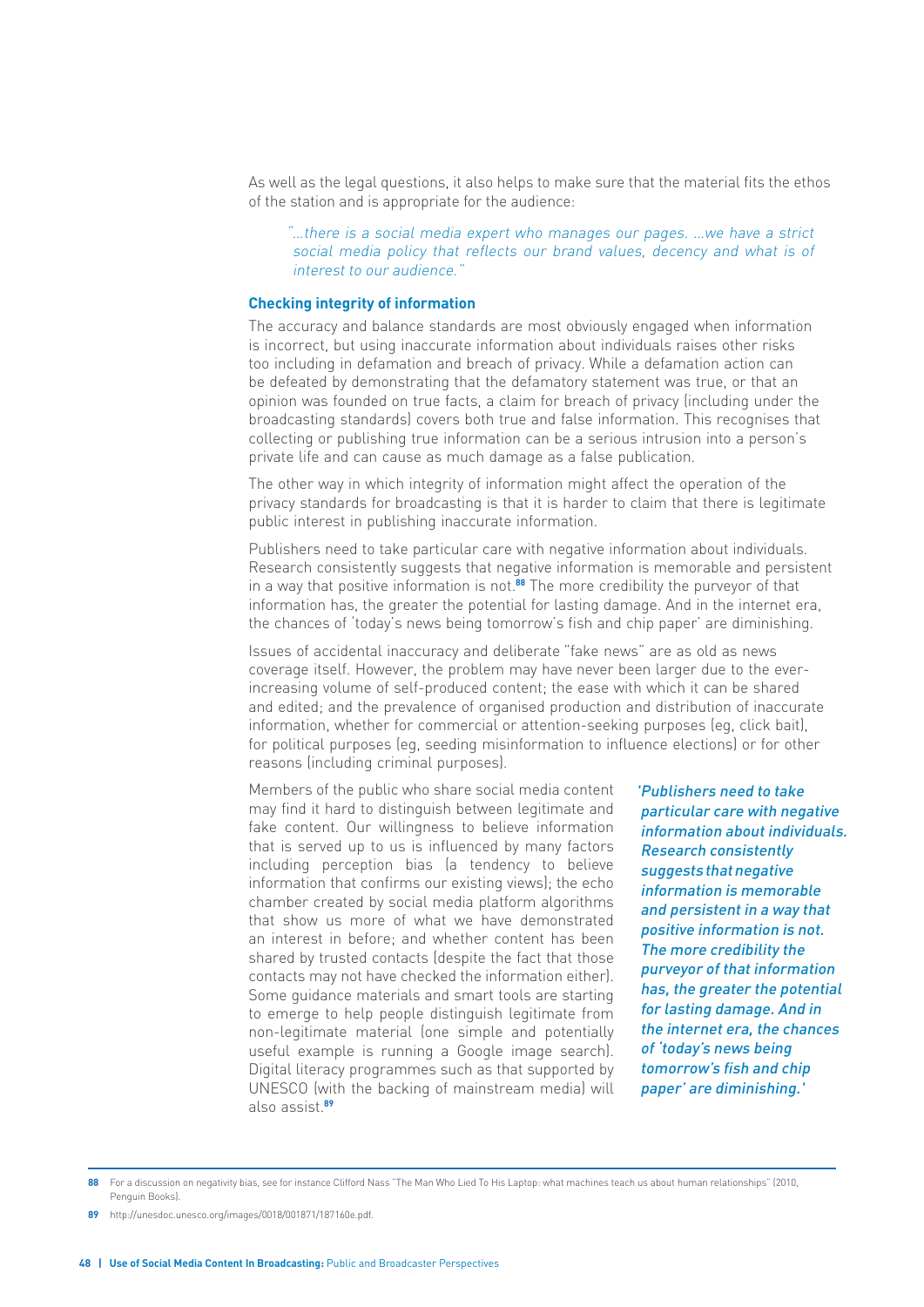Individuals can be liable for some types of inaccurate publications, such as defamatory or commercially misleading publications. However, beyond that the reality is that individuals have relatively few obligations to make sure that information on their social media sites is factually accurate. In contrast, both the law and social norms place significant expectations on our media organisations to make sure their facts are correct. It is one of the distinguishing features of the news media: they are supposed to be reliable, informed and fair.

Media organisations therefore have to be alive to the potential for inaccuracy when they source information from social media sites where the authors (or sharers) are under less onerous obligations to check the information.**90** The recent high profile nature of "fake news" (including in recent international elections) may have served as a wake-up call to those who had previously not invested in newsroom capability to deal with the problem. Our responses certainly suggested that New Zealand broadcasters apply a variety of methods to check information.

'Media organisations have to be alive to the potential for inaccuracy when they source information from social media sites where the authors (or sharers) are under less onerous obligations to check the information.'

A few of our responders gave us some insights into how these issues are managed by New Zealand broadcasters.

UGC that is sourced through news agencies has already been through a verification process and is therefore seen as reliable. Our broadcasters tended not to see it as necessary to perform other checks to make sure it is legitimate content.

However, information submitted directly by members of the public or sourced from social media sites requires additional verification. Several responders commented that verification issues are referred up the chain of command, for instance to the head of department.

One of our broadcasters provided us with the checklist that they give to staff. That checklist closely mirrors the regulator guidance and research reports that we found.

#### **Broadcasters need to check for warning signs including:**

- the age of the information the persistence of information on the internet means that it is easy to inadvertently source information that is old and therefore risks being misleading;
- whether the poster has a history of hoaxes or trolling this will tend to ring alarm bells about integrity;
- whether the poster may be pushing a particular agenda, which will bias the content;
- whether the information has already been published in other contexts is it what it claims to be; has it been edited in a misleading way; does it have links to undesirable content elsewhere?
- Momented<br>
b the head<br>
hat<br>
found.<br>
a larm<br>
e content;<br>
it inks to<br>
the<br>
thing that<br>
xists and<br>
yury 2017 | 49 • Whether there are independent sources that can confirm the legitimacy of the information – this may not be necessary for innocuous information, but anything that has the capacity to damage individuals should be subject to additional checks and approval.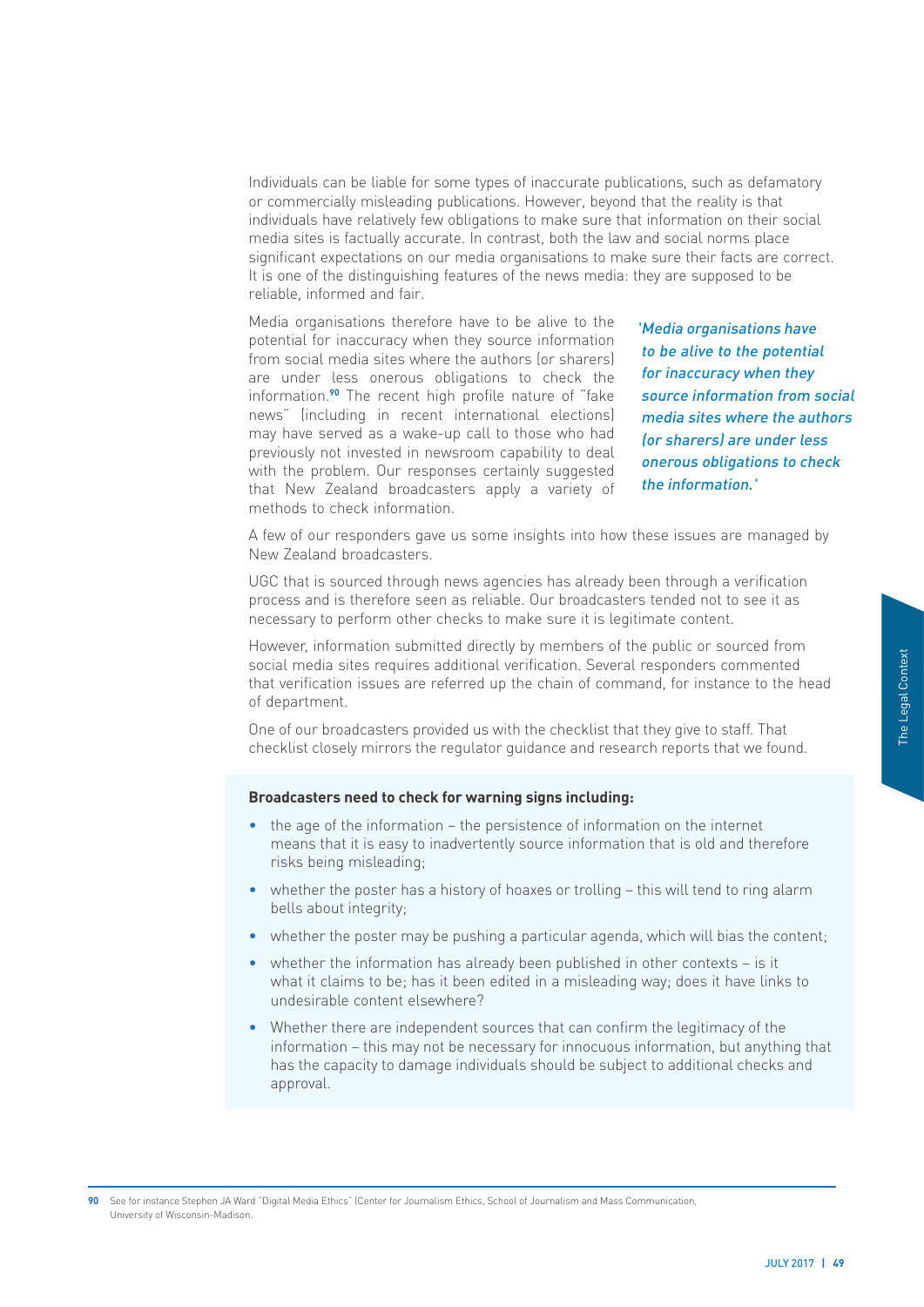The responder quoted the National Communication Association's Journalists' Manual:

"Remember: you are starting with a finished product, and working backwards to determine the veracity of the material. … If you have suspicions of authenticity, you should corroborate eyewitness accounts and talk to the content provider. It is standard practice to refer up around user generated content, especially in regards to authenticity."

As well as verifying content, it is also important to clearly identify material as UGC. Failure to do so can be misleading. The audience will be likely to give the material greater credence if they think it is the broadcaster's own content, and may not recognise that the author could have had their own motivations (for example a political agenda) for creating the content. Requiring clear labelling is a useful backstop measure, to complement the other filters that broadcasters apply in the selection process.

A key finding from a Tow Center report from 2014 was that newsroom practices about clear labelling fell a long way short of what was expected.**91** We have not conducted a similar review of newsroom practices here, so cannot comment on whether New Zealand broadcasters meet best practice. However, we note that clear labelling is capable of being an important factor in determining whether information has been presented in a factually accurate way.

Broadcasters, like our focus group participants, identified a number of other contextual considerations that affected whether they would publish social media content. These focused on the existence of public interest, and on how public the information already was.

It was unsurprising that broadcasters clearly identified these contextual considerations as they feature strongly in the broadcasting standards as well as being key considerations in the business of producing the news. However, as we will see, social media content creates some new challenges for applying the broadcasting standards, and it is not always easy for broadcasters to see where the line of acceptability will be drawn.

'Broadcasters, like our focus group participants, identified a number of other contextual considerations that affected whether they would publish social media content. These focused on the existence of public interest, and on how public the information already was.'

#### **Republishing information that is in the public domain**

Broadcasters generally assumed that information that was sourced from a public social media page (that is where there were no privacy settings applied) could be republished without breaching the privacy standard, unless there were particular issues dictating that the privacy interests were disproportionately high.

This is mirrored in most of the relevant cases that the Authority has decided, though, as we will discuss, there are some subtleties that the broadcasters did not mention. The Codebook also reflects that the fact that something is in the public domain suggests it is less likely that there are reasonable expectations of privacy, but that it will depend on context:**<sup>92</sup>**

"In some circumstances, there may be a reasonable expectation of privacy in relation to information even though it is in the public domain."

**<sup>91</sup>** Claire Wardle, Sam Dubberley and Pete Brown"Amateur Footage: a global study of user-generated content in TV and online news output" http://towcenter.org/wpcontent/uploads/2014/04/80458\_Tow-Center-Report-WEB.pdf.

**<sup>92</sup>** Guidance about the privacy standard:"reasonable expectations of privacy": See the Codebook at guidance note 3.1, page 59.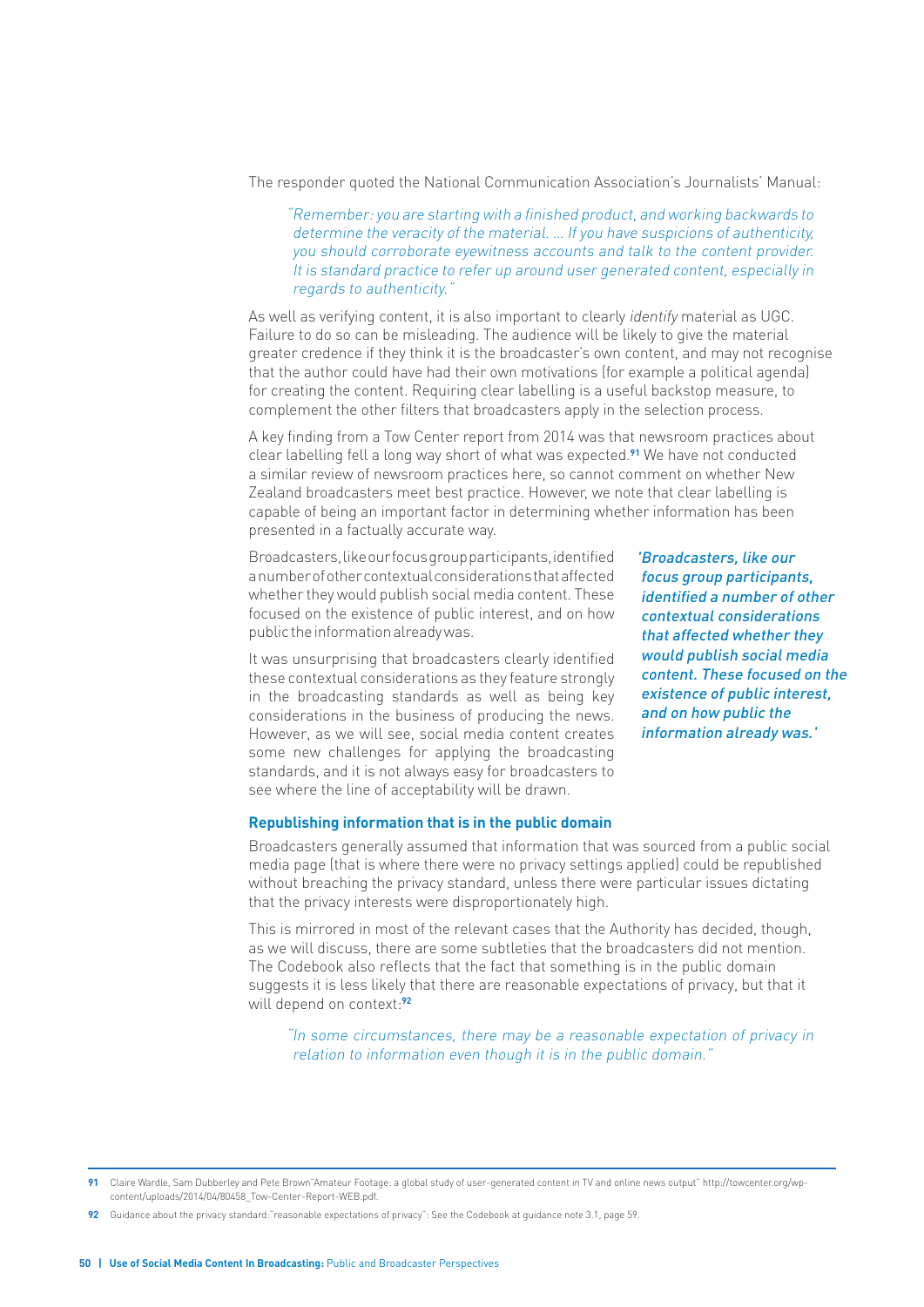For example, the case of Hyde and Television New Zealand Ltd [BSA 2016-076] illustrates that it is hard to protect information that is already widely available, for instance through other broadcast channels. The case involved a photograph of 'A', All Black Aaron Smith's partner, which was apparently taken from her Facebook page. It was used in a news broadcast about the incident in which Mr Smith was filmed entering an airport toilet with another woman. The photograph had been used by several media outlets, which had also named her. TVNZ opted not to name her, but showed the photograph.

The Authority commented:

"In general, a person will not have a reasonable expectation of privacy in relation to matters of public record, including, for example, matters that have recently been given widespread media coverage. … Several media outlets referred to A, publishing her name and the same photograph used in the 1 News item."

The Authority did not uphold the privacy complaint, as A had frequently been photographed in public with Mr Smith, and there was nothing inherently intrusive about the photograph. However, if publishing the photograph had divulged new information about A or had been particularly intrusive, it is possible that the outcome might have been different. The fact that other outlets have already published the material will not always serve to excuse a broadcaster's actions.

The earlier case of Elborn and Television New Zealand (BSA 2015-014) is less nuanced, and is potentially more controversial because of the sensitive subject matter. It showed footage of the Christchurch couple who were filmed by members of the public having sex in their office building. The Authority found that the couple were identifiable, but declined to find a breach of privacy. Unedited footage was circulating widely online, their identities were already known and the broadcaster had taken steps to blur the couple (possibly for decency reasons as it was broadcast before the watershed, as well as for privacy reasons). The Authority also referred to the Privacy Commissioner's public comments that people had few expectations of privacy in situations where their actions were clearly publicly visible.**<sup>93</sup>**

The principle of allowing republication of public domain information is generally sound (it is also reflected, for instance, in various principles of the Privacy Act).**94** However, it is best seen as a rebuttable presumption. For instance, it is worth noting that clause 2 of the Editor's Code of the UK press regulator, the Independent Press Standards Organisation ("IPSO") makes it clear that existing publication is not a slam-dunk argument:**<sup>95</sup>**

# "Editors will be expected to justify intrusions into any individual's private life without consent. Account will be taken of the complainant's own public disclosures of information. … A public interest exemption may be available."

Fractional Context of the d, as<br>
issioner's<br>
inter their<br>
ly sound (it<br>
er, it is best<br>
? of the<br>
annisation<br> **55**<br>
private<br>
post<br>
man had<br>
gap and<br>
gap and<br>
ext of the right of the right<br>
post<br>
man had<br>
gap and<br>
ext octor The case cited to illustrate the point was an example of a woman's Instagram post that had a picture of a cup of coffee with an 'unusually frothy topping'. The woman had commented that it resembled a penis. The Daily Mail republished the photograph and named her. IPSO did not uphold the complaint. Her Instagram page was not set to private at the time, so the photo was accessible. However, this was only one factor. More importantly, the photograph also did not disclose any private information about her: it was just an amusing anecdote.**<sup>96</sup>**

**96** As above, at page 29.

<sup>93</sup> See for instance http://www.nzherald.co.nz/nz/news/article.cfm?c\_id=1&objectid=11395296. However, the subsequent blog post on the Commissioner's site was more equivocal: https://www.privacy.org.nz/blog/sharing-images/. No complaint was brought by either party.

**<sup>94</sup>** See definition of "publicly available publication" in section 2; also principle 2(2) which allows an agency to collect information if it is publicly available; and principle 11(b) allowing disclosure if the source was a publicly available publication (though note the discussion below under the"Privacy Act" section).

**<sup>95</sup>** IPSO Editors' Handbook, Clause 2 "Privacy" at page 28: Ward v Daily Mail: www.ipso.co.uk/rulings-and-resolution-statements/ruling/?id=02168-14.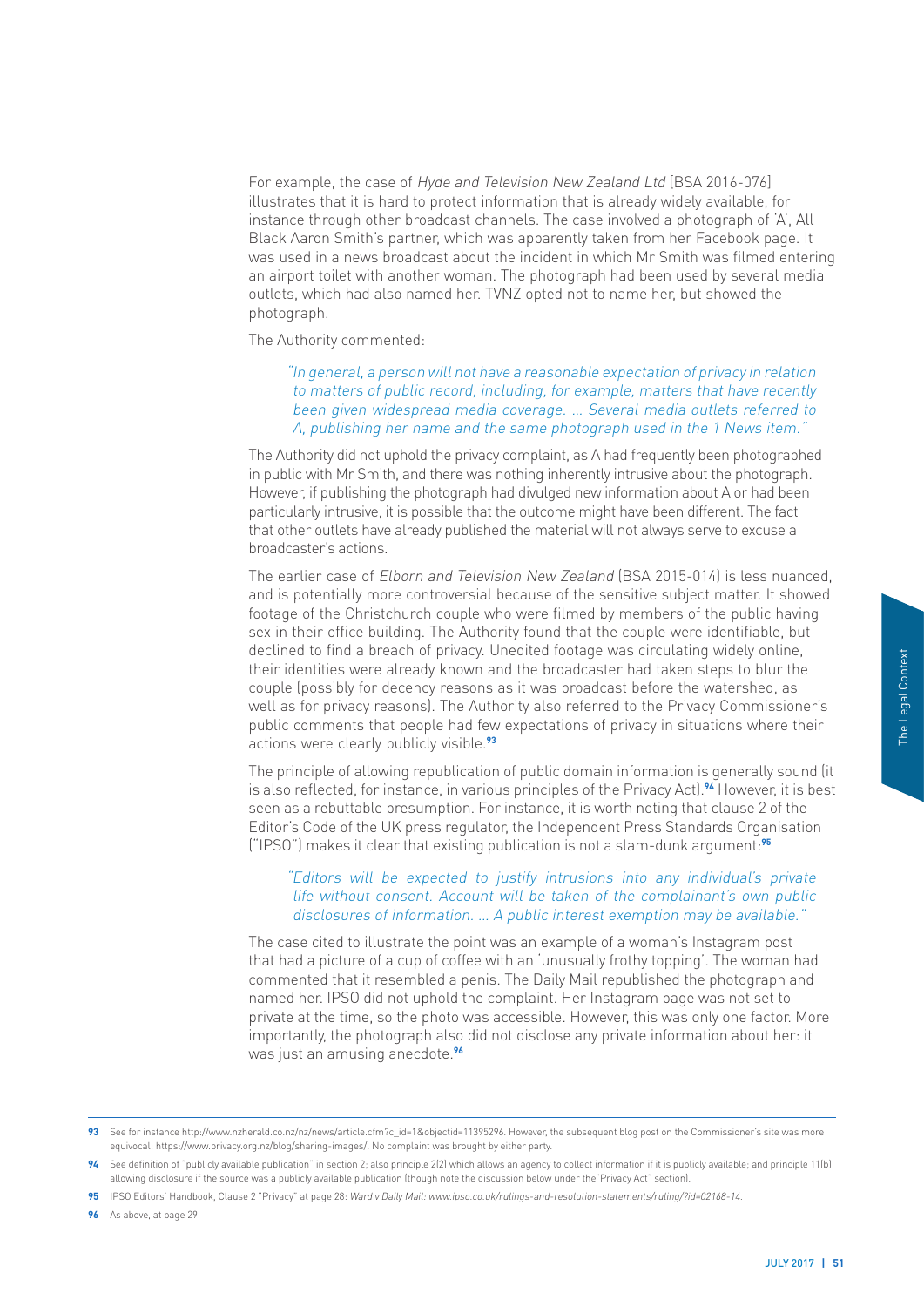ACMA, the Australian broadcasting regulator, also sees privacy settings (or lack of them) as only one factor to consider. In a case involving publication of information taken from a Facebook tribute page for a murdered woman its media release said:

"The ACMA made it clear that while it considers the use of privacy settings is an important consideration when assessing material from social network sites, the actual settings are not determinative. In each case, the ACMA will assess a licensee's compliance with its privacy code obligations having regard to the specific circumstances of the broadcast."

In that instance, the tribute page was public and the photographs were not sensitive. The broadcast also included a picture of the woman's 14-year-old nephew and a comment he had left on the page, but this also was not a breach as the broadcast did not disclose sensitive information about the health or welfare of the boy.**<sup>97</sup>**

It appears that various factors will dictate whether a privacy claim should still be upheld: that the fact that it is in the public domain, unprotected by privacy settings or that others have already published is not an automatic licence to compound the issue.

These factors include:

- Where the information has entered the public domain in clear breach of confidence or otherwise in breach of someone's rights;
- Where the individual is particularly vulnerable;
- Where the broadcast creates material harm to the individual concerned, over and above what the general publicity is already likely to have caused;
- Where the broadcast puts its own, materially different or additional, slant on the information;**<sup>98</sup>**
- Where the situation involves grief or trauma.**<sup>99</sup>**

A very recent privacy case from the Authority illustrates that the fact information is already public is not the end of the story. In Rickard and Television New Zealand Ltd [BSA 2016-098] (19 April 2017), photographs of the victims of the bus crash that killed members of a visiting Tongan school band were taken from a public social media page. The Authority commented:

"…we consider that the platform of a public Facebook page, where members of a community [are] connected by a common bond, differs to the platform of national media. While these photographs were available publicly on a Tongan community Facebook page, broadcasting these images in a national news item widened the potential audience beyond the community with whom the photos were shared."

**<sup>97</sup>** Media release by ACMA 19 December 2011, in relation to case 137/2011. See also ACMA's "Privacy guidelines for broadcasters", September 2016.

**<sup>98</sup>** An example is Ihaia and IM and MediaWorks Radio Ltd (BSA 2015-074) where the radio hosts invited people to send in Instagram pictures of women who were "donothing bitches", then proceeded to contact one clearly identifiable woman and talk to her on air.

**<sup>99</sup>** For instance, see the Press Council decision of Rivett and family v The Press (case number 2487): http://www.presscouncil.org.nz/rulings/bob-rivett-and-family-againstthe-press. Mr Rivett's daughter had died in a tramping accident. Despite the family's express wish for privacy, there were attempts to contact them. The Press also took a photograph from the daughter's public Facebook page. It had not been included in the Police media release. The Press Council commented that the public nature of a Facebook page does not exempt a newspaper from the obligation to give special consideration to people suffering grief or trauma. At the least, the paper should have checked whether the family had any objections to publication of the photograph. Compare O'Halloran v NZ Herald (case number 2166) where the family had supplied and approved the photograph of the deceased woman with her infant son.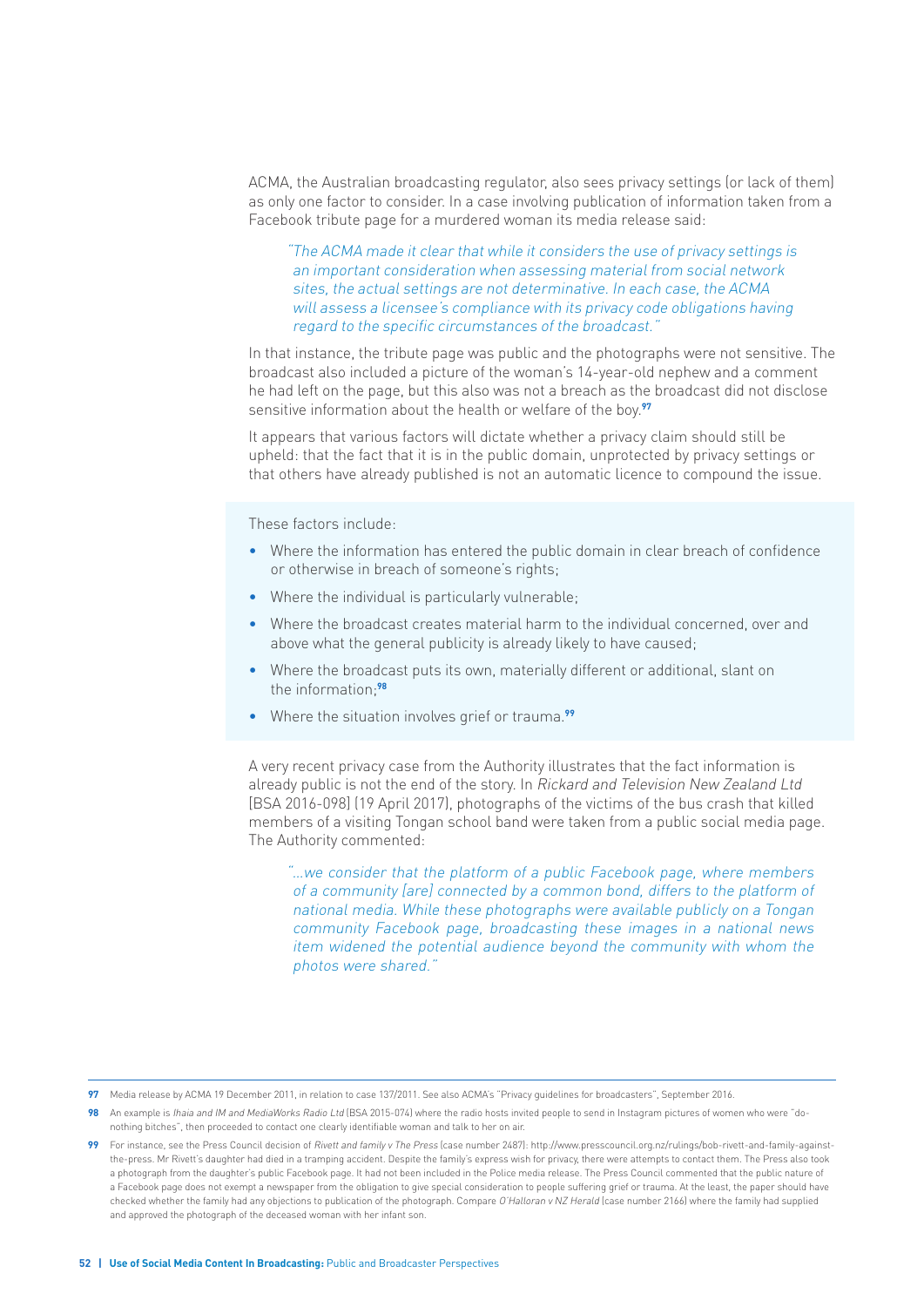Though it does not use that language, the Authority is effectively considering the effects of contextual collapse (see the discussion in part 2 of this report) – that is, that normal audiences for different types of communications tend to overlap on social media, and that this needs to be moderated in some way to manage privacy interests successfully. If the original audience for the social media post is radically different from the audience reached by the broadcast, it suggests that a considerable degree of caution is needed, as it can change the privacy impacts considerably.

We suggest it is worth articulating that both platform affordances and the original audience are specific factors to consider. Even this is not decisive, however: as the discussion about imagined audiences in part 2 of the report shows, people often imagine the least judgemental audience when they publish information on social media. Broadcasters need to do the opposite – they need to imagine a highly judgemental audience, and, at the same time, fulfil their role to provide information in the public interest. Either way, both a contextual privacy and a networked privacy approach would suggest that the broadcaster cannot simply rely on the public nature of the information but needs to make fresh decisions in line with the standards.**<sup>100</sup>**

The key factor in the decision itself was the vulnerability of the crash victims in hospital, where some of the photographs were taken. It was also important that the hospital images were not fleeting or taken from a distance. The Authority acknowledged the care that the broadcaster had taken to be appropriately culturally sensitive, and the public interest was undoubted, but it found a breach of privacy nonetheless.

In conclusion, definitions of what is a 'public' and what is a 'private' domain are not immutable and reuse of social media content challenges some of our traditional preconceptions about the nature of the space in which we are operating. An article from New York Times journalist Amanda Hess in 2014 makes the point well: she quotes fellow journalist Garance Franke-Ruta as saying:**<sup>101</sup>**

"I think there's a distinction to be made between what's public, what's private, and what's ethical. … The implicit definition of 'public' that's being bandied around seems to be anything that's technically possible to access without breaking a law. But obviously, our definitions of public and private are social constructs. It's important for us to keep negotiating where that boundary is."

## **Some other rules of thumb**

she<br>
private,<br>
ndied<br>
social<br>
any is."<br>
ation<br>
ation<br>
ot wish to<br>
gement<br>
formation<br>
blic<br>
ey<br>
ontent<br>
therward.<br>
in the<br>
<u>andial tods.</u><br> *Hedial tods.*<br> *Hedial tods.*<br> *Ated beyond the*<br> *JULY 2017* 1 53 It is common for media organisations to consider publishing personal information about individuals that those individuals have not consented to, that they do not wish to be published, or even that may actively cause them damage. Many of the judgement calls that broadcasters have to make therefore revolve around whether the information should be published despite the privacy interests or rights involved.

The 'public interest' – which is well established as something of legitimate public concern, not something that is merely interesting to the public – is often the key determinant both in broadcaster decisions and also for the Authority.**<sup>102</sup>**

However in practice, that line is not always a bright one. Where social media content supplements news stories, the question of public interest is likely to be straightforward. However, where it is used for entertainment purposes it may be "newsworthy" in the

**<sup>100</sup>** See also the NPR Ethics Handbook (http://ethics.npr.org/tag/social-media under the heading "Social media outlets are public spaces", though the comment occurs in the context of a warning to journalists to watch what they themselves publish: "The line between private and public activity has been blurred by [social media] tools. Information from a Facebook page, blog entries, and tweets – even if they're intended to be personal messages to family or friends – can be easily circulated beyond the intended audiences."

**<sup>101</sup>** Broadcasting Standards Authority, 'Broadcasting Standards in New Zealand: Codebook' (April 2016) at 61.

**<sup>102</sup>** "Is All of Twitter Fair Game for Journalists?" at www.slate.com (March 19, 2014) – on the topic of 'How reporters can ethically navigate social media'.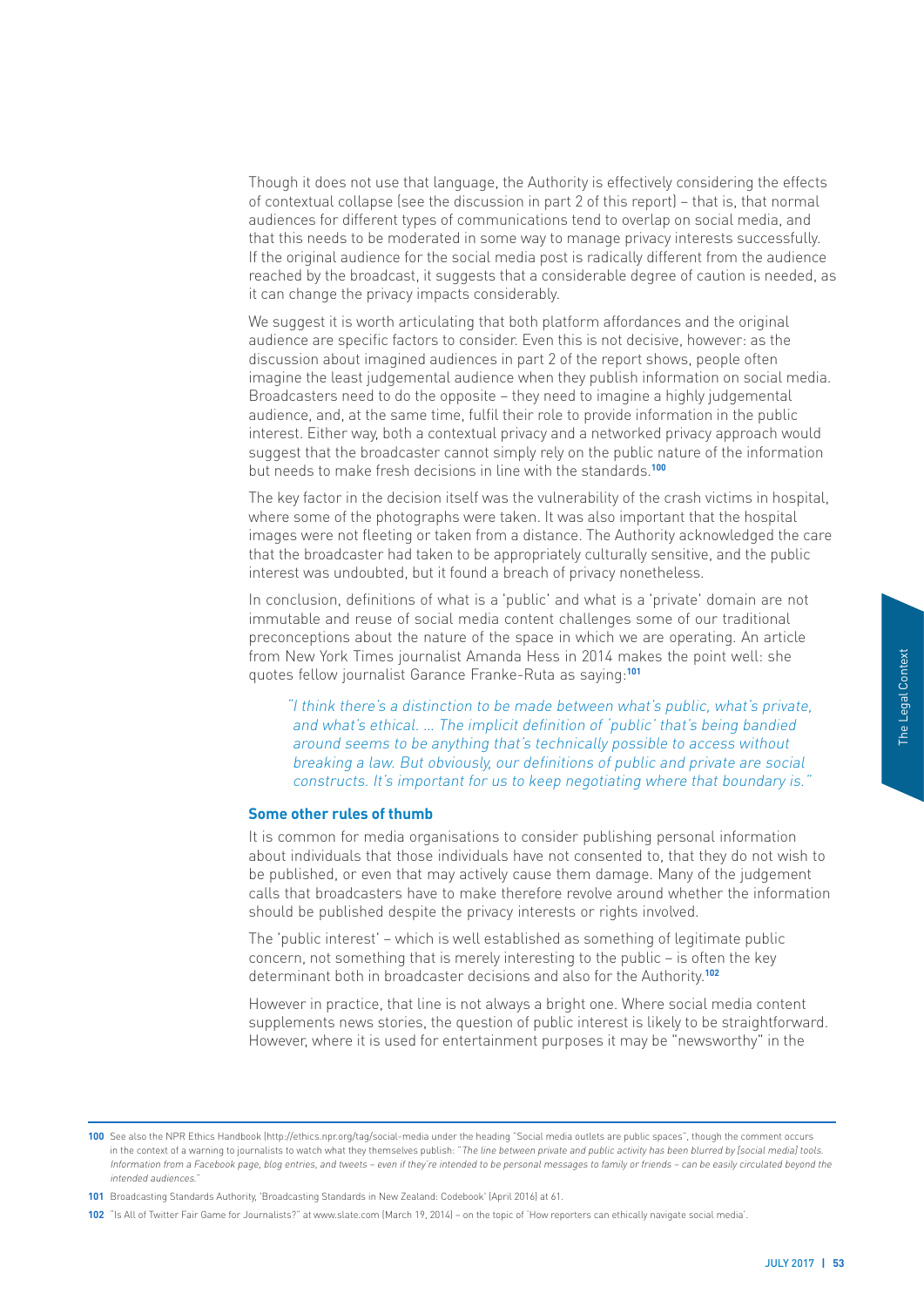very general sense that it is something that fits the ethos of the particular broadcaster and is attractive to the target audience, but this is not likely to be sufficient to outweigh any clear privacy problems.**103** The "consumer" versus the"democratic" model of public interest (as discussed in part 2 of this report) is very much a reality for everyday decision making. It was not always plain from the broadcaster responses which they meant when they were discussing how they source and select social media content based on "newsworthiness" considerations.

As well as considering broader questions of public interest, broadcast standards tend to carve out some "rule of thumb" areas where publication is likely to be acceptable despite privacy interests. However, as always in this field, the context or existence of particular factors can affect whether the material has crossed a line between acceptable intrusions into privacy and unjustified publication. Those boundaries are often not clear cut at the best of times, and sourcing information from social media is creating some new challenges.

'The "public interest" – which is well established as something of legitimate public concern, not something that is merely interesting to the public – is often the key determinant both in broadcaster decisions and also for the Authority. However in practice, that line is not always a bright one.'

Public places

Generally it is easier to justify publishing information about events in public places. For example it is common for people to film themselves or others at sporting events, concerts and other public activities, and upload that information to their social media pages. This type of material may be used to supplement broadcasters' stories of those same events (though it is probably more common to feature this type of UGC in print or online media).

Broadcaster definitions of "public place" vary: some include all publicly accessible places and others exclude private property of any kind. Context is also important:

"if it's the public domain and not a private or non-public location eg, private home or business address...

"…we consider who has access to the venue and whether that access is restricted. For instance, although a restaurant may technically be private property, we wouldn't necessarily treat it as a "private place". … On the other hand, while we would generally assume that a church is a public place, this would not necessarily be the starting point in the context of an intimate wedding at that church."

"where events are filmed in private venues but are posted to public pages on social media sites, we view any claim to privacy as being significantly undermined."

Expectations of privacy tend to be lower in public places, as people are aware that they are within view of strangers and are likely to act accordingly. This approach makes sense: being too restrictive about collection or use of information in public places would be likely to place unreasonable restrictions on freedom of expression. If we are not in fact engaged in a private activity or in an embarrassing situation, the ability to control what information others capture is limited.**<sup>104</sup>**

<sup>103</sup> This is particularly obvious in cases such as Stokes and NZME Radio Ltd [2016-045] where a radio station that is noted (and enjoyed) for its irreverent and joking style crossed a line of acceptability by assuring a caller that she was off air where she was in fact being broadcast live. The caller wanted to complain about comments about her famous cricketer son, and the hosts used it as an occasion to make fun of her. The hosts were unrepentant. The Authority awarded \$4,000 damages and \$4,000 costs to the Crown as a penalty for behavior that was a serious breach of standards. The Press Council also upheld a related complaint against an opinion column by one of the hosts in the NZ Herald (case number 2516).

**<sup>104</sup>** See for instance Rainford v Mirror.co.uk: www.ipso.co.uk/rulings-and-resolution-statements/ruling/?id=04459-15. A worker at a fast food drive-through window was photographed and the image was put on social media in the context of a story about a giant rat. The photo was republished by the Mirror newspaper's website. The fact that the woman was visible to people in the vicinity, that it was a public place, that she was not engaged in a private activity and that the information was already on social media were all factors in the decision not to uphold her complaint.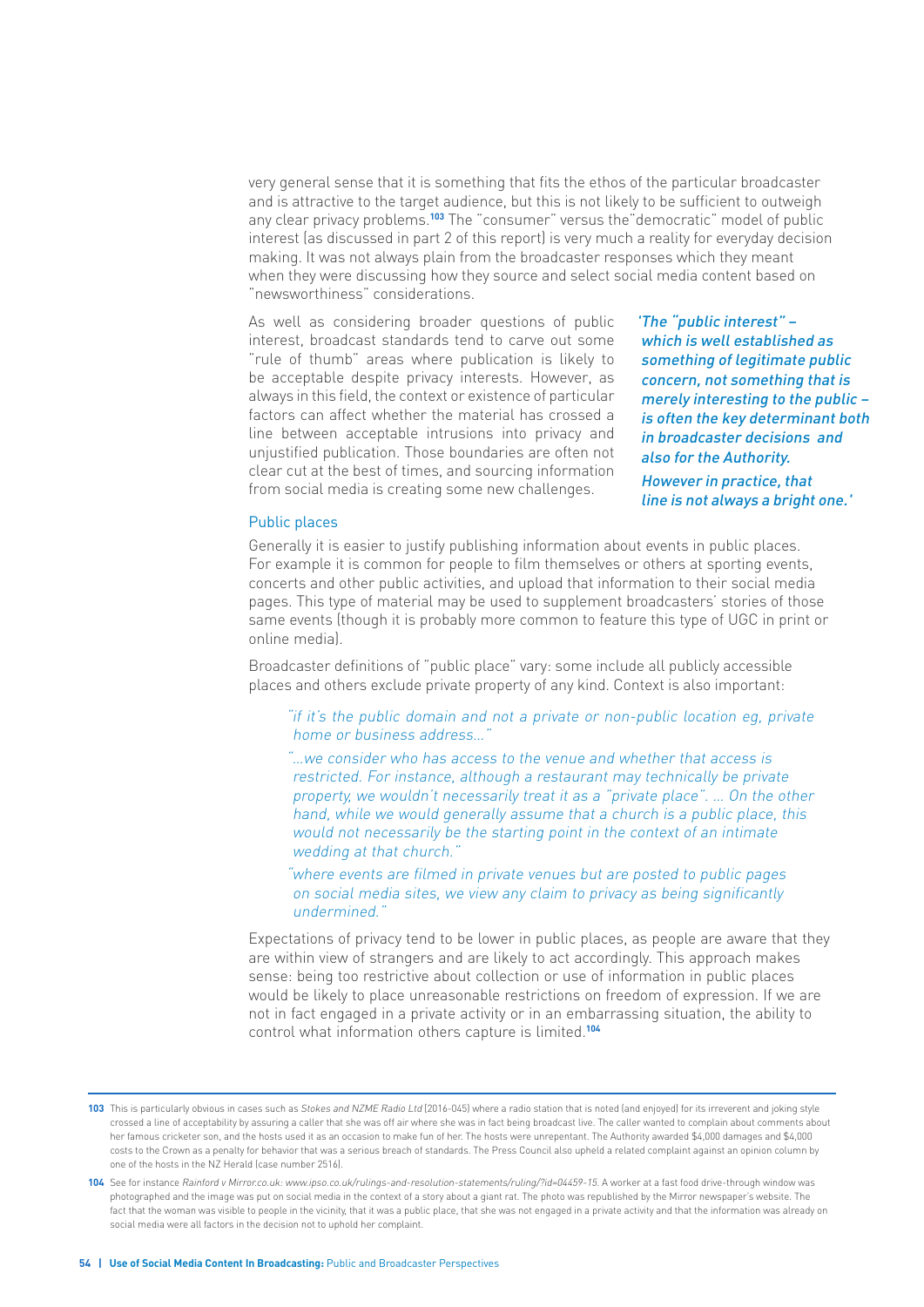Of course, we are increasingly aware that images of where we are and what we are doing could be captured in a more permanent way, for instance on CCTV, or via someone else's smartphone or wearable device on the street. But awareness that it could happen does not equate with expecting that it will happen. While expectations of privacy are lower in public, they still exist.

For instance we may well not expect the focus of attention to fall on us, let alone to have information about us widely published. If we are singled out from the crowd in a way that we do not expect (for example we are featured on a social media site in relation to a wardrobe malfunction or other episode that may then be shared or broadcast for entertainment at our expense), we can experience significant embarrassment and loss of dignity. **<sup>105</sup>**

Whether that is managed as a privacy consideration, or a fairness question, is a question of degree and context. If it meets the test of being "highly offensive to a reasonable person of ordinary sensibilities", then there is justification to treat the unwanted publicity as a privacy issue, despite the public nature of the place in which it occurred.

For instance the case of Ranfurly Village Hospital Ltd and MediaWorks TV Ltd**<sup>106</sup>** involved rebroadcast of privately shot cellphone footage of a man, Q, who had fallen outside a rest home: the allegation was that the rest home workers were slow to respond. Q was in obvious distress at the time, and subsequently objected to the broadcast of the footage. It was only the fact that Q was not identifiable beyond those who would have known about the incident that saved the broadcaster from a finding of a breach of privacy. As it was, the complaint about unfairness was upheld. The Authority commented at paragraph 65:

did not<br>
on falls<br>
can be<br>
ven the<br>
person<br>
ting the<br>
person<br>
ting the<br>
posure.<br>
edia, we<br>
ing into<br>
into<br>
into<br>
into<br>
into<br>
into<br>
entative<br>
entative<br>
persona:<br>
to the is open<br>
entative<br>
prome<br>
entative<br>
prome<br>
entative<br>
p "While there was public interest in the story as a whole, and specifically in reporting concerns about Ranfurly's response to the incident, this did not extend to the use of the cellphone footage. Where an elderly person falls over and hurts himself in a semi-public place, a degree of solitude can be expected. It is a situation calling for discretion and sensitivity, given the potential impact on that person's dignity and wellbeing. While that person may suffer embarrassment in the presence of bystanders, broadcasting the footage on national television is a substantial unjustified further exposure. At a time when mobile footage is increasingly being used by the media, we express our view that such footage must be used with caution, taking into account the interests of, and potential harm flowing to those featured."

#### Public figures

Broadcasters agreed with our focus group participants that public figures have – and should have – less control over whether information about them is published, particularly if they are acting in way inconsistent with their official role or public persona:

"First we examine their role and secondly we consider the context of the situation where the info was collected. Example would be an event that is open to the general public."

There is a broad approach to the definition of public figures:

"Public figures are generally people in elected office, acting in a representative capacity for an organisation/entity/etc, or who are in the public eye for some other reason (eg, high profile celebrity or sports figure)."

**106** Ranfurly Village Hospital Ltd and MediaWorks TV Ltd [BSA 2014 034].

**<sup>105</sup>** For instance a customer in a café was surreptitiously filmed enjoying his dessert. The picture was published with a caption that was intended to be amusing, as part of a review of the café. IPSO's predecessor, the Press Complaints Commission, decided that he had a reasonable expectation of privacy: he was not visible from the street, and customers were entitled to expect to sit in the café without worrying about photos being taken and published. It is not clear whether the same conclusion would be reached if a third party had published the photo on social media first, but the implication is that a privacy complaint would be taken seriously. Tunbridge v Dorking Advertiser: www.pcc.org.uk/cases/adjudicated.html?article=MjA3NA.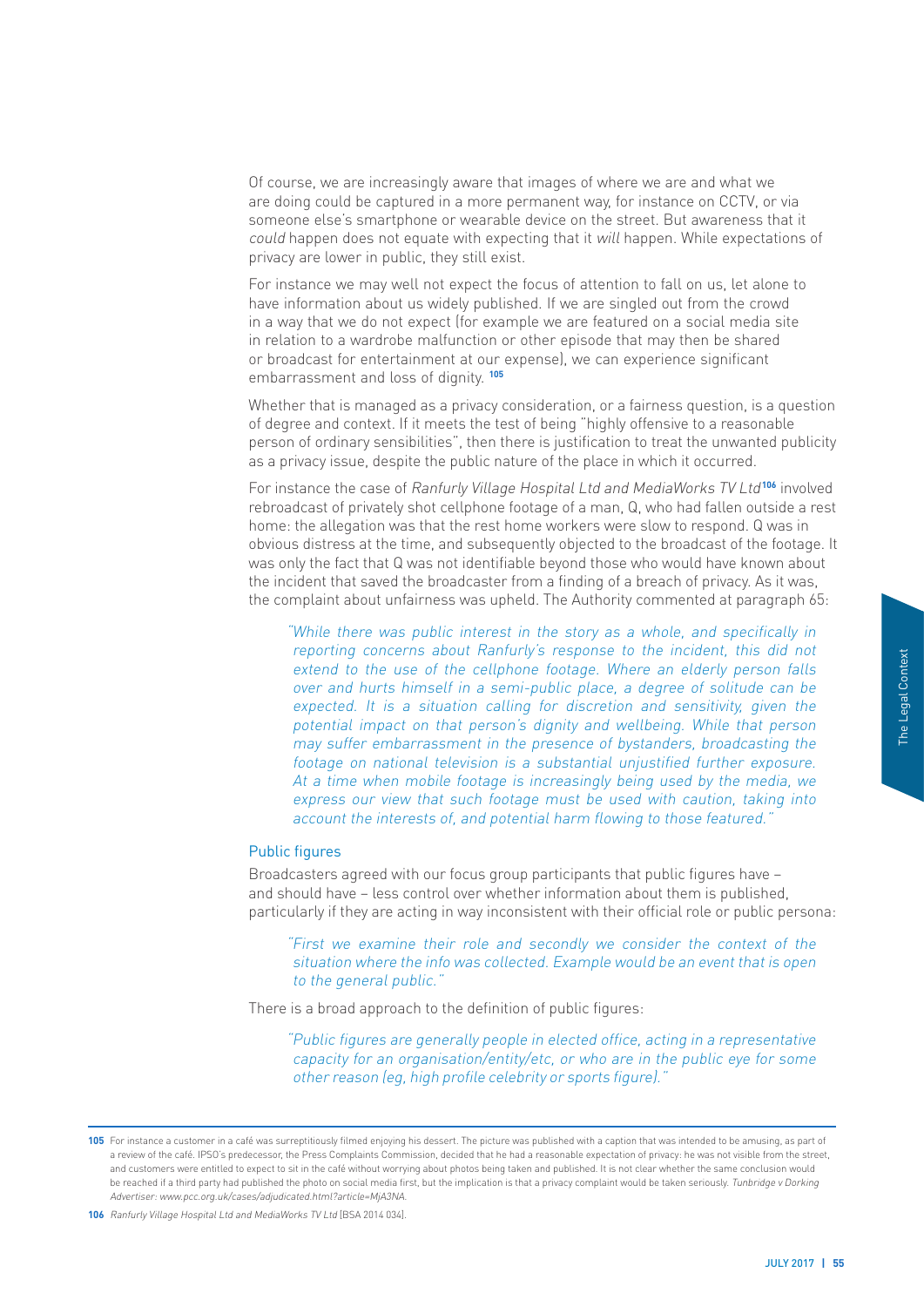"A public figure is anyone who [purports] to represent a group of people, holds a public position, or put themselves in a position of being a public figure/celebrity. We publish information about public figures when it is a matter of public interest. This assessment is managed by senior staff in the newsroom led by the HOD."

Where public figures court attention, including by posting content to social media, that content tends to be seen as publicity and therefore as generally fair to republish, though other considerations will still come into play:

'...simply because someone is a public figure does not necessarily make everything about their lives fair game, including material found on social media. Their privacy expectations will be lower, but all this means is that the public interest may not need to be particularly high to outweigh those privacy interests.'

"If a public figure is posting content about themselves to social media sites … that content is viewed as publicity and broadcasters consider that they have more leeway in their ability to use such content."

"We will assess whether someone in a public role (or who is a public figure) will anticipate a greater level of interest in them and therefore anticipate greater media attention. Decisions as to whether to publish … are made by … balancing privacy against legitimate public interest ...

In legal terms, this makes sense. There is a reasonably strong presumption that they have impliedly consented to the information being republished. That presumption can be offset in the individual circumstances, but it is a useful starting point.

Greater care is required when using third party material about public figures. Some of our broadcaster comments simply referred to the BSA standards as the guideline for whether to publish. Others were more explicit:

# "When it comes to third party footage … a higher bar is applied. The news room will consider the context of the footage, why it might be important and whether it raises concerns around wrongdoing.'

It is clear, though, that simply because someone is a public figure does not necessarily make everything about their lives fair game, including material found on social media. Their privacy expectations will be lower, but all this means is that the public interest may not need to be particularly high to outweigh those privacy interests.

#### **Relevant factors include:**

- Whether the information involves apparent wrongdoing or hypocrisy:
- Whether they have taken the trouble to carve out areas that they wish to keep private (eg, celebrities who keep their children out of the public eye);**<sup>107</sup>**
- Whether they are in a particularly vulnerable situation (for example experiencing grief or trauma, or seeking medical assistance);**<sup>108</sup>**
- Whether the information is connected with their role.

<sup>107</sup> See for instance Murray v Express Newspapers plc [2008] EWCA Civ 446, where JK Rowling took a case to protect her children from being photographed, even when they were in publicly accessible spaces.

**<sup>108</sup>** For instance in Campbell v Mirror Group Newspapers, there was little difficulty about publishing information that Naomi Campbell was a drug user: she had publicly stated that she did not take drugs, and the newspaper was entitled to set the record straight. However, it was not permitted to publish a photograph of her outside her Narcotics Anonymous meeting: this went beyond what was necessary to redress her hypocrisy and she was in a particularly vulnerable situation (as were others potentially featured at that meeting).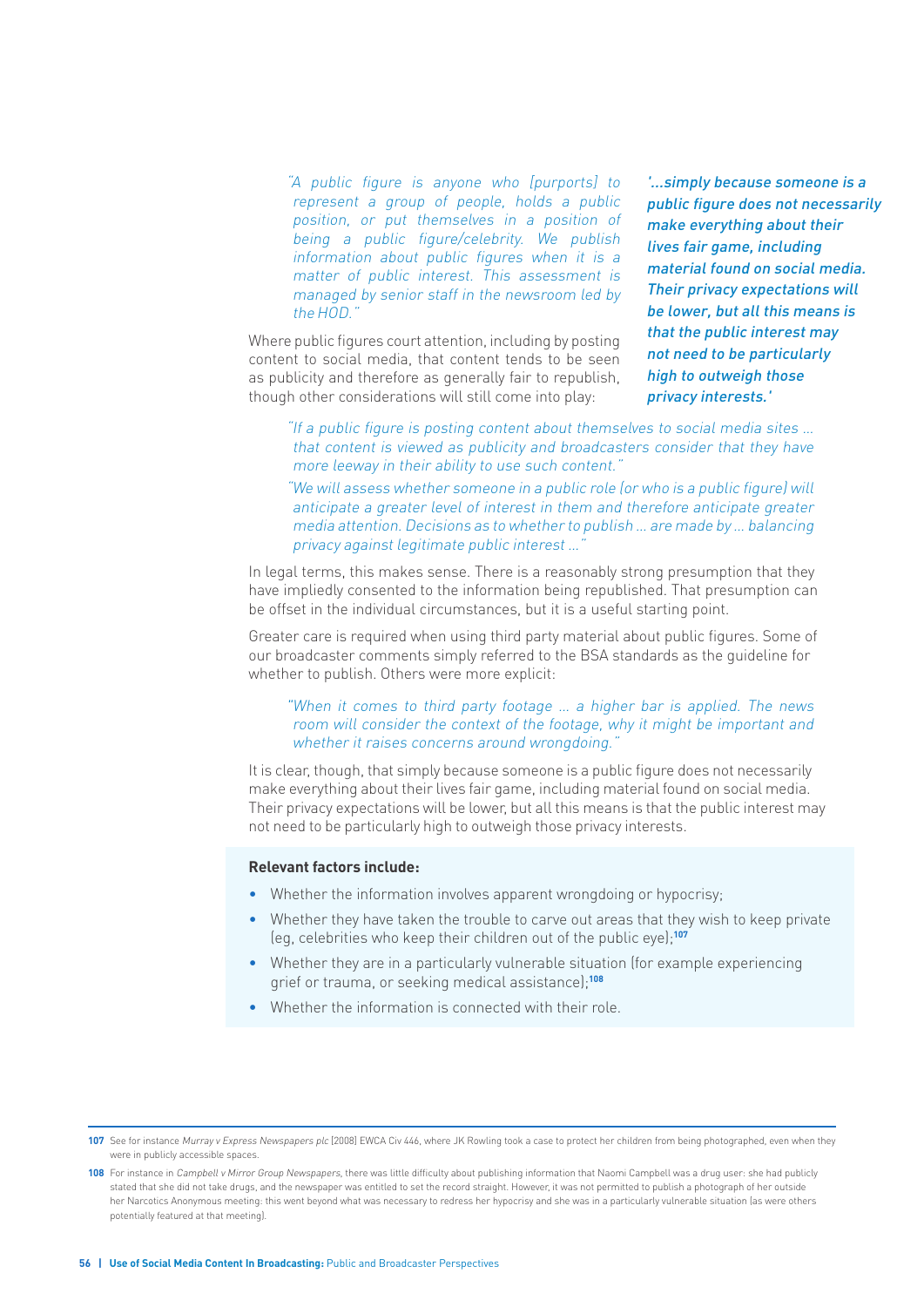If there is no apparent link between the information (eg, marital difficulties or health status) and the reason for which the person is a public figure (eg, acting as an MP) some additional public interest is likely to be required to justify publication (for interest that their situation could seriously affect their ability to carry out an important public duty):**<sup>109</sup>**

# "It is well established that public figures, and others who seek publicity, generally have lower reasonable expectations of privacy **in relation to matters pertaining to their public roles.**" (emphasis added)

Importantly, the fact someone is a public figure does not mean their partners, children, other family members or friends are equally 'public property'. As the Authority went on to say in the *Hyde* decision (at para 18):

## "…it does not automatically follow that the partners or families of public figures are also public figures. While allegations about a public figure may be considered newsworthy, broadcasters ought to give due consideration to the protection of the individual privacy interests of the public figure's partner and family and others close to them."

The Hyde case illustrates how social media sites are a particularly rich and tempting source of information about people's family and connections. Looking at public information for story leads or fact corroboration is one thing, but taking and publishing information about non-public figures more widely is another.

For instance, friends and family who happen to feature alongside public figures on social media pages do not necessarily expect to become the subject of wider public attention, or for their photograph or information about them to be removed from the context in which it was first shared. Implied consent cannot be assumed simply because a person happens to feature on a social media page, particularly if they were on the periphery when the image or information was published and are now being put more at the forefront of the discussion. They might not even have known about or consented to the original publication.

Broadcasters should actively ask themselves whether the context in which the original publication occurred is so different that it would be unjustified – absent any public interest that is strong enough to outweigh the person's privacy interests – to extract and use that information.

# Forty and a context of that it would<br>
be d – absent<br>
therest that is<br>
gh to outweigh<br>
is privacy<br>
to extract and<br>
primation.<br>
Survacy<br>
to extract and<br>
primation.<br>
The Legal Content<br>
is the as taken<br>
nowledged<br>
aim in<br>
DULY actively ask themselves whether the context in which the original publication occurred is so different that it would be unjustified – absent any public interest that is strong enough to outweigh the person's privacy interests – to extract and use that information.'

'Broadcasters should

#### **Sourcing information from a non-public social media account**

While information on public social media pages is seen as relatively open to republication, the situation changes when the social media user has taken active steps to protect their privacy (generally by using privacy settings). One broadcaster that regularly sources social media content answered categorically that it would not source information that was protected in this way. Some others also said they would not do so, though we note that they tended to be organisations that rarely if ever sourced information from social media in any case.

However, a couple of other broadcasters that very regularly use social media content were more equivocal. The context, for them, is a question of newsworthiness: is the value of the information so great that it outweighs the fact that the person has taken active steps to protect information against wider access? They implicitly acknowledged that the public interest has to be stronger than normal to defeat a privacy claim in such circumstances.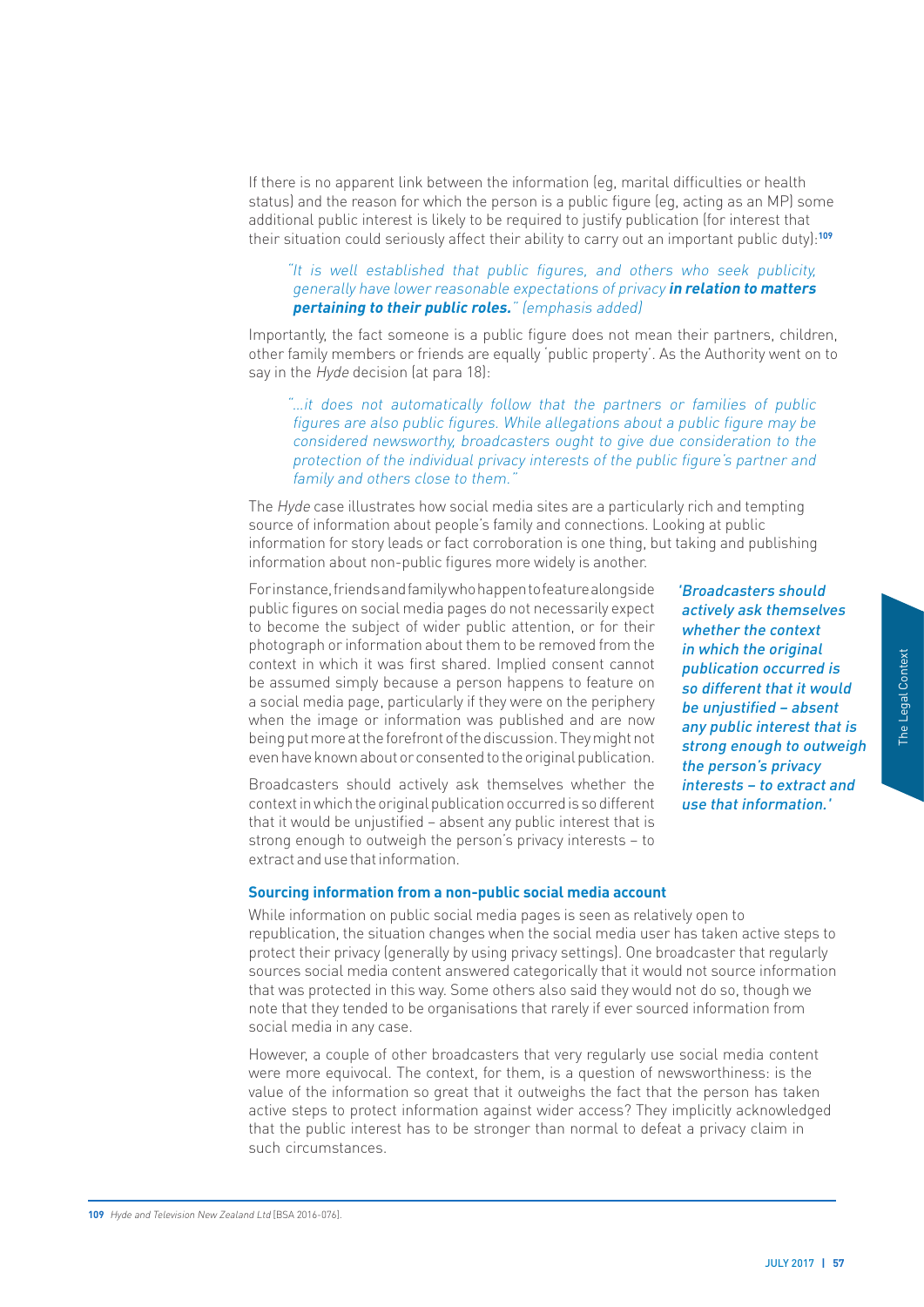Even if the information is published in a reasonably large social media group, it may nonetheless be considered private as the person has taken steps to protect themselves against wide access. An example from the print media arena is the Irish Press Council case involving publication of information and pictures about a woman who was struggling with post-natal depression. The material had been taken from a Facebook group of which the journalist was a member. The Irish Press Council commented:

#### "Even allowing for the large size of the particular Facebook group, the article was a breach of [the privacy principle].

Interestingly, it found that acquiring the information from Facebook in this way was obtaining information through misrepresentation or subterfuge. The journalist had received the information as a member of the private group, not in their capacity as a journalist.**<sup>110</sup>**

An example provided by IPSO in its Editors' Handbook shows the public interest defence at work. A police officer had made insensitive comments about the death of a man during the G20 protests. They were taken from a Facebook profile that was not publicly available, but publishing was seen as being in the public interest, probably because of the objectionable nature of the content and the standards to which we hold the police.**<sup>111</sup>**

If the information was originally protected by privacy settings but has already been widely published in other media, this is also relevant: as discussed earlier it may be easier to justify republication, at least in some form.**112** Even the broadcaster that said it would not access information from private pages commented that it would consider publishing information that has become public through sharing by others (though the decision whether to do so would be subject to normal editorial control).

However, we suggest that a considerable degree of caution is required about republishing material where the original author or information subject had taken steps to assert that the material was private:

- The fact that other media or other publishers have chosen to publish the material does not necessarily deprive the person of "reasonable expectations of privacy".
- Every publication is capable of disclosing the material to a different audience.
- Repetition may well compound the harm experienced by the person.
- Subsequent publishers should not be able to take advantage of wrongful behaviour by others if the publications that put the material into the wider public domain were themselves arguably in breach of privacy standards or law.

If the original author or information subject has taken steps to assert that the material was private (such as by applying privacy settings), the starting point should therefore be to respect those expectations of privacy. Valid exceptions to this position would be where the public interest is strong enough to justify the publication, or where the broadcast will not in fact add to any harm that the information subject is already likely to have experienced.

**<sup>110</sup>** http://www.presscouncil.ie/Decided-by-the-Press-Ombudsman/a-woman-and-independentie.

**<sup>111</sup>** Page 30: Goble v The People: www.pcc.org.uk/cases/adjudicated.html?article=NjA4MQ.

**<sup>112</sup>** Note that this did not succeed in the UK case of Rocknroll v News Group Newspapers Ltd [2013] EWHC 24 (Ch) per Briggs J. An interim injunction was granted to prevent a newspaper from publishing photos of the claimant partially undressed at a party. The photos had been obtained from a third party's Facebook account where they were accessible by that person's 1,500 friends, but were then made available to the public at large when the account's privacy settings were changed. The fact that the photos had been posted on Facebook did not preclude the operation of the claimant's privacy rights. The court's view was that the factors relevant to internet publication were no different from anything else: it was a question of fact, degree, and proportionality.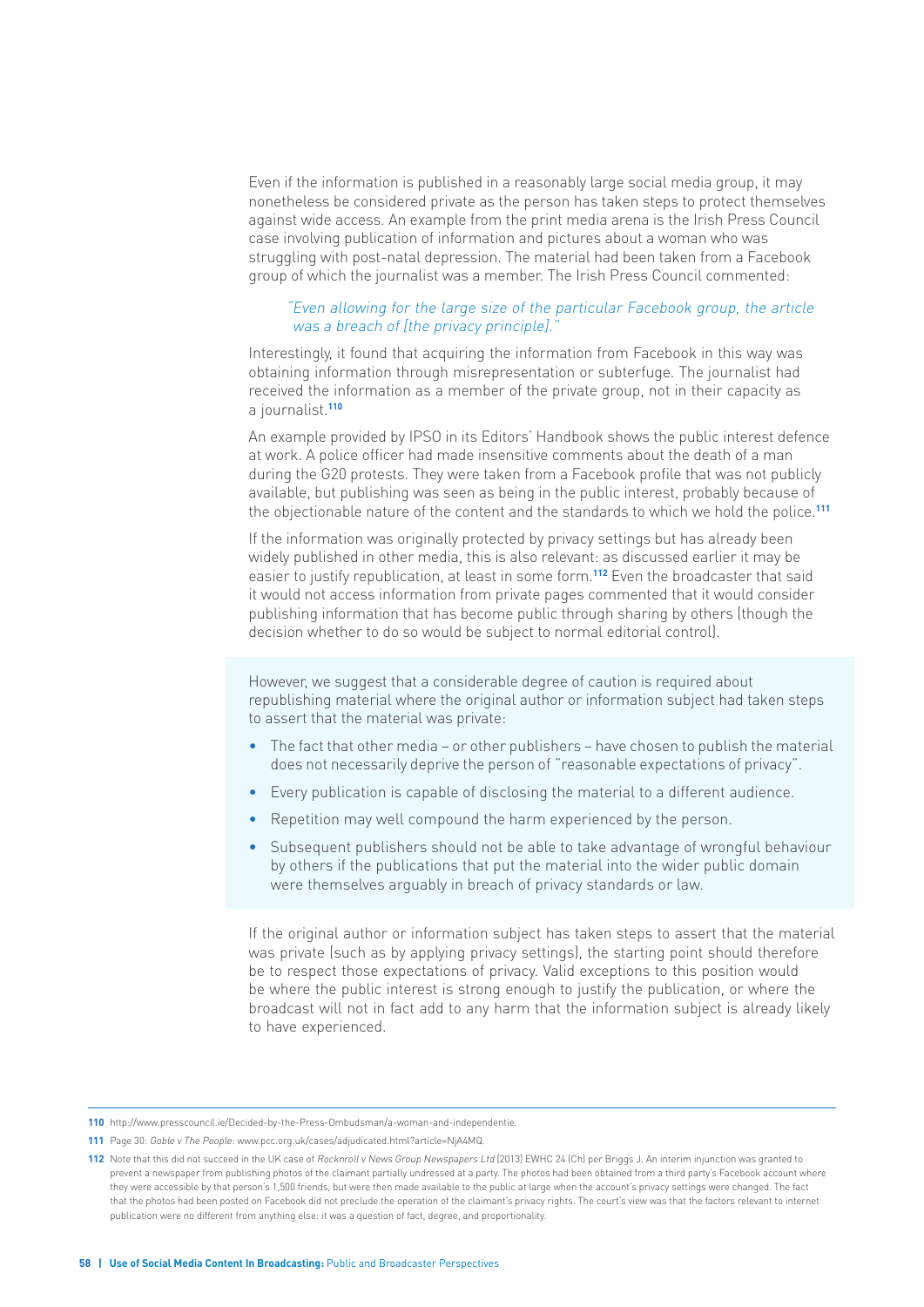In 2012, the BSA dealt with a complaint involving material taken from private Facebook messages, which the radio show host improperly accessed when the complainant had unintentionally left her page open on the host's cellphone. He then proceeded to read excerpts from some of the messages on air. The Authority could not uphold the privacy complaint because the woman was not identifiable. However, it strongly disapproved of the host's actions:**<sup>113</sup>**

"… we nevertheless wish to make some general comments about the behaviour of the host and his use of social media. The right to broadcast material publicly carries with it a degree of responsibility in terms of the selection of content for broadcast, the way information is obtained, and the manner in which content is broadcast. This responsibility also requires reasonable consideration of anyone who might be affected by a broadcast. … The methods used by the host to obtain the information … and his subsequent decision to broadcast commentary on that information, were wrong. … When broadcasters disseminate material on public radio they must be conscious of audience expectations and we think that broadcasting commentary on someone's private affairs, in these circumstances, was inappropriate."

#### **Consent**

As mentioned earlier where a celebrity is posting information about themselves to their public social media account, broadcasters are likely to see it as publicity material, and therefore assume that there is an implied consent to republish the information. People who send content in to broadcasters are also at least impliedly (and usually expressly) consenting to its reuse.

'If the original author or information subject has taken steps to assert that the material was private (such as by applying privacy settings), the starting point should be to respect those expectations of privacy.'

In most other instances, however, broadcasters prefer to approach the person. This is not only for purposes of consent: there is often a wish to interview them for news purposes:

orting point<br>
pect those<br>
privacy.'<br>
content,<br>
sent is<br>
which is<br>
whether<br>
only is<br>
il rules,<br>
nad seriously<br>
nad seriously<br>
and seriously<br>
Dempensation.<br>
JULY 2017 | 59 "We always try to track down the author/person [responsible] for content, particularly to elicit further information or to interview them. If consent is refused, but content remains accessible on a social media profile which is available to the public, we will assess on a case by case [basis] as to whether or not we use the content for the purposes of news reporting."

Broadcasters were particularly conscious of the need to protect children. Not only is parental/guardian consent required but also, under the BSA and Press Council rules, the best interests of the child must be considered.**<sup>114</sup>**

There are significant practical issues with seeking consent:

- the broadcaster may ask for consent or for comment, but individuals often do not reply;
- if third parties are represented in the material, the broadcaster may have no means of contacting them
- it may not be possible to determine who the original creator of the content is.

**114** See also NS and SKY Network Television Ltd, BSA 2015-032 at para 14ff: the story was of public interest, but the information about the child could have had seriously negative repercussions for him and there was no need to identify him as part of the story. The Authority found a breach of his privacy and awarded \$1,500 compensation.

**<sup>113</sup>** IG and Radio Tarana [BSA 2012-088].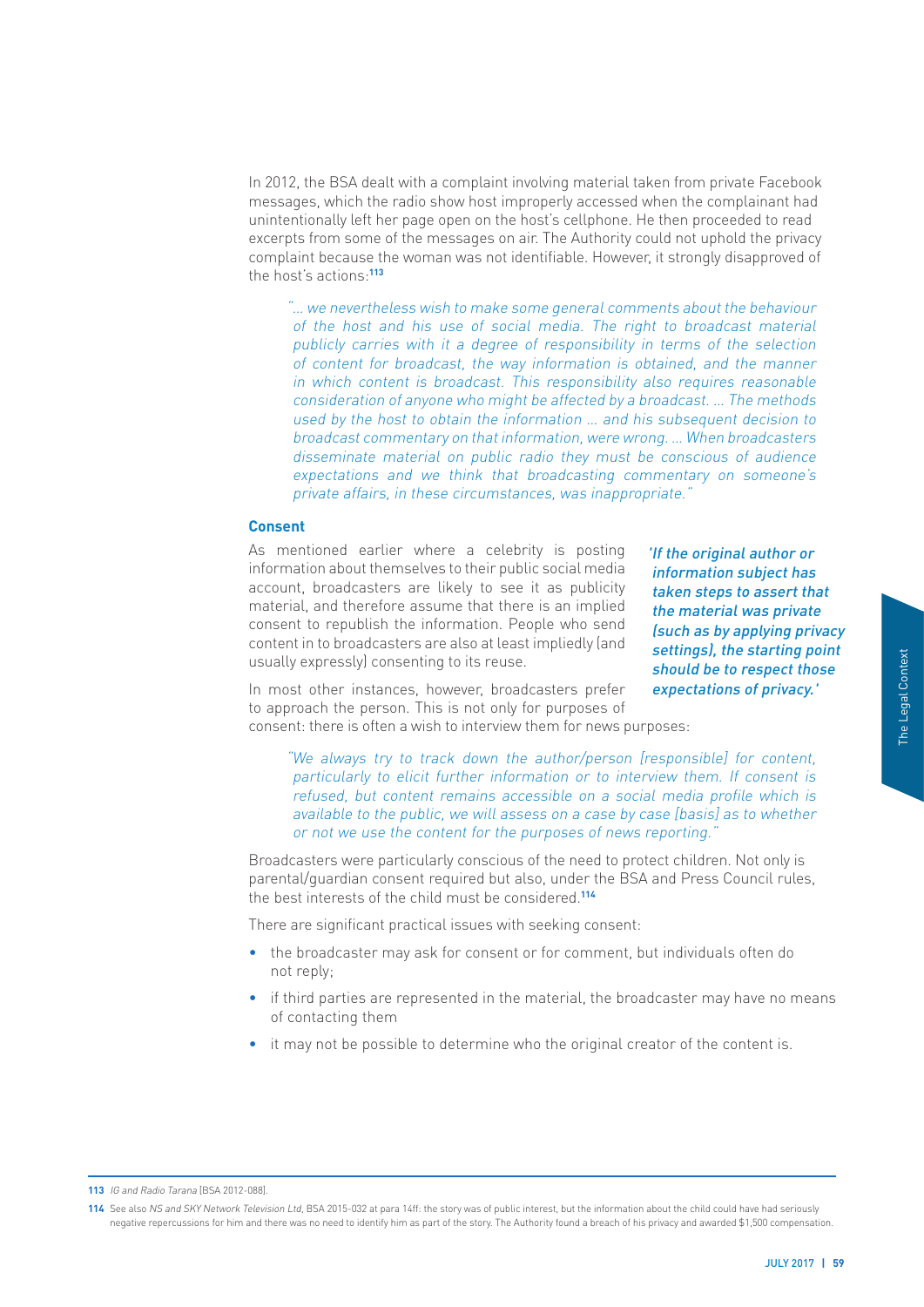In those cases, broadcasters need to decide whether to publish despite lack of consent. Relevant considerations include:

- "the imperative of speed when publishing breaking news events"
- the strength of the public interest
- the potential negative effect on featured individuals, including vulnerable individuals.

If people are being asked for consent, it will be important that that consent is informed. This can also be relevant to considerations of fairness. Consent requirements apply equally to situations involving social media content as where individuals are filmed by broadcasters in the normal way.

Informed consent, under the Codebook, is where a person:**<sup>115</sup>**

- Is aware that he or she is contributing to the broadcast
- Understands the true context and purpose of the contribution
- Understands the nature of the consent and its duration
- Freely agrees to contribute.

#### Intellectual property and consent

Asking for consent also ties in with considerations of how to manage intellectual property concerns, such as copyright.

Guidelines published by journalism organisations or regulators overseas often place significant reliance on intellectual property considerations, when advising whether broadcasters and other journalists can use UGC. While privacy considerations are normally assessed separately, the existence of intellectual property rights in the personal information can affect whether it should be published: if publishing the content breaches the law, it is more likely to be seen as a breach of privacy as well, or at least unfair and unjustifiably intrusive.

Sourcing information from news agencies can provide broadcasters with a degree of comfort:

"When content is sourced from news agencies we will partially rely on the comfort provided in the contract around rights to use the copyright, but our editors will also undertake their own assessment of the content against NZ media laws and the rules of the Press Council and BSA."

Broadcasters told us that they tend to credit the original author where their identity is known, and where it is practicable to offer a credit. For instance a single photograph may appear with the photographer's name, but it may not be practical in the time available to credit each author in a montage of short clips or photos.

Where information is posted to a public social media account, some broadcasters act on the basis that the individual had the right to post it without necessarily performing additional checks. One responder commented that they tend to embed content from Facebook or Instagram:

**115** Broadcasting Standards Codebook, at 60.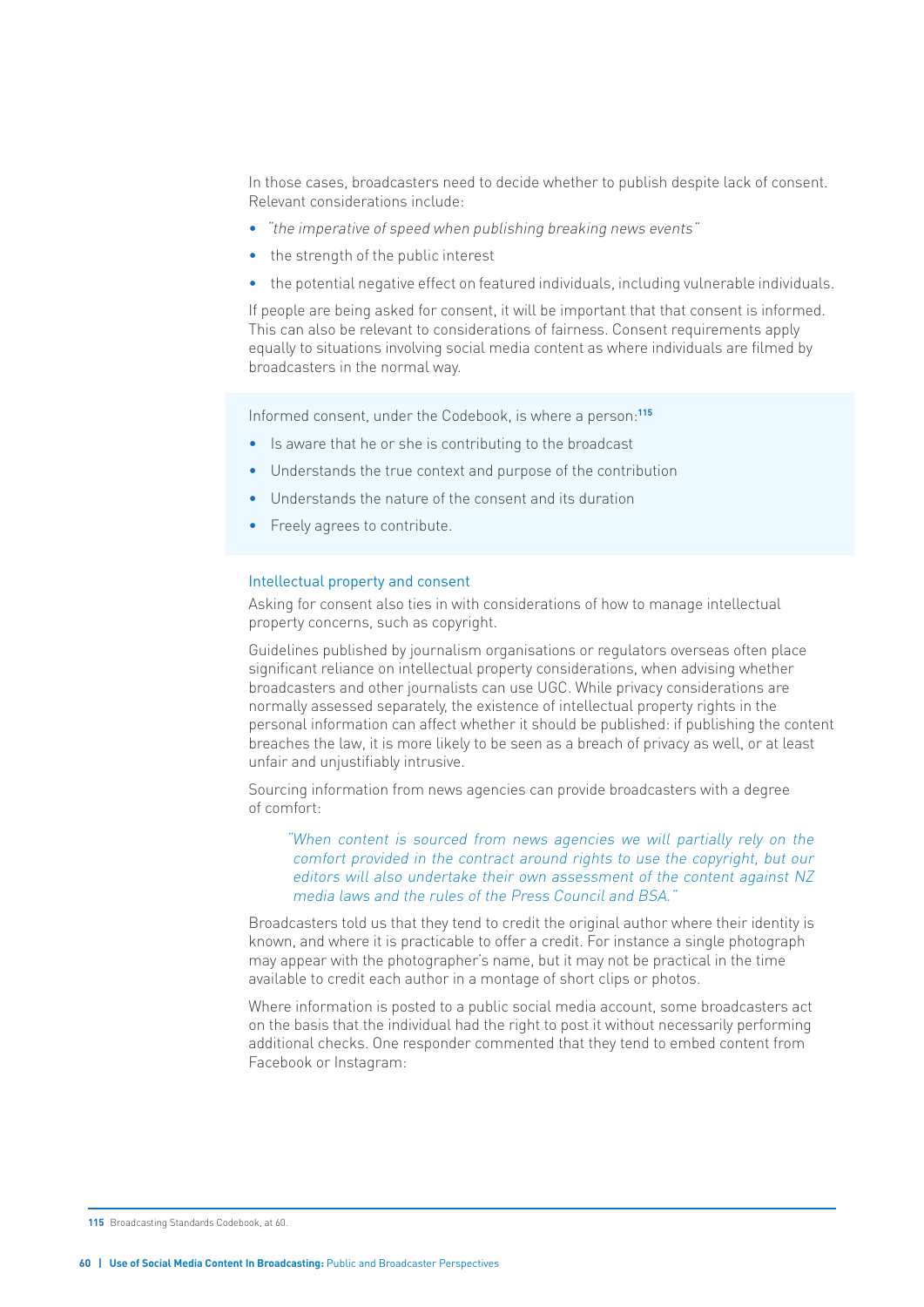#### "… which provides attribution to the source of the content and accords to the terms and conditions of both Facebook and Instagram."

Another responded that they rely on the fact that the platform's terms and conditions (eg, Facebook) will prohibit people from breaching copyright or violating the law.

Both of these broadcasters demonstrated that they apply other checks as well, to ensure that the material will meet the required standards: in itself therefore, it does not necessarily cause any difficulties with privacy. However, the risk of intellectual property infringement will remain a concern. Reliance on an author's compliance with platform terms and conditions is problematic: social media users frequently fail to observe the rights of others. Embedding content rather than republishing is also not a shield against liability if the original content was infringing.

Importantly for broadcast practice, the interpretation of the "fair dealing" provisions of the Copyright Act can help broadcasters to decide whether to publish information. While written material requires a sufficient acknowledgement, photographs, images and sound recordings used to report on current events do not require an acknowledgment: agencies can report on current events relatively freely.**<sup>116</sup>**

The concept of fair dealing can be a complex one. However, since this issue goes beyond the privacy focus of our research and we are not specialists in intellectual property, we have not commented further on it here. We also note that broadcasters and other publishers should check the terms and conditions of the social media providers to see whether mining or republishing of information is permitted at all.

# **Less of a legal double standard than people may assume**

#### **Both individuals and broadcasters see a double standard at work**

As illustrated in part 2 of this report, our focus group participants were strongly inclined to hold broadcasters to higher standards than those that they apply to themselves or other individuals. They saw the media as having greater power, relative credibility, reach and access to other (amplifying) sources of information than individuals do. They therefore considered that broadcasters could do more damage than individual online publications could, and expected them to be more restricted in what they published.

However, the focus groups suggested that people generally have little knowledge of the law that applies either to themselves or to broadcasters. They were therefore operating on assumptions rather than knowledge. They were aware that broadcasters had to abide by laws, including broadcasting standards, but were unaware of the content of those standards, or the degree to which certain calculations were questions of law, or simply questions of ethics.

It is inclined<br>
Versibility,<br>
do. They<br>
online<br>
ished.<br>
Ige of the<br>
operating<br>
and to abide<br>
it hose<br>
or simply<br>
mly area<br>
s required.<br>
ing with<br>
ect and<br>
ding<br>
by the<br>
me<br>
blication<br>
egative<br>
laction.<br>
alties that have<br>
a As far as individual liability was concerned, filming of grief or trauma was the only area where our participants were more inclined to suggest that a legal response was required. They did not reflect awareness of laws that govern individuals, and when engaging with social media rarely appeared to consider whether the law permits them to collect and publish information about others. Instead, they adjusted their behaviour depending on what they perceive as general rules of courtesy and social acceptability, and by the perceived value of the information either to themselves or to their audience. Some responses suggested that they do not turn their minds to the possibility of republication beyond their intended audience. They are more likely to be concerned about a negative reaction from the community, than to be concerned about any potential for legal action.

<sup>116</sup> Section 42 of the Copyright Act 1994: http://www.copyright.org.nz/viewInfosheet.php?sheet=338 . It is not necessarily comparable with some of the difficulties that have arisen overseas: http://www.broadcastlawblog.com/2014/02/articles/digital-and-social-media-legal-issues-for-broadcasters-exercise-care-in-using-internet-contenton-your-digital-properties-and-why-fair-use-is-not-always-a-defense.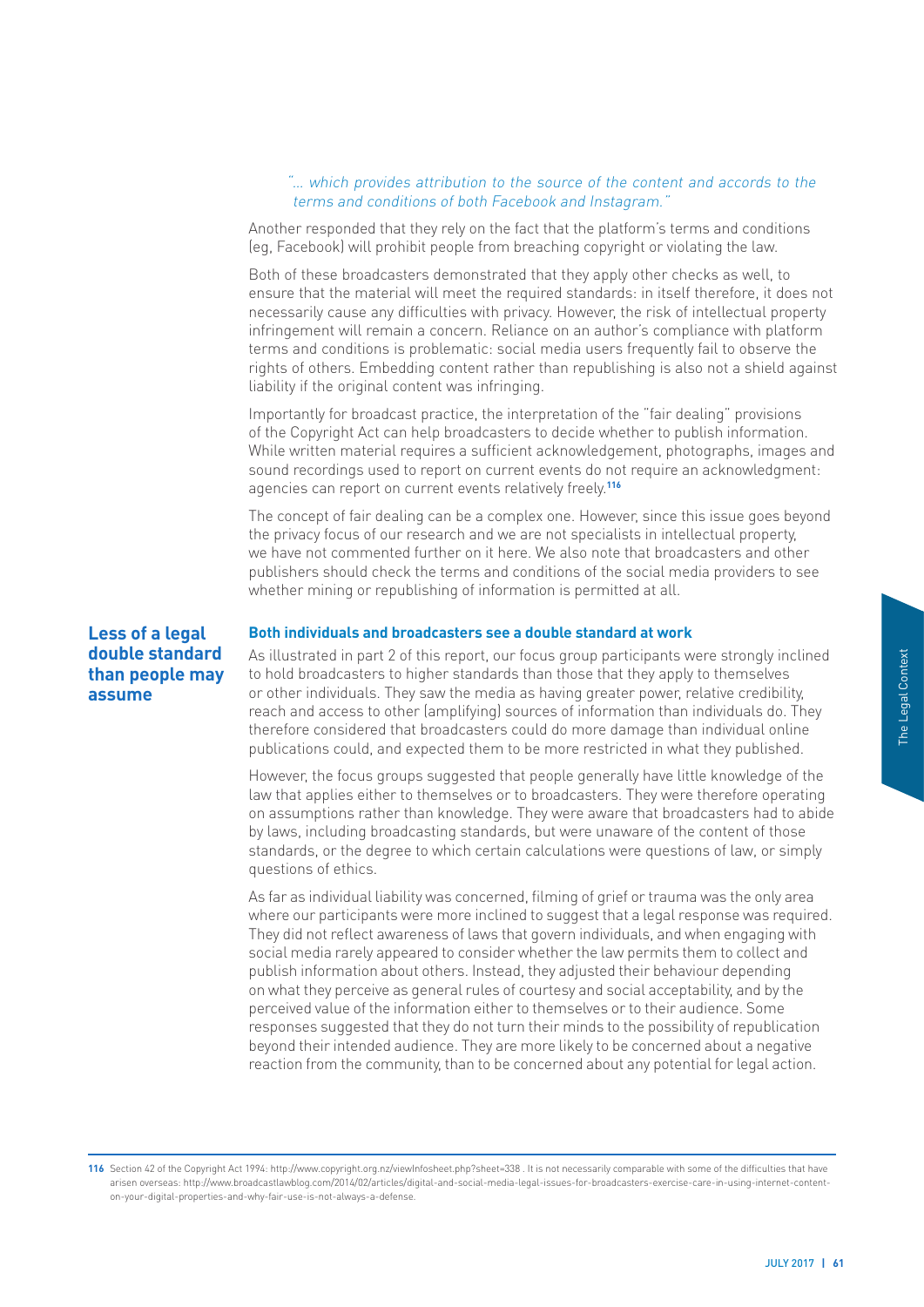Even if they turn their minds to the law, they tend not to know what that law is.

In contrast, and unsurprisingly, all broadcasters who responded were aware of their responsibilities under broadcasting standards, and were familiar with the potential for other laws (such as copyright law) to apply. All accepted that they had to comply with broadcasting standards, and expressed little or no difficulty in doing so.

However, some challenged whether it was appropriate to hold individuals to a lower standard.

> "…[t]o the extent that there is a perceived double standard, it cannot be justified in today's society. The rise of social media and the ability for content to 'go viral' in an online environment means that members of the public now have a platform to cause harm on a scale that was previously only available to national broadcasters."

'...broadcasters also recognised that the law is not the only thing that matters. Just as individuals use social media to establish their online personality, decisions whether to publish social media content also need to fit a broadcaster's own values and corporate reputation.'

The harm that individuals as well as the media can cause with social media content is recognised in a new chapter in the major UK textbook on privacy and the media:**<sup>117</sup>**

"… given the distinctive characteristics of publication via social media instantaneous, readily accessible by both recipient and onlookers (in particular via mobile phones and other hand-held devices), cumulative, persistent, viral, potentially global in reach, continuous and, unless arrested, permanent - … misconduct is apt to produce in its victims powerful feelings of humiliation and despair, not least on account of the perception that their embarrassment is being served up for the gratification of thousands of others."

It is worth noting briefly here that the broadcasters also recognised that the law is not the only thing that matters. Just as individuals use social media to establish their online personality, decisions whether to publish social media content also need to fit a broadcaster's own values and corporate reputation. For instance, one said:

"… we have a strict social media policy that reflects our brand values, decency and what is of interest to our audiences."

#### **Individuals have a greater exposure to liability than people might expect**

It may come as a surprise to individuals and broadcasters alike, therefore, that there is not as much difference as they might think between the legal standards applied to broadcasters and the legal standards applied to individuals.

This is because, as a general matter, broadcasters and individuals have to comply with the same underlying legal principle – that they should not collect or publish personal information about others in a way that would be highly offensive to an ordinary reasonable person.

This applies to social media as much as to any other publication medium. While different statutes or causes of action might apply, those laws are all based on similar understandings of what privacy is, what matters are particularly deserving of protection (largely to prevent harm) and when it will be justified and proportionate to either limit freedom of expression or to limit the scope of personal privacy.

**<sup>117</sup>** Tugendhat and Christie, The Law of Privacy and the Media (eg, Nicole Moreham and Sir Mark Warby (3 ed, 2016) chapter 15: Privacy, the internet, and social media (G Busuttil, F McMahon and G de Wilde) 15.02.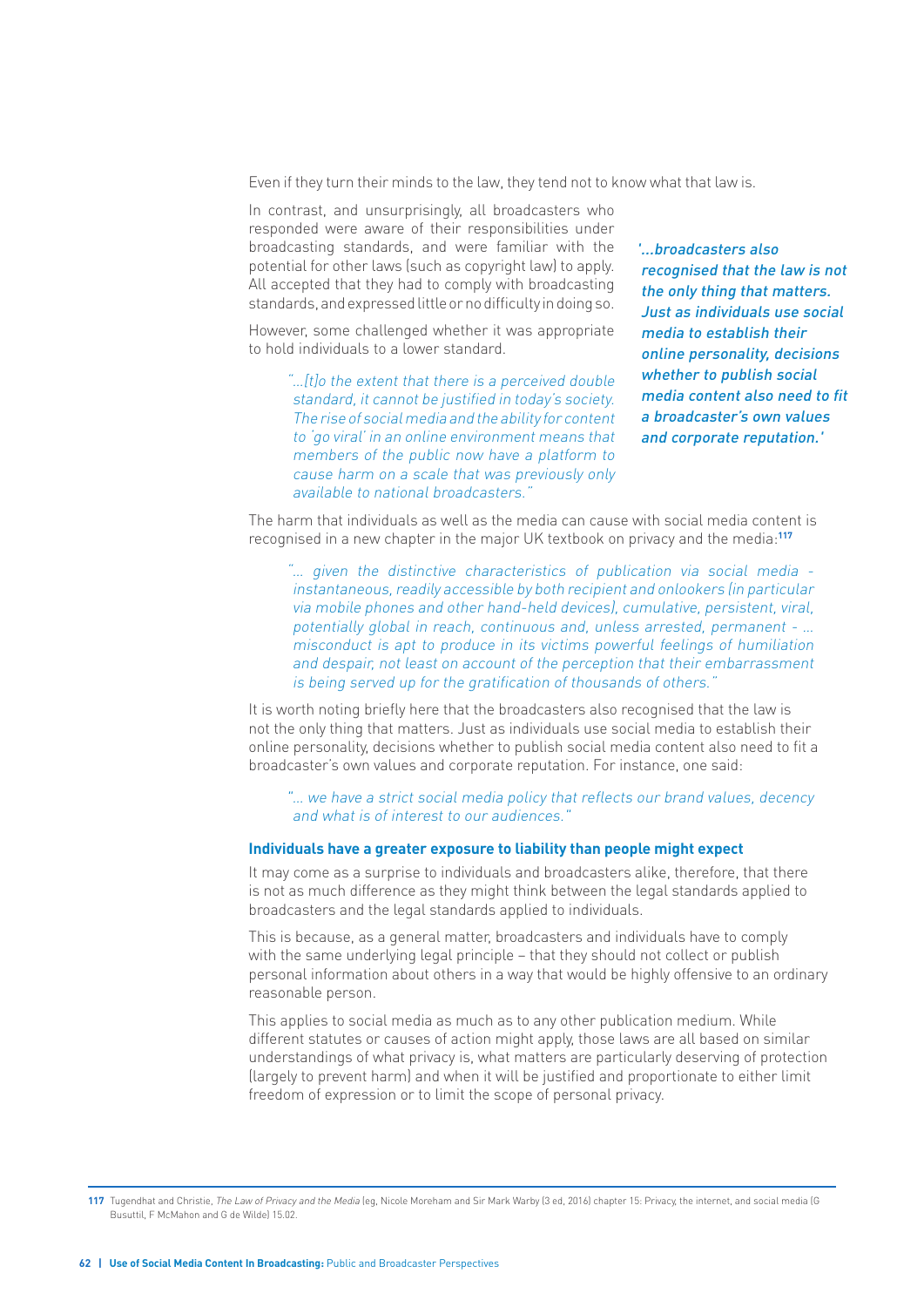The differences – which are enormously important in practice – lie, more in access to methods of enforcement, the potential effectiveness of taking enforcement action and the financial and emotional costs of taking action. In particular, it is free and straightforward to take a privacy complaint against a broadcaster to the BSA. In contrast, taking action against an individual in the courts is expensive, uncertain and more resource intensive.

Traditionally, therefore there was a relatively small chance that an individual could be the subject of legal action for what they publish online. However, that is changing. The Harmful Digital Communications Act and greater access to the Privacy Commissioner's complaints mechanisms are two recent features that increase the chances of individuals being held to account for what they do on social media or other communication channels.

# **The common law applies equally to individuals and broadcasters – at least in theory**

There are several causes of action that make individuals liable for what they publish online and that may be relevant in cases involving intrusions into privacy or publication of information about them.

Some of these also apply readily to broadcasters (such as defamation, breach of confidence or breach of the privacy tort). Others are much more likely to govern individual behaviour than that of broadcasters (proceedings under the Harassment Act, the Harmful Digital Communications Act, or – to a limited extent – the Privacy Act).

Yet while broadcasters are usually acutely aware of the common laws that govern their behaviour, individuals may be unaware that they could be the subject of court action in relation to what they collect and then publish on social media.

As the following discussion demonstrates, when it comes to privacy, the principles that apply to individuals who publish are very similar to those that apply to broadcasters under the privacy standards.

However, the likelihood of individual publishers being the target of proceedings is relatively slim except in situations where the damage to the victim of the privacy breach is particularly egregious, or where the victim has deep pockets and/or a public reputation to preserve.

# **The privacy tort and breach of confidence**

Unlike defamation, which protects against publication of false information about people, the privacy tort does not distinguish between information that is true or information that is false. It is therefore relatively useful as a means of dealing with social media content.

S is<br>
S is<br>
Cy<br>
a public<br>
a public<br>
out people,<br>
nation that<br>
a content.<br>
started in<br>
pn was<br>
ies and,<br>
f the tort.<br>
eventing<br>
the tort.<br>
blication<br>
blication<br>
DULY 2017 | 63 New Zealand's forays into developing a common law tort of breach of privacy started in the mid-1980s, when the High Court first acknowledged that the cause of action was arguable here.**118** A few intervening cases (most involving news media companies and, in one case, a film company**119**) provided additional support for the existence of the tort. However, it was not until a final injunction was granted in the case of  $P v D$  (preventing publication by a newspaper of information about a public figure's mental health) that the courts granted a remedy on the basis of privacy alone.**120** The later Court of Appeal decision in Hosking v Runting**<sup>121</sup>** then firmly established the tort of wrongful publication of private facts as part of the New Zealand legal landscape.

**<sup>118</sup>** Tucker v News Media Ownership [1986] 2 NZLR 716 (HC).

**<sup>119</sup>** Bradley v Wingnut Films Ltd [1993] 1 NZLR 415 (HC).

**<sup>120</sup>** P v D [2000] 2 NZLR 591.

**<sup>121</sup>** [2005] 1 NZLR 1 (CA).

**<sup>122</sup>** See the Supreme Court decision of Rogers v Television New Zealand [2008] 2 NZLR 277.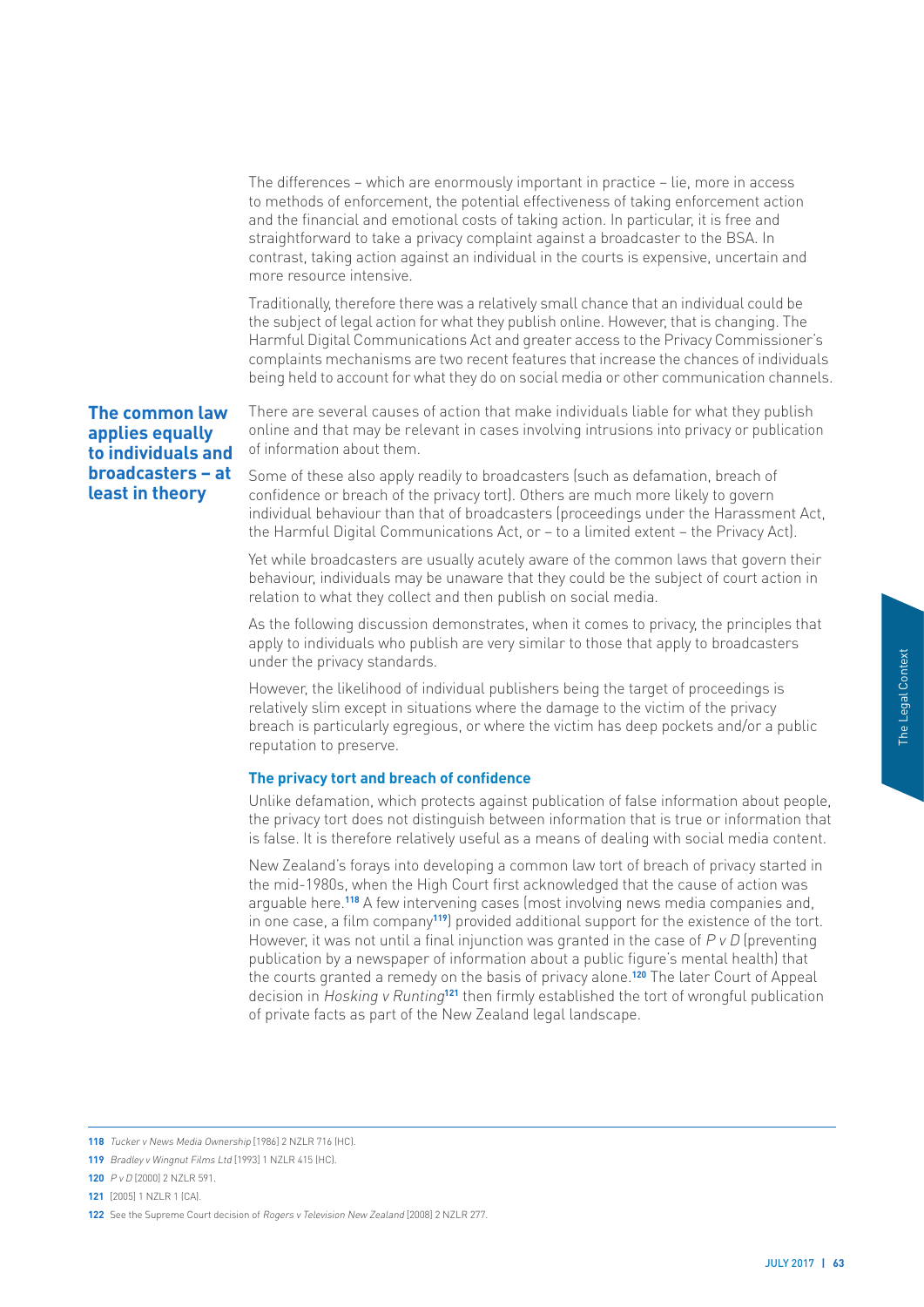The exact formulation of the tort is still open to some question**122** but it largely mirrors the way in which the privacy standard is defined by the BSA, and the questions that the Authority asks when addressing the impact of the Bill of Rights Act. Indeed, the Hosking court directly referred to the BSA standards of the time, both when considering the elements of the tort and considering how to appropriately recognise freedom of expression.

While privacy is not a stand-alone right in New Zealand's Bill of Rights Act, the Hosking court expressly recognised that it can be a justifiable limitation on the section 14 right to freedom of expression and crafted the parameters of the tort accordingly. Essentially, there needs to be a public disclosure of information about an individual, in which that individual has a reasonable expectation of privacy (or, as the Hosking court put it, where publication would be highly offensive to a reasonable person of ordinary sensibilities). Consent to publication will be a defence, as is the existence of a sufficiently high legitimate public interest.

Tucker, the original court decision establishing privacy, is notable for two other features. The first is that Justice McGechan denied Mr Tucker a permanent injunction because it would have been futile to prevent publication. The details of his identity and circumstances had been published by some other media organisations, including overseas. Mr Tucker could not demonstrate that further publication would cause him sufficient additional harm to meet the high threshold for obtaining the injunction. If publication were going to have the serious effect on his heart condition that he claimed it would, that harm would already have occurred as a result of the existing publicity.**<sup>123</sup>**

Secondly, Justice McGechan acknowledged that private facts can in some circumstances become public again over time. The BSA standard also reflects that public information is not necessarily public for all time. This attitude has significant support from recent overseas developments, and applies despite the persistence of information on the internet. For instance, the European Court of Justice *Google Spain* decision**124** established a right to request that search engines operating in Europe should not return links to outdated information on others' websites (more usually and concisely – though rather inaccurately – called the"right to be forgotten").**<sup>125</sup>**

While events that occur in the public domain, such as filming people on a public street (eg, Hosking itself, which involved a paparazzi-style photograph of Mike Hosking's twin daughters in Auckland) will generally not attract liability in New Zealand,**126** that may change if the individual involved is in a particularly vulnerable situation: see Andrews v TVNZ, **<sup>127</sup>** which involved a broadcaster filming and recording voices of a couple in a car wreck. The Andrews' claim ultimately (and somewhat puzzlingly) failed but on the grounds that the content of the broadcast was not "highly offensive" (that is, there were no particularly intimate or sensitive things said) not because they were in a public place. The court agreed that the couple had a reasonable expectation of privacy that

**127** [2009] 1NZLR 220.

**<sup>122</sup>** See the Supreme Court decision of Rogers v Television New Zealand [2008] 2 NZLR 277.

<sup>123</sup> Note also the debates on the availability of injunctions, or the inclusion of a "public interest proviso" where publication has already occurred or may occur at such a level as to render an injunction futile: eg, Mosley v News Group Newspapers [2008] EWHC 1777, and the discussion in Tugendhat & Christie's The Law of Privacy and the Media (above n 117, at page 563 ff).

**<sup>124</sup>** Google Spain v Gonzalez CJEU, case 131/12.

**<sup>125</sup>** The new General Data Protection Regulation in the EU refers to it as "the right to erasure."

<sup>126</sup> Though note that this was doubted in Television New Zealand Ltd v Rogers [2007] NZSC 91. Compare also cases decided in the context of European-influenced human rights jurisprudence: eg, Murray v Express Newspapers plc [2008] EWCA Civ 446, [2009] Ch 481, where the Court held that an infant child arguably had a reasonable expectation of privacy against being photographed on a public street.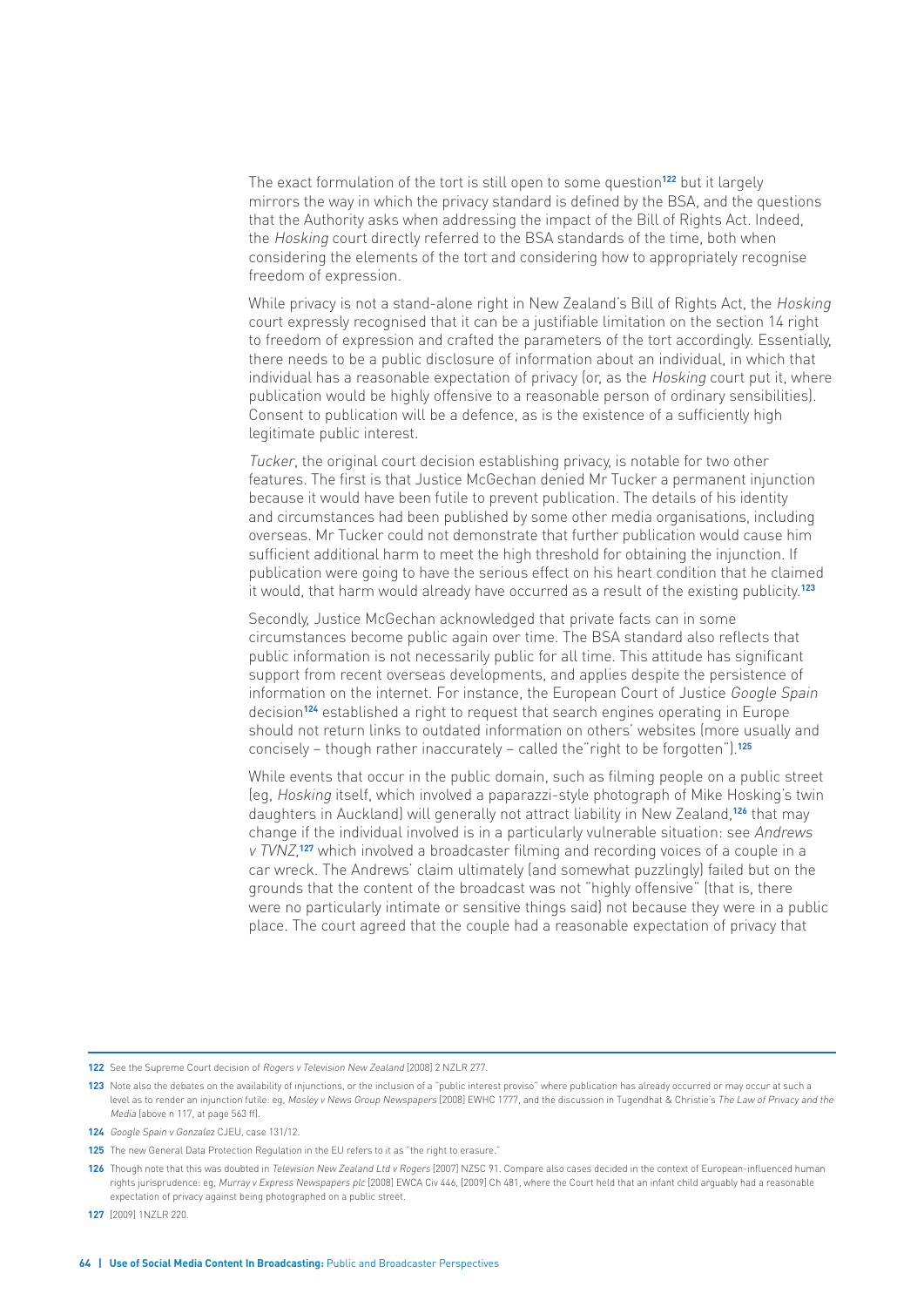their conversations would not be captured and published to those beyond immediate earshot:**128** a relevant point for individuals as well as broadcasters who choose to film accident scenes on their cellphones.

More recently, the New Zealand High Court has recognised a tort of intrusion into seclusion.**129** Unusually in the reported tort cases, this was a case involving two individuals: Ms C and her former flatmate Mr Holland, who surreptitiously filmed her through a hole in the ceiling while she was having a shower. He kept the photos to himself. They were never published, so the wrongful disclosure tort could not apply. Mr Holland was liable under criminal law (intimate covert filming**130**) but this does not provide remedies to the victim, so taking an action in tort was appropriate. The Court accepted that intrusions into solitude are actionable, describing that aspect of privacy protection as:

# " … entirely compatible with, and a logical adjunct to, the Hosking tort of wrongful publication of private facts. They logically attack the same underlying wrong, namely unwanted intrusion into a reasonable expectation of privacy.'

The action for breach of confidence, on which the English tort of misuse of private information has been founded,**131** has similar overtones. An action for breach of confidence may be a particularly useful alternative to a privacy case in relation to republication of information about people received as a result of a data breach (allowing the organisation that experienced the breach to bring proceedings, rather than relying on affected individuals to do so). The anonymous blogger who republished the spreadsheet of Canterbury earthquake claimant information that EQC had emailed externally in error is a case in point.**<sup>132</sup>**

It is also useful in cases in which obviously confidential information is published, but the individual is not identifiable from that information – identifiability being a standard legal pre-requisite for a privacy breach, under both the BSA standards and the Privacy Act and probably also the New Zealand privacy tort. An exception – which would possibly have been more cleanly decided under breach of confidence - is the Timaru case of L  $v$  G involving intimate photographs taken consensually but then published in an adult magazine. The victim was not identifiable, but the obviously wrongful actions of the defendant led the court to accept her claim.**<sup>133</sup>**

While few of the privacy tort cases have involved action against individuals, there is no legal reason why such action could not be taken, for instance in relation to republication of personal information on social media sites. As long as the elements of the tort are met, that is enough, as with defamation cases where 'individual v individual' proceedings are more common.

biandard<br>
e Privacy<br>
Ild possibly<br>
ase of *L*<br>
In adult<br>
of the<br>
rre is no<br>
unblication<br>
cort are<br>
oceedings<br>
ch of<br>
isation<br>
n right<br>
is<br>
tis<br>
they have<br>
claim.<br>
The Legal Context<br>
Claim.<br>
The Legal Context<br>
Claim.<br>
The L Also, while legitimate public concern is a complete defence to a privacy or breach of confidence action, an individual respondent is far less likely than a media organisation to be able to show that the defence exists. Broadcasters, as we have seen, take newsworthiness as their starting point. They may not always get that calculation right – and not all concepts of newsworthiness equate with true public interest (what is interesting to the public versus what is of public interest). However, the fact that they have an in-built filter provides them with a better chance of successfully defending a claim.

**<sup>128</sup>** See Andrews at para 66

**<sup>129</sup>** C v Holland [2012] NZHC 2155.

**<sup>130</sup>** Section 216G of the Crimes Act 1961.

**<sup>131</sup>** See Campbell v MGN Ltd [2005] UKHL 61; [2005] 1 WLR 3394, and subsequent cases.

<sup>132</sup> See for example *Earthquake Commission v Unknown Defendants* [2013/ NZHC 708.

**<sup>133</sup>** L v G [2002] NZAR 495. The plaintiff's occupation as a prostitute also – correctly – did not undermine her rights to privacy, confidentiality and control over images of her body: the defendant's attempts at arguing that she had fewer rights failed.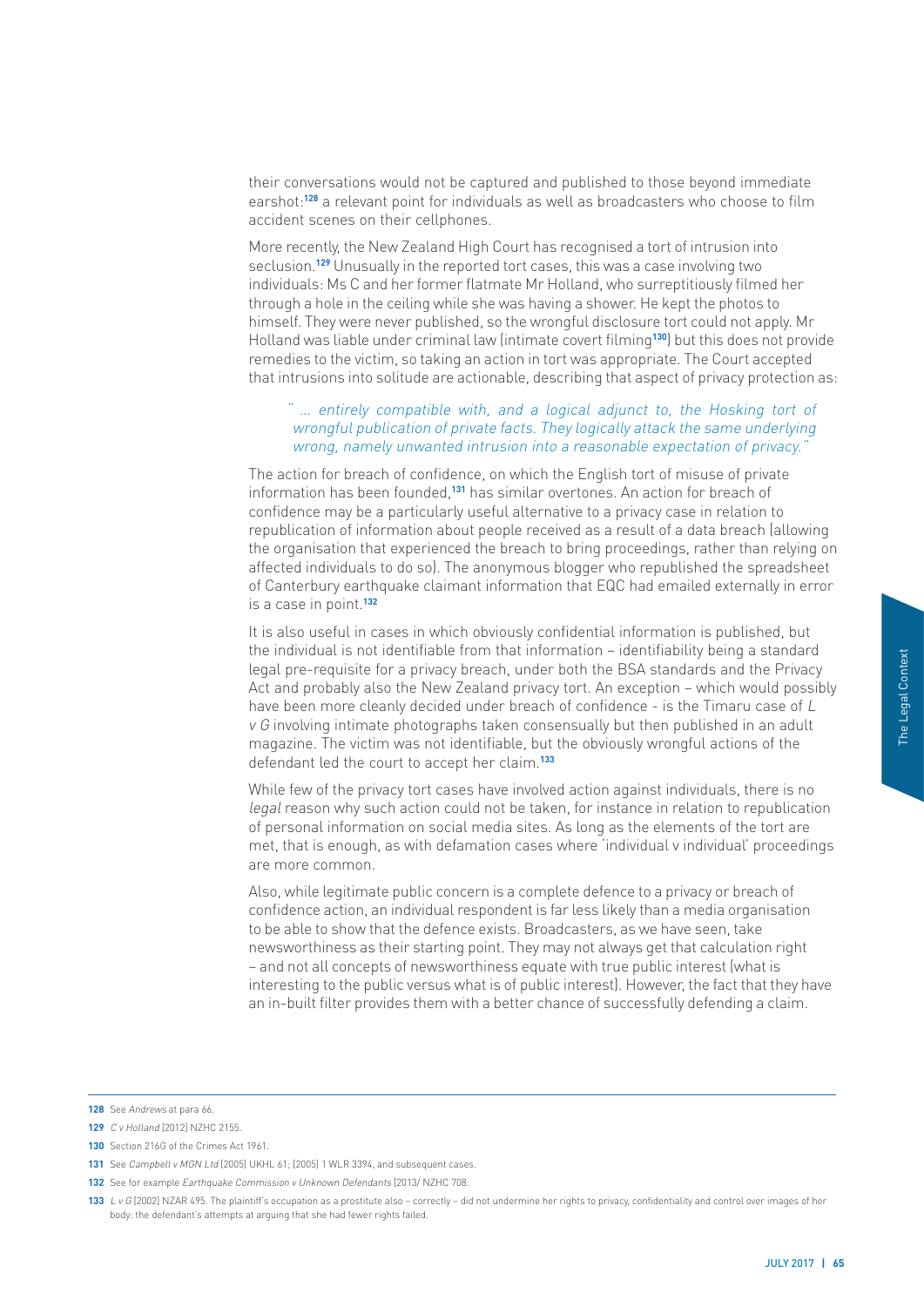The reason why there are so few court cases where action is taken against individuals rather than media organisations for breach of privacy is almost certainly down to the cost and effort required:

- Any court action is expensive, and relatively unused causes of action tend to raise the costs further.
- It is hard to represent oneself in a case such as privacy tort proceedings: the assistance of a lawyer (with attendant fees) is highly desirable.
- There is the risk of exposure to significant awards of costs if the case fails.
- The fact that court proceedings are public so one has to give evidence and be cross examined in a public forum – is also a barrier to action.
- In New Zealand we do not culturally see litigation as a first resort, so it is likely to attract attention when people use that mechanism to resolve a privacy disputes.
- The amount of effort required to mount a court case including grappling with the rules of evidence and procedure is considerable.

The result is that people need to be very determined, and have either legal aid or independent financial means to proceed with a privacy case. The same is true of defamation, breach of confidence, or breach of copyright.

Where the person who has breached your privacy is not well off, the potential to recoup compensation and a contribution to legal costs may not be worth the effort. Except in the most extreme cases, like Ms C, it is likely that the majority of cases will continue to be against organisations that may be seen as having deep pockets, such as broadcasters, rather than against other individuals.

The existence of theoretical legal liability at common law is therefore unlikely to influence the actions of people who publish information about others on social media.

# **The Harmful Digital Communications Act ("HDCA")**

In contrast, the new harmful digital communications legislation has a much greater potential to address severe privacy invasive behaviour, and therefore over time (as there is greater publicity given to breaches) to provide incentives for more acceptable behaviour both online and in other forms of digital communication such as text messages. While the Act can apply to legal persons as well as natural persons, it is not particularly likely to be directly relevant to traditional broadcasters in New Zealand: but it does firmly govern the actions of individuals. Even more than that, it creates criminal offences that carry a potential prison sentence.

The HDCA was passed in 2015 to fill gaps in legal protection where there was evidence that significant harm was occurring, including privacy harms. Much of the discussion around the Act focused on the problems of cyberbullying, including some high profile cases both here and overseas of inciting young people to commit suicide. The Act does not only focus on cyberbullying, however: it applies to any form of harmful digital communication, including severely privacy-invasive publications on social media.

There are two broad aspects to the Act. One, which came into force in July 2015, creates criminal liability for a few particularly egregious types of online publications, including posting a digital communication with the intention of causing someone harm (defined as serious emotional distress) and that does in fact cause harm.**134** Posting a digital communication includes posting information about the person (whether truthful or not) and posting an intimate visual recording of another individual.**<sup>135</sup>**

**134** Section 22(1).

**<sup>135</sup>** Section 4: interpretation of "posting a digital communication."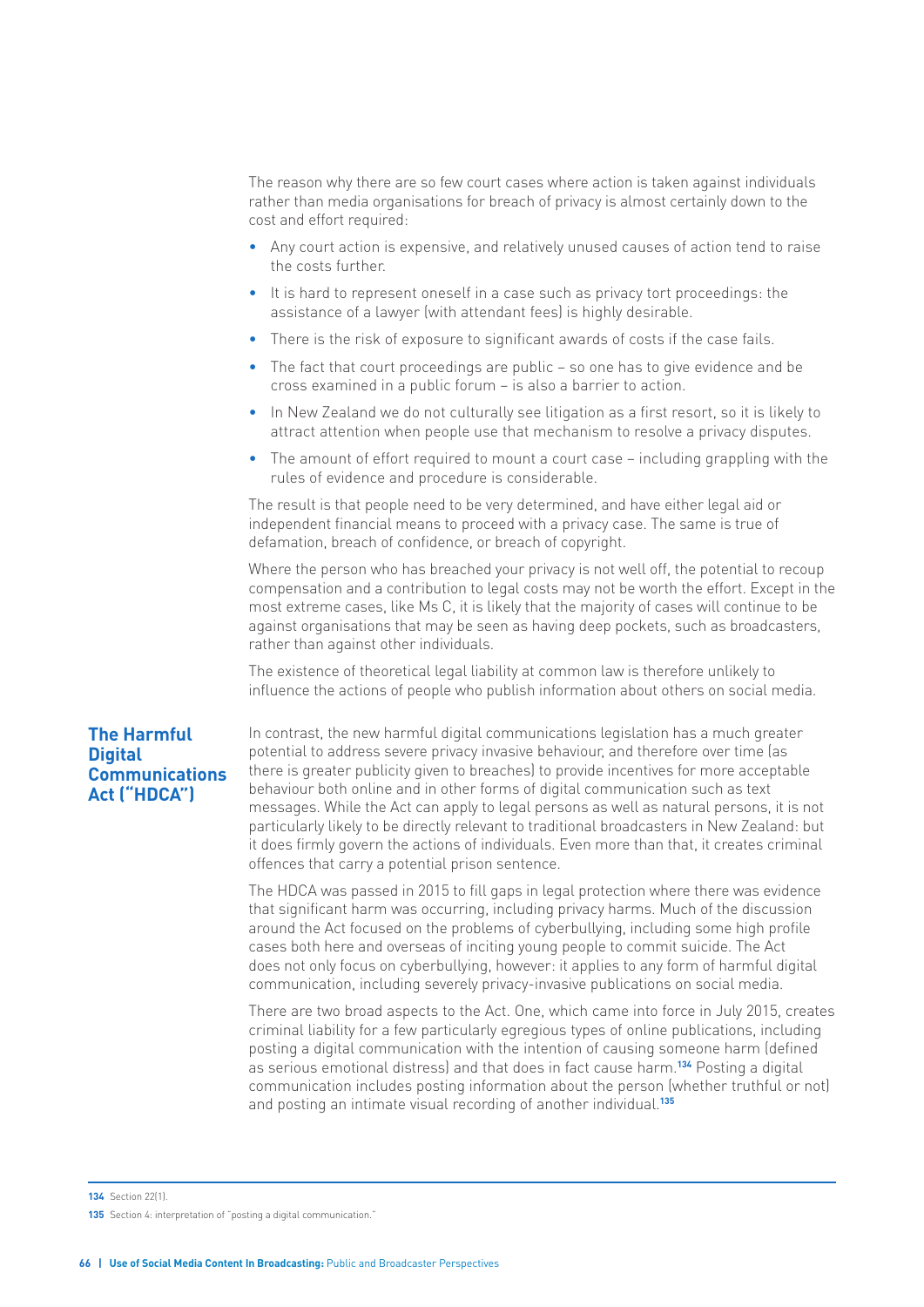A Law Society conference paper earlier this year noted that by the end of 2016, there had been more than 89 criminal charges files under section 22 of the Act and seven people had been jailed. Most of these cases involved so-called 'revenge porn' (where explicit photos are published online to hurt a former partner after a relationship breaks up, but not all).**136** For instance, a man was jailed for 11 months after he sent sexually explicit material featuring his girlfriend to her mother who disapproved of the relationship – he intended to upset the mother, and thoroughly succeeded. The judge commented:**<sup>137</sup>**

# "… in this day and age broad dissemination of such material is just at the touch of a button … in my view not to imprison you would send totally the wrong message to you and others who might embark on this sort of behaviour."

A variety of factors influence whether a post would cause harm. They are equally interesting when considering what might be "highly offensive and objectionable to a reasonable person" in a broadcasting environment (a key factor required before a breach of a privacy standard will be found).

The statutory factors include:**<sup>138</sup>**

- The extremity of the language used:
- The age and characteristics of the victim;
- Whether the digital communication was anonymous;
- Whether the digital communication was repeated or a one-off;
- The scope of the circulation:
- Whether the information is true or false;
- The context in which the digital communication appears.

The only case to go to the High Court so far dealt with the interpretation of 'serious harm'. It is particularly notable for the Judge's comments that the *totality* of the effects that digital communications have on the victim have to be taken into account when

considering whether serious harm has occurred.**139** For example if there were a series of communications, each event in isolation may not quite meet the threshold, but in combination they may clearly do so. The nature of the information and the intensity and duration of effects are relevant, and the context of the communication is also important (for example, the material was potentially linked to a pornographic website).**<sup>140</sup>**

of 'serious<br>
the effects<br>
ount when<br> **ne effects**<br>
munications<br>
im have to<br>
count when<br>
ther serious<br>
red.'<br>
in the<br>
inter the<br>
edia post<br>
Real World,<br>
Real World,<br>
Real World, 'The totality of the effects that digital communications have on the victim have to be taken into account when considering whether serious harm has occurred.'

The broad point is potentially relevant in the broadcast environment too though the content of communications is likely to be very different. It shows how important it is to consider the wider effects of publishing the material. What may not have quite met the threshold for "highly offensive" material in the context of the original social media post may cross that threshold once it is broadcast on national television or radio.

**136** Sally Carter, Rick Shera and Ben Thomas "The Harmful Digital Communications Act 2015 – two years on" (Cyberlaw conference – Applying Cyber to the Real World, New Zealand Law Society, April 2017, 21, at 22).

- **138** Section 22(2).
- **139** New Zealand Police v B [2017] NZHC 526 at 35.

**140** Police v B at 37-41.

**<sup>137</sup>** R v Tamihana [2016] DCR 240.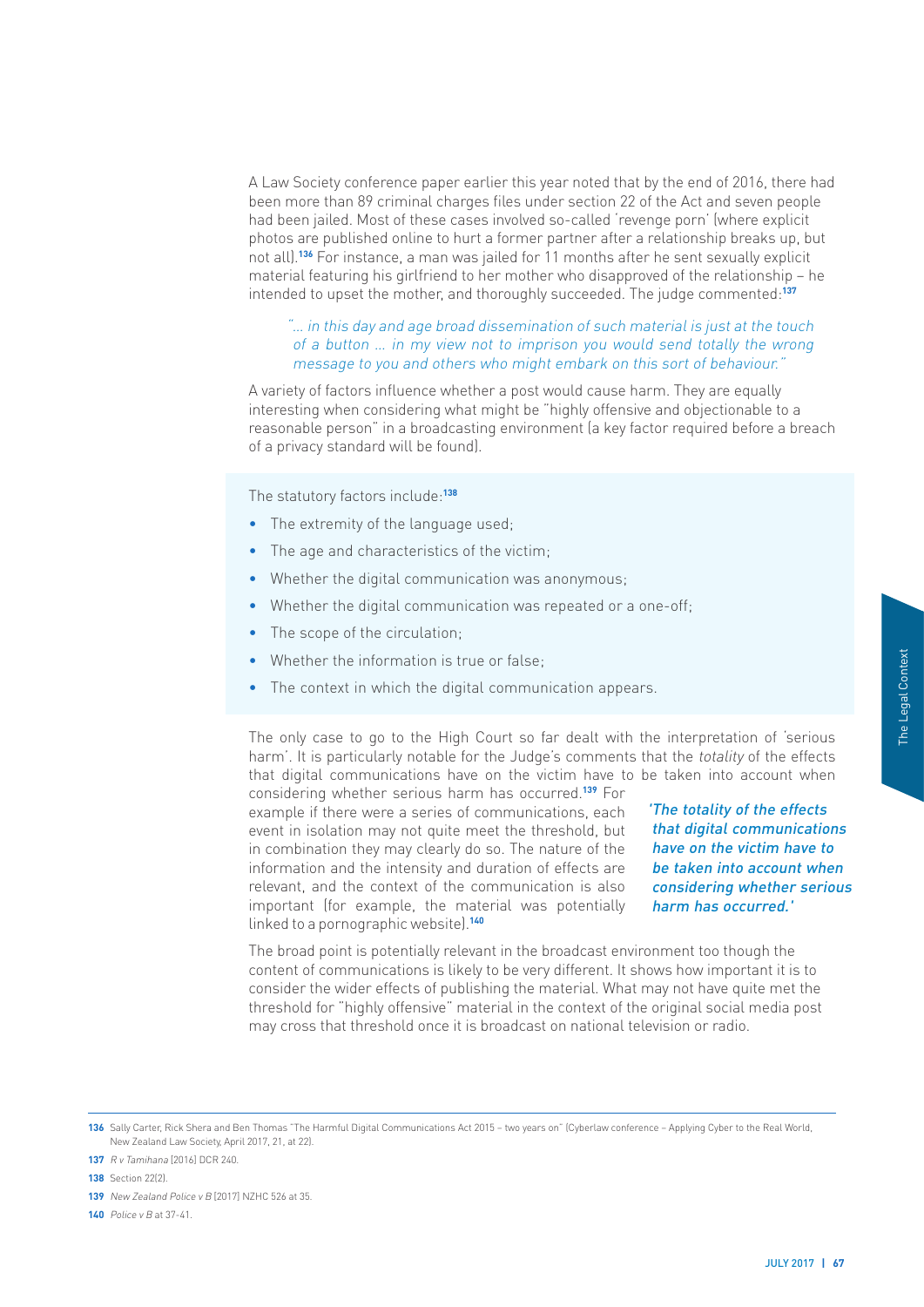As well as the new criminal offences, the HDCA also provides civil law protection which came into force in November 2016. It sets out a series of ten communications principles,**141** several of which are closely connected with privacy interests.**142** If a complainant believes that a communication infringes one or more principles, they can seek the assistance of NetSafe (which has been appointed as the "approved agency" under the Act) to investigate and try to get a speedy resolution to the matter for instance to get material taken down to reduce harm. If the matter cannot be resolved informally and the breach of the communication principles is "serious", the complainant can take a case to the District Court, which can make a variety of orders against either the author or the host of the content.

The authors of the Law Society paper mentioned earlier note that between November 2016 and February 2017, NetSafe had received 516 complaints under the Act, and the District Court had received seven applications for orders.**<sup>143</sup>**

Far from being immune from legal action in contrast to broadcasters, therefore, the HDCA shows that individuals are starting to have to meet some strict standards when their social media and other digital publications breach privacy in a serious way and cause real damage to others. More than that, there are accessible and (at least to begin with) free avenues of complaint that individuals can use to take action against others. Expensive court action is rarely needed.

It is still early days for the legislation though and as yet many people may be unaware that their own obligations with publication are stricter than they might think.

# **The Privacy Act applies to some actions of individuals**

In addition, when the HDCA was passed, it also amended various provisions in the Privacy Act that had made it difficult to take action against individuals who collected or published highly harmful information as part of their family life, their friendships or otherwise in relation to their personal affairs.

There are two aspects to the changes. First, the Privacy Act had previously allowed individuals or organisations to disclose information without breaching the usual disclosure principle (principle 11) as long as they had sourced it from a "publicly available publication". This included material sourced from a public website, or a publicly available social media account. As a result of the amendment, however, the exemption from the principle only applies if "in the circumstances of the case it would not be unfair or unreasonable to disclose the information."**<sup>144</sup>**

Secondly while the Privacy Act governs the activities of individuals as well as organisations, section 56 states that if someone collects and publishes information solely or principally for personal, domestic or family reasons, he or she will generally be exempt from having to comply with the principles of the Privacy Act. This includes many social media publications, including family photographs, social events and so on.

However, an individual now loses the protection of the section 56 exemption if collecting, using or disclosing the information would be "highly offensive to an ordinary reasonable person".**145** The individual will then have to show that they are allowed to collect or disclose the information under the privacy principles (which reflect broad public interests) or that the disclosure has not caused or will not cause harm at a level that

#### **141** Section 6.

- **144** Principle 11(b).
- **145** Section 56(2).

**<sup>142</sup>** For instance principle 1 states that a digital communication should not disclose sensitive personal facts about an individual; principle 3 states that it should not be used to harass an individual; principle 6 states that it should not make a false allegation; and principle 7 states that it should not contain a matter that is published in breach of confidence.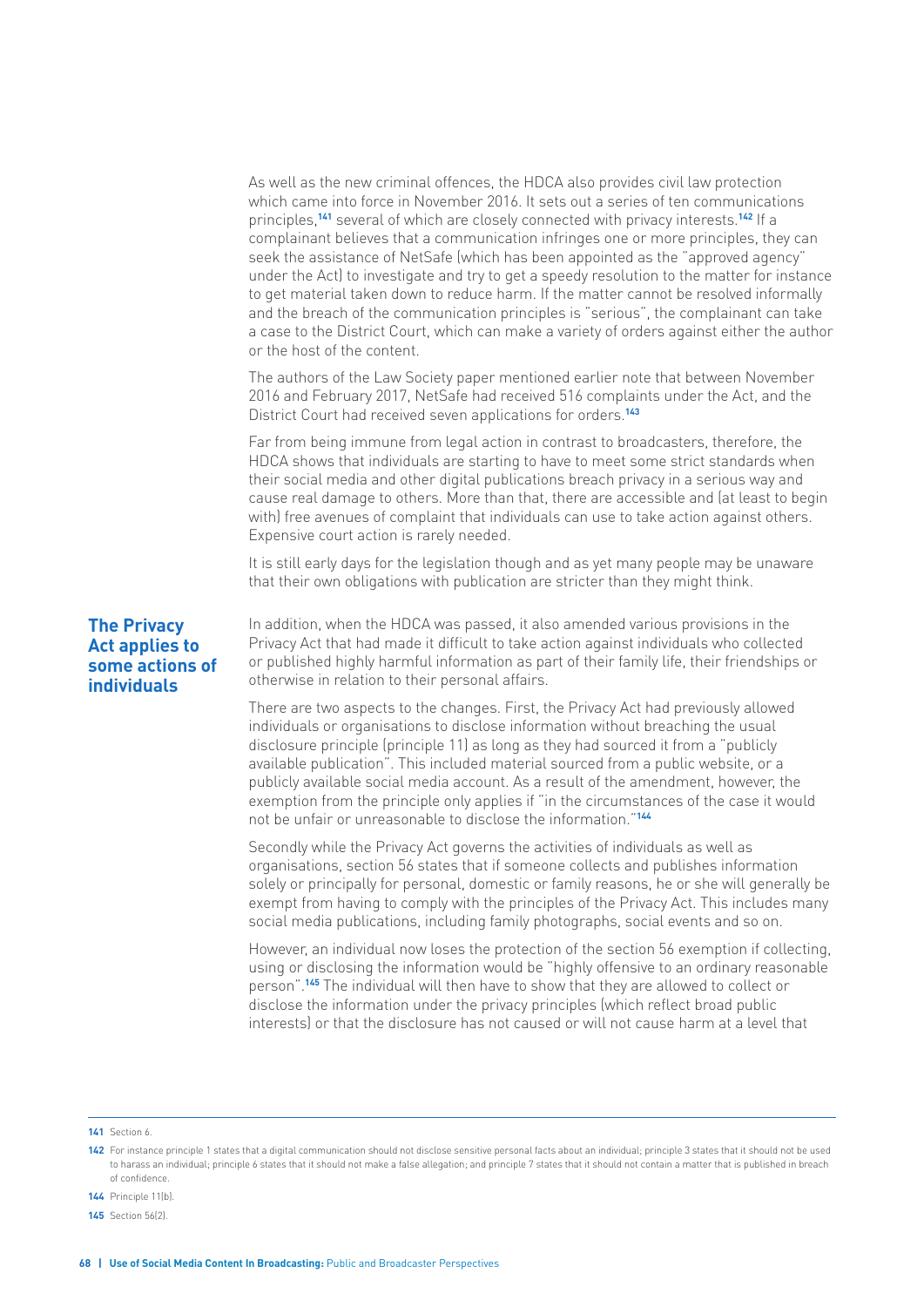would be an "interference with privacy" under section 66 (including serious emotional distress. Of course, if a collection or disclosure meets the "highly offensive" threshold so as to invalidate the usual domestic affairs exemption, it seems self-evident that the requisite level of harm in section 66 will usually have been met. It is also highly likely that a breach of a privacy principle will be able to be made out.

The changes to the legislation mean that the Privacy Commissioner can investigate complaints about a range of harmful activities that were at least arguably beyond his jurisdiction before. He expressly does not have jurisdiction over broadcasters as far as their news activities are concerned**146** but he can now assist in holding individuals to account, including for harmful social media content.

It is free to take a complaint to the Privacy Commissioner, and the processes are very accessible. For instance, one does not need a lawyer. While the Privacy Commissioner cannot make legally binding orders, the complainant will also have recourse to the Human Rights Review Tribunal once the Commissioner's investigation is closed, whether the complaint is upheld or not. The Commissioner can put meritorious unresolved matters on a track to the Tribunal as well, by referring them to the Director of Human Rights Proceedings. The Tribunal can make a variety of orders, including orders for compensation for harm of up to \$350,000.

The Tribunal has considered one case of improper access to and republication of social media content.**147** While not strictly on point, it raises an interesting set of facts.

Mrs Hammond baked a joke cake for a party for a friend who was leaving the company they both worked for (Mrs Hammond had also left). The cake was iced with rude comments about the company. A picture of it was posted to a private Facebook group. The company intimidated a junior employee who was a member of the group into giving them access to the photograph. It was then copied and distributed to the woman's new employer, and pressure was put on that new employer to fire her (she left, as her position became untenable). It was also distributed to recruitment companies in the area to affect her chances of obtaining employment elsewhere.

The company unsuccessfully suggested that publication on Facebook automatically put the information into the public domain. The Tribunal did not discuss the point in detail, however, as the method of obtaining the information and the subsequent distribution of it were so obviously deliberate and outrageous. A landmark damages case at the time, Mrs Hammond was awarded a total of around \$168,000 including loss of wages, legal costs and more than \$90,000 damages for hurt and humiliation.

Again, therefore, the Privacy Act creates greater obligations on individuals than they might be aware of. It further narrows the gap between the standards that broadcasters are required to observe, and those with which individuals have to comply, including in relation to social media content.

Example the transformal of the transformal of the transformal of the transformal of the transformal context and that<br>a finite discussed and the discussed of the discussed of the transformal of that<br>that<br>that<br>that that<br>that **Conclusions** In part 2 of this report, we found that the public holds broadcasters to higher privacy standards than the public applies to individuals or other platforms when it comes to content collection and publication. There was also some substance to the related hypothesis that individuals believe that they or others should be able to record material or publish it online even when that intrudes into privacy, but believe that broadcasters should not be able to republish that material.

**147** Hammond v Credit Union Baywide [2015] NZHRRT 6.

**<sup>146</sup>** See section 2: definition of 'agency' at (xiii). There is some doubt about whether entertainment activities come within the definition of news activities (since it refers to news and current affairs); so even if the Commissioner is generally content to leave the BSA and Press Council to manage areas that are clearly within their control – on the principle that they provide an adequate remedy for the complainant (see section 71(1)(g) of the Privacy Act) it is at least possible that the Commissioner might assert jurisdiction over some activities that currently fall through the cracks between the BSA and the Press Council.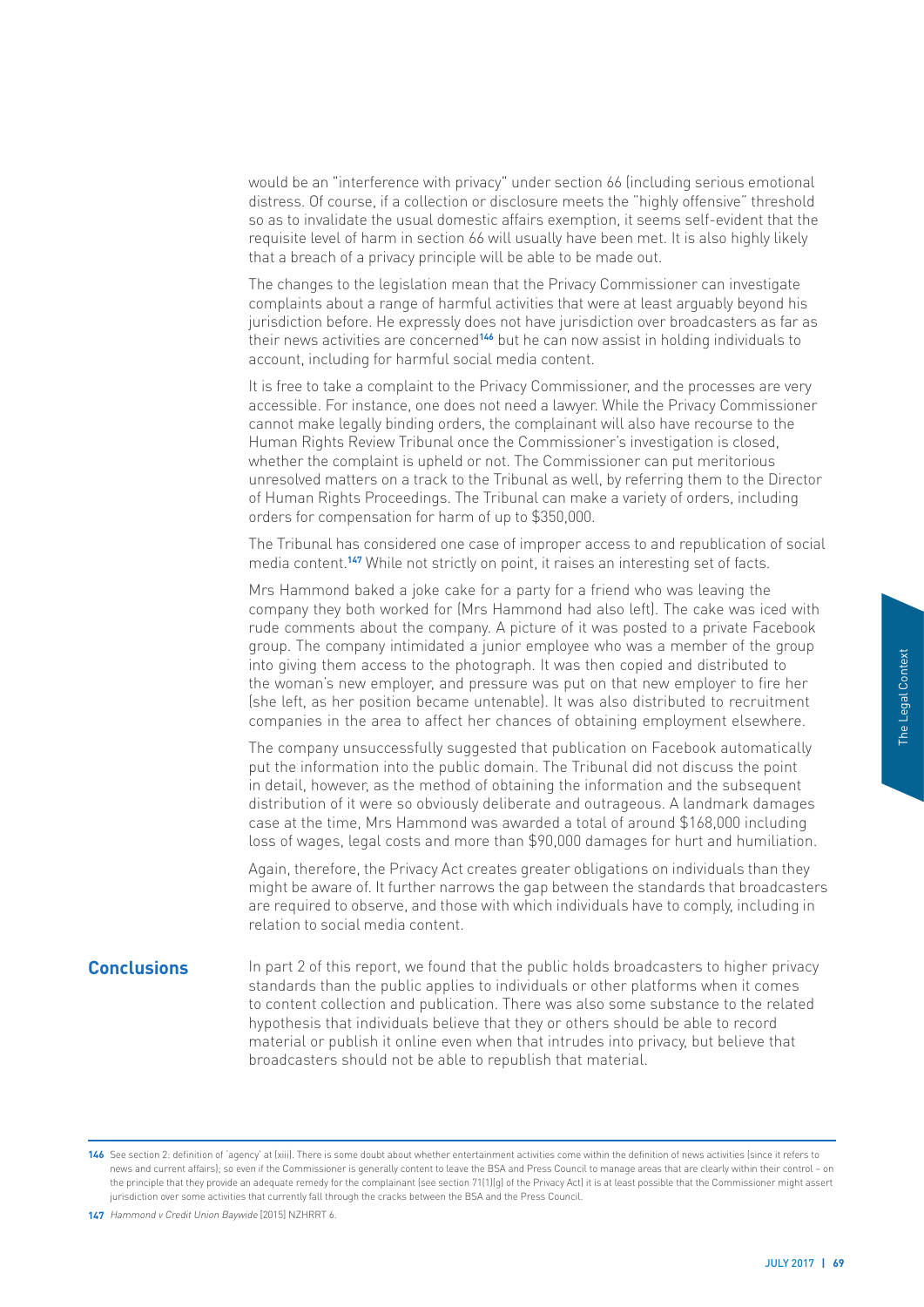Broadcasters also expressed a belief that there is a double standard. This was not apparently in the context of a plea for greater tolerance for broadcasters, but the ability for individual publishers to create significant privacy harm for others creates some difficulties. Having a lower standard for individuals creates resource implications for broadcasters to carefully check and manage the social media content that they collect, since they cannot rely on individuals to have taken the same care; and it partially undermines some of the justifications for stricter media regulation – that is, the strength of the impact of broadcast content.

'Ultimately, privacy and freedom of speech are both recognised and valued aspects of our law and should limit one another only to the extent that is necessary, effective and proportionate in the circumstances. Finding that sweet spot can be a hard task, and dealing with the prevalence of information capture and communication and the dynamics of social media is a pressing question in today's media environment.'

The law itself however operates on the same fundamental privacy principles whether the situation involves an individual, organisation, or media publisher. Recent developments have started to narrow the gap between the technical legal liability that individuals and broadcasters might face: indeed, some laws create the risk of criminal liability and imprisonment for particularly outrageous behaviour by individuals. In practice, the chances of facing legal action are relatively low for individuals, but are not unheard of – and those chances are growing as easy access to targeted legal remedies and complaint mechanisms increases.

Media regulators expressly have to consider the application of the Bill of Rights Act when developing standards and making their decisions on complaints – particularly the right to freedom of expression in section 14, and the demonstrably justified limits on expression, such as the right to privacy. However the laws that have developed to govern individuals also, in one way or another, have to consider the same issues. For instance, Parliament will receive a section 7 BORA report before it passes a Bill such as the Harmful Digital Communications Act that impacts on speech; the courts (as public authorities) have to develop the common law in a way that takes account of relevant aspects of the Bill of Rights Act;**<sup>148</sup>** and a regulator like the Privacy Commissioner or court may need to take the Bill of Rights Act into account when deciding how to apply the requirements of a statute to an individual fact situation.

Ultimately, privacy and freedom of speech are both recognised and valued aspects of our law and should limit one another only to the extent that is necessary, effective and proportionate in the circumstances. Finding that sweet spot can be a hard task, and dealing with the prevalence of information capture and communication and the dynamics of social media is a pressing question in today's media environment.

The public as yet has relatively little awareness of the potential to face legal complaints for what they post on social media. However, that situation will change as more cases are brought to the complaints bodies or the courts, and as publicity spreads about the ramifications for individuals if they fail to protect privacy – at least at the most serious end of the scale.

**<sup>148</sup>** This is the so-called 'horizontal effect' of human rights legislation like the Bill of Rights Act: it technically only governs the actions of public authorities, but in fact has a significant impact on resolution of private disputes.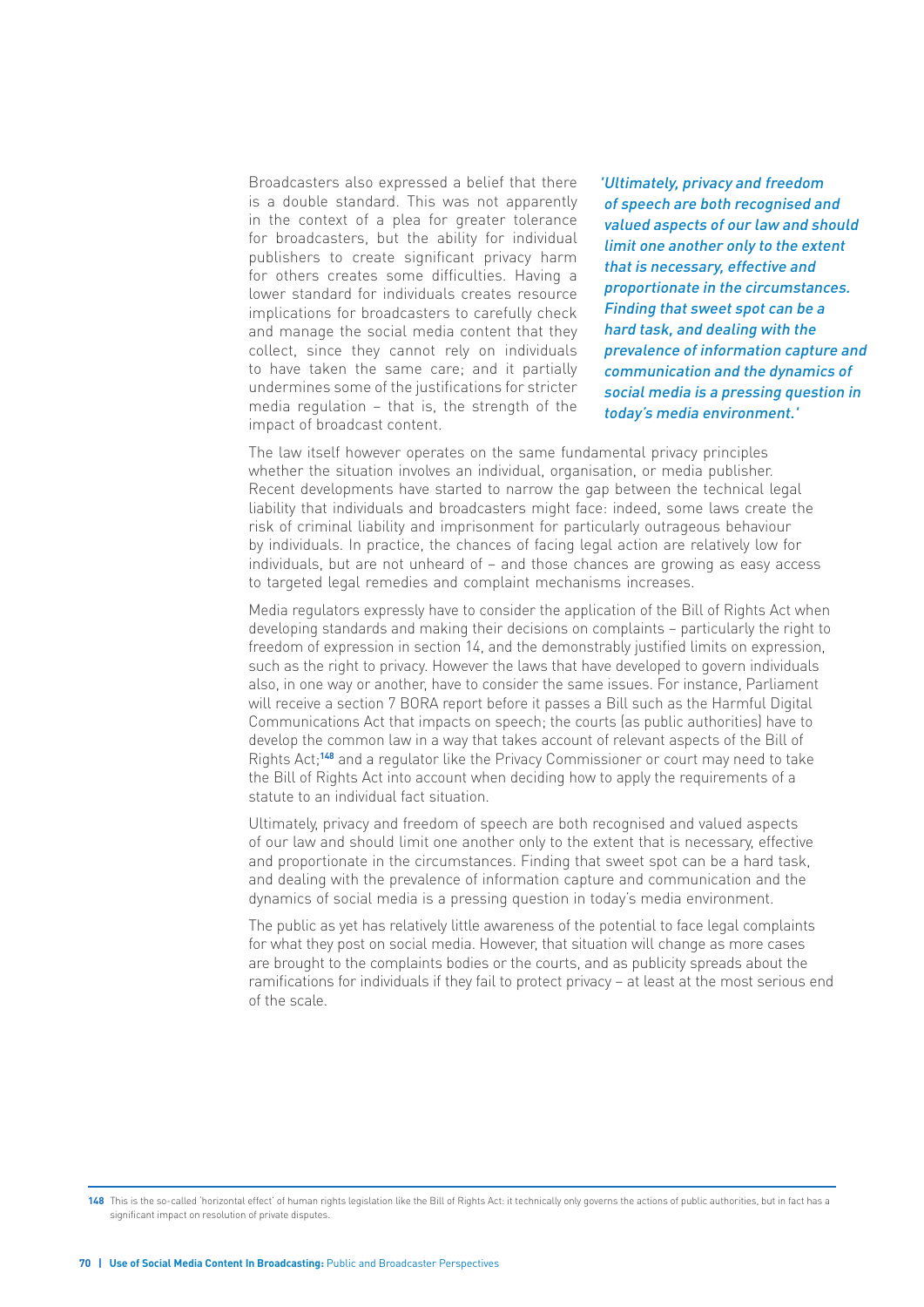# **4. CONCLUSIONS AND RECOMMENDATIONS**

In a field that is so fact specific and contextual, it is hard to create hard and fast recommendations for change or for consideration. We have included a few lists of factors to consider in various places in our analysis above. However a few general points also emerge from our research:

**01**

It is not only acceptable but is increasingly necessary for broadcasters and the Authority to take account of the context in which the original social media publication appeared, including considering what audience it was intended for. Platform affordances should affect this calculation as well as other factors. Removing an item from its context can change the tone, change the purpose for which the content was created and create significantly greater effects on the individual than might be obvious at first sight.

**02**

This does not undermine the general principle that it will often be acceptable to republish information that is in the public domain (for example information that is not protected by privacy settings). However, the issue about republishing information that is already public appears to be the point on which broadcasters need most guidance. Our research shows that it is not, and should not be, a free-for-all. Proportionality needs to be the governing principle. Broadcasters should therefore be cautious about making too general a plea that the information is public. It is only a starting point, that is relatively easily offset by factors suggesting a person's privacy interests are seriously (rather than more trivially) engaged – for instance that it reveals sensitive information about them, that it exposes them to ridicule or contempt, or that they are in a vulnerable situation.

# **03**

f<br>
ic. The<br>
s for<br>
the chances<br>
ic model<br>
ut only<br>
y impacts.<br> **JULY 2017 | 71** Broadcasters need to continue to distinguish clearly between material that is of legitimate public concern and information that is merely interesting to the public. The ready availability of social media content, the competition with online platforms for audiences and advertising, and the demands of the 24/7 news cycle, increase the chances that a 'consumer' model of newsworthiness rather than a traditional democratic model will gain traction. There is nothing wrong with providing 'consumer' material, but only information that is truly of legitimate concern is likely to offset significant privacy impacts.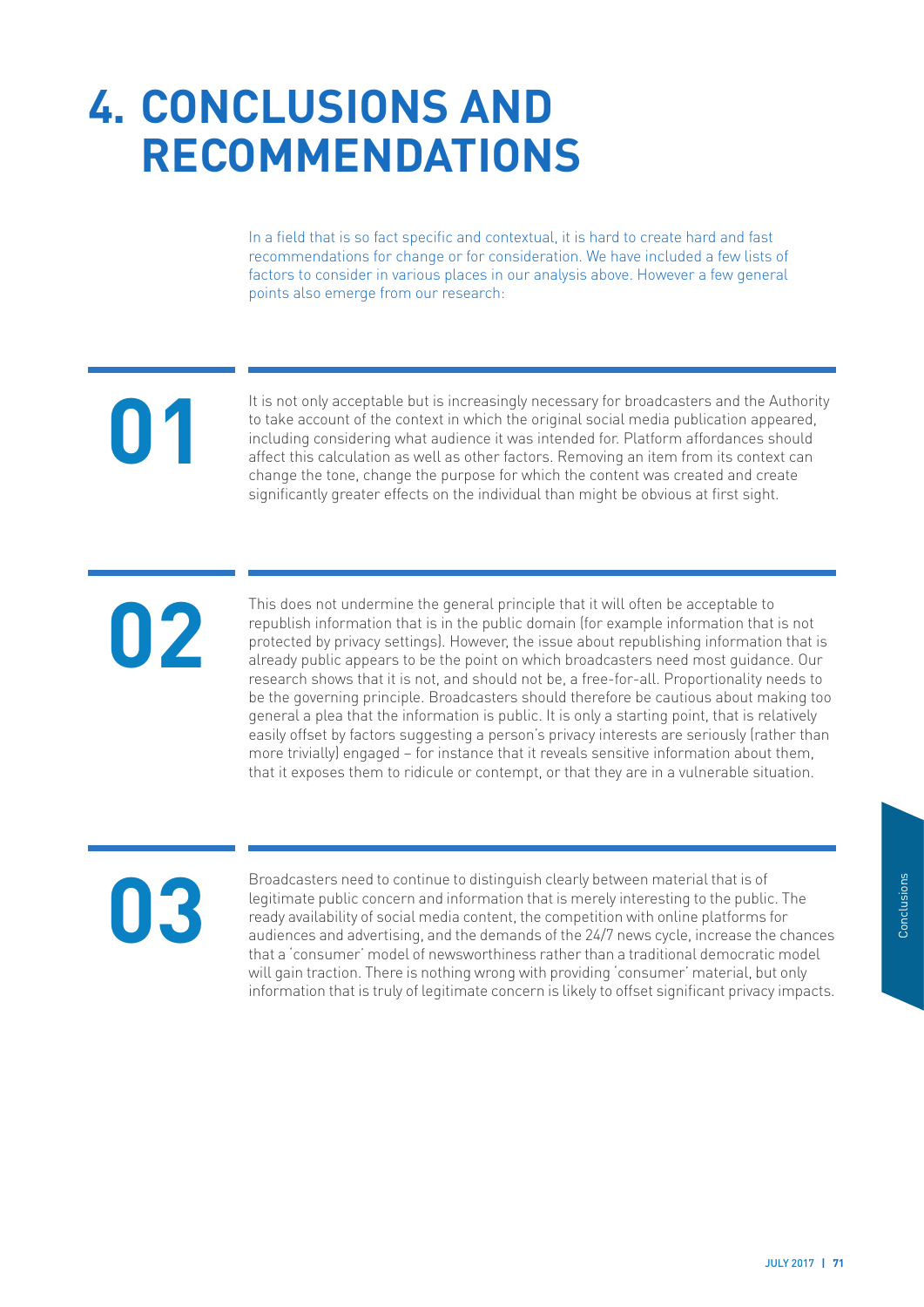# **04**

It is also important to continue to develop new practices around managing social media content that minimise the risk of mistakes and harm to individuals. Seeking consent to reuse of social media information (where practicable, and whether or not required by intellectual property law), having clear terms and conditions for people submitting content, validating content carefully, and clearly labelling information that has been sourced from social media or sent in by users are all useful techniques that broadcasters can engage to assist. Each factor is unlikely to be determinative, but may be relevant in deciding whether the broadcaster has met the standards expected of it, when the Authority is faced with a complaint.

# **05**

Where the complaint involves an assessment of several incidents, it is the totality of harm that matters, not separate harm caused by separate incidents.

# **06**

It is important to create as much consistency as possible between the approaches of the different bodies that deal with collection, publication and republication of social media content. The Authority should therefore continue to liaise closely with the Press Council and with their respective overseas counterparts; and also with the Privacy Commissioner and NetSafe. Situations that arise in one jurisdiction are very likely to be replicated in other jurisdictions. Consistency can also help to minimise confusion, limit compliance costs for media organisations, and avoid forum shopping.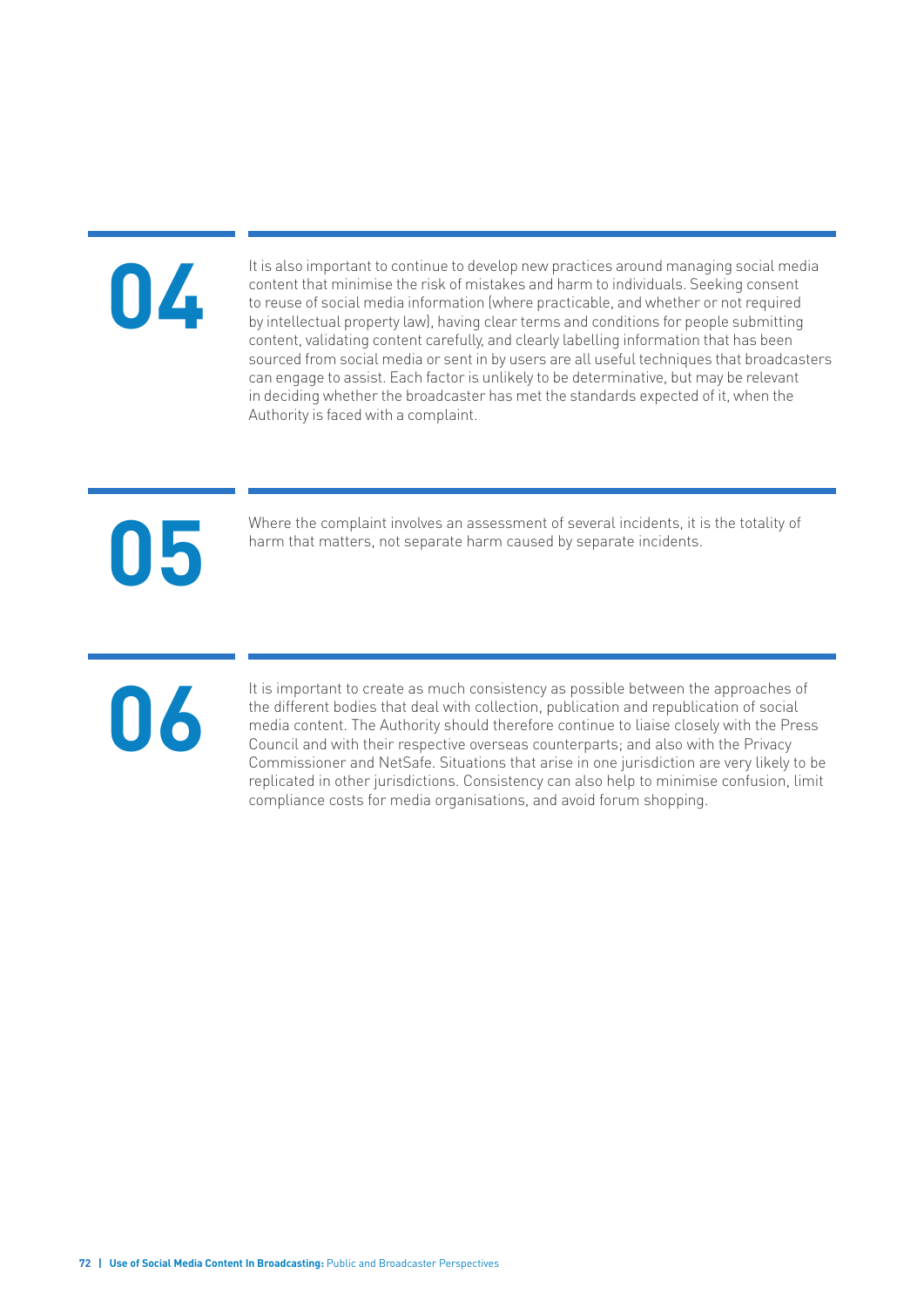

# **5. APPENDIX** COLMAR BRUNTON: PRIVACY AND SOCIAL MEDIA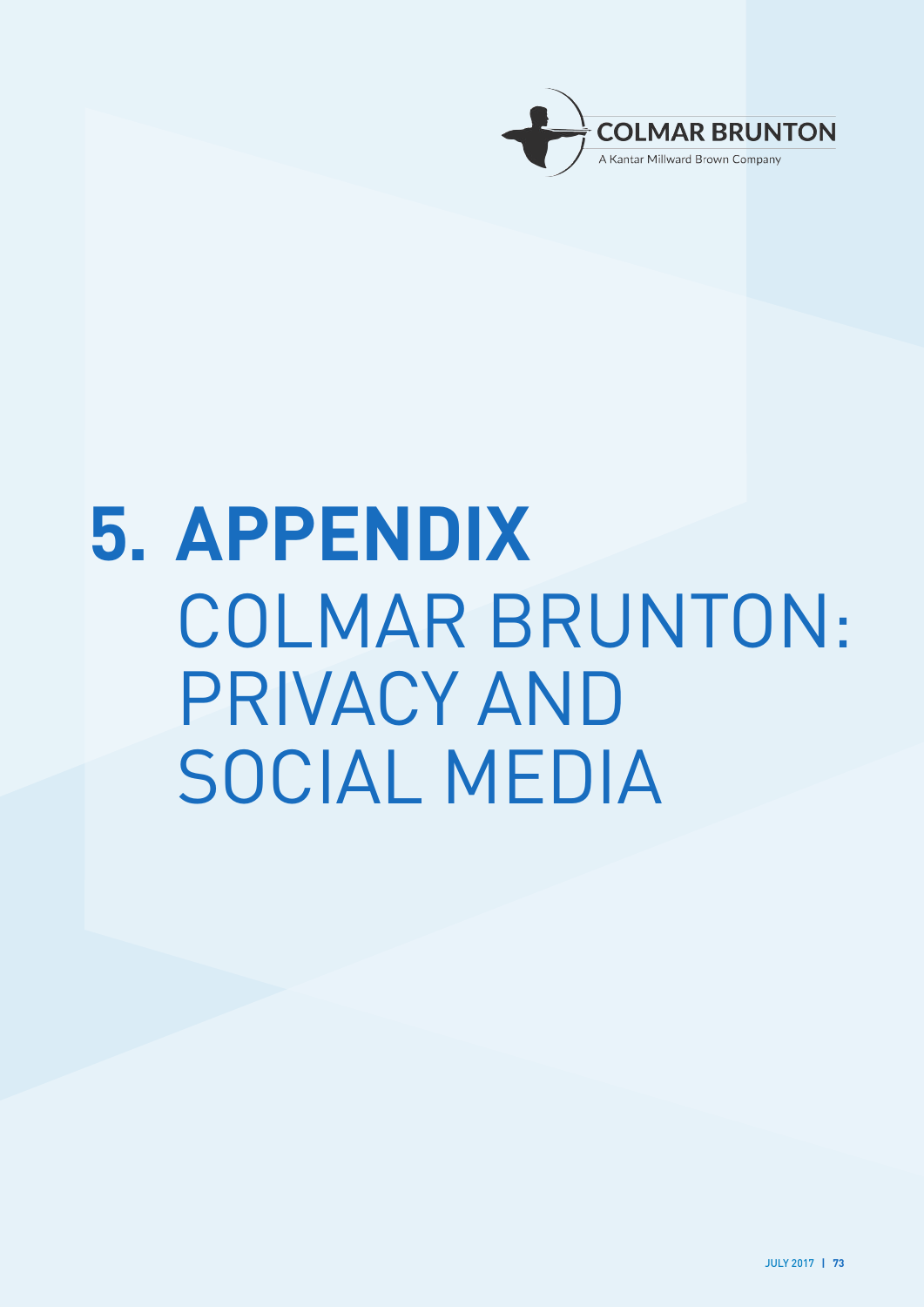# **CONTENTS**

| <b>Overall Perceptions of the Online Environment79</b> |
|--------------------------------------------------------|
|                                                        |
|                                                        |
|                                                        |
|                                                        |
| Understanding Social Media Users 82                    |
|                                                        |
| Perceptions of Mainstream Media  91                    |
| <b>Factors Influencing Expectations of Privacy 93</b>  |
|                                                        |
| Guidelines for Mainstream Media 98                     |
|                                                        |
| Update Privacy Laws<br>98                              |
|                                                        |
|                                                        |
|                                                        |
| <b>BSA: Privacy and Social Media Topic Guide102</b>    |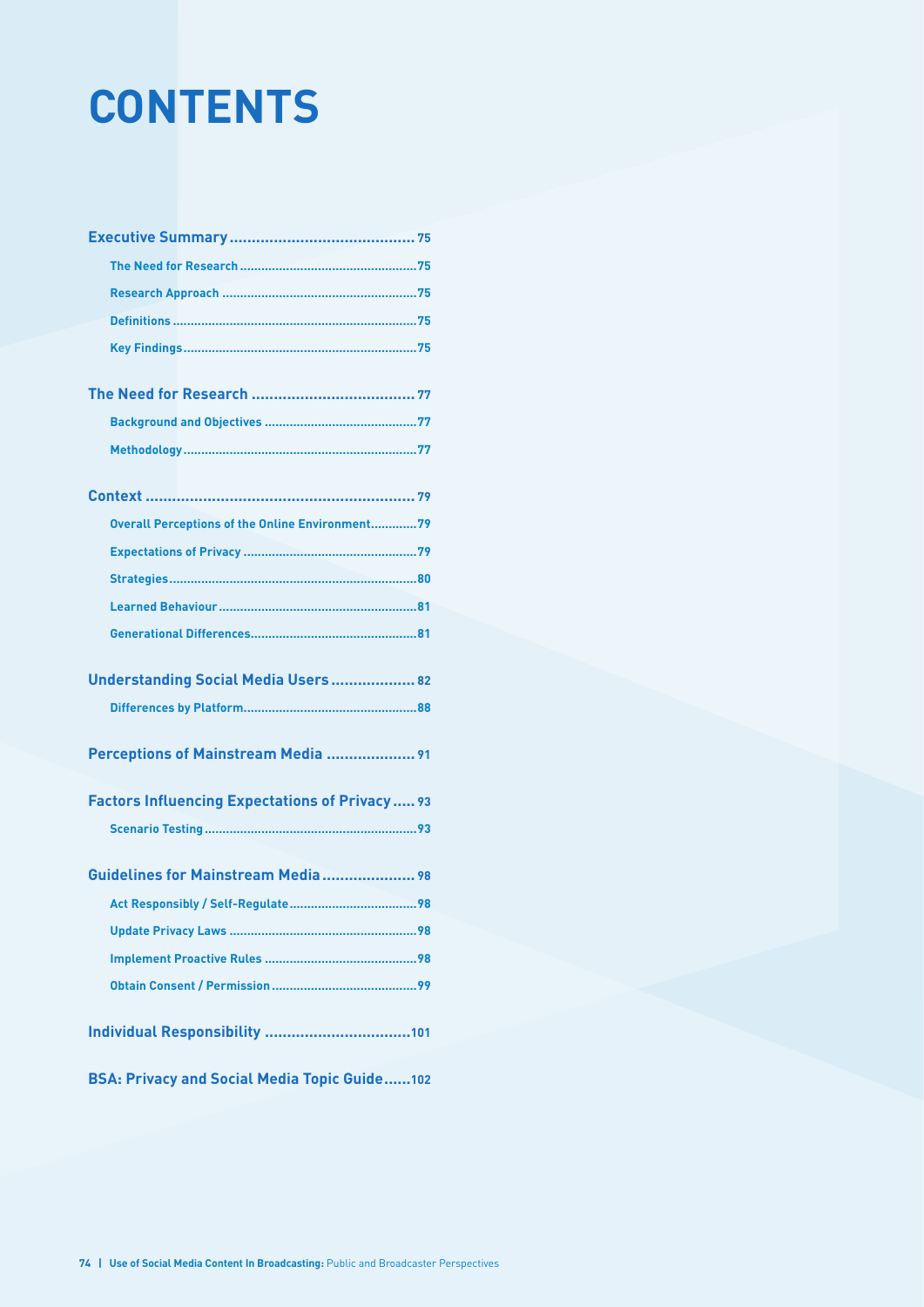# <span id="page-76-0"></span>**EXECUTIVE SUMMARY**

## **THE NEED FOR RESEARCH**

As part of its statutory mandate, the Broadcasting Standards Authority (BSA) commissions research that is relevant to and informs the broadcasting standards system. As such, BSA has commissioned research to explore the subject of an individual's right to privacy (and fairness) and its interface with attitudes in New Zealand to social media usage.

The research will draw on data from a number of sources, of which this document is one. The aim of this research module is to use focus groups to establish what social norms and expectations individual online publishers and users bring to their decisions to both capture and publish content online, and to review published material, particularly content involving other individuals. It also explores the expectations social media users have of broadcasters in sourcing and re-publishing social media content. The underlying question guiding the research asks how (and if) content standards ought to be applied to broadcasters' use of social media and whether that reflects a double standard when compared with social media publishers.

## **RESEARCH APPROACH**

Given the objectives are exploratory in nature, a qualitative approach was utilised. Eight focus group discussions (with 48 participants) were undertaken with social media users, in a range of locations across New Zealand (Auckland, Hawke's Bay, Wellington and Christchurch), from 22 November to 7 December 2016.

The focus groups were structured primarily around age/life stage and social media usage. Additional criteria of gender, ethnicity and household income were included to ensure diversity amongst social media users.

# **DEFINITIONS**

The findings presented in this report are based on the views of the 48 interviewed adults, referenced throughout this report as 'social media users'. 'Social Media' refers to any platform that enables users to create and share content or to participate in social networking. 'Capture' refers to recording or documenting a moment via text, photography, video or audio recording. 'Publish' or 'post' refers to uploading user generated content to an online platform. Social media users exhibit different motivations and behaviours when capturing and publishing content; this is illustrated through the use of 'territories'.

# **KEY FINDINGS**

#### **Capture**

This research identified a number of territories of social media behaviour, which reflect different motivations and corresponding attitudes and decision making when capturing content. There appear to be generational differences, including the perception that many younger people see life 'through a lens'. Many older social media users restrict their capture to what has historically been traditional photograph moments.

#### **Publish/Post**

Social media users often have agreed social expectations when posting content online. This could be explicit, in the form of conversations amongst friends and family to determine what is acceptable, or it may be more implicit, for example giving friends the option to tag themselves in photos.

Empathy is an overarching concept for many, asking themselves, 'how would I feel if that was me?'

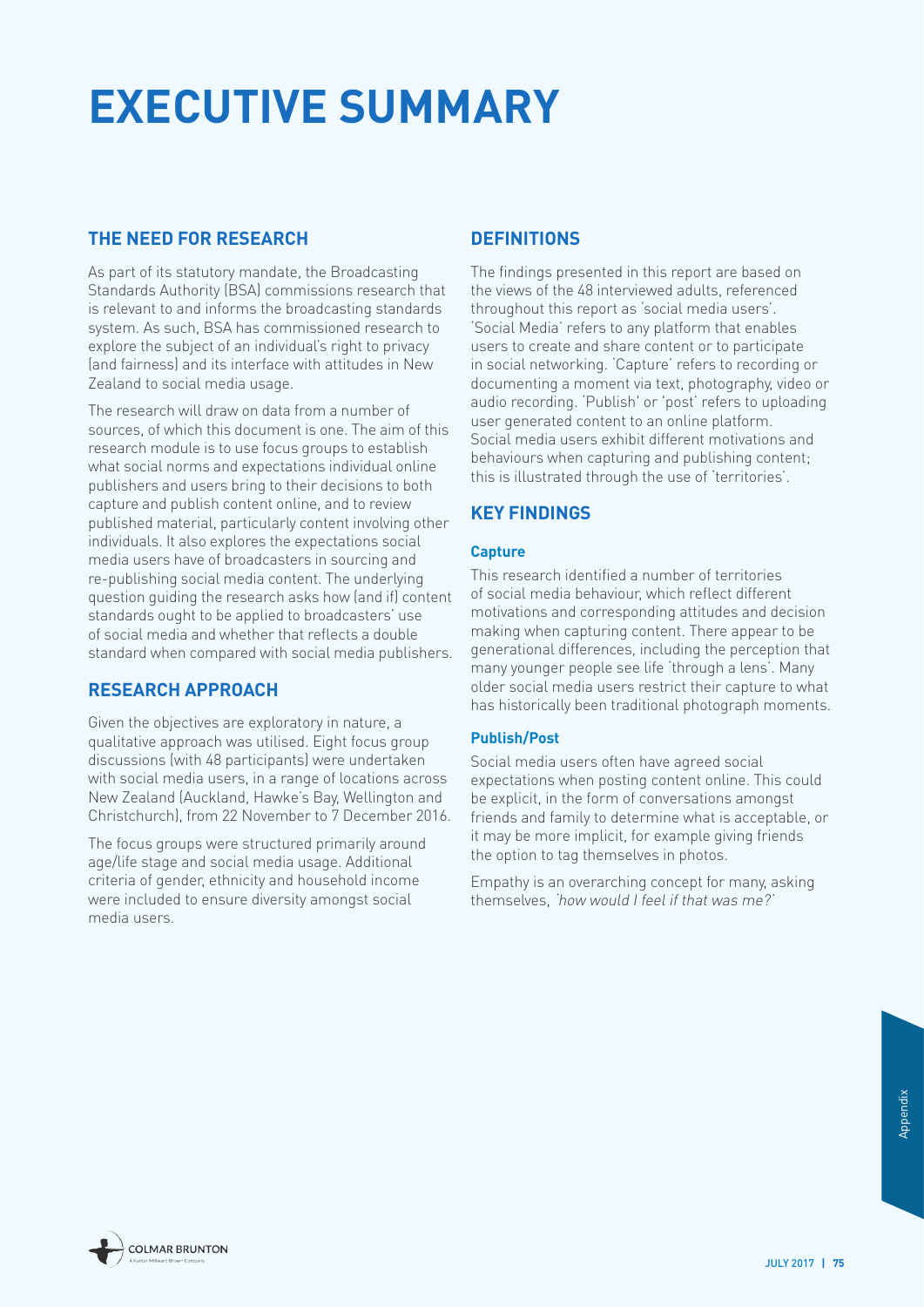When judging other people's right to privacy, personal responsibility is often cited at the core. Those who do not take reasonable steps to ensure their own privacy receive little sympathy if privacy rights are breached. This relates to the context the person puts themselves in, along with perceptions of complicit behaviour. Similarly, public figures are deemed to have lower expectations of privacy than members of the general public.

Conversely, there is a desire to protect the privacy of others if they are unable to do it themselves, with specific reference to children and those that find themselves in vulnerable situations (eg, accident victims).

Social media users suggest the concept of public interest may take priority over an individual's right to privacy. However, this is confounded by differing interpretations of what 'public interest' means. Many social media users interpret public interest as being content that the public would find interesting, (ie, use of the word 'interest' as an adjective). Others interpret public interest to be content that is in the interest for the public to know, whereby the public receives some benefit as a result of being exposed to the information, (ie, use of the word 'interest' as a noun).

#### **Re-publish (by media)**

Social media users assume the mainstream media are subject to regulations, but are unsure of what these are, or even what they should be. There is an expectation the mainstream media will undertake due diligence (ensuring authenticity, obtaining consent and fact-checking) before broadcasting any content, and this extends to content sourced from social media platforms.

Overall, social media users generally perceive it is permissible for mainstream media to broadcast content from social media if:

- It is factual information and has been authenticated/fact-checked.
- $\rightarrow$  It is already in the public arena, put out on a public forum.
- › It does not contain overly sensitive or personal information.
- It relates to public safety or public interest.
- Permission (consent) has been obtained.
	- If consent cannot be obtained, steps should be taken to edit content to ensure the anonymity of the subject is preserved.
	- Alternately, if consent cannot be obtained, content and images should be labelled/ watermarked indicating unauthorised use.

However, social media users acknowledge the continually changing media landscape (along with increased competition) and the need to report promptly, to keep up with online competitors.

Social media users have a perception that once content has been posted online it is 'fair game' and any ownership or privacy rights have effectively been relinquished. As a result, the risk of being repurposed is omnipresent, so the only way to avoid the re-purposing of your own content is not to post it in the first place.

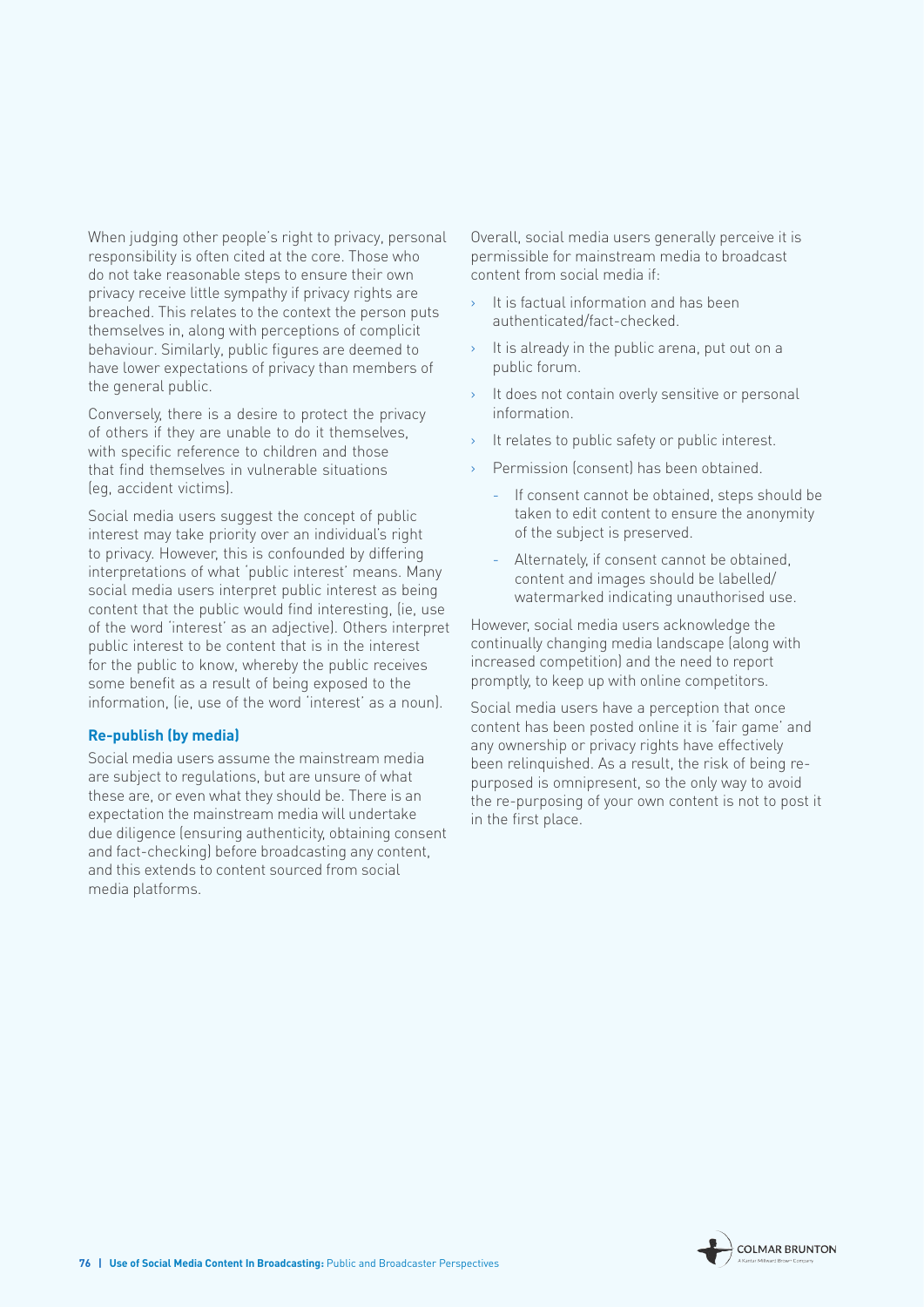# <span id="page-78-0"></span>**THE NEED FOR RESEARCH**

## **BACKGROUND AND OBJECTIVES**

As part of its statutory mandate, the Broadcasting Standards Authority (BSA) commissions research that is relevant to and informs the broadcasting standards system. As such, BSA has commissioned two researchers to explore the subject of individuals' right to privacy (and fairness) in broadcast media, and its interface with attitudes in New Zealand to social media usage.

In consultation with the lead researchers, the BSA sought to conduct a series of focus groups to provide usable insights to input into this larger piece of work. The underlying question guiding the project is how (and if) content standards ought to apply to broadcasters' use of social media content, and whether there is a double standard for broadcasters compared with social media publishers.

This research aims to establish what social norms and expectations individual online publishers bring to their decisions to both capture and publish content online, particularly content involving other individuals. The research also explores the expectations social media users have of broadcasters in the sourcing and republishing of social media content.

The lead researchers have identified a series of potential research questions, structured around the following topic areas:

- › **Capture**
	- What factors motivate participants to record or document a private moment?
	- What distinctions do they draw between 'public' and 'private' in these examples?
	- Why do they do what they do?
- › **Publish**
	- What social expectations are related to what users decide to publish online?
	- How do social media users decide what content to publish on which platform?
- How do cultures of participation around particular online platforms inform these decisions and the expectations users have around privacy?
- How do users judge other people's privacy when posting something?

#### › **Re-publish**

- When is it acceptable for a third party to take or re-purpose the content posted?
- What expectations do social media users have of content being re-purposed?

These questions provide the starting point for the research.

## **METHODOLOGY**

As the primary objectives are exploratory in nature, a qualitative methodology was utilised. Qualitative research seeks to explore and understand viewpoints, rather than measure them. It does this by moving beyond demographic data to incorporate behavioural and psychographic aspects, to fully understand what 'moves and motivates' social media users.

The fieldwork incorporated two phases: 1) pre-task and 2) focus group discussions.

Given the ubiquitous nature of the internet and the use of social media for some, participants were asked to complete a pre-task. The pre-task sought to capture top-of-mind associations with social media and mainstream media. It also included a diary component for social media users to record their posting and sharing behaviour over the course of one week.

The second phase incorporated eight focus group discussions (with 48 participants) conducted in a range of locations around New Zealand. The focus groups were structured primarily around age/life stage and social media usage.



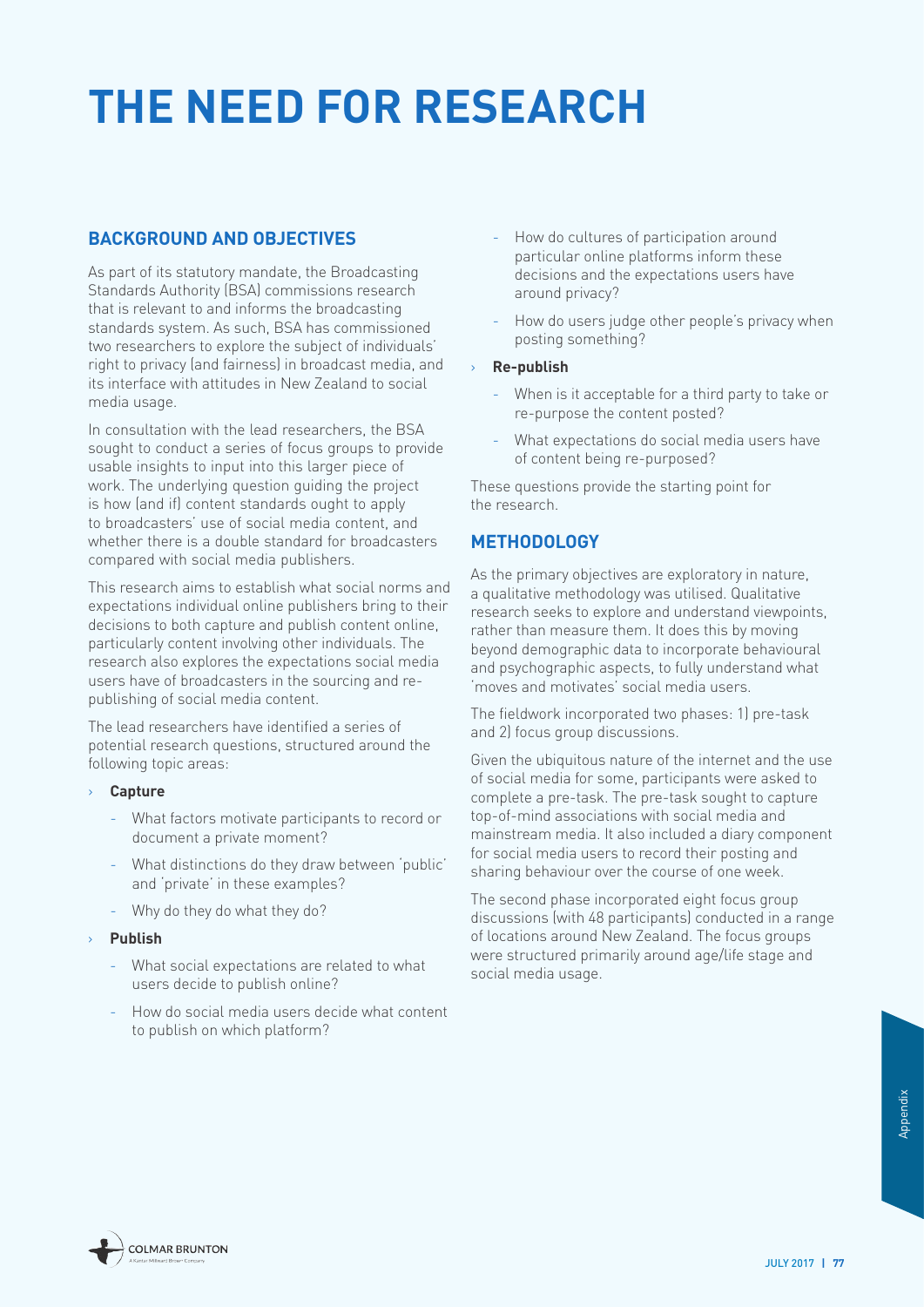#### **Sample**

The sample frame is detailed in the table below.

| Target Audience                                 | <b>Auckland</b>           |  | Wellington Christchurch Hawke's Bay |  |
|-------------------------------------------------|---------------------------|--|-------------------------------------|--|
| 18-29 years old: Active social media users      |                           |  |                                     |  |
| 18-29 years old: Less active social media users |                           |  |                                     |  |
| 30 years +: Active social media users           |                           |  |                                     |  |
| 30 years +: Less active social media users      |                           |  |                                     |  |
| <b>TOTAL SAMPLE</b>                             | 8 Focus Group Discussions |  |                                     |  |

Across the sample, the following key criteria were also covered off to ensure a diverse representation of social media users:

- › Mix of gender
- › Spread of ethnicities
- Spread of life stage
- Range of household income.

Active social media users are defined as having a familiarity with one or more social media platforms, for example, Facebook, Instagram, Snapchat, Twitter, YouTube.

Focus group discussions were conducted from 22 November to 7 December 2016.

#### **Topic guide development**

Colmar Brunton developed a semi-structured topic guide**<sup>1</sup>** in consultation with the BSA and its research team.

#### **Notes to this report**

The findings presented in this report are based on the views of the 48 interviewed adults, referenced throughout this report as 'social media users'.

Given the qualitative methodology, purposive sampling was utilised, whereby participants were selected based on a number of key qualifying criteria, as outlined above. As such, this report uses terms like 'many', 'some' or 'few' to indicate strength of perception.

Any differences in findings by sample criteria (age/ location/usage) have been highlighted where evident. If no comment is made regarding differences, then findings are consistent across the various groups.

Verbatim comments are used throughout this report to illustrate key findings. Verbatim comments also help to 'bring the research to life' through the participants' own words. Verbatim comments are attributed by the target audience group (Younger are those aged 18-29 years, and Older are those aged over 30 years) and interview location.

This summary report draws on the focus group analysis, with the intent that the lead researchers will use it as a data source in their final reporting.

**<sup>1</sup>** The topic guide is provided in the appendix.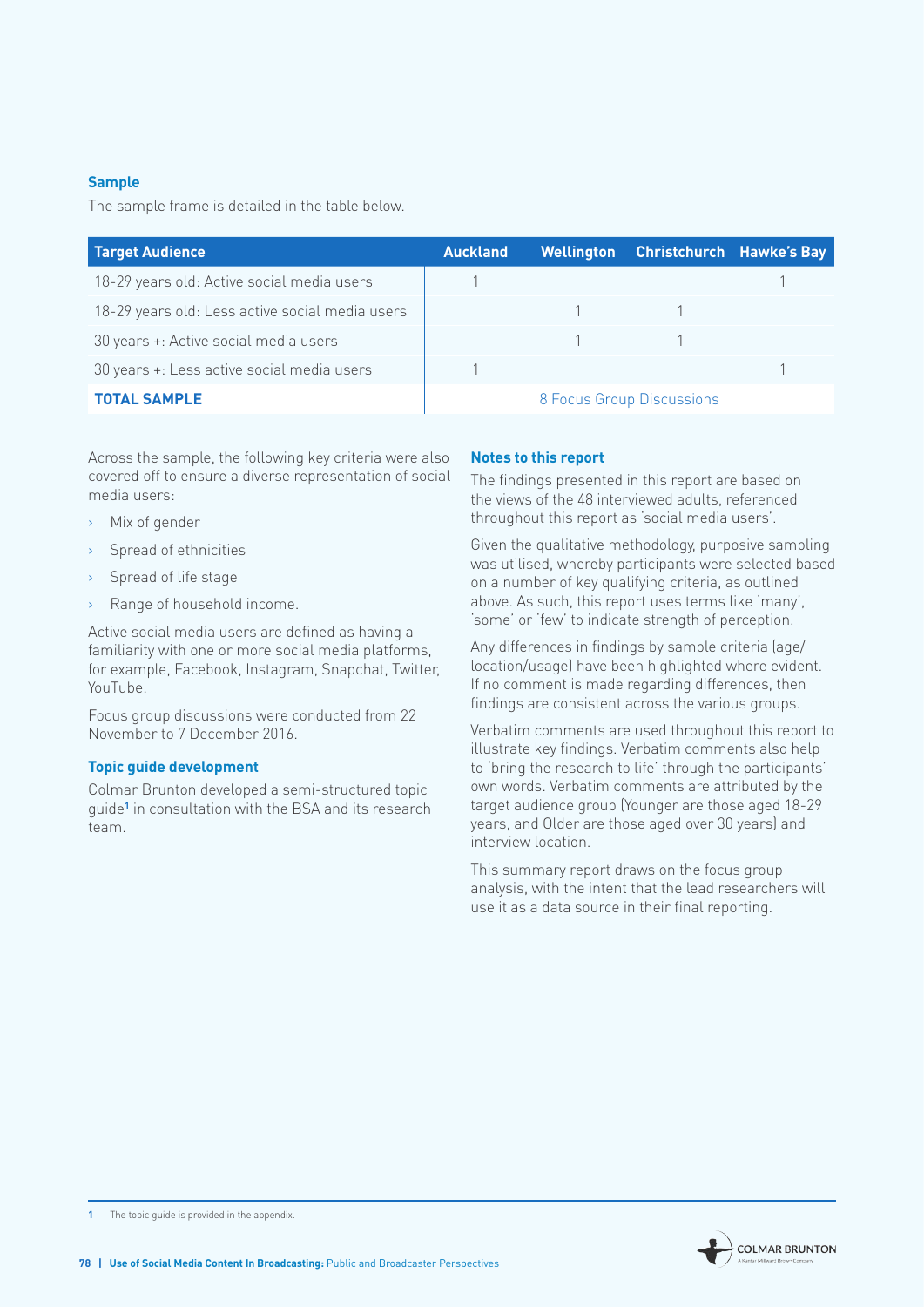# <span id="page-80-0"></span>**CONTEXT**

This section provides context to the research findings. It briefly explores some of the overall perceptions and expectations of participating in an online environment. It also details some of the strategies social media users employ when engaging with social media platforms.

#### **OVERALL PERCEPTIONS OF THE ONLINE ENVIRONMENT**

There is a general sense that the access/availability to technology means much of our privacy has been stripped away, and that people are facilitating this.

"Big brother isn't watching, we are telling big brother everything."

#### Older, Less Active, Hawke's Bay

This technology and the social media platforms also create expectations around the immediacy of information and instant gratification. This relates to how long a platform takes to use, how long it takes someone to comment/reply to a post (especially when the sender can see when it is opened), how long it takes someone to hit 'like'. This, in turn, modifies their behaviour on social media. They may be selective about opening messages if an immediate response is required and they may post at specific times (eg, weekday evenings) when they know more people will likely be online, to maximise positive response.

"When someone doesn't reply within seconds, you're like – 'why are you not replying?' And you can see if they're active and if they've seen the message or if it's delivered it tells you. It tells you if they've seen it. And if you don't reply, you're in trouble. Then you keep bombing them with – 'why are you not replying, why are you not replying?' That has made us real impatient."

Younger, Active, Hawke's Bay

#### **EXPECTATIONS OF PRIVACY**

The general sense across most social media users is that if you post content online, you need to be prepared for it to be public – irrelevant of privacy settings or steps put in place. They believe the act of posting it in a public domain means you effectively hand over ownership and privacy rights. This could be overtly done, through a social media platform's terms and conditions, or more covertly with someone taking a 'screen shot' of content without the user's knowledge or consent.

"Once it's out there, it's out there and it belongs to the world. It doesn't belong to you anymore. Once you put it out there, it no longer belongs to you."

#### Older, Less Active, Hawke's Bay

"Privacy and social media are juxtapositions."

#### Older, Active, Wellington

A commonly used descriptor of content posted online is that it becomes 'fair game'. This is perceived to relate to both access to content as well as ownership of content. Many users hold the opinion that once content is 'out there', it is out there forever. So whilst users may have more difficulty locating deleted files, there is a sense that it never truly goes away.

"If you've posted something – so I came home drunk 5 o'clock Sunday morning, did the old drunk tweet. Luckily it was nothing …but if you do something, expect it to be spread far and wide… That's completely in the public domain. That's freehold now if somebody wants to do something with it."

#### Older, Active, Wellington

In this context, any expectations around (retaining) privacy are centred on the idea of 'personal responsibility'. There is a strong belief that it is up to the individual to self-censor.

"You know you are not putting yourself in those positions where you go 'OMG, like far out, I have put that up there, how do I get it back?' You know you haven't got that stress because you are already making a conscious decision before you post something…"

#### Younger, Less Active, Christchurch

Social media users believe personal responsibility includes self-generated content as well as sharing content, and extends to behaviour around identifying and tagging friends.

**COLMAR BRUNTON**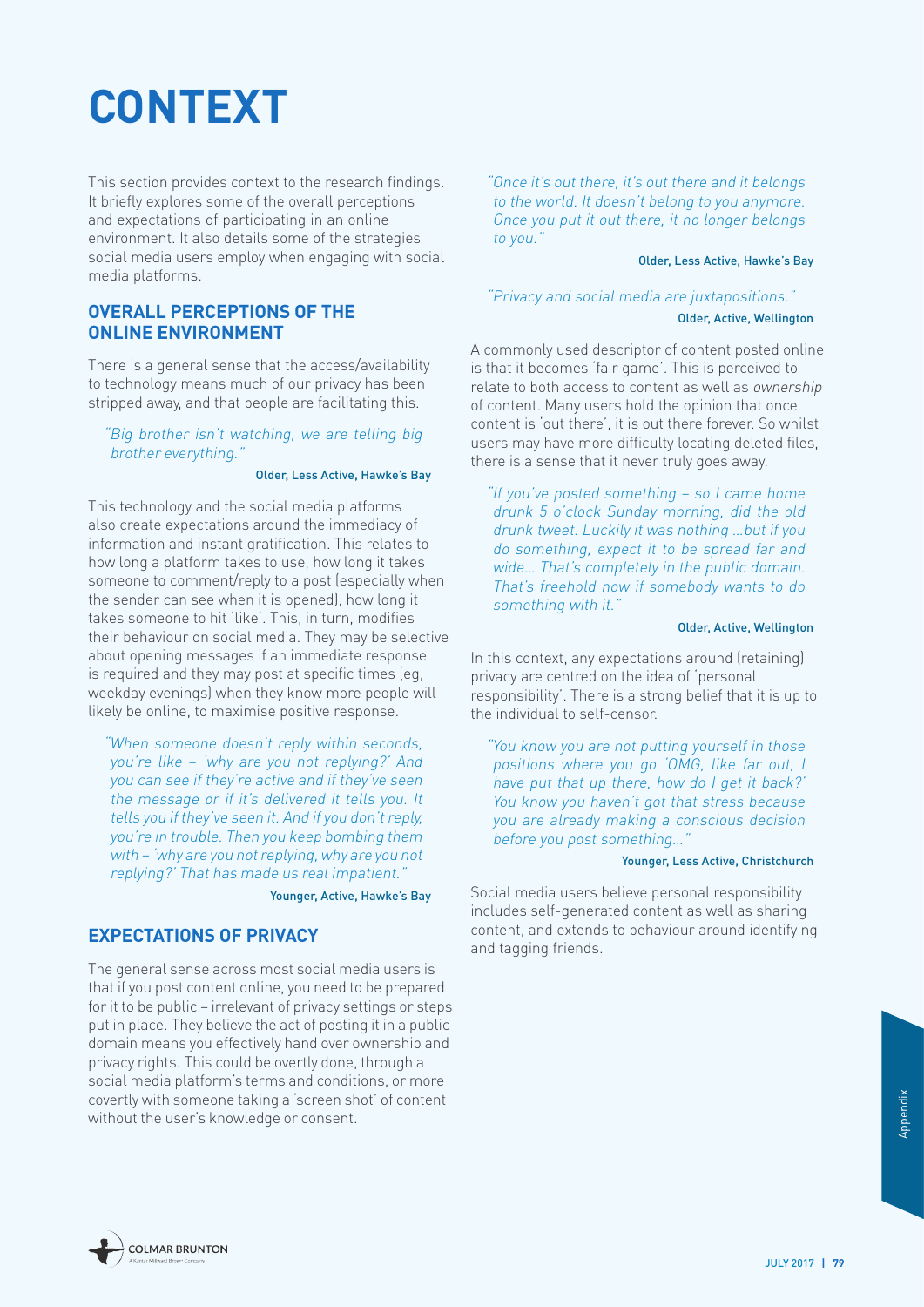### <span id="page-81-0"></span>**STRATEGIES**

Social media users utilise a number of strategies when interacting with social media to limit access to their content and personal information.

Some of the strategies include:

- Using a fake name or creating a fake profile
- Retaining a Facebook profile in a previous name (for example, maiden name)
- Setting yourself up as 'unsearchable' on Facebook, whereby your profile cannot be found without knowing your email address
- › Removing or 'unfriending' friends you are no longer in contact with.

"It is very hard to find me on Facebook because I don't have a display picture and the only people who are on my friends list are my family and a couple of friends, so if anyone is trying to look for me it would be pretty hard to find me."

#### Younger, Less Active, Christchurch

Social media users who are more sceptical about the privacy provided by social media platforms may implement their own strategies, centred on minimising their presence or retaining anonymity. For example:

- › Often constrained usage and active consideration of posting/sharing
- › Un-tagging themselves from images
- Some will 'private message' rather than post comments/updates, to provide greater control over who sees the content
- › Explicitly communicating their desire for permission to be obtained before content/images featuring them is posted. This varies by type of relationship.

"If me and my work colleagues went to Wellington for a concert or whatever, we would all have to agree that it goes up on a page because it's about all of us. But if it was just me and my friend… well obviously we share all the photos of everything that we do together because we are best friends or whatever. Then she shares my stuff and I share photos…"

Younger, Active, Hawke's Bay

Some extend this courtesy to others and let them decide whether they are identified (tagged) in images online.

"If I put a photo up on Facebook, I never tag anyone… because first of all, it will take a billion years and I am way too lazy for that. And then, if they want to be recognised for the photo, so then the ball is in their court, then they can tag themselves and be a part of it. But if they don't want to, they don't have to be. So they kind of have a say.'

#### Younger, Active, Hawke's Bay

Some are proactive and set up notifications/ permission to tag themselves.

"With the way my privacy settings are, if someone does try to tag me in something I have been notified and I have to approve it before that tag gets put on. And it gives me a chance to say that no one gets to see the photo until I approve that. So it gives me the chance to go to them and say, 'okay I don't like this photo – you are not sharing it in a million years'… or I can say 'yeah that's totally fine – go for it'."

#### Younger, Less Active, Wellington

Whilst many claim to actively review their privacy settings, this is more likely to be instigated by an external influence. For example, it is often prompted by Facebook referencing a change in their terms and conditions. It may also be prompted by the presence of children, or desire to have tighter settings in place to protect the privacy of children.

"I think mostly it is if you hear that Facebook has put out a new privacy setting or something or an extra privacy setting, you can go in and change it, but otherwise just out of sight out of mind I guess."

#### Younger, Less Active, Christchurch

"I guess when you get random people commenting on your stuff or message you and you're like 'whoa, who was that?' And you think 'How did they get to see my picture?' So, that's when I realised that my thing is public so anyone can comment on it and see it, so that's when I changed my privacy settings.'

Younger, Active, Auckland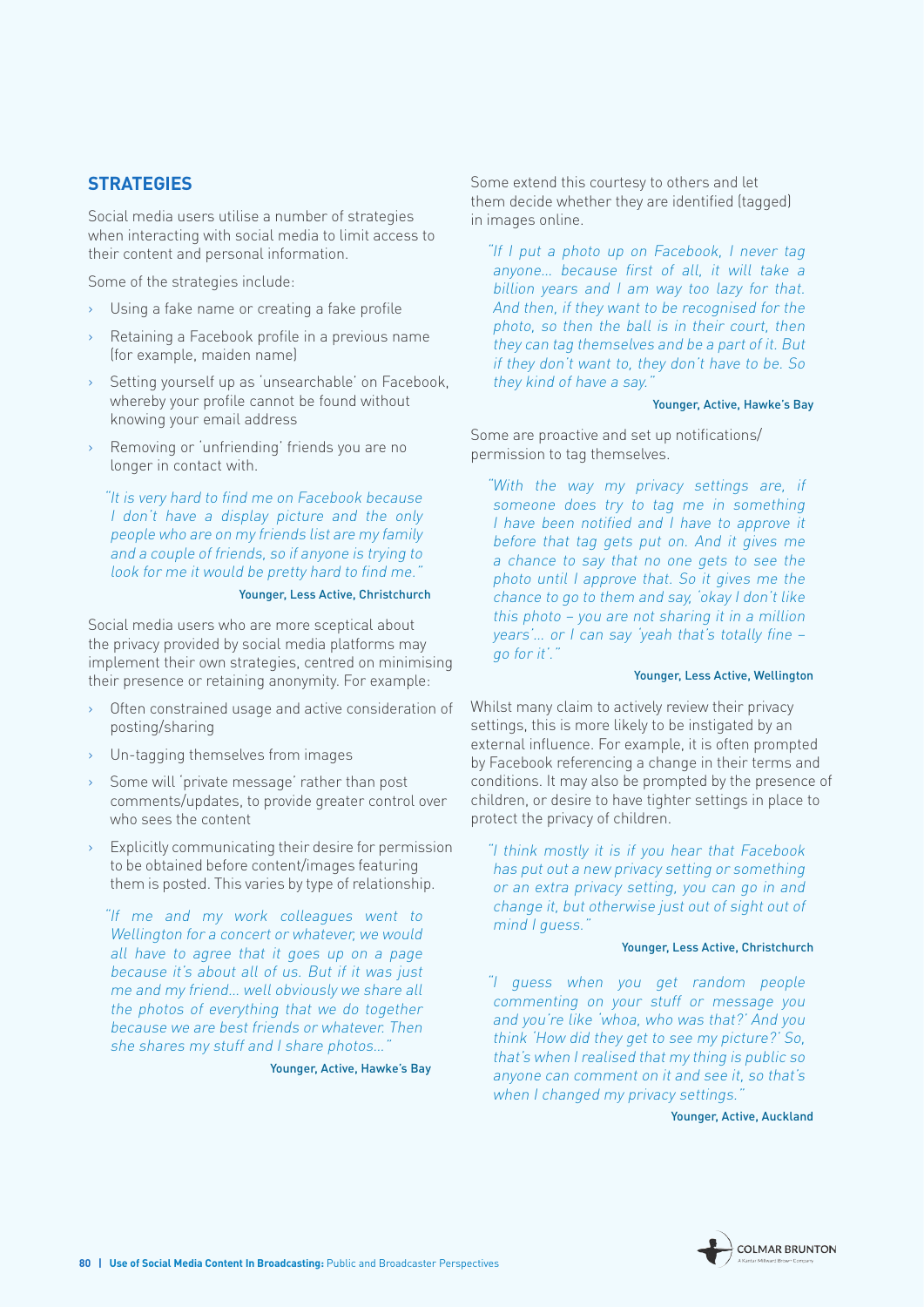#### <span id="page-82-0"></span>**LEARNED BEHAVIOUR**

For many social media users, the consideration they give to posting/sharing content is often a response to learning from mistakes – either their own or others.

"I have had an experience with a partner of mine being catfished [lured into a relationship by someone adopting a fictional online persona] whilst he was my partner and I think it is just something to do with that, my just keeping the ambiguity and people not being able to find you that you don't want to find, so you have to tell them who you are for them to find you...'

#### Younger, Less Active, Christchurch

Similarly, consideration is given to potential consequences of posting/sharing content, particularly in the context of employment, both currently and in the future.

"I've got a friend who constantly posts meme type things about marijuana and I think they're hilarious, but I will never comment or repost them because my boss might see that and think what's this guy on? So, whilst I think there's no harm in them in reality, it's just someone posting stuff online, I wouldn't partake… You don't know if they're watching and what they may think of you."

#### Younger, Active, Auckland

"I won't actually friend anyone who I work with currently. No one from my work site is ever my friend until I leave. Because it can be as simple as they've misinterpreted."

Older, Active, Wellington

#### **GENERATIONAL DIFFERENCES**

There appears to be generational differences with regard to the capture of content.

There is a perception that younger people see life through a lens, and that this may provide a sense of disconnection for some.

"We live through our eyes for the moment and they live through their camera."

Older, Less Active, Hawke's Bay

Younger people acknowledge this too; they are amused by their own behaviour and the corresponding irony, as illustrated in the extract from a group discussion below.

- R6: "Cameras have become more important than memories."
- R3: "Yeah."
- R2: "Wow, that's deep."
- R5: "You should Snapchat that."

#### Younger, Active, Hawke's Bay

However, it is interesting to note that many of the different age groups feel that they themselves are in the best position to 'manage' social media.

Some of the younger users feel they are in the best position as they have effectively grown up with social media – they have matured as social media has advanced.

"As the technology has advanced… we were slowly put into it, rather than having it all at once."

#### Younger, Less Active, Christchurch

Older people feel they have the maturity to consider the potential long-term consequences of content posted on social media. While younger people express greater levels of comfort and knowledge of the workings of social media, older people still feel younger people are naïve about the potential impact of some posts.

"They [younger people] don't consider consequences, understand the implications… will one day regret, photograph/video everything, are desensitised to violence, won't get employment…"

#### Older, Less Active, Auckland

"Our kids have grown up with social media and they kind of understand the rules on a different level, whereas I mistrust everything. That's why I'm saying, if I post something on Facebook or whatever, I just totally mistrust that it says it's private. So I think, no it isn't. So I am very, very careful and I don't post anything, any profile pic or any pic at all. I know that it could pop up anywhere. I just accept that."

Older, Active, Wellington

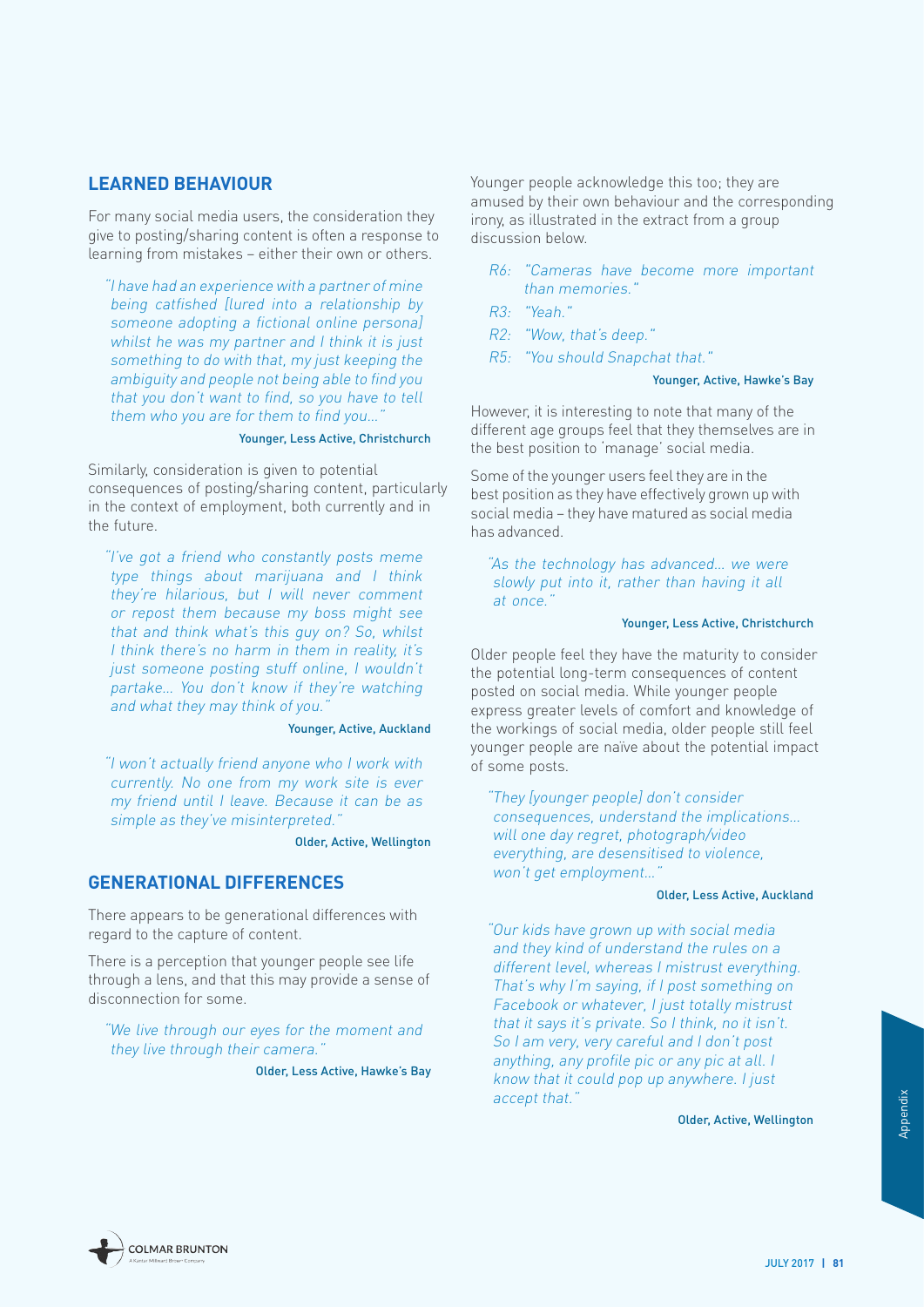# <span id="page-83-0"></span>**UNDERSTANDING SOCIAL MEDIA USERS**

This section seeks to understand similarities and differences amongst social media users, based on the focus group responses. It highlights commonalties, presents a framework to understand differences in attitudes and behaviours, and finally explores how the various platforms are positioned in the minds of social media users.

Social media users have a number of commonalities in their attitudes and behaviour towards social media. At its core, social media is a communication/networking/connectivity channel. It allows people to engage with others. This is depicted in the image below, which was created by a research participant.**<sup>2</sup>**



\*By Social Media, we mean any platform that enables you to create and share content or to participate in social networking.

#### **WRITTENDESCRIPTION OF** WHAT THESE PICTURES REPRESENT...

Social media is part of an online engagement with a networked society. It's something easily depicted through a rhizome structure. It's a way to stay connected to other people.

#### Younger, Less Active, Christchurch

Given social media is effectively 'social' by its very nature, the concepts of validation and approval (which are often represented by 'likes') span across all social media users. This occurs in varying degrees.

**2** Participants completed a pre-task prior to attending the focus group discussion.

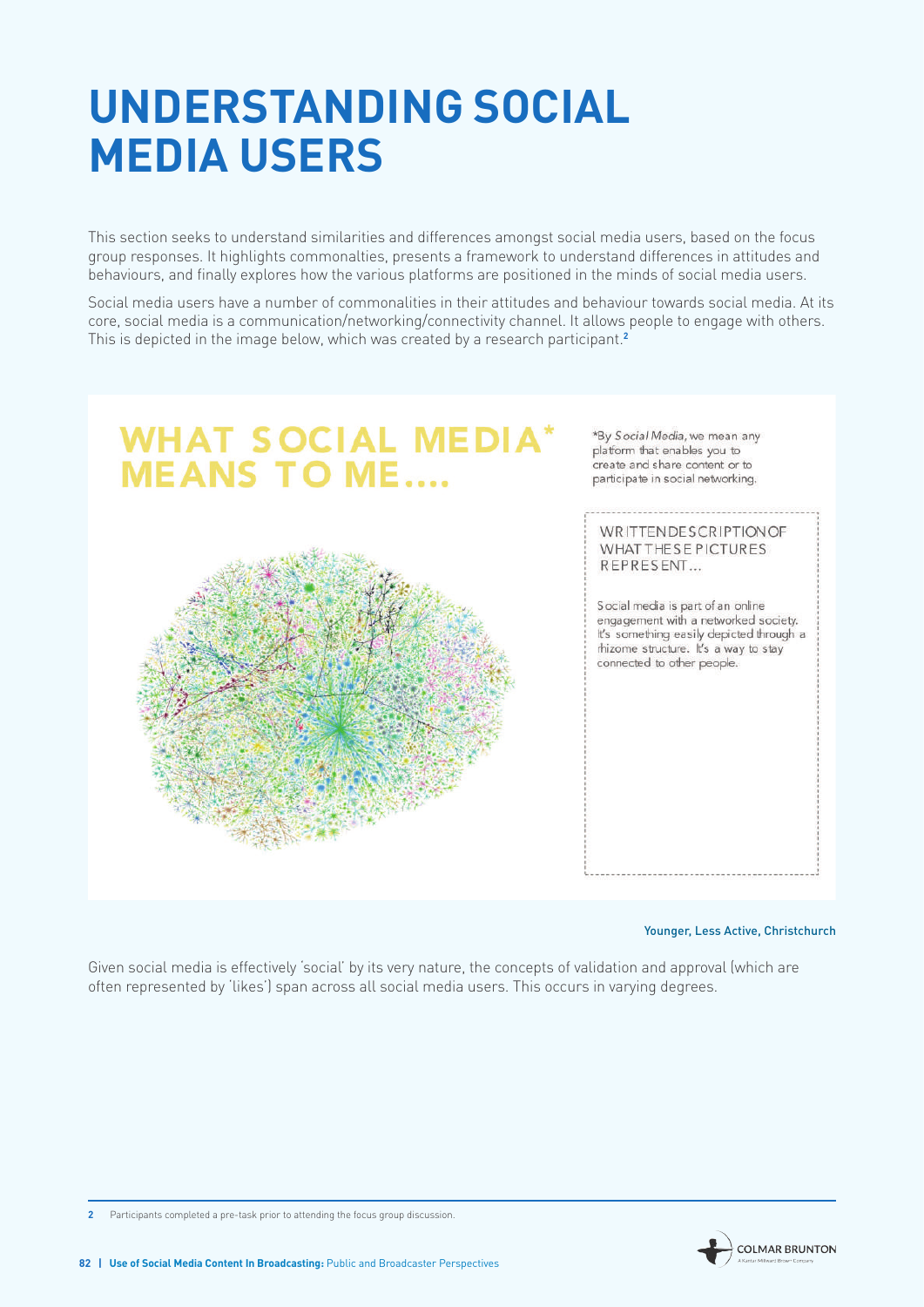Social media users generally believe it is not acceptable to post/share content that is:

- › Untrue, unfounded (gossip)
- Demeaning, harmful to others (humiliates, bullies)
- Cruel to others (including animals)
- Offensive, obscene
- Puts things like work or relationships in jeopardy
- Overly personal.

To further understand social media users, we developed a framework that illustrates how they are different in their usage of, attitudes towards, and behaviour on, social media.

Firstly, social media users differ by their level of engagemen<sup>t</sup> with social media, which is illustrated on a vertical continuum.



At one end, lies 'Prosumers' – those who produce and consume media. They are characterised by a higher level of confidence. They are comfortable sharing and have a desire to share.

At the other end of the continuum are 'Consumers' – who are more likely to only consume media. They engage with social media with a degree of cautiousness. Whilst they are happy to 'consume' (that is, read others' posts) they often restrict what they are willing to share themselves. They express a Social media users also differ with regard to their primary point of reference, as illustrated on the horizontal continuum. At one end there are those who have strong 'self focus' – what they themselves get out of social media and how they express themselves.

At the other end of the continuum, there are those who have a strong 'others focus' – a desire to bond with others and create a sense of togetherness.

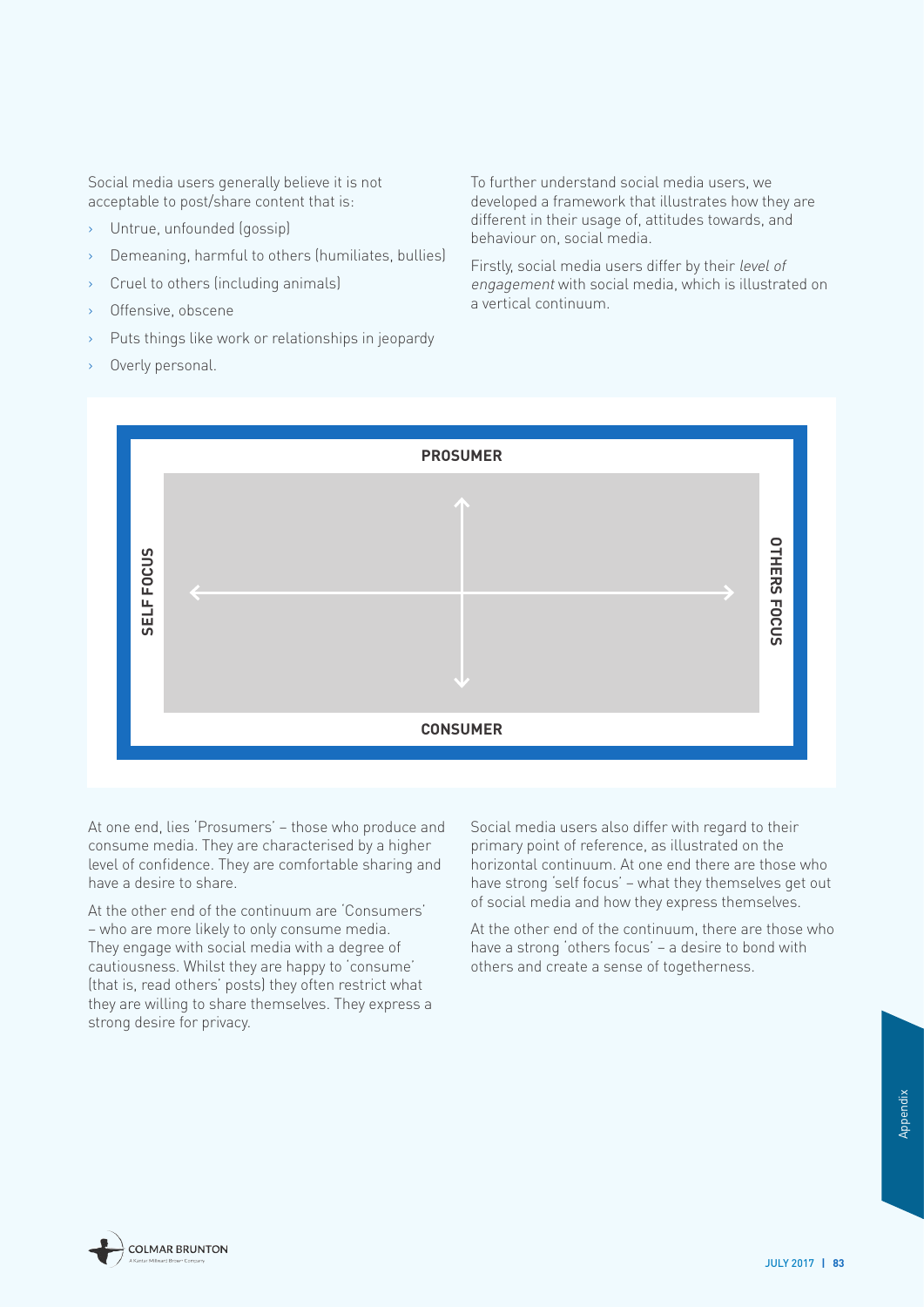The interaction of these core dynamics creates the model framework and identifies a number of key territories of social media behaviour. These are depicted in the diagram below.



It is important to note that social media needs are modal. Users may have different needs as situations change. This means the same user can have different needs (and be in a different part of the model) depending on the content they are posting/ sharing and their audience. However, in saying that we suggest social media users typically operate in a primary territory.

The following section profiles each of these territories of social media behaviour.

#### **Entertainers**

Entertainers are characterised by being highly engaged with social media (both producing and consuming content), with their focus being toward others.

The primary driver is to entertain and to be entertained, to have a bit of fun and a laugh, and potentially to 'pass the time away'. They do this through content which consists of jokes, stories, funny images, the weird and wild and anything they feel is relatable – both to themselves and their audience.

#### Entertainers' decision making and behaviour

Entertainers are motivated to capture content if they themselves find something humorous. Similarly, they may share content they find amusing. Their behaviour is often impulsive, with a short-term focus. Their intent is typically to give someone a little emotional 'lift' and create a sense of enjoyment.

If they feel something is universally funny, they will share indiscriminately. On other occasions, they will consider the recipient and assess the appropriateness of the content, whether it is likely to be interpreted as intended, and also potential to offend. Content can be sourced from anywhere and Entertainers may publish on a number of different social media platforms and may use multiple devices at any one time.

In this context, Entertainers have few concerns about privacy – content is out there for the world to see (as long as it's not hurting anyone). However, they may not consider the long-term, flow on consequences (for themselves or others) of capturing or sharing content.

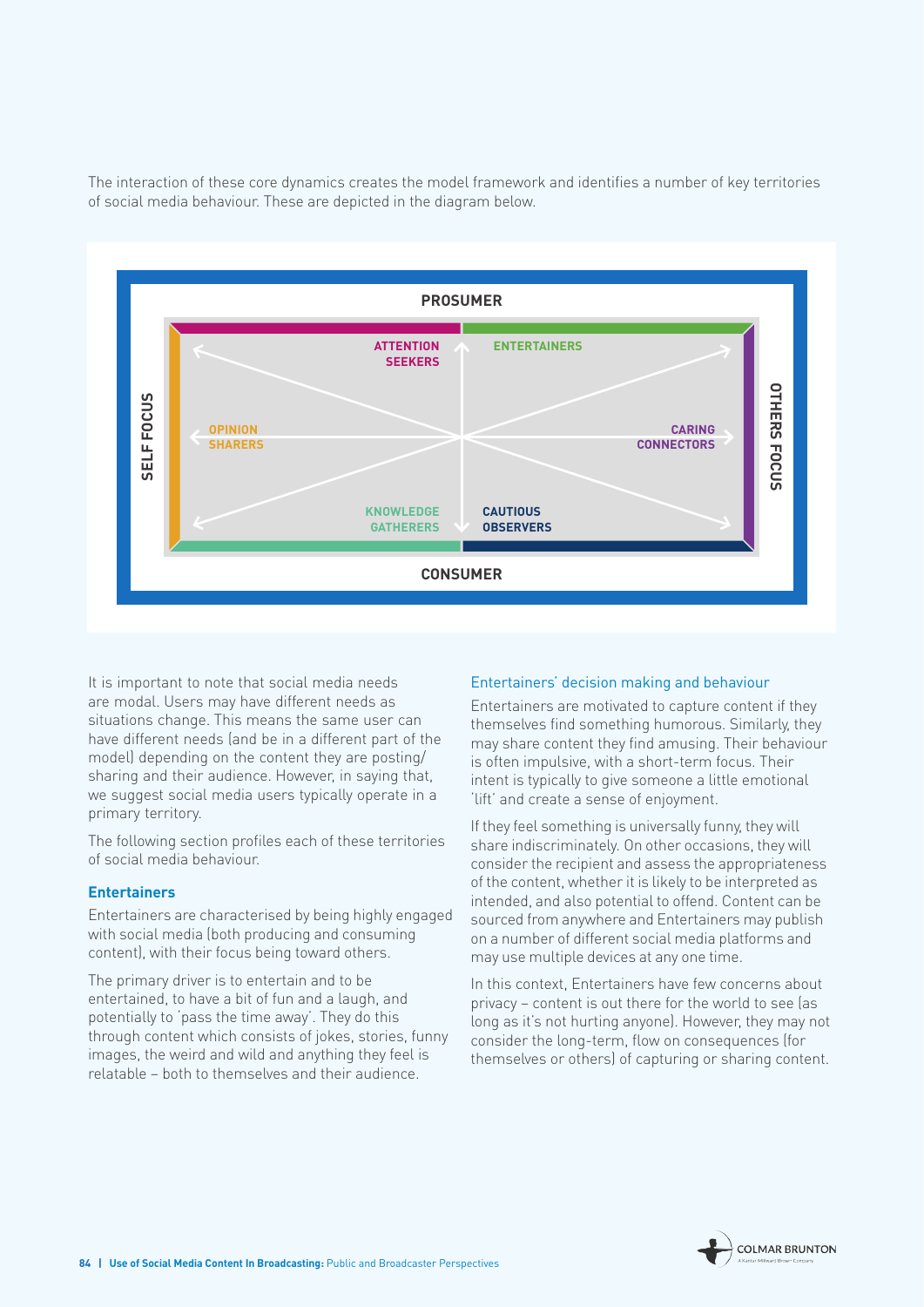For Entertainers, social media is simply an entertainment channel.

"I shared a picture of a Christmas tree made out of cats or whatever and people think 'whoa'... It was pretty funny, and anyway, I shared it with my friend and she was just like, 'oh my gosh – that is me. I've just got so many cats'.

#### Younger, Active, Hawke's Bay

"Because people who are reading it are going to feel uplifted hopefully, and it's something they can share and enjoy and feel happy about.

Older, Less Active, Auckland

#### **Caring Connectors**

Caring Connectors are characterised by being relatively engaged with social media (both producing and consuming content), with their strong focus being toward others.

Their primary driver is to connect with others. This means keeping up with others and what's going on in their lives and facilitating others keeping up with them. Caring Connectors perceive a key benefit of social media is the ability to be part of someone's life, even if you aren't physically there. In saying that, actual physical distance appears less relevant. Some Caring Connectors speak of connecting with friends and family on the other side of the world, others speak of connecting with friends and family on the other side of the room!

Caring Connectors do this through content which primarily consists of personal stories, personal photos and 'updates'.

#### Caring Connectors' decision making and behaviour

Caring Connectors are motivated to capture content that celebrates key milestones (birthdays, anniversaries), acknowledges achievements of others, captures a moment in time (often holiday snaps) and recalls memories. The sharing of content may also be utilised to demonstrate support for someone, to help others in need, or simply to let others know that they are thinking about them.

Facebook is a key platform for Caring Connectors to share their lives with others. Sharing is discriminate as personal relationships have typically already been established. As such, privacy is a key consideration for Caring Connectors and they actively seek to limit access to their profiles and take steps to maximise their level of perceived privacy.

For Caring Connectors, social media is a conduit to connect. (Facebook provides the entry point for many into social media.)

"I think it's just a good way of keeping in touch, knowing about other people's thoughts and feelings and what interests them and seeing family and friends' photos and keep track of their activities and feel like you know the ones that aren't in Christchurch, I'm still part of their life etc."

#### Older, Active, Christchurch

"I don't feel bad if I haven't called a friend for a year and then we catch up because we sort of know what's been going on."

Older, Active, Wellington

#### **Cautious Observers**

Cautious Observers are characterised by lower levels of engagement with social media (primarily limited to consuming content), with their focus being toward others.

The primary driver is centred on social acceptance – the desire to fit in (with a particular social group) and the fear of missing out.

#### Cautious Observers' decision making and behaviour

Cautious Observers rarely capture and share content themselves. Although, they may be quite active in watching what others are doing or posting about. While Cautious Observers are interested in the lives of other people, they do not necessarily want others to know about their lives. Their scepticism (which for some, extends to anxiety) around privacy in the context of social media means their behaviour is very considered and cautious.

"But if I put it on Facebook and then there are all these other people that would hear the same kind of thing, so you multiply... That's why it's a loud hailer basically in the modern sense, of a simple comment becomes broadcast to lots of people and then it goes viral… and that's why I think you have to be much more careful before it goes out there…"

#### Older, Less Active, Hawke's Bay

Social<br>
ment<br>
mple, using<br>
unicating<br>
UULY 2017 **| 85**<br> **SOCIE 185** Facebook is likely the predominant platform and Cautious Observers are slow to adopt other social media platforms. Cautious Observers implement measures to maximise their privacy, for example, using an abstract photo for a profile shot or communicating with someone via a private message.

**COLMAR BRUNTON**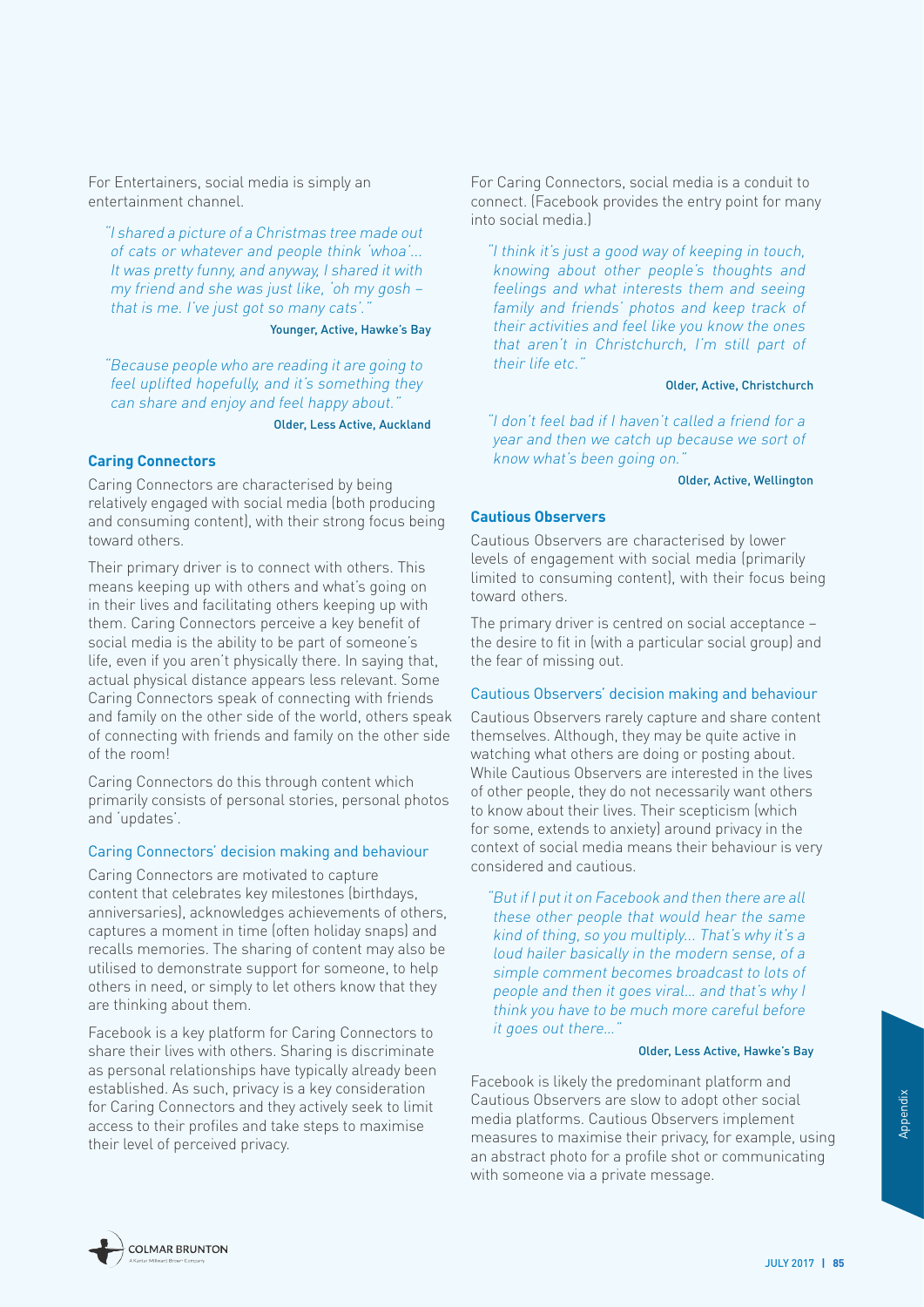For Cautious Observers, social media provides a (oneway) window into the lives of others.

"I'm on social media quite a bit, but people that I know don't possibly know that I'm on social media. More lurking as it were, rather than posting stuff out there."

#### Younger, Less Active, Wellington

#### **Knowledge Gatherers**

Knowledge Gatherers are characterised by lower levels of engagement with social media (primarily limited to consuming content), with their focus being on themselves and what they get out of it.

The primary driver is to access and acquire knowledge – often with a desire to problem solve, learn new skills, be inspired, or simply be up to date with the latest current events.

#### Knowledge Gatherers' decision making and behaviour

Knowledge Gatherers capture and share little content themselves. However, they may be active in utilising social media as a 'tool' to obtain information. This could relate to any number of topics, such as personal interests, events, 'how to' guides, topical events, sports results or recipes, to name a few. Their accessing of information tends to be quite purposeful – they typically have a specific task or issue in mind and like to feel that their time spent on social media has been productive.

Knowledge Gatherers do this by sourcing content from any number of platforms/sites (eg, Facebook, Twitter, Pinterest, YouTube). They recognise that everything online needs to be 'taken with a grain of salt'. In saying that, they are confident in their ability to provide the necessary 'filter' to determine the accuracy and value of information sourced from social media. They feel they have a good understanding of the risks and pitfalls of accessing information from social media.

"I think any employer these days is looking at social media for their prospective employees. I would be very surprised if they didn't. Absolutely. It would probably be their first point of call before they call your referees."

#### Older, Active, Wellington

Knowledge Gatherers are more considered about what they post themselves, but without a clear purpose, they often don't see the point. They are likely to capture content if they feel it serves some purpose, for example, evidence at a crime scene. However, they would likely forward the content to the relevant authorities, rather than post it online for all to see.

"If it was me, I would potentially film it. I would keep a copy. I wouldn't post it. I would go to the authorities and say, this is what's happened and look at this."

#### Older, Active, Wellington

For Knowledge Gatherers, social media is a tool, a means to an end.

"I had by nature been an information junkie since the year dot and the thing about social media is that it feeds that information junkie society, with all sorts of information offered."

#### Older, Active, Wellington

#### **Opinion Sharers**

Opinion Sharers are characterised by higher levels of engagement with social media, with their focus being on themselves.

The primary driver is to express themselves, and to have views and opinions (and in some respects, stand out from the crowd).

#### Opinion Sharers' decision making and behaviour

Opinion Sharers readily generate their own content, often expressing their feelings about an issue. They may use social media to 'rant' or 'vent' about a particular topic and are likely to believe that the points they make are intellectually sound (even if others disagree). Opinion Sharers are not afraid to push the boundaries, however, they may use an alias if the subject matter is controversial.

Opinion Sharers also seek to raise awareness about particular issues or causes, particularly if it is something they believe in or feel passionately about.

They use a range of social media platforms, including blogging sites, and will often seek out some of the more unusual platforms. Opinion Sharers are willing to share their perspective with anyone who will 'listen', as such their audience is wide, from close friends and family, to anonymous strangers.

For Opinion Sharers, social media is a modern day soapbox.

"During the elections, you know when you share something it's a bit passionately political or something… if they don't agree with you politically, they might get a bit angry.'

Younger, Active, Napier

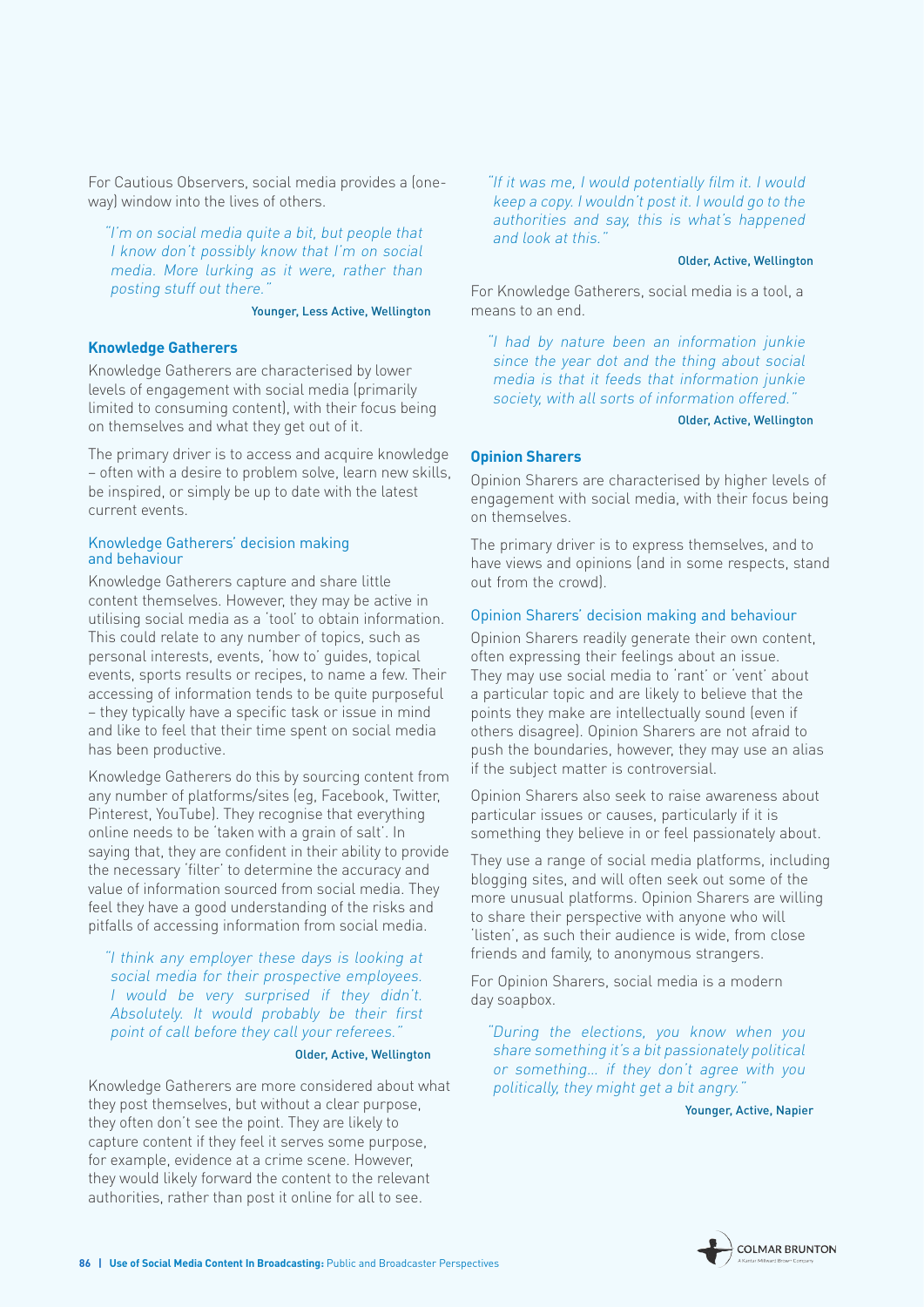#### **Attention Seekers**

Attention Seekers are characterised by high levels of engagement with social media (both producing and consuming), with a strong focus on themselves.

The primary driver is to make a statement about themselves, to depict the best version of themselves and how fabulous their life is. Their desire is to get a reaction (often with the intent of making others envious).

#### Attention Seekers' decision making and behaviour

Attention Seekers readily capture and generate their own content. They tend to be very knowledgeable about social media and use it to their advantage. They understand camera angles and presenting themselves in the best possible light.

Attention Seekers willingly publish and share aspects of their lives, to the minutia of detail. There is a tendency to focus on the positive elements, limiting bad-news stories. This may include sharing their own successes and achievements, along with newsworthy events they may have witnessed or been a part of (eg, the Christchurch earthquake).

They use a range of platforms (eg, Facebook, Instagram, Snapchat) and are likely to be on multiple platforms at any one time. Attention Seekers have few concerns about privacy and often want to generate as large an audience as possible.

For Attention Seekers, social media is a virtual stage.

"She likes people to know that she knows the new restaurants to try and that she's social and she wants the world to know it. If she was being honest, what does it really hope to achieve? Look at me, look at my friends, we're great, I'm popular and I'm having fun. Showing off really is what it boils down to."

#### Older, Active, Wellington

"… to portray that I've achieved something and then I want to share that with the world. A little bit of 'look at me'."

Older, Active, Wellington

#### **As identified in each of the above profiles, social media users utilise social media to fulfil a number of roles. These are summarised in the diagram below.**



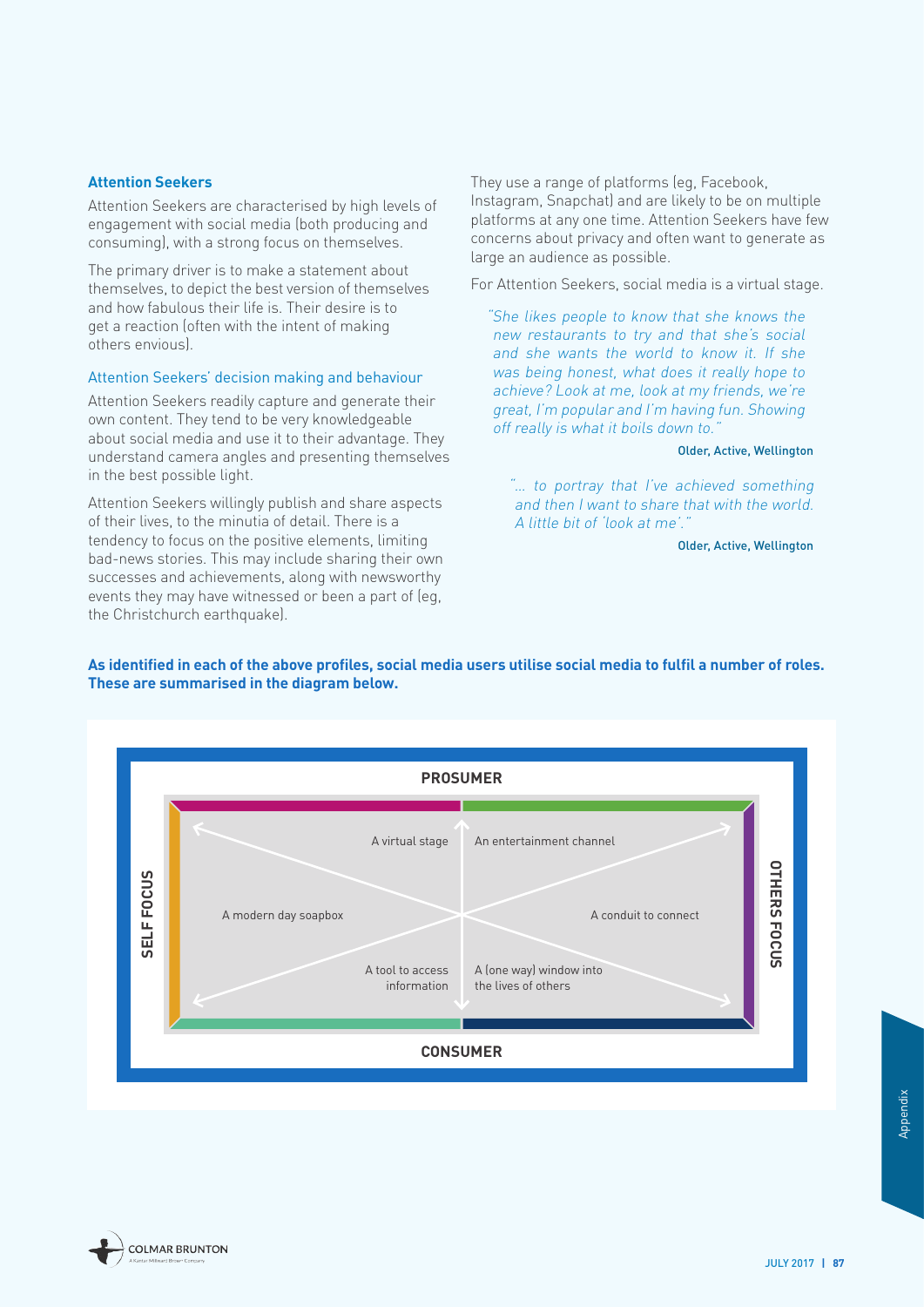### <span id="page-89-0"></span>**DIFFERENCES BY PLATFORM**

Whilst there is the general perception that everything online needs to be taken with a 'grain of salt', there are some differences with regard to the various platforms and how social media users engage with them.

#### **Facebook**

Facebook is perceived to be relatively universal, with the perceived 'norm' being the presence of a Facebook account.

"Because everybody has Facebook, I don't think I know anyone who doesn't, other than maybe my brother because he's old… but everybody has Facebook so that's the best way of keeping in contact with everybody."

#### Younger, Active, Hawke's Bay

Social media users consider Facebook has a degree of permanence (you can go back and review a person's timeline or previous posts). In conjunction, content is typically attributed to an individual, so there is potential for greater accountability for content posted. For some, this translates into greater consideration about what is posted, which in turn translates to higher levels of credibility for some.

"I don't know about you guys, but in my opinion, if something was said on Facebook and the same thing was said on Tumblr, I would probably believe it more on Facebook… Probably because of the widespread use of Facebook, there are so many people that use it… there's more accountability to users on Facebook whereas Tumblr you are kind of hidden behind an anonymous [profile]."

#### Younger, Active, Hawke's Bay

Social media users have mixed opinions about the degree of control Facebook provides. Those who feel that Facebook provides a degree of control are comforted by the presence of privacy settings, the ability to un-tag yourself, and the option to report 'abuse' to Facebook, which may then remove a post.

Others feel Facebook offers little control or privacy as you can never really be sure who has access to your content (via friends of friends, or screen shots) or where it ends up.

"If you're a friend of a friend and you've liked something, then that comes up forever. I'm forever going 'how did that get on my page?' And then I realise because some friend of a friend liked it and then it's on my page and it's quite obscene and offensive and I don't like it. Because you don't know what other people's private settings are. You know what your privacy settings are, but you don't know what theirs are. So if they liked a picture of you, you're not necessarily convinced that it's not going to go everywhere.'

#### Older, Active, Wellington

#### **Instagram**

Social media users perceive Instagram to be similar to Facebook in that it provides a channel for sharing content with friends and family – with a stronger emphasis on imagery.

"I use Facebook as a similar sense to Instagram, like I can post things on Facebook that are me and my friends in a picture and I can post it to Instagram, as well.'

#### Younger, Less Active, Wellington

However, the audience is not limited and there is opportunity to go out to a mass audience. For some, Instagram provides a greater level of comfort about sharing content because others don't see what you 'love'. Whereas on Facebook, if someone likes your post, all their friends can see it. In saying that, there is a perception that Instagram is evolving more like Facebook.

"[Instagram] started off as just pictures, like you could share a picture. Like you Instagram a picture of a sunset or whatever, and you add different filters to make it look really good, and then people would scroll past your photo and they would give it a like. But now over the past few months Instagram has become almost better than Facebook because of all the new features and stuff that they are adding. Like you can direct message someone on Instagram can't you, and you can reply to people's comments and everything but it's all based on the picture that you took.

Younger, Active, Hawke's Bay

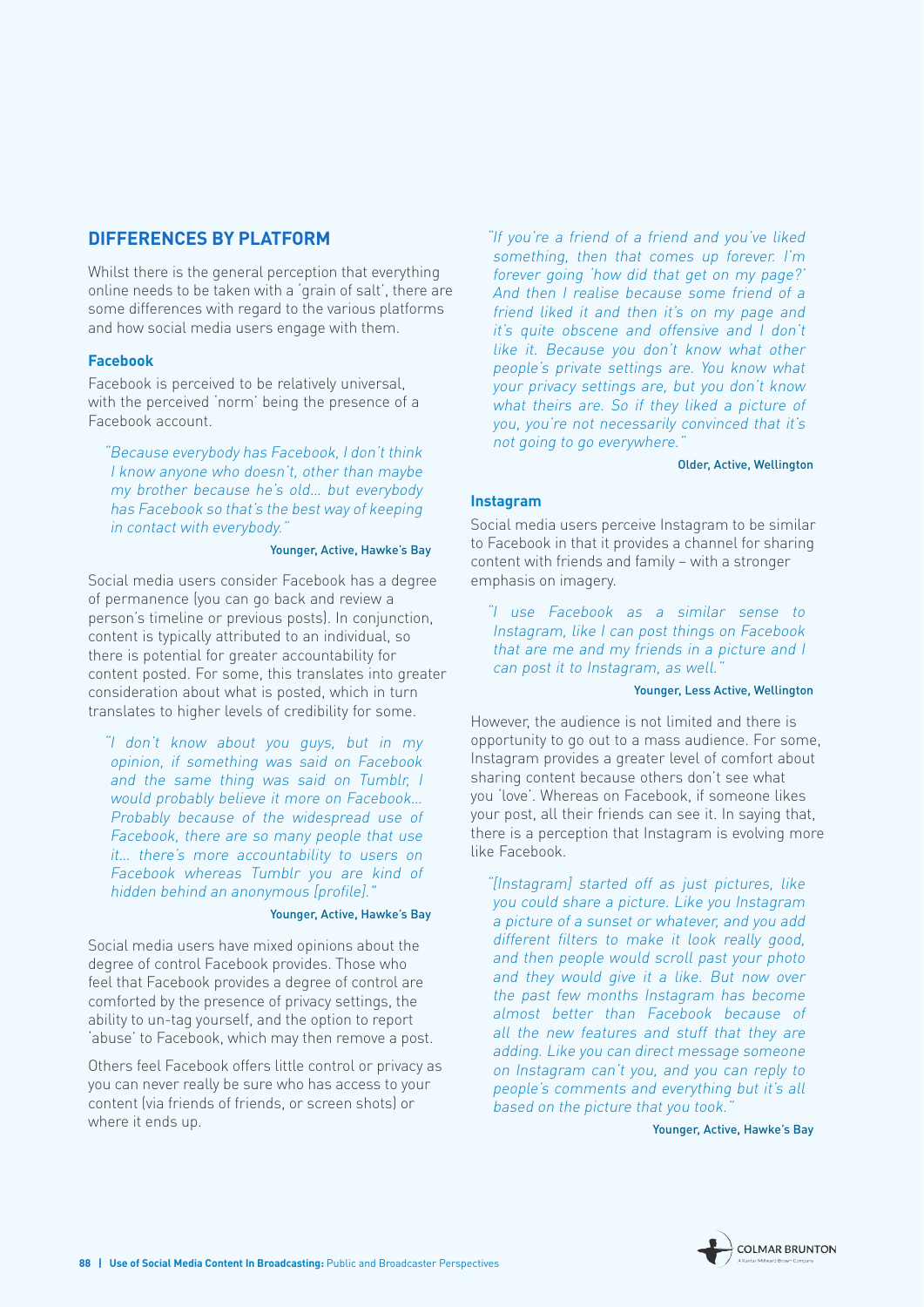#### **Snapchat**

The essence of Snapchat is fun.

"Like some people treat their Facebook quite seriously, but no one really has a serious Snapchat I guess."

#### Younger, Active, Hawke's Bay

Lack of permanence of Snapchat 'snaps' implies higher permission for content that may be perceived as less socially acceptable (and people would not want to be associated with in the long term).

"[Snapchat is for]… kind of the naughty pictures that you know will disappear after 10 seconds… like this guy has got a really big bum. Not that I've done that, but you know… But you feel a little bit better knowing that the picture is going to disappear."

#### Younger, Active, Hawke's Bay

The short-lived nature of Snapchat 'snaps' provides a degree of comfort for some users in that there are unlikely to be long-term consequences. Similarly, there is a perception posts can only be viewed by friends and content is not accessible by the public.

"Well, people can't judge you on Snapchat. That's the beauty of it. If you go for a job, they'll look up your Facebook profile or whatever because that's there… So if you put heaps of stuff on Facebook of … cats… people will judge you based on that. But on Snapchat the photo just deletes itself and the photo is gone.

#### Younger, Active, Hawke's Bay

#### **Twitter**

Whilst many were aware of Twitter, actual usage (generating content) appears quite low. Some social media users follow people they deem to be interesting. It is defined by its real-time, here and now aspect – with little longevity.

"That's like me with Twitter. I haven't posted a single thing on Twitter, except for maybe some pictures I have taken. But it is mostly about following people that I like."

Younger, Less Active, Wellington

"Twitter is… just an in the moment thing, that it has no value going back and looking at it because it is what is happening right there and right then... It's sort of meaningless unless it's happening right now and people are responding to it right now."

#### Older, Less Active, Hawke's Bay

Many feel that Twitter has not really 'taken off' in New Zealand, with others referring to it as a 'fad'. There is a perception that, in New Zealand, businesses have taken to Twitter and it has become more of a marketing and advertising channel.

"I would say that Twitter is even more of an advertising thing… You always see…Foot Locker or … one of the winemakers at work will post the wine that he matches with something and then he Twitters it out, but I still don't quite get it."

Younger, Active, Hawke's Bay

#### **Tumblr**

There is relatively low awareness and usage of Tumblr across those involved in the research. Whilst some are aware of it as a blogging platform, those who use Tumblr tend to use it as a personal collection of images.

"Nobody follows my blog, so it is great… nobody will see it. So basically it is just kind of a collection of stuff that I like to look at, that I can just save for later."

Younger, Less Active, Christchurch

#### **LinkedIn**

Most social media users understand LinkedIn to be a business networking site, with a very clear purpose. In this context, the type of content is perceived to be appropriate as it is less about personal information and focuses on professional experience. Those who are aware of LinkedIn generally perceive the site to be orderly and structured.

Let, do<br>
or this<br>
1 such<br>
what I<br>
hing."<br> **Auckland**<br> **JULY 2017 | 89** "I think in a way it helps, because if some company is looking for a person, with this kind of experience. If they said, I worked in an audit department in India for 10 years… you can contact me. You've got some experience, do you like to work for me for part time for this work, because you have been working in such and such a thing for 10 years. Like that's what I see, I feel it's not that dangerous or anything."

Older, Less Active, Auckland

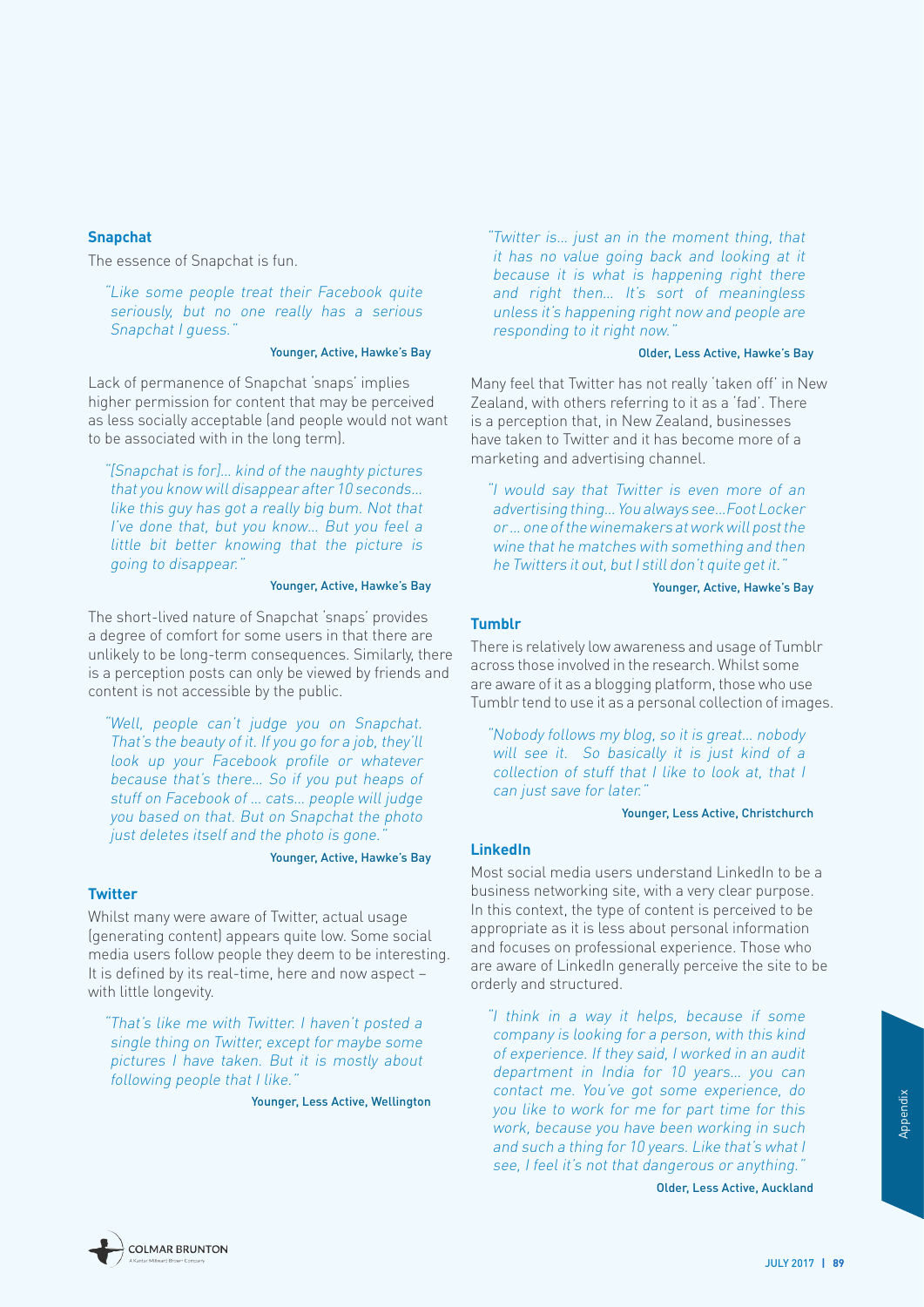#### **Summary**

This section identified perceptions of the various platforms and how social media users engage with the platforms. In the minds of social media users, the platforms often have a core usage or function and this corresponds with the behavioural territories identified in an earlier section. The platforms can be overlaid to demonstrate their core usage, relative to social media users' behaviour.

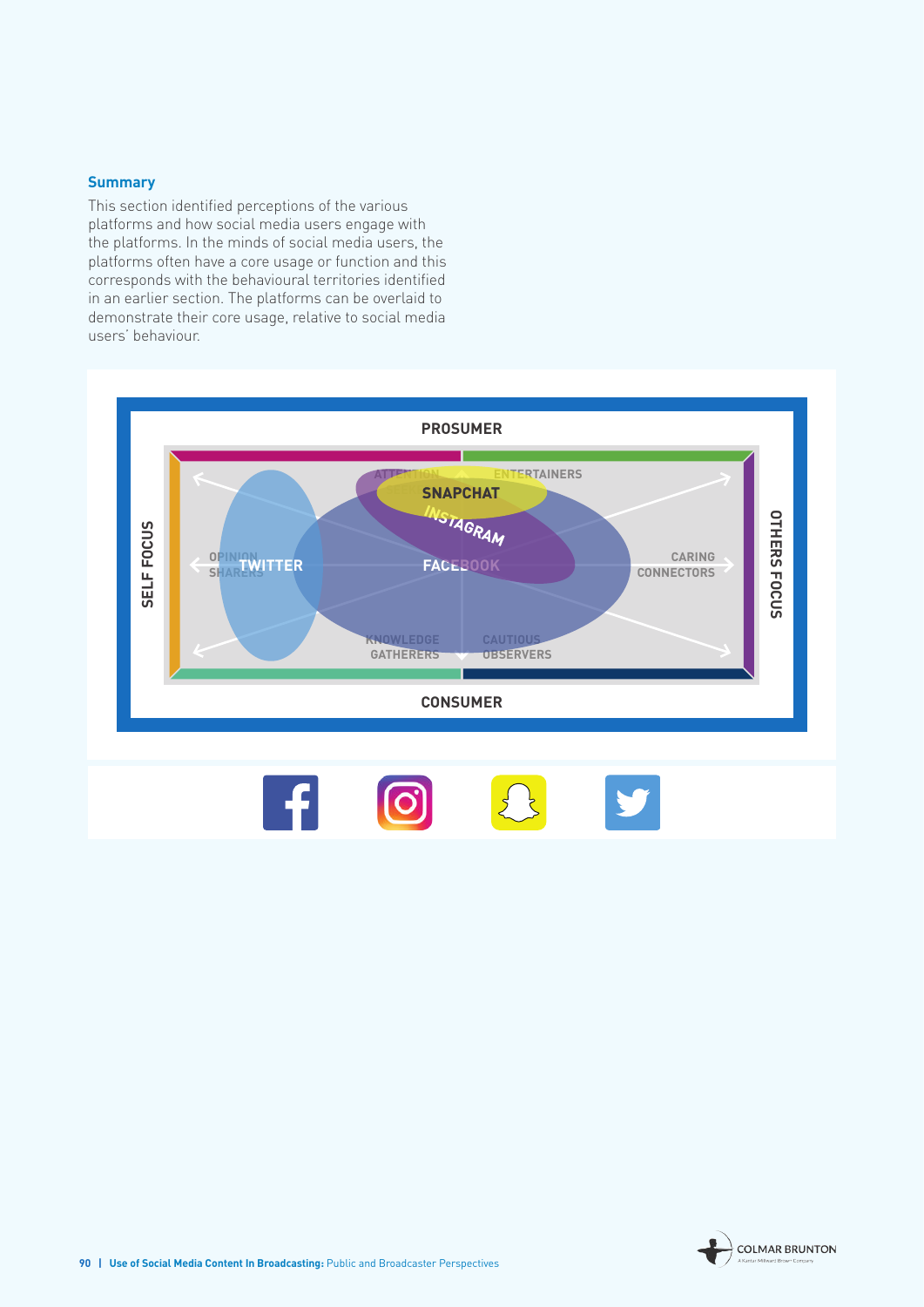# <span id="page-92-0"></span>**PERCEPTIONS OF MAINSTREAM MEDIA**

Overall, participants' perceptions of mainstream media in New Zealand were somewhat mixed. On the one hand, compared to international counterparts (like the now defunct News of the World), media outlets in New Zealand are perceived to operate with a high degree of integrity.

In this context, mainstream media are expected to act ethically and responsibly. Many social media users feel the onus is on mainstream media to report authentically and accurately, particularly given the potential 'reach' of what they broadcast, and many social media users feel that this is indeed the case.

"I would hold them to a higher level because they can touch more people than we can with what they say..."

#### Older, Less Active, Hawke's Bay

"Mainstream media should follow some type of code of conduct and they are professionals that should be held to a higher standard than the average Joe Bloggs with his smartphone... Yeah, their reach is way higher, way further so they should be more responsible with it...'

#### Younger, Active, Auckland

However, on the other hand, social media users acknowledge the changing media landscape, with social media platforms effectively increasing the level of 'competition' in the news arena. In this context, some social media users perceive the ethics that have traditionally governed the mainstream media have been overtaken (or shadowed) by commercial imperatives. Some social media users suspect the commercial realities of remaining profitable means the focus shifts to maximising audience reach (or generating hits) and the corresponding lift in advertising revenue.

With this focus, many social media users perceive mainstream media continually race to get a story first, and, as a result, may not undertake the necessary due diligence that perhaps they once would have done. This, in turn, can lead to inaccuracies in reporting or the practice of 'grabbing' information from anywhere, which has the potential to impact the credibility of mainstream media in the longer term.

"I feel like the rush to be the first one to pick something or have the most updated you know, with the photo and stuff, means that they will just take whatever they can and just pump it out…"

Younger, Less Active, Christchurch



"… if they (media) are posting it straight away they often don't really have accurate information, but then the newspaper is getting really bad too and just re-posting Stuff articles, because sometimes it comes up with 'click here' to follow this and like it is a (printed) newspaper, I can't click it… they have got really bad grammar and spelling and just the facts are kind of dodgy sometimes."

#### Younger, Less Active, Christchurch

Some social media users are critical of mainstream media sourcing content from social media and broadcasting stories that users feel don't qualify as 'news'. This varies across social media users, however it is generally content felt to be quite trivial. For some, trivial topics may include celebrity news; for others it may be a cute animal story.

"I ended up seeing on 1, 2 or 3 [TV channel], but they had taken it from Facebook. I thought what a load of shit, what a waste of time. Is this actually news? Do I really care what Kim Kardashian had for dinner? It was something stupid like that, and I thought how is that news, how does that make it onto the news? When there is something else happening over in somewhere else in the world and people are getting injured or something – that to me is news but not what some socialite has done."

#### Older, Less Active, Hawke's Bay

Alternatively, some suggest mainstream media is complicit in creating a story due to the 'angle' they take.

neala)<br>l, this<br>ge..."<br>whe's Bay<br>ULY 2017 **| 91** "What about the girl at the Melbourne races who was taking the piss with her friends… She was sober, but she was taking the piss out of other women who went and got drunk and fell over in their high heels. But the magazines picked up the pictures of her lying in the bush and portrayed her as a drunk woman. She was having a laugh with her friends…it was taken completely out of context. I think [the photo] was from her [Facebook] page. [The media] were like, we don't have a story. Hell, this chick is on here, let's just take her footage…"

Younger, Active, Hawke's Bay

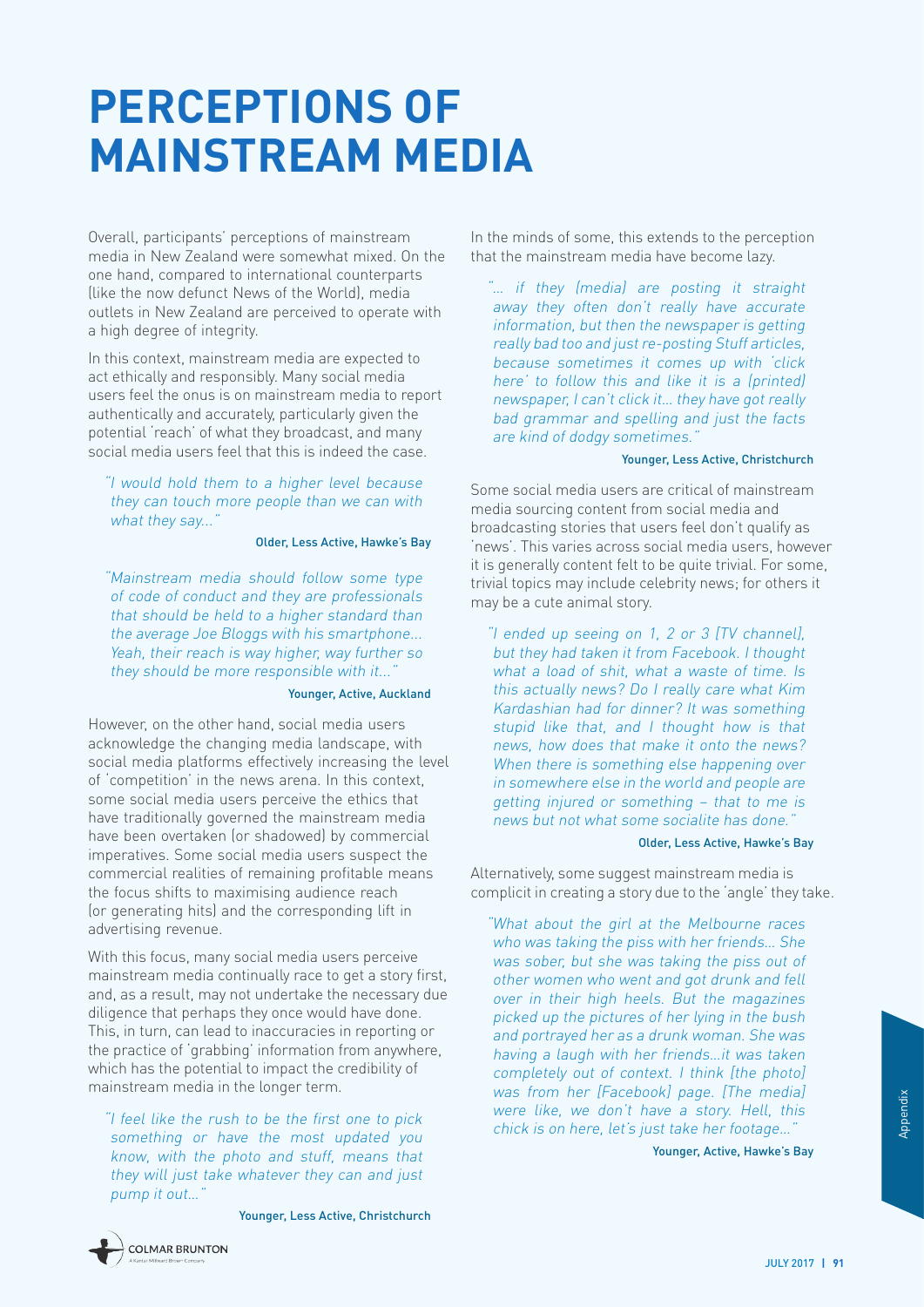In saying that, social media users acknowledge the role they (or others) play in this, in that mainstream media may well simply be giving their audiences what they want – effectively content that sells. It is perceived that content that sells generates more 'hits', which can demand higher advertising premiums.

However, others understand mainstream media need to be timely in their reporting to keep up with online competitors, and suggest the practice of sourcing content from social media is simply a 'sign of the times'.

"People say they are lazy if they pick it up from social media, but I just think it's the modern way. The speed that we expect media these days. Like as soon as the earthquake struck, I'm on twitter #eqnz – you want it there and then. You don't want to wait until the 6 o'clock news the next night. I just think that they are having to adapt. I don't think badly of them because of that."

#### Older, Active, Wellington

Others (particularly active younger users) feel their expectations of mainstream media are mitigated by the fact that, often by the time the mainstream media pick up a story or broadcast it, it is essentially 'old news'.

"By the time it gets to news outlets, most of the time it's kind of already been killed. Like it's been… everyone's seen it already…"

#### Younger, Active, Auckland

"But even the news at night time, even if I do watch it, I'm like, I know all of that already because I've been on Facebook. Do you know what I mean?"

#### Younger, Active, Hawke's Bay

Conclusion: Criteria required for mainstream media to broadcast content from social media

Overall, social media users generally perceive it is permissible for mainstream media to broadcast content from social media if it meets the following criteria:

- › It is factual information and has been authenticated/fact-checked.
	- This relates to the basics of journalistic inquiry in that reporters would go out and research/ verify stories themselves.

#### "You're not a journalist if you're just picking it up off Facebook and it's not gospel. Somebody should undertake a little bit of research and investigation. The facts."

#### Older, Less Active, Auckland

- $\rightarrow$  It is already in the public arena/has been published on a public forum.
	- If something is posted on a public platform, it is deemed to be fair game. A Facebook profile picture is a classic example, along with company websites.

"If [your photo] is on an organisation's website, then you assume that it is a public website right? So it is public information. Maybe the website would have to request your permission to put that up on the site but you would probably do so knowing that then anybody could access that."

#### Younger, Less Active, Wellington

- It does not contain overly sensitive or personal information.
	- Social media users are very aware of privacy laws in New Zealand and the need to comply with these.
- › It relates to public safety or public interest.
	- There is a sense by some, that the greater good outweighs individual privacy.

"Someone I knew went missing and the photo of the missing person in the paper and on TV, was their profile picture from Facebook. And I didn't object to that… Because I felt that that was in public interest and me as a member of the public who might be able to assist in finding someone who was missing or similar.'

#### Older, Active, Christchurch

› Permission has been obtained, to use the content.

"Gaining permission or consent to use content is a key factor in considering whether it is appropriate for the mainstream media to republish. If you have privacy settings, but then TV3 suddenly get your photo of it, would you be like... Not okay. You would need to ask for permission, I think it's stealing."

Older, Active, Wellington

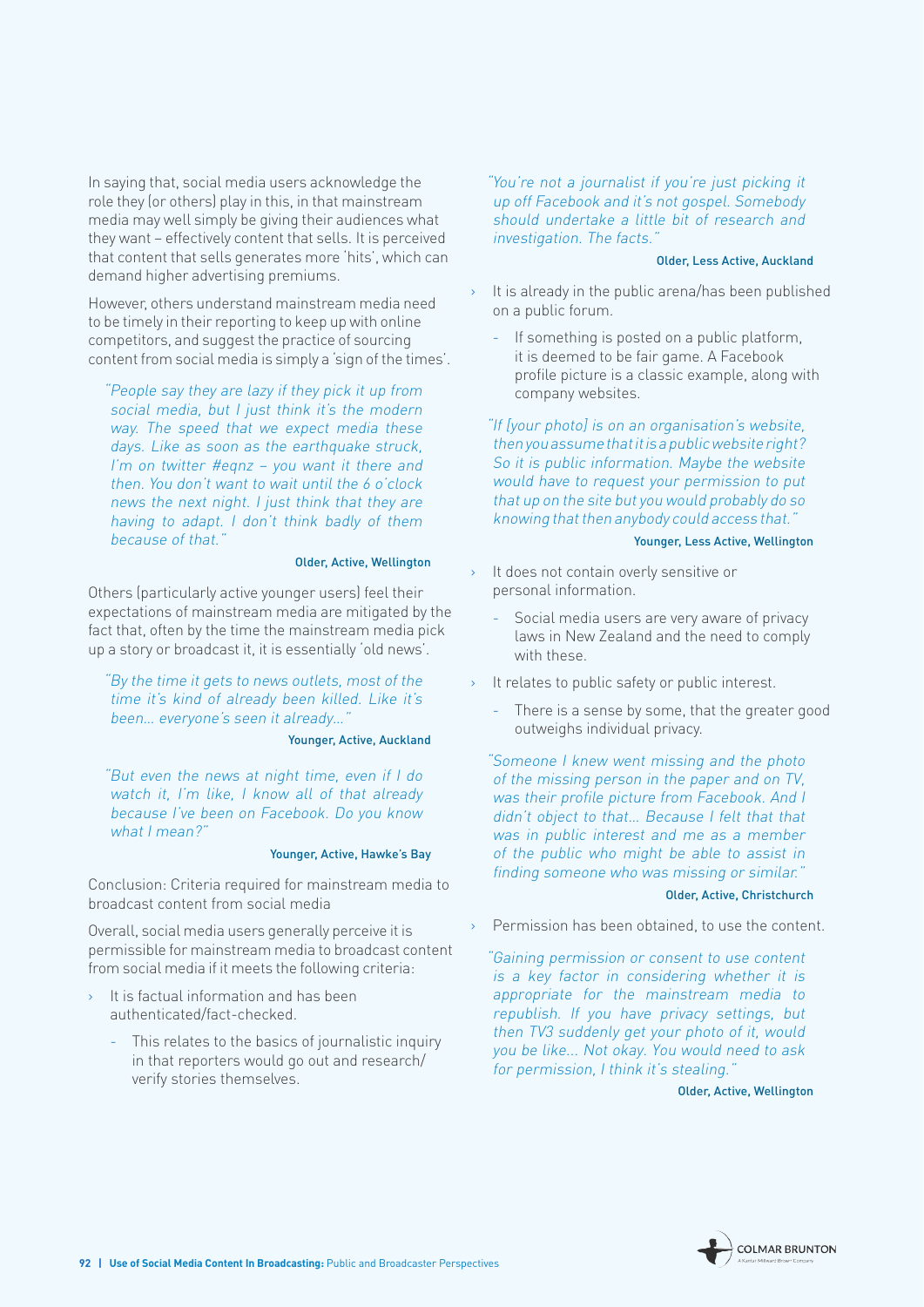# <span id="page-94-0"></span>**FACTORS INFLUENCING EXPECTATIONS OF PRIVACY: SCENARIO TESTING**

This section explores expectations of privacy in the context of social media and use of content by mainstream broadcasters, and highlights a number of factors that influence perceptions.

Social media users trust that there are privacy laws in place to protect individuals and/or their content. However, knowledge of these laws, or what the rules are, is very low.

In the minds of many social media users, the internet or social media platforms are simply another 'channel' to access or distribute information. As such, most assume that existing rules governing the behaviour of the mainstream media in 'traditional' channels, such as television, radio, and print, would extend to other 'channels' like social media. If not, most feel existing privacy laws should be updated and extended to social media. There is a strong expectation for mainstream media to adhere to some kind of code for use of social media content in broadcasting.

The reference point for knowledge that there is some governance over broadcasts is typically seeing or hearing an advertisement advising viewers/listeners of their right to complain if they think broadcasting standards have been breached by a broadcaster. As a result of seeing these ads, social media users are aware they can complain to the Broadcasting Standards Authority. However, knowledge of the complaints process, what the Broadcasting Standards Authority does, or how it is administered, is relatively low.

### **SCENARIO TESTING**

Social media users in this research were presented with a number of scenarios to help tease out some of the factors that influence expectations of privacy. Each scenario described a real or hypothetical instance where content was captured and posted online and then taken/used/repurposed by mainstream media. The objective behind this approach was to test whether participants thought this was acceptable or contrary to privacy interests, and at what point it became unacceptable (if it did). The order in which the scenarios were presented was rotated across the focus groups to minimise any order effect bias.

### **1. Grief or Trauma**

Filming of tragedy, such as accident scenes. Bystanders take photos/video and post to social media or send to media outlets. The media then use the content.

#### For example, after a fatal accident in Lower Hutt, police were forced to ask bystanders to stop taking pictures and video of a dying man involved in a crash.

When an individual is not in a position to protect their own rights to privacy, there is an expectation that others or the law will assist with this. This includes vulnerable members of society such as accident victims. Most social media users acknowledge that there are moral issues to be considered, even if distributing or broadcasting content featuring vulnerable people may be permissible/may not raise any legal issues.

"[It's] completely inappropriate… if that was my family, I'd be in a rage with anger. How dare they... it's morally unacceptable.

#### Younger, Active, Hawke's Bay

"Exposing someone in their weakest most vulnerable time … they should not be allowed to do this…"

#### Older, Less Active, Hawke's Bay

"The thing is, when you are dying on the side of the road, you should be able to have some sort of rights."

#### Younger, Less Active, Christchurch

Moral issues centre on respect, decency, sensitivity and empathy – how someone would feel if that was them or a member of their family being exposed. Related to this is the idea that consideration needs to be given to friends and family, especially if there is a risk of finding out about something with significant, highly personal consequences via the media.

S Very<br>
Du use<br>
can go<br> **vke's Bay<br>
yuLY 2017 | 93** "I think people need to be respected in whatever circumstances or whatever extreme they are in. If you are recording someone's last moments or someone else's trauma, you've got to say to yourself, how would I feel? How would I feel if it was my loved one or if it was me being recorded? So that empathy is very important in all of these situations. If you use that as your yardstick, I don't think you can go wrong most of the time."

Older, Less Active, Hawke's Bay

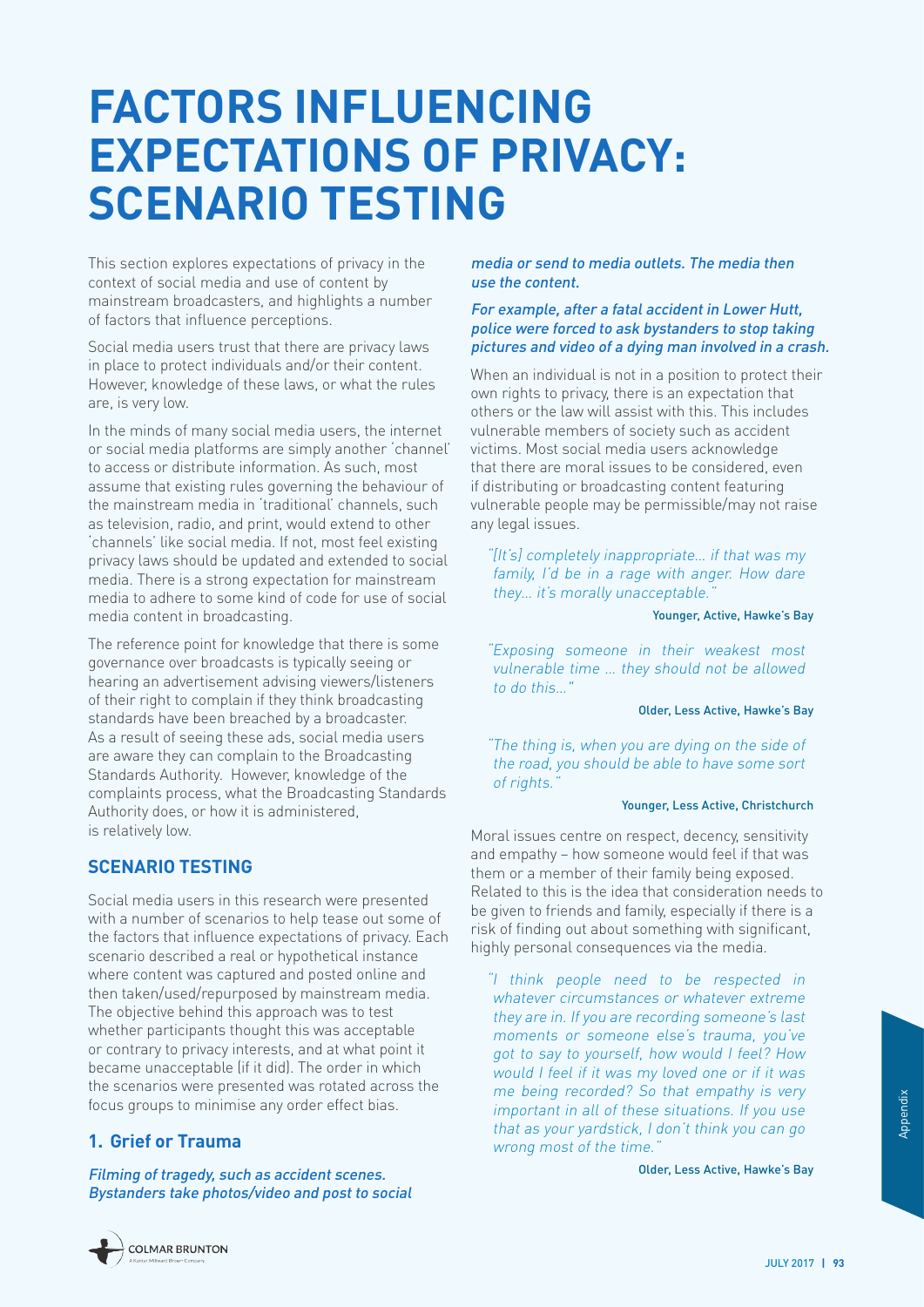Subsequently, seeing images in the mainstream media has the potential to inflict more pain, even if they have already been made available on social media.

#### "Family don't need to see this, the general public need to see it even less.

#### Older, Less Active, Auckland

Some social media users suggest one solution would be for police to have the power to stop people from filming or forcing deletion of digital files. However, most concede there are civil liberties at play.

The concept of protecting the vulnerable also extends to protecting the 'innocent'. For example, protecting children to ensure their image is not misappropriated.

Most agree that capturing and publishing content purely for voyeuristic purposes is not acceptable, particularly in situations where vulnerable people may be exposed.

"People to a certain extent, remove themselves from these situations… they become voyeurs… it's ugly."

#### Older, Less Active, Auckland

"For forensic, crime scene [purposes], it's okay. For shock factor, no."

#### Older, Less Active, Auckland

The concept of public interest was raised in this scenario, whereby images of the accident could raise awareness of the need to drive carefully or that road closures were in place as examples of when images in this context would be appropriate.

#### **2. Sexual content/humiliation/reputation**

A couple is photographed and video-recorded having sex in a brightly-lit office building after hours by patrons at an adjacent pub. The content is uploaded online and goes viral over social media, TV and radio. Both individuals are recognised in the footage and subsequently fired from their jobs.

The context in which content is captured is a key variable influencing perceptions of privacy. Given the proliferation of cameras and technology in society, many social media users feel that it is unreasonable to expect any level of privacy outside of your own home.

"I think you're quite naive if you think you can go anywhere today on the street and not expect for your image to be captured in some way or

other. I mean the cameras on every street, at the traffic lights, in every shop… I think you can only expect privacy in your own home really, or behind closed doors really."

#### Older, Less Active, Auckland

While anything occurring in a 'public place' is deemed to be 'fair game' by most, the definition of a public place varies. Some users feel a 'public place' is any area accessible by the public, including areas that are government-owned.

However, the concept of a workplace being a public place is polarising. While some social media users feel a workplace is easily accessible by members of the public, others suggest the workplace is privately owned.

Others suggest 'public place' extends to the viewing vantage point.

"When you can be seen from a public space, I would assume so. But then again, in your house with the curtains open, is that a public space?"

#### Younger, Less Active, Wellington

Others feel the actions being captured should take priority. For example, sexual activity is deemed to be a private moment (irrelevant of location).

"I still think it's not okay because it's a private moment between two people, two consenting adults who happened to be in the wrong place, at the wrong time."

#### Older, Active, Wellington

There is general agreement that you can't expect others/the law to safeguard your privacy if you are not taking steps to safeguard it yourself. As such, the extent of perceived privacy rights is influenced by your role in the situation.

#### "How can people's privacy be protected when they are so careless with it?"

#### Older, Less Active, Hawkes Bay

Many social media users reference this scenario as an example of failure to take responsibility and consequently reducing reasonable expectations of privacy.

As such, the couple is, in some respects, perceived to have contributed to the situation and their own fate. They were familiar with the environment (their

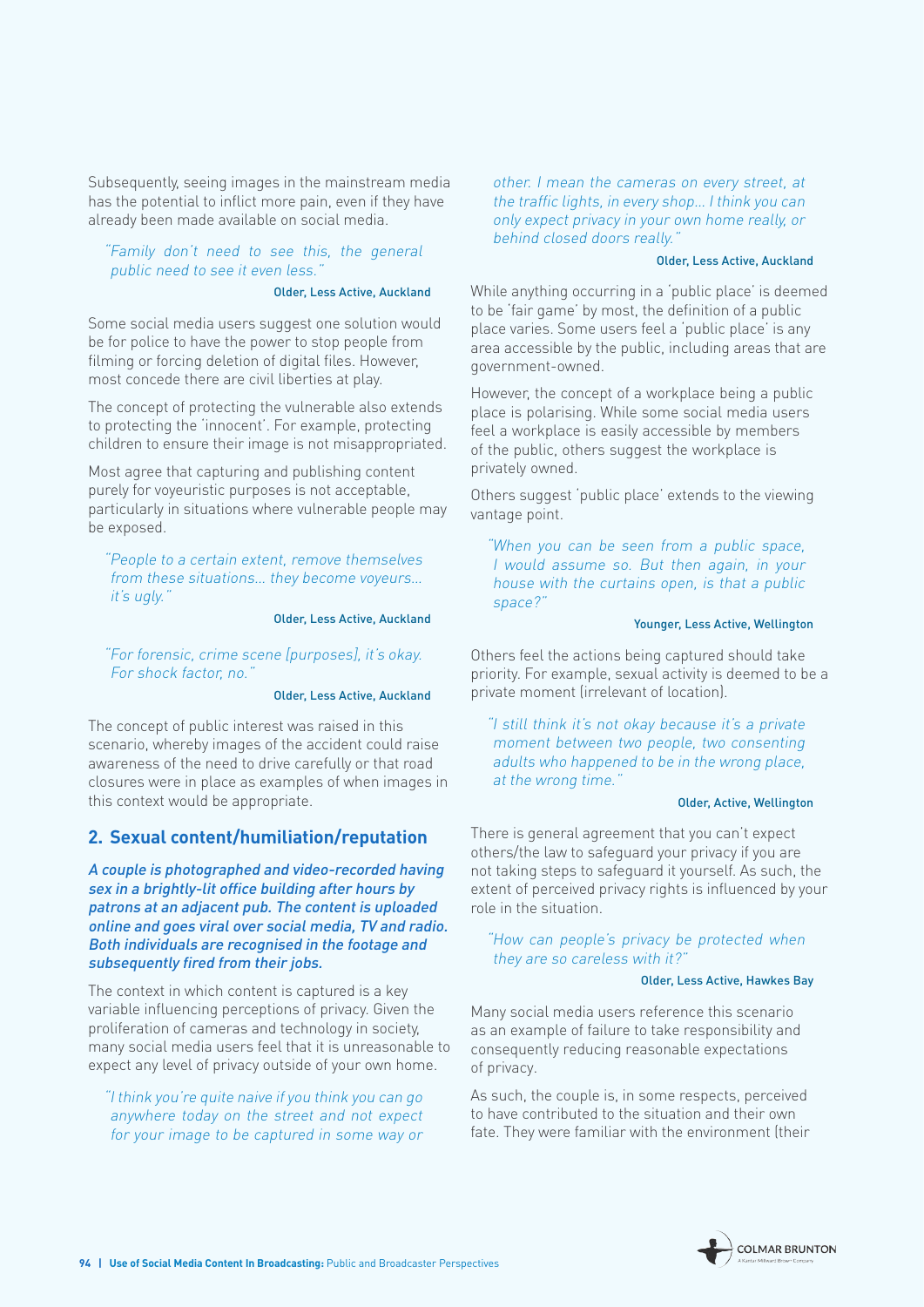workplace and surroundings) and should have taken appropriate measures to ensure their privacy, such as not sharing an intimate moment in full view and turning off the lights.

"Privacy… I don't know if it even exists if you do something dumb like that."

Older, Less Active, Hawke's Bay

#### **3. Public figure behaving badly**

Photos of a famous sports person drunk and acting disruptively outside a local pub.

#### The photos are posted to social media and then republished in newspapers and on TV. The player is suspended from the team.

There is a general agreement that public figures (whether they be politicians, sports people or celebrities) should expect to be held to a higher standard of conduct. Consequently, expectations about a public figure's right to privacy are lower (compared with members of the public).

"Public figures should expect a higher level of scrutiny. It doesn't make it okay or right, but when you put yourself out into those positions, you should expect that it comes with the territory."

#### Younger, Less Active, Wellington

"They don't have any rights to privacy once they become a public figure. You don't have any unfortunately and that's just the way I see it."

#### Older, Less Active, Hawke's Bay

Some question the newsworthiness of some of the reporting, particularly if the public figure is not harming or offending anyone. However, social media users are philosophical that the life of a public figure is only reported because they are a public figure. A few acknowledge that double standards are at play.

"I don't worry if somebody is out and they've had too much to drink and they're just making a tit of themselves. I don't need to know that. But if they've gone out and they've crossed that boundary and are found assaulting somebody..."

Older, Active, Wellington

There is also a sense that they are remunerated accordingly and that any loss of privacy is compensated by a financial gain.

Most social media users perceive a public figure is always 'on duty', and therefore, should always behave in an appropriate manner. A few question this and believe media reporting on a public figure should be limited to the area they are known for. For example, reporting concerning a rugby player should be limited to their on-field behaviour.

"Well I think when you're professional or you're a sports person or a movie star or whatever, you're on the clock all the time in that sense."

#### Older, Active, Christchurch

"Unless he did it on the field, I don't really care and in that case, I don't really want to know either. Unless he is doing it in the middle of a game, it is not newsworthy."

#### Younger, Less Active, Christchurch

There is also a perception that living a life in the public domain is a choice, and people make an active decision to be a public figure (along with the ramifications that come with that).

"If a person doesn't like it, they're free to leave any time they want… Say I'm out of here, I want my life back."

#### Older, Active, Christchurch

However, perceptions are mixed as to whether expectations of privacy should extend to the public figure's friends or family. Some social media users feel strongly about protecting the privacy rights of children, and feel there are, or should be, structures (whether formal or informal) in place, to ensure they can be protected. Others suggest that the lack of privacy of friends and family 'comes with the territory' of being a public figure.

"You know as a society, we have kind of agreed that children shouldn't be exploited so… if the news media went and posted a picture of the kid standing there, I think the public would be like, well actually you shouldn't be doing that.'

#### Younger, Less Active, Christchurch

ity<br>
this is<br>
hat 'public<br> **JULY 2017 | 95** In some situations, social media users suggest the concept of public interest may take priority over an individual's right to privacy. However, this is complicated by differing interpretations of what 'public interest' means.

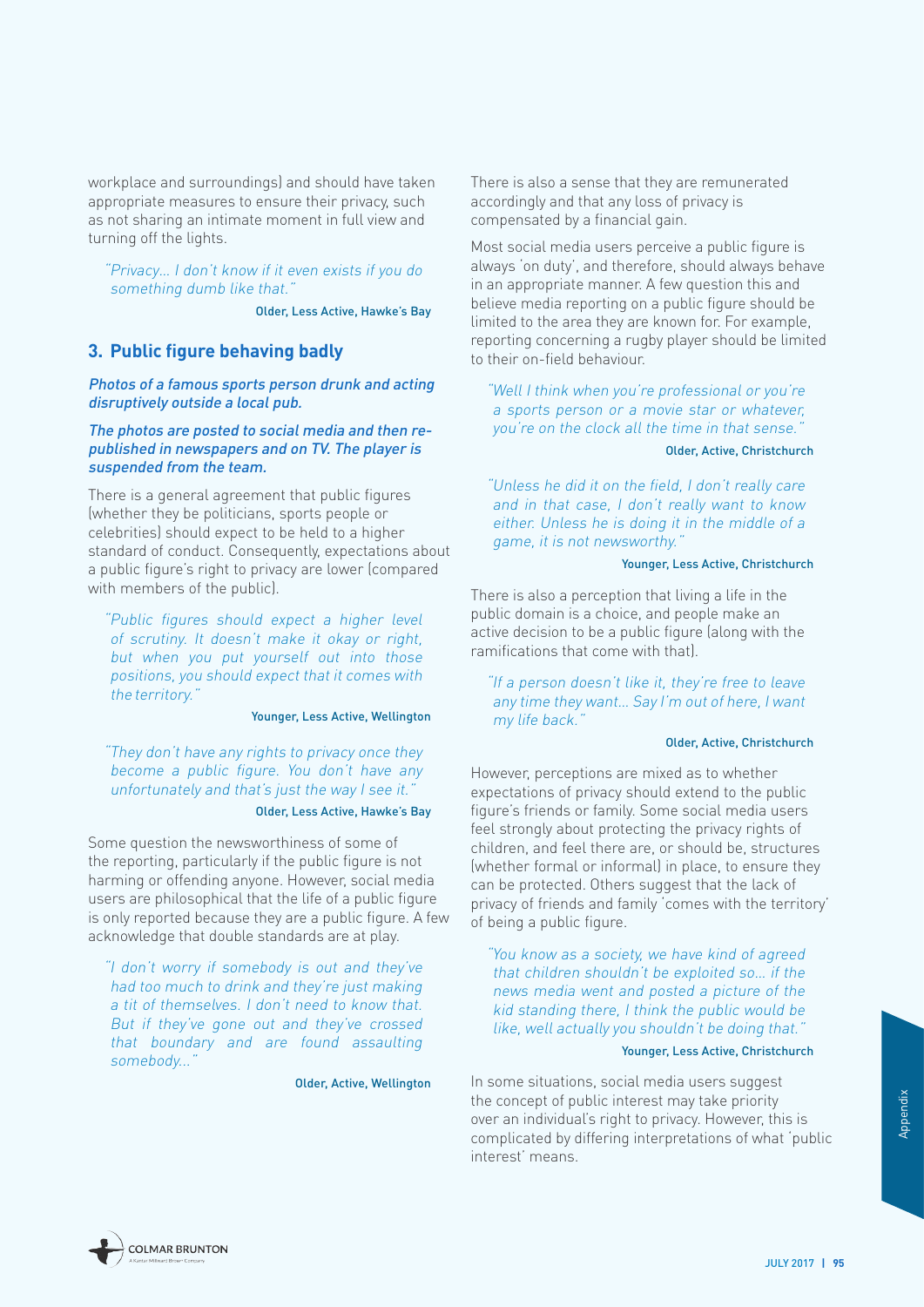Some social media users interpret public interest as being content that the public would find interesting.

"… to say public interest, I think really what we're talking about is public salaciousness or similar… you know it's like, 'hey guess what happened, guess why John Key resigned', or similar."

#### Older, Active, Christchurch

Others interpret public interest to be content that is in the public's interests to know, whereby the public receives some benefit as a result of being exposed to the information.

"…public interest to me is when I'm told something, that as a member of the public, I'd benefit from or enhances my life or similar."

Older, Active, Christchurch

"I think public interest can be what benefits the public, what the public should know about, need to know about."

#### Older, Active, Christchurch

Holding public figures to account also raises questions around public interest, in this context whether others in the community benefit from the knowledge.

This may extend to scrutinising politicians, publicly elected officials or the government and holding them accountable.

"And therefore it's public interest because we can actually say 'well no, you've discredited your view and that's what we elected you on to represent us', so then it actually becomes public interest."

#### Older, Active, Christchurch

"I would say maybe government scandals or something. Like if it was John Key set up nuclear plans with Vladimir Putin or something… I think public interest, government secrets, that is definitely number one type thing.'

#### Younger, Less Active, Wellington

Some acknowledge achieving a balance between public interest and privacy is difficult.

"It would be hard to write a rule or a law against that public interest and privacy … it would have to depend on the situation. It's a tough one.'

Younger, Less Active, Wellington

#### **4. Photographs from social media sites**

#### Re-publishing photographs.

A person becomes the subject of a news story, and the media want photographs to go with the story. They find some selfies of the person on that person's social media pages.

Social media users perceive information on Facebook as being in the public domain and see it as 'fair game' for repurposing by third parties. This extends to a profile picture, which is shown publicly, even with privacy settings.

"… getting it off Facebook would be the same as getting your photo taken and put in the paper if you are at an event. If you are out in public and someone takes your photograph and you see it in the paper… But I don't mind seeing my photo in the paper every now and then. I don't think it's an invasion on my rights or anything.'

#### Older, Less Active, Hawke's Bay

However, there appears to be confusion amongst social media users with regard to ownership of content posted online. This has implications for the issue of consent for content to be re-purposed or re-published.

Social media users are generally unsure about the intricacies of ownership, but almost all agree that content is 'fair game' if it is online in a public domain. Some of the factors contributing to the confusion include:

The perception that ownership rights are relinquished to Facebook when content is published, as outlined in Facebook's terms and conditions (although many readily admit never actually reading the terms and conditions)

"I think there is something about like once you have posted something to Facebook, then it is actually owned by Facebook and that content is on their site so that's why the credit goes to Facebook as opposed to the original person. I'm not entirely sure, but I guess if you post something public then it's fair game.'

#### Younger, Less Active, Wellington

"I'm pretty sure there's a clause in there somewhere that says that anything you upload to Facebook is pretty much a free-for-all fest and Facebook will not be held accountable for breach of privacy or something or other."

Older, Less Active, Hawke's Bay

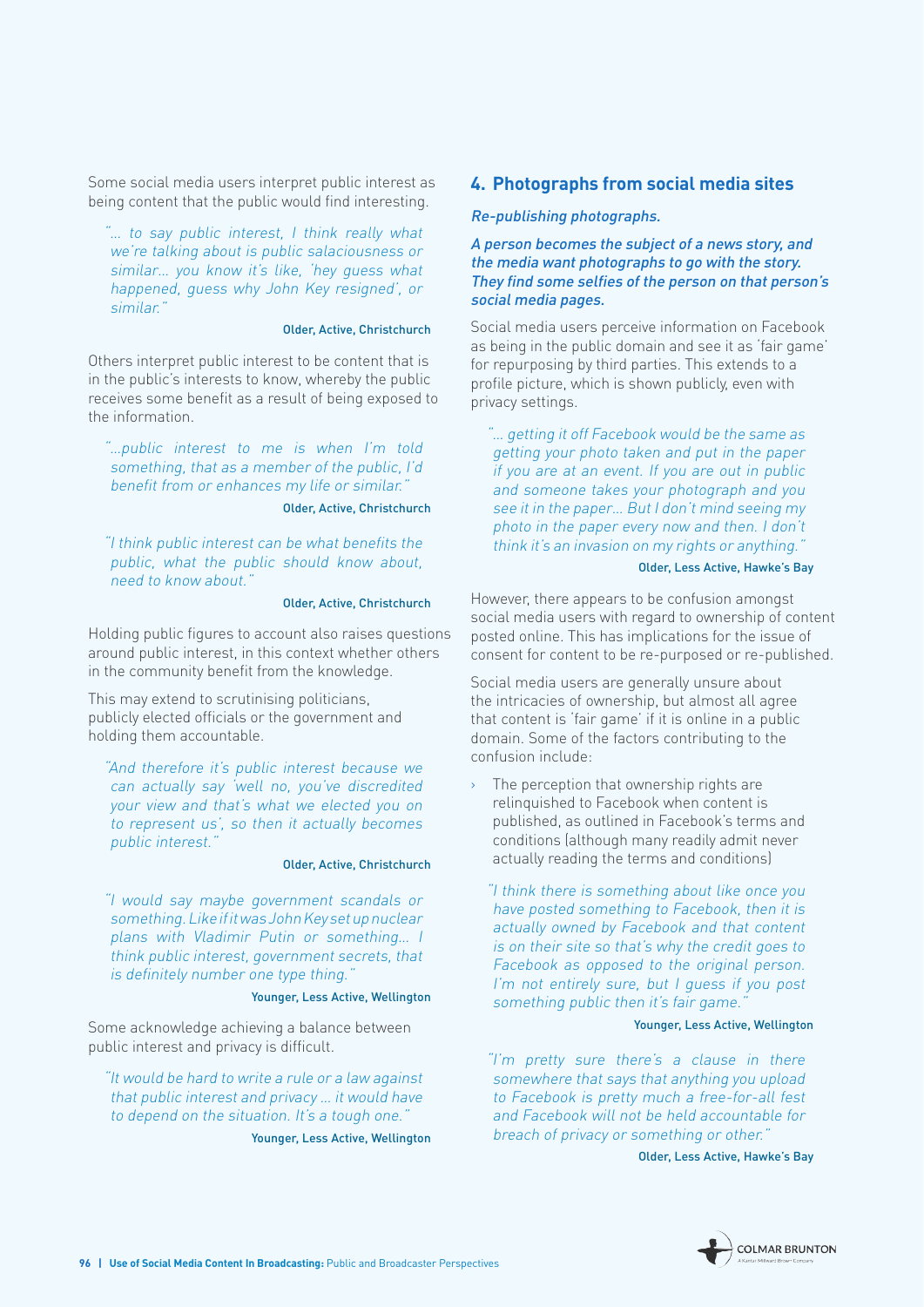- › The presence of other symbols to identify ownership or copyright (for example, watermarks on images)
- › Entitlement (if any) of the subject of the content to control use of that content.

Outside of Facebook's role, there is confusion about ownership, particularly in instances where the social media account holder, the producer of the content and the subject of the content, may be different people.

Generally, social media users' view is that sourcing photos from Facebook becomes unacceptable when the user has taken steps to implement privacy measures to limit access to private content. Users are, in effect, seeking to increase their expectation of privacy.

If the mainstream media attempt to source content in a way that conflicts with, or seeks to bypass, privacy settings, this is perceived as unacceptable.

"I think if say my son had died, something had happened to him and then suddenly on TV3, a private photo… oh TVNZ, a photo popped up that I knew was only on my private Facebook page. You would be horrified, hang on, that was a private photo. Even though I know it's out in the World Wide Web, but why is news media using a photo that wasn't… I just think that I would feel like, 'how did you get that?'"

#### Older, Active, Wellington

If it is perceived that there is a deliberate attempt by the mainstream media to portray someone in a negative light, this is seen to be even less acceptable.

"But if they (mainstream media) went and found, purposefully went and found some dodgy photos or something just to portray them in a particular way, then that's also not acceptable to do that sort of thing."

#### Younger, Active, Auckland

However, while there is a perception that it may be permissible or not contrary to any law for mainstream media to pick up what is already in the public domain, it nevertheless may not be appropriate or moral. There is a strong expectation that the mainstream media needs to be sensible, responsible and practise some kind of self-censorship, self-selection or filtering.

#### **Conclusion: Factors influencing expectations of privacy**

To summarise, this exercise identified a number of factors that influence individuals' expectations of privacy, which include:

- › The context in which content is captured is important – eg, public vs private setting
- $\rightarrow$  Who the individual is public figures should expect to be held to a higher standard of conduct, and therefore have correspondingly lower expectations of privacy
- Complicit behaviour the extent of perceived privacy rights is influenced by the person's role in the situation
- $\rightarrow$  Protecting the vulnerable when an individual is not in a position to protect their own rights to privacy, there is an expectation that others or the law will assist with this
- Public interest the concept of public interest may take priority over an individual's right to privacy. However, interpretations of public interest vary – eg, the public may find something interesting to know vs the public receives some benefit from knowing
- › Purpose for which the content is used eg, if it is used to portray an individual negatively, it is less acceptable
- Ownership of content there is confusion amongst social media users with regard to ownership of content posted online
- $\rightarrow$  Sourcing of content content in the public domain or open to public viewing can be easily accessed and repurposed
- › Voyeurism capturing and publishing content purely for voyeuristic purposes is not acceptable
- Efforts to protect privacy curtailing someone's efforts to keep content private is also not acceptable.

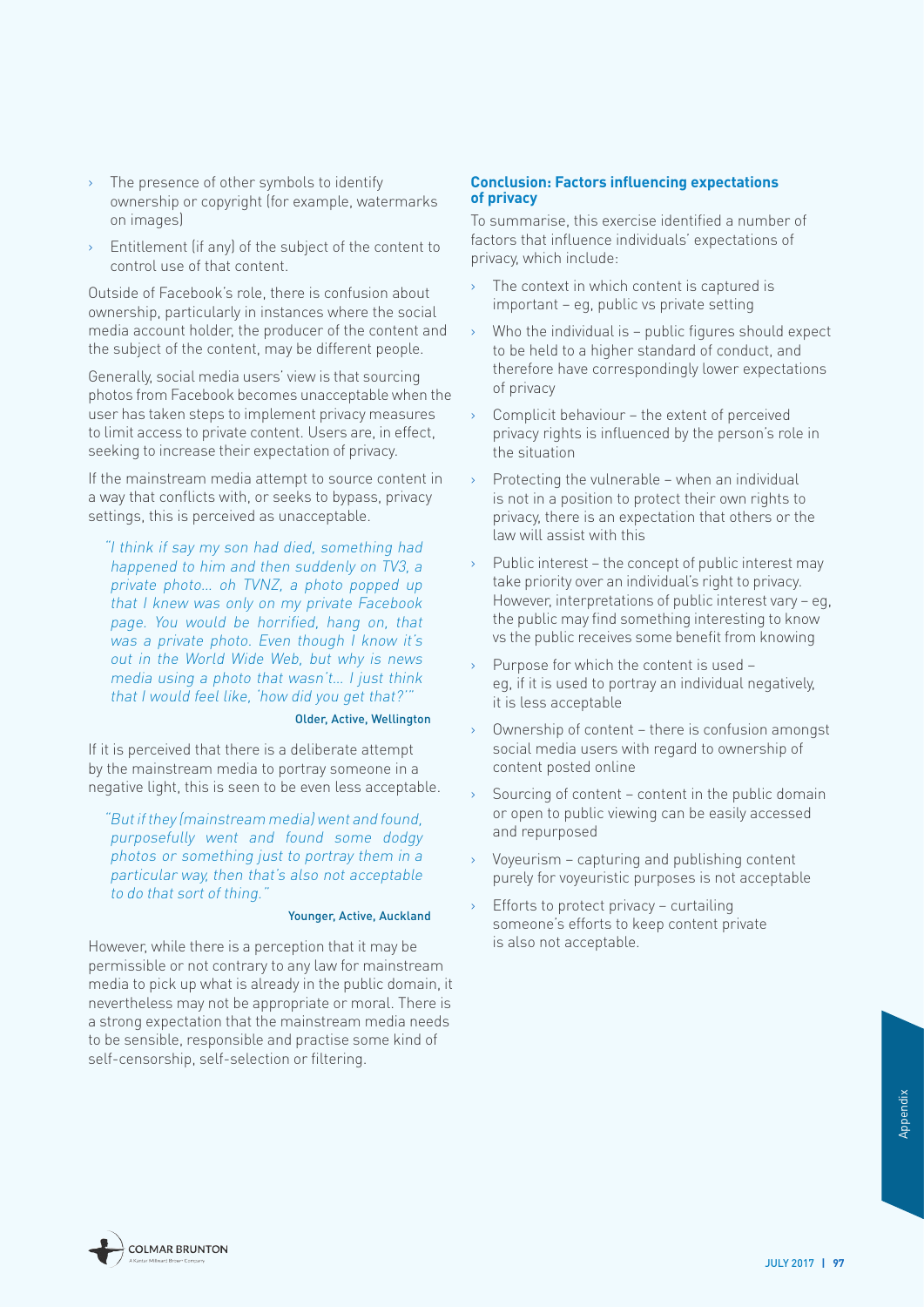# <span id="page-99-0"></span>**GUIDELINES FOR MAINSTREAM MEDIA**

This section expands on the expectations of social media users with regard to how the mainstream media should operate when sourcing content from social media, and the corresponding social and/or legal considerations.

### **ACT RESPONSIBLY / SELF-REGULATE**

In the context of freely accessible content on social media, there is a strong expectation that mainstream media will act responsibly.

"You can find anything and everything on social media. So I think the mainstream media, they have more of a responsibility to be more sensible with what they broadcast."

#### Younger, Active, Auckland

There is a clear expectation that mainstream media will comply with/adhere to privacy laws, even if social media users are unsure of the laws themselves. Social media users also reference other laws like intellectual property and distribution of pornography as potentially playing a role, but are unsure of how these might apply.

In addition, social media users would like the mainstream media to self-regulate – over and above the existing privacy laws – to instil a strong moral component. This is about extending empathy, respect, dignity and consideration to the subjects of a story, effectively regulating themselves in the mid-ground between legal and moral issues.

"See I don't believe that you can legislate against morality… maybe harp back to male homosexuality being illegal. I don't believe that you can legislate against morality, so in my opinion, I think that if it appears in social media for instance, on Facebook it can be taken down if it's inappropriate or unacceptable. I can't see it becoming illegal… I think the broadcaster's role is even more important in this one… he or she are given footage of it and they [need to] say, not appropriate."

Older, Active, Christchurch

### **UPDATE PRIVACY LAWS**

To assist with self-regulation, social media users believe privacy laws need to be continually updated to keep abreast of the evolving technological environment.

"I think they maybe need to start looking at some of the privacy laws because I imagine by now they are quite outdated. So they will be more about things that aren't to do with the internet in any way whatsoever and as the internet grows and changes on almost a daily basis it feels like, I think they need to have something quite robust in place to protect everyone. Not just now, but also as the internet continues to grow."

#### Younger, Less Active, Wellington

However, there is some confusion over the interface between New Zealand law that governs users and the country law of where the social media platform is based.

"There is a law in America that says you have the legal right to say what you want to say, whereas in New Zealand we don't have one big law that says that. But if Facebook is hosted in America, do we have to abide by their rules? But it is used in New Zealand by New Zealanders, so it comes under New Zealand law once you cross the international waterline and step into New Zealand and use appropriate, that's the thing. Does it?"

Younger, Less Active, Christchurch

# **IMPLEMENT PROACTIVE RULES**

In the context of privacy, there is a perception that many of the available legal remedies are 'after the fact'; the damage has already been done and is irreversible. As such, there is a desire to ensure rules are in place to restrict the publishing of content in the first place (notwithstanding the view that generally publicly available content is 'fair game'). The focus here is more about limiting potential harm.

"Is it all kind of ambulance at the bottom of the cliff stuff, though, like the shaming has happened, it is on the TV, it is not going away even if they remove it… the damage has been done."

Younger, Less Active, Christchurch

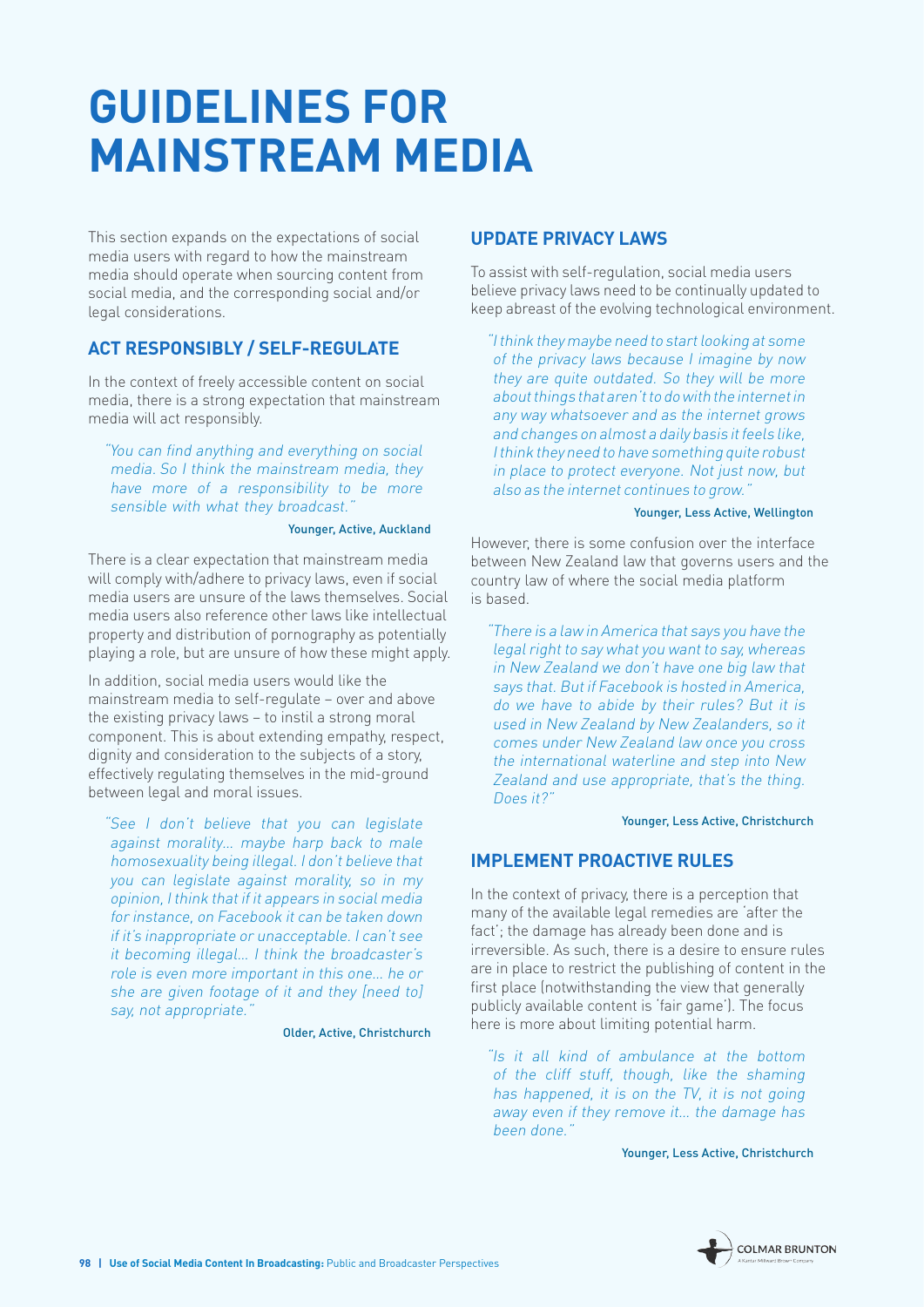### <span id="page-100-0"></span>**OBTAIN CONSENT / PERMISSION**

Almost all social media users agree, that in an ideal world, consent would be sought before the mainstream media broadcast content sourced from social media (even in the context of the content being publicly available).

"Even if they were shared publicly, I think the media outlet should have made their best attempts to try and get the person's consent first, even though they didn't necessarily have to with the current rules as they stand."

#### Younger, Less Active, Wellington

However, it soon becomes apparent that there is difficulty in determining who consent should be obtained from, with a broad range of opinions. At the extreme, some believe consent needs to be obtained from the platform, the account holder, the producer of the content and the subject of the content, and (if the subject is unable) family members of the subject of the content. Others believe a variation of these would be appropriate: at a minimum, the producer and the subject of content should be asked for consent.

"If there is no visible person in it, I personally would say it is the person that took the photo. If it's a photo of me and if it is a photo you have taken of me, you want my permission before it goes out… then, in that case, it would be my choice whether I take compensation to allow it to be out there, or say no I am not allowing it to be out in the open."

#### Younger, Less Active, Christchurch

Social media users suggest that if consent cannot be obtained, then all elements in the content need to be edited in such a way that the subject cannot be identified. There is an assumption that this occurs in other content broadcast by mainstream media.

"That is why Police Ten 7, like somebody said they have blurred out the images because people have to sign a lot of forms and that is for a television show… when they take it off social media, there obviously needs to be some sort of… personally, I would want a form to sign."

Younger, Less Active, Christchurch

An alternative suggestion is the requirement for mainstream media to label any content or images where consent has NOT been obtained. Social media users perceive this may help build awareness amongst members of the public that broadcasters are using unauthorised content. It also provides the potential to hold the media accountable (should the need arise) in the longer term.

"What about some kind of stamp. So, if you take a photo from someone's page and you didn't ask for permission or anything, it has a stamp on it like we have a copyright written on things… So, if you take a comment maybe it says NP like 'Not Permissioned', and then you can take a quote, take a picture but it has to have that stamp on it that says that you didn't actually have permission to take that… It would help public knowledge of these kind of things that this is actually happening, whereas at the moment I think they are all kind of like well you know maybe it happened, maybe it didn't [obtaining consent].'

#### Younger, Less Active, Christchurch

Similarly, there is a suggestion to change the 'default' status on social media platforms. That is, rather than have everything freely available on social media, have nothing available with the requirement for individuals to actively 'unblock' content.

"Or alternatively, like the default. This is not 'you can take my picture and use it'. It is 'everything is blocked off, you must now undo them in order for people to be able to see them'. So something in that area to protect and help people to protect themselves.'

#### Older, Less Active, Hawke's Bay

Some also suggest implementing a 'stand down' period – a legally defined period whereby social media or the mainstream media are not permitted to broadcast or publish information (much like they do when police go through the process of notifying next of kin in a fatality).



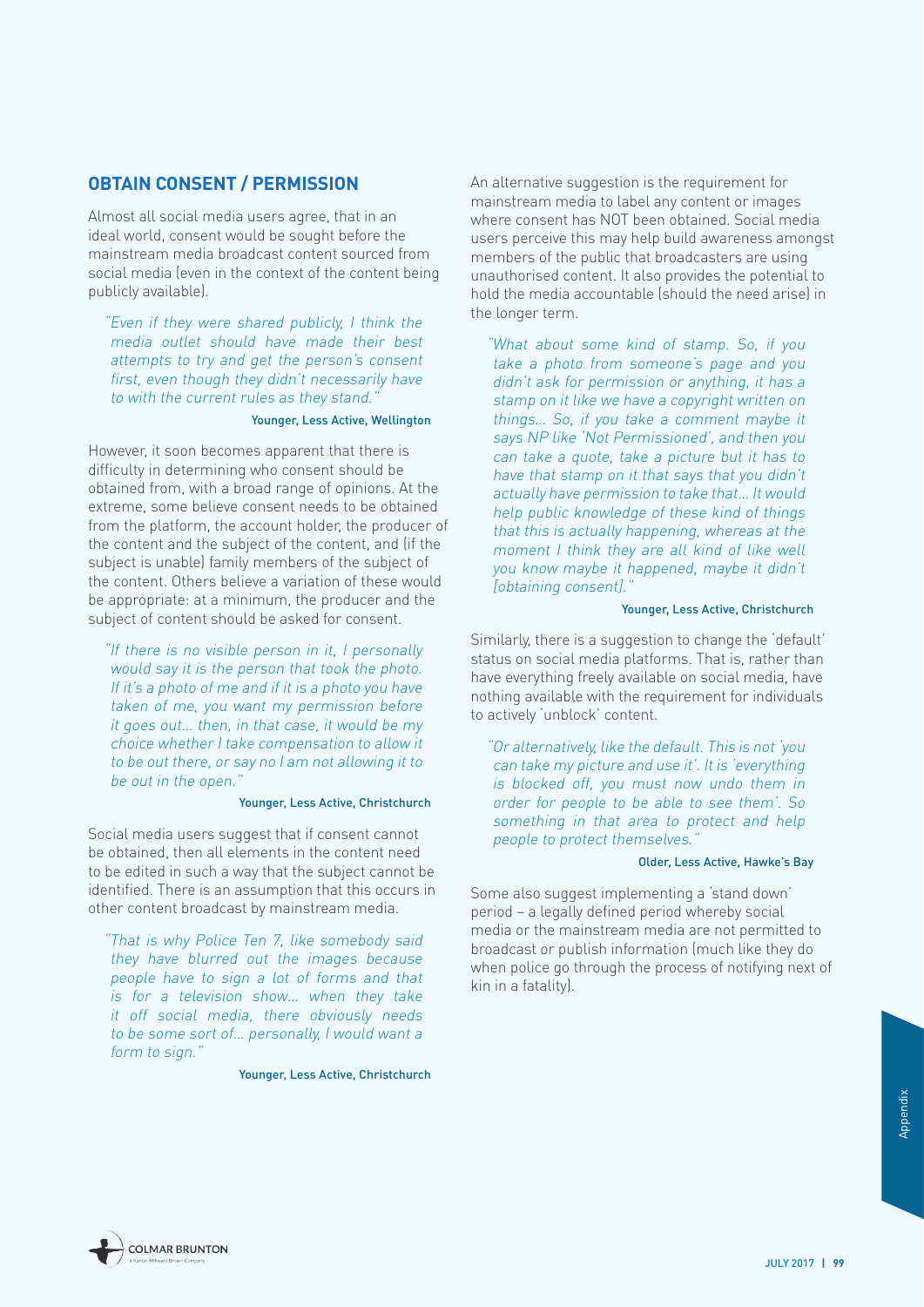"Maybe if someone died or there is a circumstance where it is interference with, there should be a period of time before social media can make comments or include people's names or whatever. There should be a time allowance, like a grief period for the people in the situation or if there is a shooting the media should not be able to comment or make posts about [it]...

#### Younger, Less Active, Christchurch

Whilst most social media users would like to see stricter regulations for the mainstream media, others would like to see consequences for individuals who upload the original content.

"The original uploader should be banned off where they are because recording sex [office couple] and putting it on is pornography. And they can be banned permanently for that, so they should be banned for that."

#### Younger, Less Active, Wellington

Others believe that targeting individuals would be ineffectual and stricter regulations need to be in place to govern broadcasters.

"There should be stricter regulations in what media should be able to publish, because while individually you can't really regulate what people share and publish, with big media organisations, you can probably hit them, either with stopping them from publishing for a while or monetary [fine], like you should be able to hit them harder with these regulations and you possibly can look to regulate the industry a bit more that way."

Younger, Less Active, Christchurch

There is also the suggestion that the punitive damage broadcasters face would need to be significant enough to influence their behaviour. Social media users cite examples of gardening stores ignoring rules because the financial gain is too great.

"And would the fine or the impact, the consequence of it be enough to prevent them doing it. Look, like [one store] which open like Anzac Day or Easter, they are like, 'yeah whatever, we know that the laws tell us, but at the minute the fine is like \$2,000 and we can make a lot more money so'...

Younger, Less Active, Christchurch

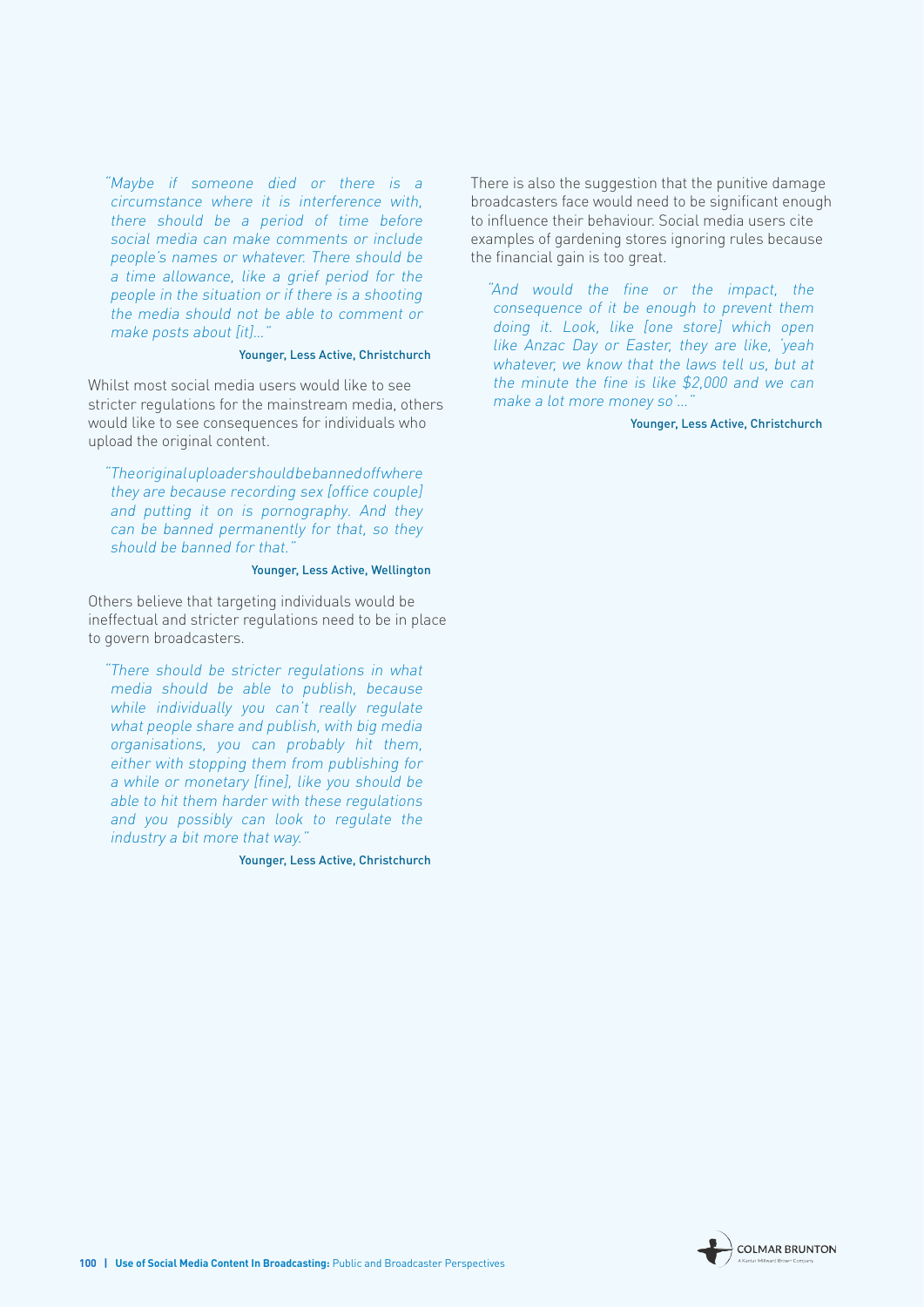# <span id="page-102-0"></span>**INDIVIDUAL RESPONSIBILITY**

While the focus group discussions asked social media users for their views on mainstream media broadcasting content sourced from social media, many of the participants feel that individuals also have a role to play and steps can be implemented to assist with maintaining privacy.

There is a call for consumer education around personal responsibility and social media etiquette.

"I think education, like a lot of these things… if we want them to be more responsible, then you've actually got to show them how to be more responsible. A lot of people just don't know."

#### Older, Less Active, Hawke's Bay

"What I'm saying, there's no etiquette. When you think of how people behave and how you expect them to behave, that's been developed over a long period of time and continues… but social media develops so fast on the different platforms and different ways of using it, that's gone."

#### Older, Less Active, Hawke's Bay

Similarly, some feel there is a greater need for education (and reminders) of the availability of privacy settings.

"Your first question was 'what do you know about the settings?' Like a lamb to the slaughter, I know nothing, I just signed up and I'm away."

#### Older, Less Active, Hawke's Bay

This includes prompts from the social media platforms themselves.

"So you need warnings. Or the other thing is and it came up on my page, just a dialogue box – 'you haven't chosen who should see this for a long time, what would you like?' So you've got that choice. But I think you need to be warned of what is happening or can happen to your material – not just, 'I agree' at the bottom of a sign."

Older, Less Active, Hawke's Bay

Some feel there is an opportunity to use the power of social media to help individuals regulate their own viewing. Users suggest there is potential to influence content through establishing public pressure regarding what users want to see and hear broadcast - in effect, creating a public outcry, with the intent that (unacceptable) content will be removed or ultimately, not shown in the first place.

"I think that's where social media comes into play again, is that if there was enough of an outrage about something, or about content then that's when social media does its thing as well, the people speak I think and then that can be very powerful in itself, we can regulate our own viewing."

#### Older, Less Active, Auckland

There is also a sense that, given individuals are often the source of the content, and given the sheer volume of content, monitoring what's posted becomes insurmountable.

"Privacy laws need to be enforced more, but how do you enforce something that you have no control over?

#### Older, Less Active, Hawke's Bay

Similarly, some assume that the governing bodies may not be motivated to enforce the rules, with the effort it will require.

"The problem is that it is so easy to share a picture or a video, compared to the effort required to enforce it."

Younger, Less Active, Christchurch

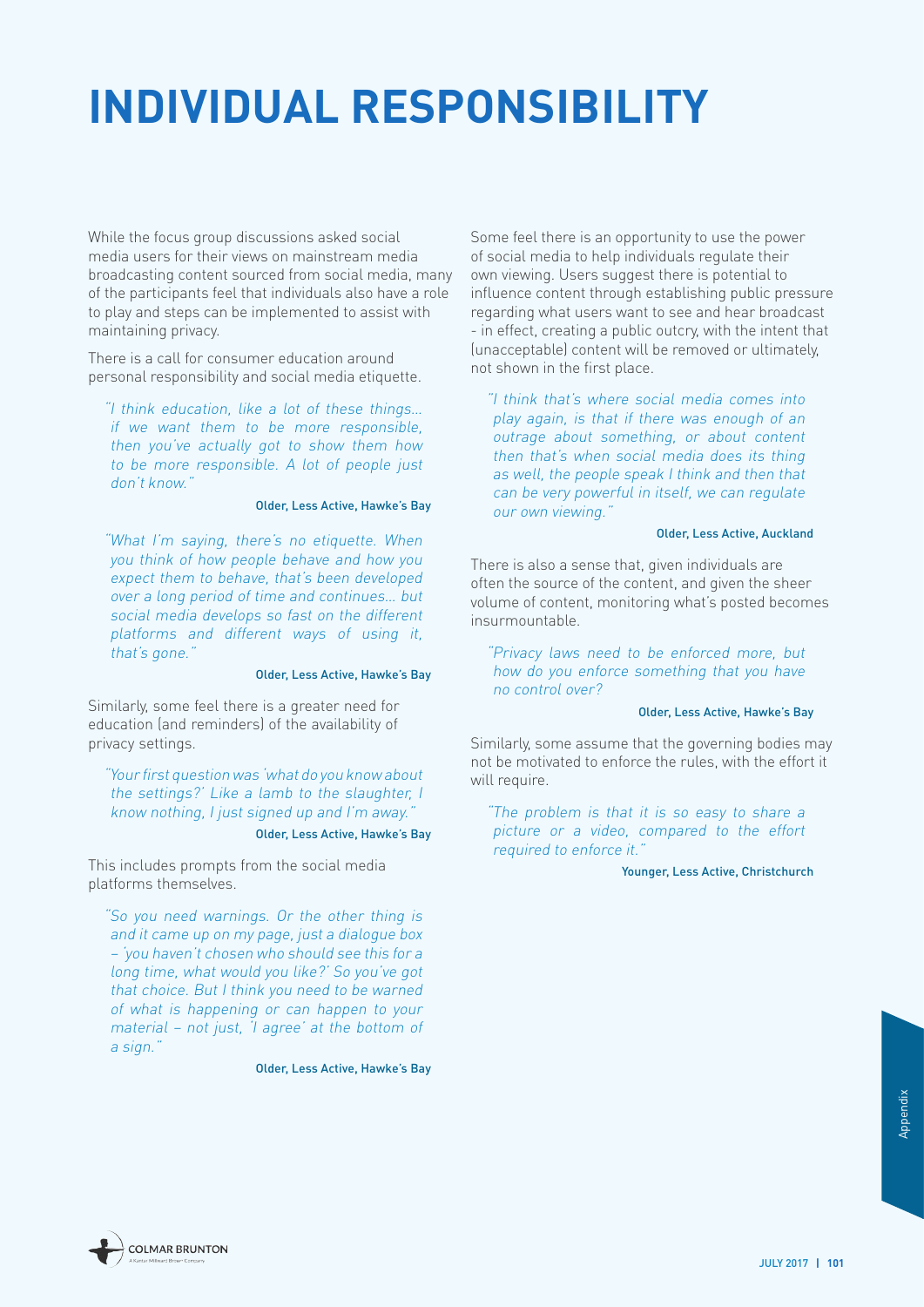# <span id="page-103-0"></span>**BSA: PRIVACY AND SOCIAL MEDIA TOPIC GUIDE**

### **FINAL topic guide**

[Note: This document is designed as a guide for discussion, it allows for considerable freedom within the topics. The order in which items are covered will vary according to the natural flow of conversation and questions are indicative only of subject matter to be covered and are not word for word descriptions of researchers' questions].

# **1. Introduction**

### Purpose: To introduce the research process. [10 minutes]

#### **• Explain process**

- Topic talk about privacy in the context of social media
- No right or wrong answers
- Confidentiality/Use of audio equipment
- Up to 2.5 hour duration
- Researcher neutrality/honesty of responses

#### **• Let's break into pairs, introduce yourself to your partner**

- Tell them a little about yourself and your family, what you do
- Very briefly, what social media means to you

Then introduce partner back to the group.

#### **RESEARCHERS TO MODIFY LANGUAGE/TERMS TO MATCH PARTICIPANTS**

# **2. Warm up and Contextualisation**

## Purpose: To warm up participants and set the context for discussion. [30 minutes]

To give us an idea of where you're coming from, let's have a chat about how we use social media. (By social media, we mean any platform or blogging site where we create or share content or participate in social networking, for example Facebook, Instagram, Twitter, YouTube, Snapchat, Tumblr, Reddit, Wordpress, blogger, Google+, Linked In, Flickr … etc).

Now's the time to pull out your diary.

- **• We've talked about what social media means to us, let's share some examples from our diaries.**
	- What is it that social media allows us to do?
	- What was it about these that made us want to post/share them?
	- How do we go about posting/sharing? Talk me through the process.
- **• What are some examples of when we decided NOT to share/post?** 
	- What did we take into account?

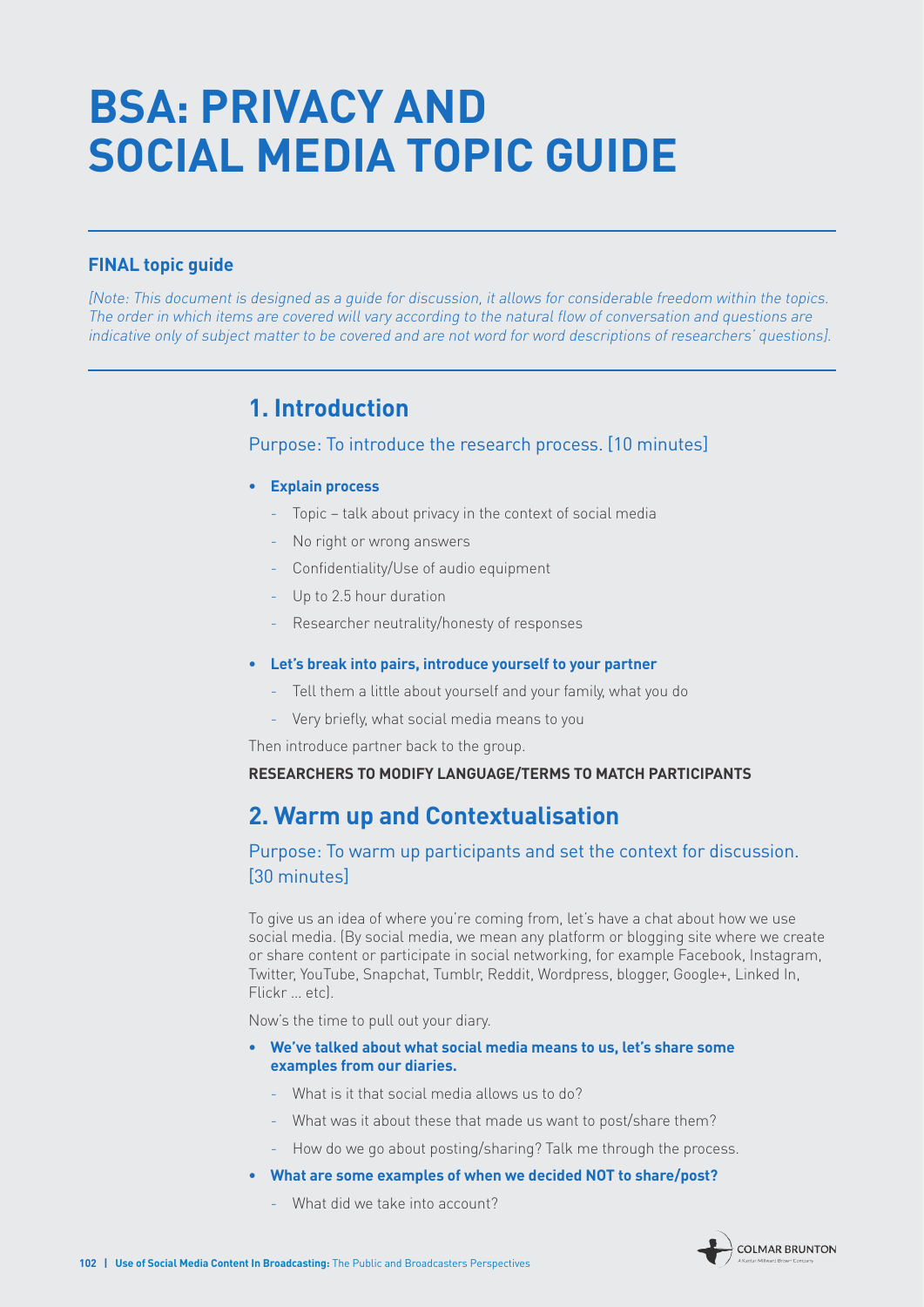- **• What are some examples of things we've posted/shared that we've later regretted?** 
	- What was the outcome? What led to the regret?
- **• What's an example of a controversial post you or someone you know has re-shared?** 
	- How did your friends/followers respond?
- **• What's the difference between posting/sharing content that captures us and content that captures others?** 
	- How do we manage this?
- **• What's the difference between re-publishing others' content and having others re-publish your content?**
- **• What's the difference between what we deem as private content and what we deem as public content?**

**RESEARCHER NOTE:** If participant brings up examples (like the scenarios) themselves, probe:

- **• What did you do?**
- **• Did you post or share news stories about this? How come?**

**RESEARCHER NOTE:** Participants may default to talking about a platform (likely the one they're most familiar with eg, Facebook), if so, explore platform use, then compare/ contrast with other platforms.

- **• How do we use [platform]?** 
	- What does it allow us to do?
	- FULLY EXPLORE
- **• We mentioned that [platform] allows us to … [connect, spread the word, organise etc etc], what other platforms do we use for this?** 
	- How is one platform different from another?
- **• Let's put these platforms on a continuum in terms of… security, control over content, credibility.** 
	- What's driving this?
	- How are they the same/different?

Great! Can I just get a sense for who has accounts with some of these sites/platforms? Cast your mind back to when you first set up an account or registered for [x] social media platform.

What made you to decide to set up an account with that particular site/platform?

-m?<br>|<br>| gs|?<br>| appendix<br>| JULY 2017 || 103 What settings, if any, did you put in place when you set it up (eg, privacy settings)? How often do you refresh or review your settings, eg, privacy settings?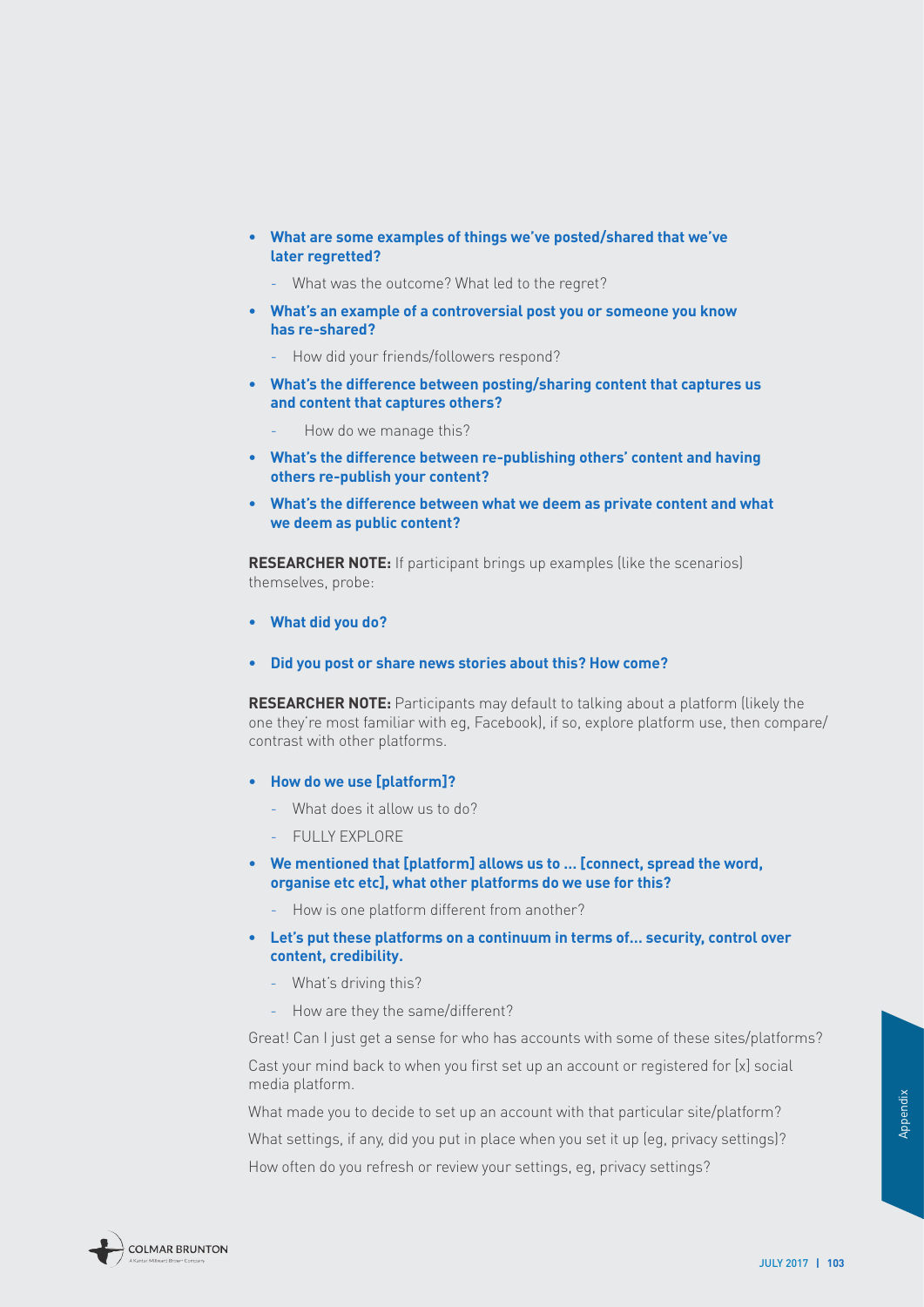# **3. Societal context**

## Purpose: To explore perceptions around re-publishing content by third parties. [25 minutes]

Now, let's think about mainstream media – by this, we mean TV stations, radio stations, newspapers, magazines, and their online platforms/content, etc.

- **• Firstly, what are we watching / reading / listening to?**
	- Favourite stations / publications / shows?
- **• How do we feel about the mainstream media broadcasting something they pick up from social media?**
	- When is it okay/not okay?
	- What should the media be doing in this context?

**RESEARCHER NOTE:** Focus is on privacy issues, rather than inappropriate/ offensive content.

- **• What role does the source of the content play? How important is this?** 
	- What's the difference between something created by broadcasters themselves vs something they pick up from social media?

So far, we've talked a lot about when it's okay and not okay to post/share stuff on social media.

- **• What about the legal side of things?**
- **• (If you had to guess) what kinds of things/circumstances/topics would be illegal to post/share on social media?** 
	- How/where did you find out if it was illegal or not? **(CHECK: Information source)**
	- So on the other side, what kinds of things would be legal, or should be legal?

**RESEARCHER NOTE:** If participants unsure of laws, probe:

- **• What do you think the rules should be?**
- **• What should the mainstream media do, if they are considering using content from a participant's social media platform?**
- **• Someone mentioned the idea of privacy. How would we define 'privacy' in this context?**
	- What does it mean for people like us? **(PERCEIVED VALUE OF PRIVACY LAWS)**
- **• What privacy regulations are currently in place?**
- **• Thinking specifically about privacy laws what should the rules be in this context?**
- **• What does this mean for mainstream media and what they do?**
- **• Someone (at a previous group) mentioned that privacy is all good and well, but it needs to be balanced with public interest.** 
	- When we think of 'public interest' what comes to mind?
- **• How do we feel about the relationship between privacy and public interest?**
	- Thinking of privacy and public interest, what regulations should be in place?

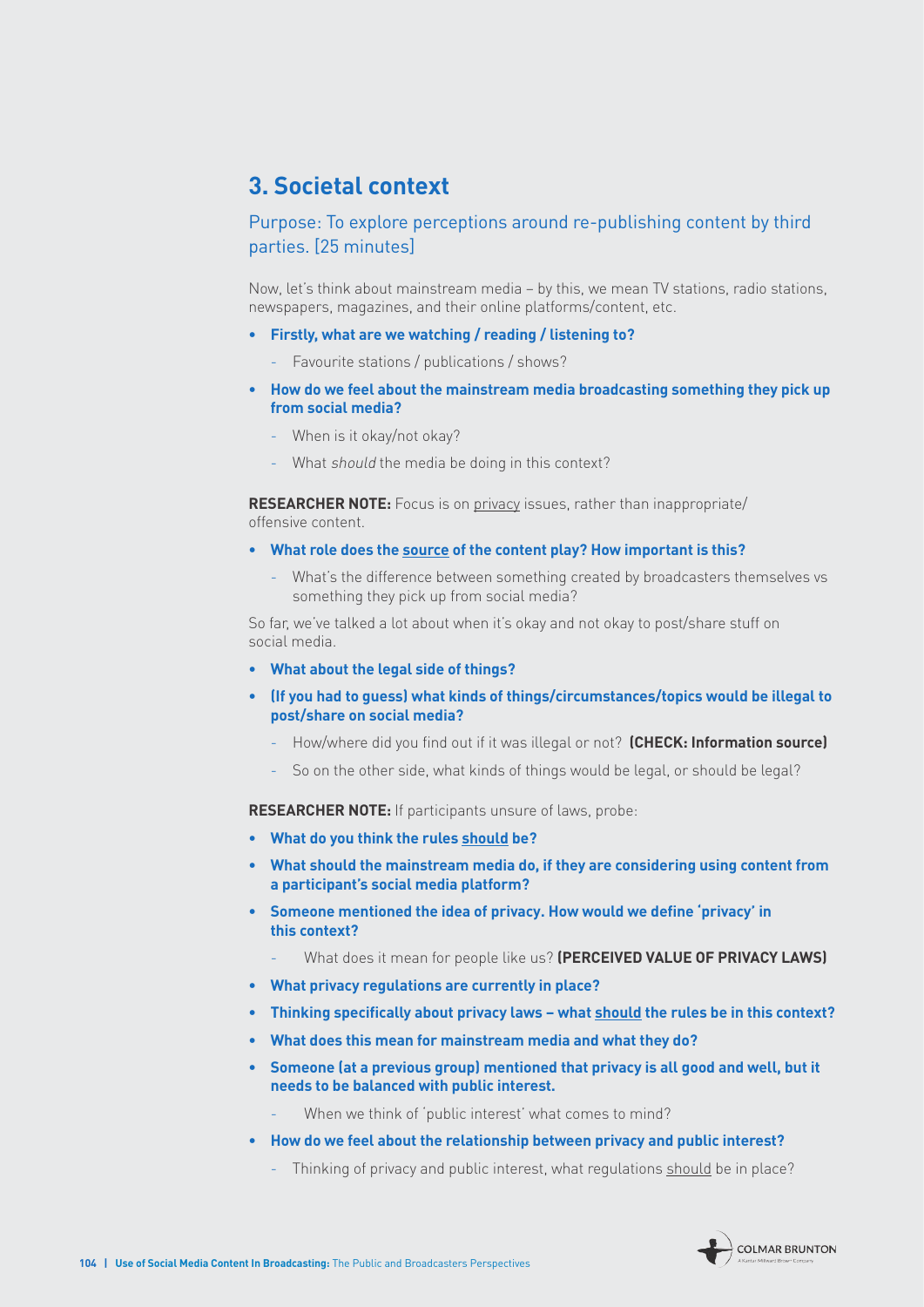# **4. Scenario testing**

Purpose: To explore findings from earlier sections and how they relate to different concepts/examples. [75 minutes]

Let's have a look at some examples.

# **PARTICIPANTS TO RECEIVE A PRINT OUT OF EACH SCENARIO**

#### **RESEARCHERS TO ROTATE ORDER SCENARIOS ARE PRESENTED ACROSS THE GROUPS**

Probe for each scenario:

- **• How do we feel about this scenario?**
- **• What are the privacy issues here?**
- **• What role does... play?**
	- … public interest?
	- … the location of where the content is captured?
	- … the nature of the programme? eg, news bulletin vs documentary vs comedy/7 Days etc?
	- … who is featured in the content? eg, public figure, private citizen, child, vulnerable person (eg,injured, intoxicated, grieving), or you?
- **• What's not okay?**

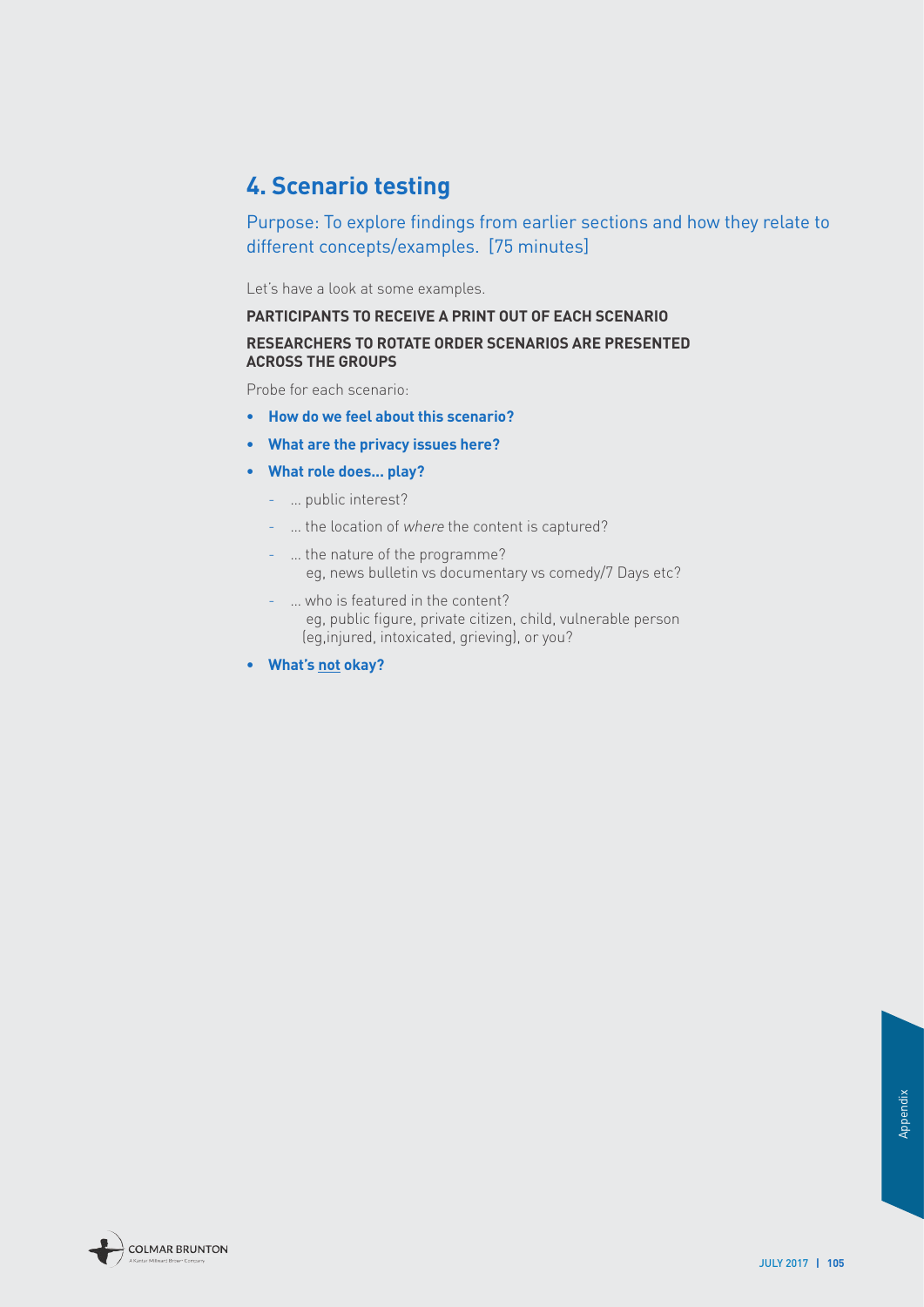### **1. Grief or Trauma**

Filming of tragedy, such as accident scenes. Bystanders take photos/video and post to social media or send to media outlets. The media then use the content.

For example, after a fatal accident in Lower Hutt, police were forced to ask bystanders to stop taking pictures and video of a dying man involved in a crash.

- **• How does the concept of public interest fit here?** 
	- eg, in content showing earthquakes, accidents
- **• What if questions were raised about the conduct of emergency services in dealing with the incident – would that make it more valid to capture/post?**

#### **2. Sexual content/humiliation/reputation**

A couple is photographed and video-recorded having sex in a brightly-lit office building after hours by patrons at an adjacent pub. The content is uploaded online and goes viral over social media, TV and radio. Both individuals are recognised in the footage and subsequently fired from their jobs.

- **• Did the couple have a reasonable expectation of privacy?**
- **• Is it acceptable for people to capture photos/video of the couple?**

#### **3. Public figure behaving badly**

Photos of a famous sports person drunk and acting disruptively outside a local pub.

The photos are posted to social media and then re-published in newspapers and on TV. The player is suspended from the team.

- **• How does the concept of public interest fit here?** 
	- eg, behaviour of a public figure
- **• How do perceptions differ depending on who is involved?** 
	- Is it more acceptable to publish information about a public figure, than a private citizen?
- **• What if the photos moved beyond the sports person and then included eg, their child, spouse, friend etc, who may not be a 'public figure'?**

#### **4. Photographs from social media sites**

Re-publishing photographs.

A person becomes the subject of a news story, and the media want photographs to go with the story. They find some selfies of the person on that person's social media pages.

- **• When is this acceptable?**
- **• Does it matter whether the person is a criminal, or someone who is blameless (eg, a victim)?**
- **• Does it make a difference whether the person had used privacy settings to restrict access to content?**
- **• Does it matter which platform they used to publish photos of themselves?**

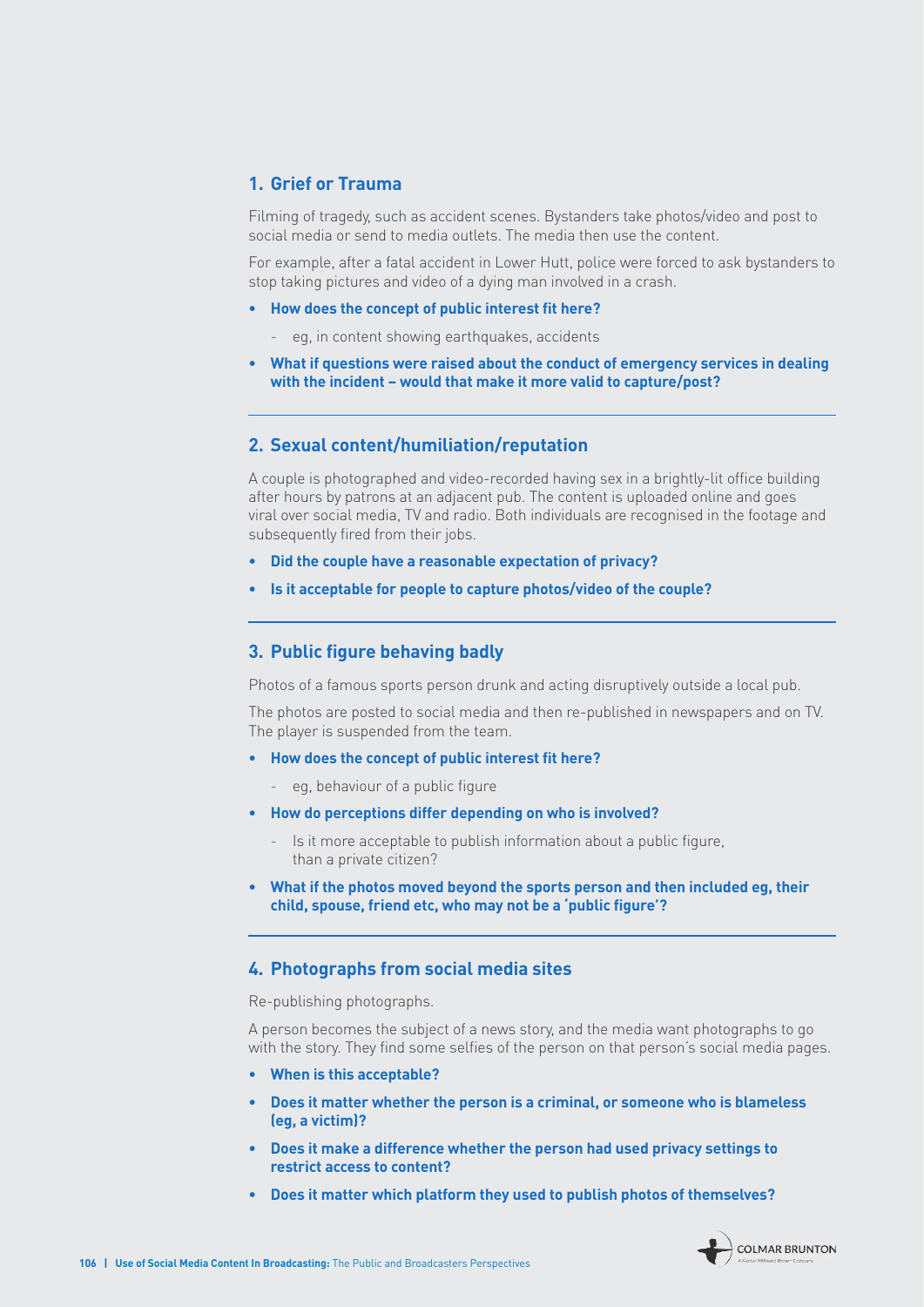#### **5. Personal factors – motivations (Photosort/Projection) (IF TIME PERMITS)**

Purpose: To explore motivations that drive participants to record or document a private moment. To start to explore the concept of public vs private content and the social expectations around publishing content online.

Let's have a bit of fun and use our imaginations a little.

#### **INTRODUCE PEOPLE PHOTOSORT**

We've got some pictures here of a range of different people. These are images we have taken off the internet. As we look at them, we can get a sense of what kind of people they'd be like – especially if we look at their eyes and their mouth.

Take a moment to get familiar with them. As we look through them, we'll see that they all have slightly different personalities, and would have different attitudes and priorities.

Let's pick the person who feels the same way about social media as we do.

They may be different from us in every other way, but what makes them similar to us is their attitude and behaviour when it comes to using social media and what it means to them.

Give them a name.

What's going on in their lives – work, family, hobbies?

What are they like? How would their friends describe them? Personality words?

- **• What is a typical event/time when [photo name] would choose to capture a moment?**
	- What's going on who, what, where, when?
	- How come it's important for them to capture this particular event?
	- What goes through their mind?
	- REPEAT FOR ANOTHER EVENT IF TIME PERMITS
- **• Thinking about the event(s) you just described, if [photo name] was being really honest, what do they hope to achieve by sharing?**
	- What is it that [photo name] is trying to portray?
	- What would [photo name] hope others would think/say about them?
- **• How would [photo name] feel if they no longer had access to social media platforms?** 
	- What would they miss out on?
- **• What kinds of things would [photo name] NOT want posted/shared online about themselves?**
- **• How come?**
	- What would they imagine the impact would be?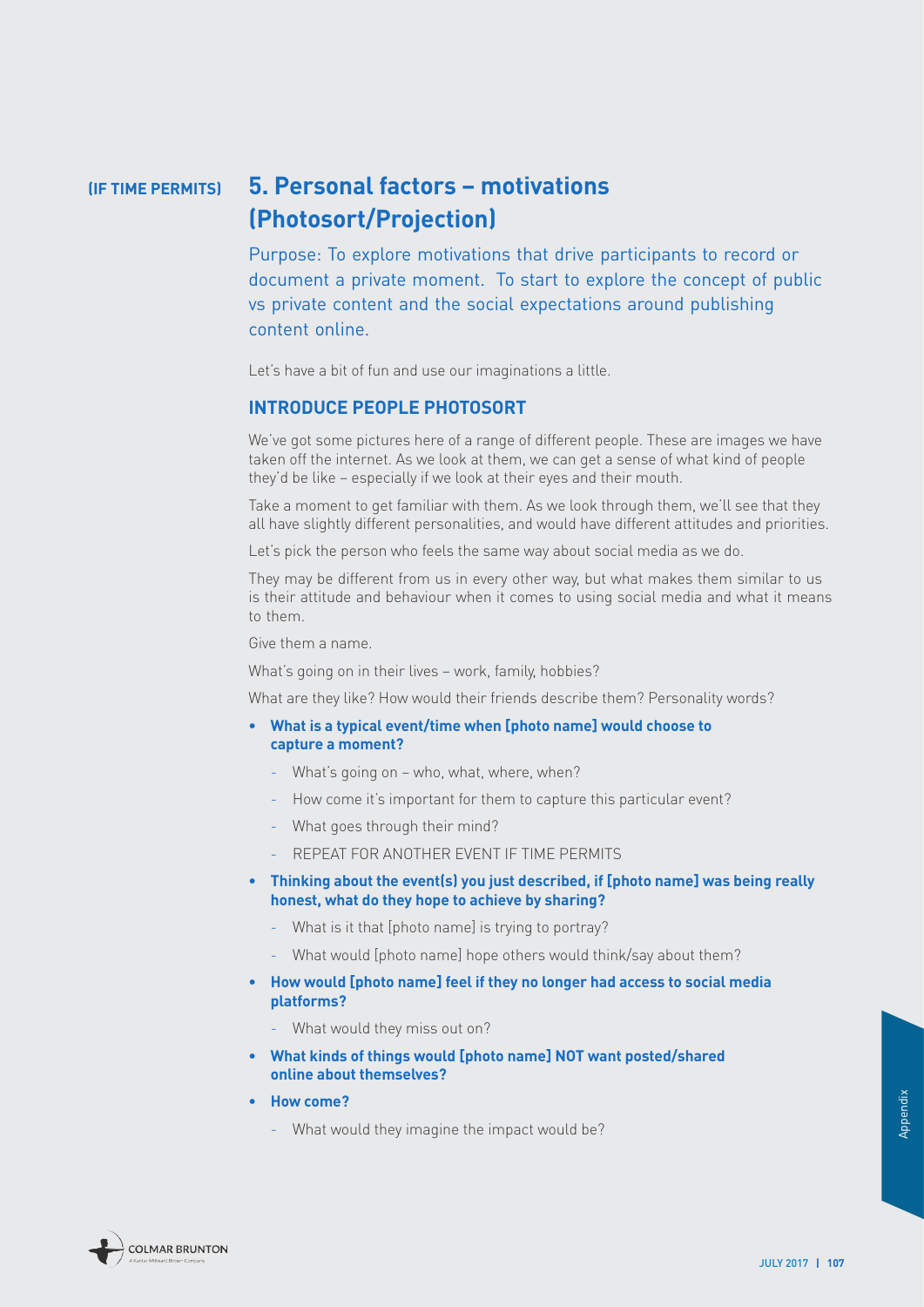### **6. Summary**

#### Purpose: To summarise key outtakes. [10 minutes]

Great! Let's do a quick summary. Thinking about everything we've spoken about today, what's the one thing that stands out to you when thinking about…

- privacy in the context of social media?
- re-publication of social media content by broadcasters?
- **• Is there anything you wish could be different?**

#### **• Probe expectations/attitudes overall**

- Do you think it is reasonable for information on the internet to be used by media?
- Do you see the internet as a 'public highway'?
- Do you think social media content can only be used with the consent of the producer of the content, with the consent of the subject of the content, or both?

#### Any final comments?

Thank you and close.

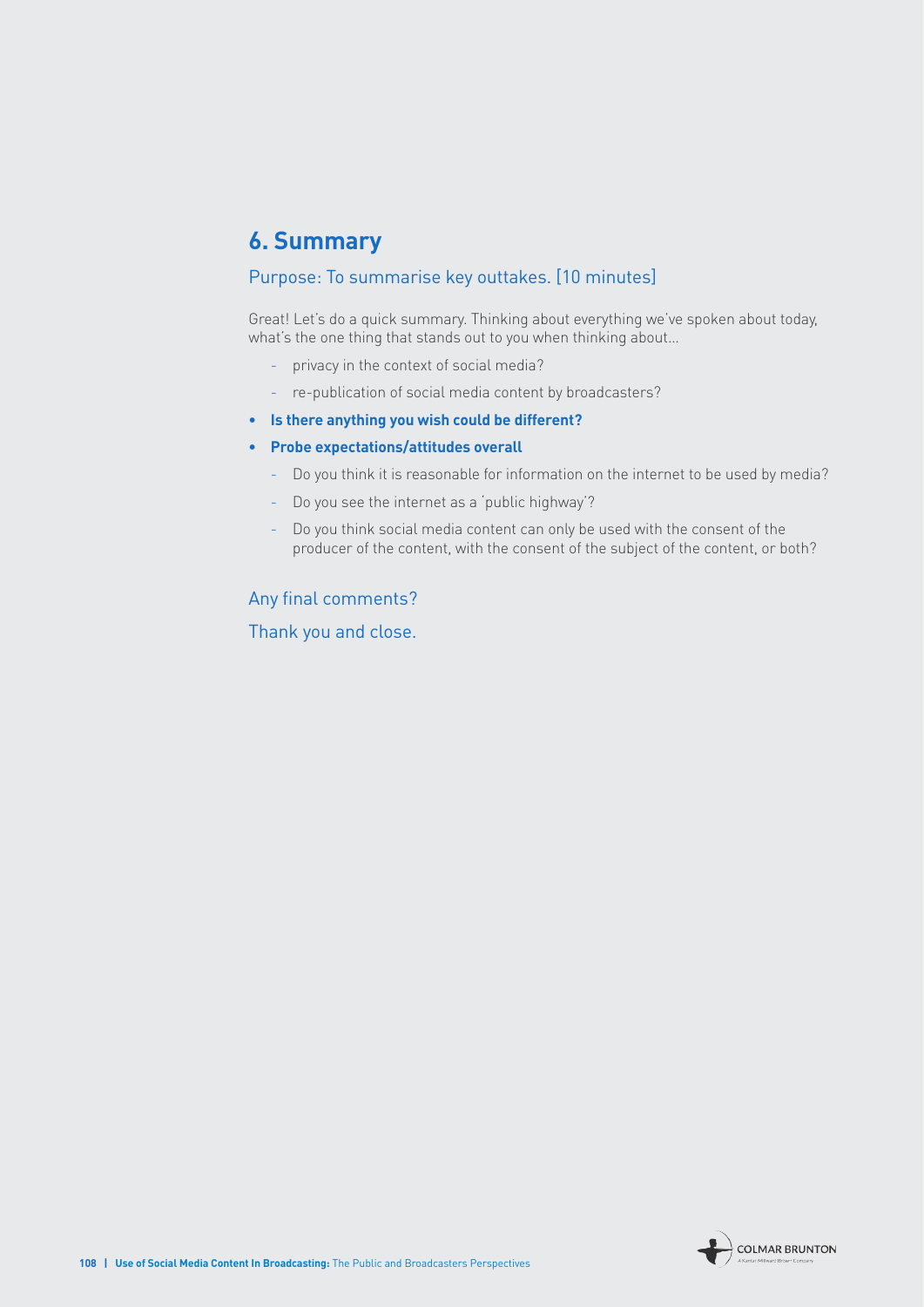# **6. ABOUT THE RESEARCHERS**



## **Katrine Evans**

After ten years as a law lecturer specialising in privacy, media and tort law, Katrine became Assistant Privacy Commissioner in August 2004. She was the Commissioner's legal counsel until June 2015, giving advice about complaint investigations and representing the Commissioner in litigation. She also managed the policy and technology team giving a wide range of advice to government and business, and was lead adviser on the privacy law reform proposals.

Since July 2015 she has been in private practice with Hayman Lawyers, with a specialist privacy law focus. On top of her practice commitments, she is a member of the New Zealand Law Society's Human Rights and Privacy Committee, edits a column for the IEEE's Security and Privacy Journal, is a member of the Asian Privacy Scholars Network, and co-teaches the LLM course in privacy law at Victoria University.



## **Dr Kathleen Kuehn**

Dr Kathleen M. Kuehn is a lecturer in Media Studies at Victoria University of Wellington. She researches and teaches in the areas of digital/social media, surveillance and consumer culture. She is the author of the recently published book, The Post-Snowden Era: Mass Surveillance and Privacy in New Zealand (BWB Texts, 2017). Her work on contemporary digital media practices also appears in a wide range of academic journals including Journal of Consumer Culture, Social Media + Society, Journalism, International Journal of Communication, amongst others. Her contributions to this research project were inspired by a case study she published on privacy and social media in the edited collection, Scandal in a Digital Age (Palgrave MacMillan, 2016). Prior to becoming an academic, Kathleen worked across a range of media industries including radio, film and publishing in the United States.